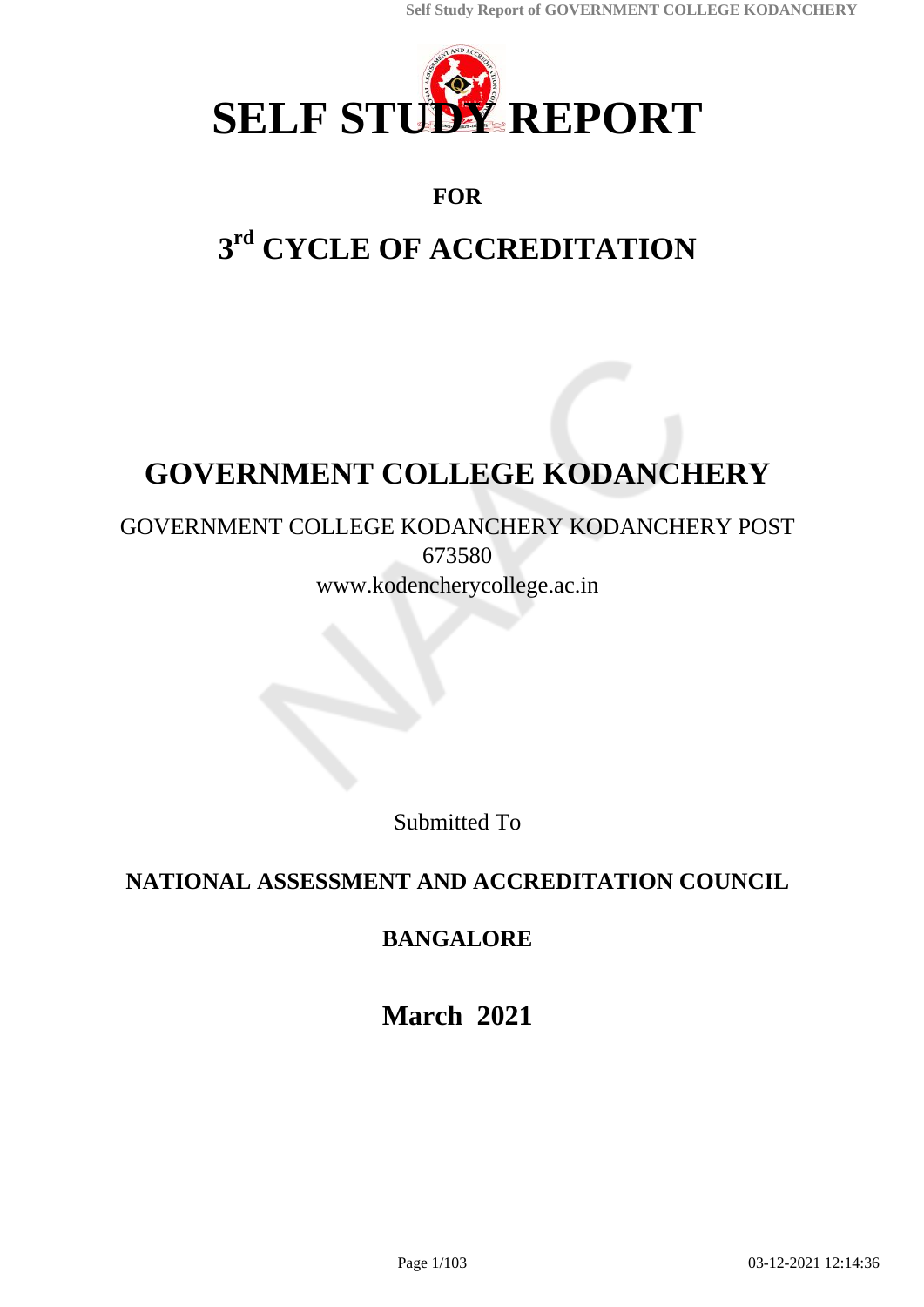## **1. EXECUTIVE SUMMARY**

## **1.1 INTRODUCTION**

Government College Kodanchery was established on 22nd July 1980. The college is affiliated to the University of Calicut, Kerala The college is included under Section 2(f) and 12 (B) of the UGC Act 1956 *on 15.9.2004.* The college voluntarily subjected to NAAC Accreditation in February 2009 and secured B grade with a CGPA of 2.17. The college was re-accredited in December 2014 with gradepoint 2.41 and is now appearing for the third cycle of accreditation.

Currently, the college has four UG, three PG and two Doctoral programmes supported by 33 faculty members and 19 members of the non-teaching staff. Even though more than 75 per cent of the students hail from poor socio-economic background, their performances in university examinations is commendable. Consequent to the establishment of the college, the locale witnessed unprecedented developments in terms of exposure to higher education, commutation and telecommunication facilities and accelerated social developments to crown it.

Located in an ecologically fragile area, the college has consistently abided by the ecological norms with minimal intervention in to nature. The college having derived its sustenance from the spirit and diligence of the fore-fathers, has eternally strived to foreground a close communion with nature, with the girdle of education to fortify it. The logo of the college has effectively captured this fine blending of labour and learning. Camouflaged in the lush green ambience of a bio diversity reserve of approximately 3.0 acres, which the college proudly nurtures, the institution aspires at moulding intellectually and emotionally secure, socially committed citizens contributing resourcefully to the ideals of a democratic nation.

Government College Kodanchery is enriched with a motivational environment for knowledge assimilation, skill development, value creation and democratic living. Our main objectives are to provide educational access to the marginalized sections of the society, to mould the students as socially useful individuals, and ultimately to convert the institution as centre of higher learning.

Today as we introspect, we believe that the journey of 4 decades was successful by all means in materialising the vision of empowering the youth and making them globally competent, socially responsible citizens.

### **Vision**

.

Develop the college as a centre of higher learning, to enlighten and empower the youth to become socially responsible citizens, to activate the youth for Nation building and to equip the youth to compete in a multicultural global environment

### **Mission**

- To extent quality higher education to all, irrespective of caste, creed or gender.
- To facilitate the acquisition of knowledge through ICT enabled techniques.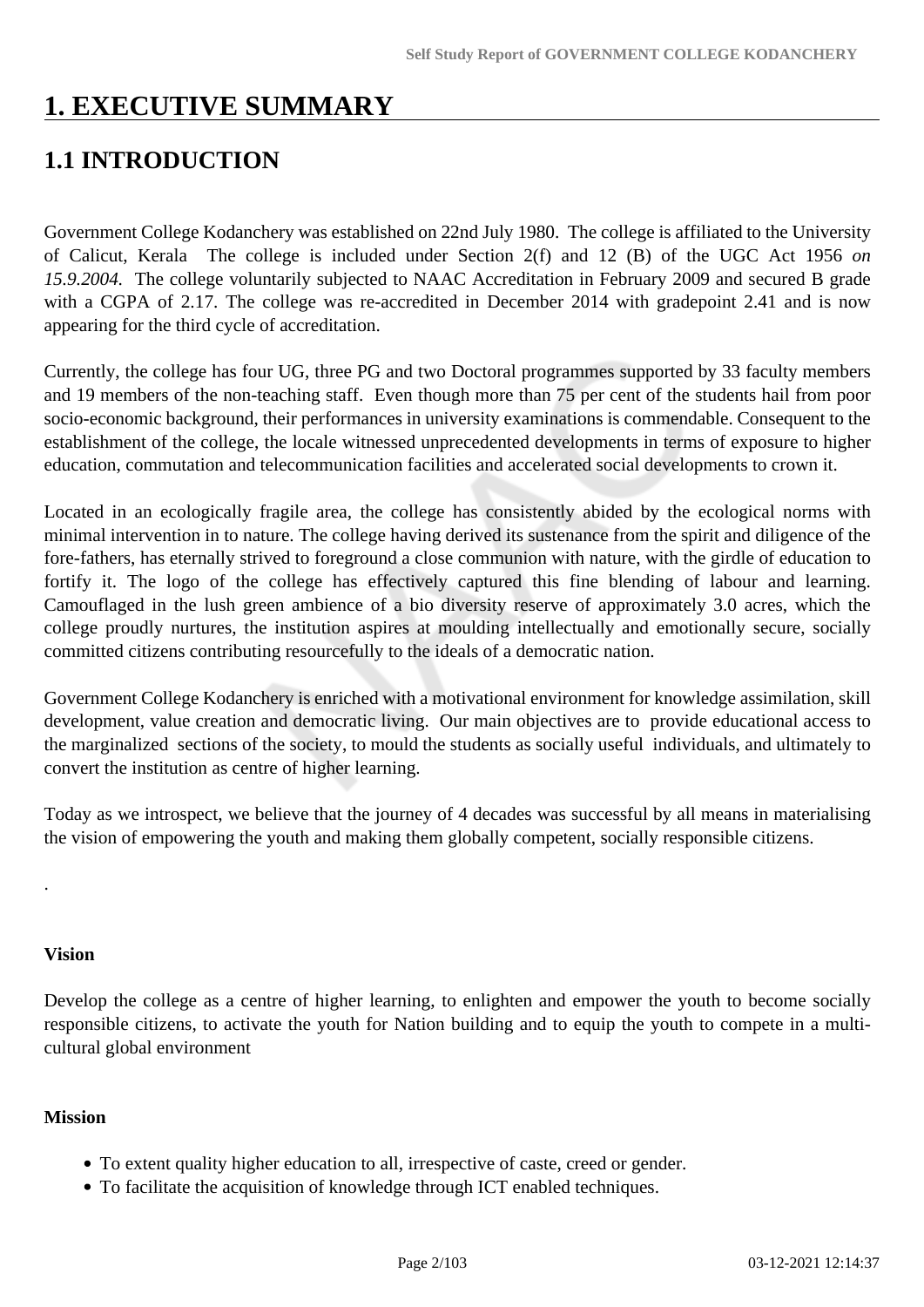- To empower the students of rural and backward areas through training, research and extension activities.
- To promote among the youth, the virtues of collective action, fraternity and secular thinking.
- To create the awareness of national and global trends and prepare the students for competitive ventures

## **1.2 Strength, Weakness, Opportunity and Challenges(SWOC)**

### **Institutional Strength**

- Recognized as a centre of excellence by the state government
- State -of -the- art -library building under construction
- Number of NET qualifying students is substantial
- Fully automated library which uses ILMS
- 74% of the faculty have either PhD degree or are pursuing research (Of the 30 faculty members
- 12 PhD, 6 research guides 12 pursuing research)
- Faculty consists of a team of dedicated members
- No history of ragging cases
- Effective conduct of Walk with Scholar (WWS) programme which benefits the academically strong students
- Efficient conduct of Student Support Programme (SSP) which targets the empowerment of academically weak students
- Systematic conduct of Additional Skill Acquisition Programme (ASAP) to mould the career aptitude of students and improve their communicative skills
- Jeevani a Government initiative appoints a competent psychologist to counsel the students.
- Very committed PTA which has considerably curbed the political unrest and violations among the students
- Cleanliness of the campus
- Plastic free campus that ensures green protocol
- Dissuades abuse of mobile phones in the campus
- Ouiet atmosphere and ambience conducive for teaching learning process
- Almost 98 % of students receive scholarship or free ship
- ICT enabled classroom transactions
- Serves as a knowledge hub to the local populace
- Maintains a biodiversity reserve of 3 acres rich in flora and fauna
- Pollution free environment
- Adequate financial and academic support rendered to SC, ST students
- Pass percentage is above 85%
- Adequate infrastructure facilities
- Close interaction and rapport with the public and LSGD office bearers
- Academic, administrative, green audit carried out
- Gym facility for students
- AISHE conducted since 2011 -2012
- Student teacher ratio is 20.34
- Two research departments and 4 UG departments and three PG
- Adopted village closely monitored and relief measures provided
- Hostel facility for girls provided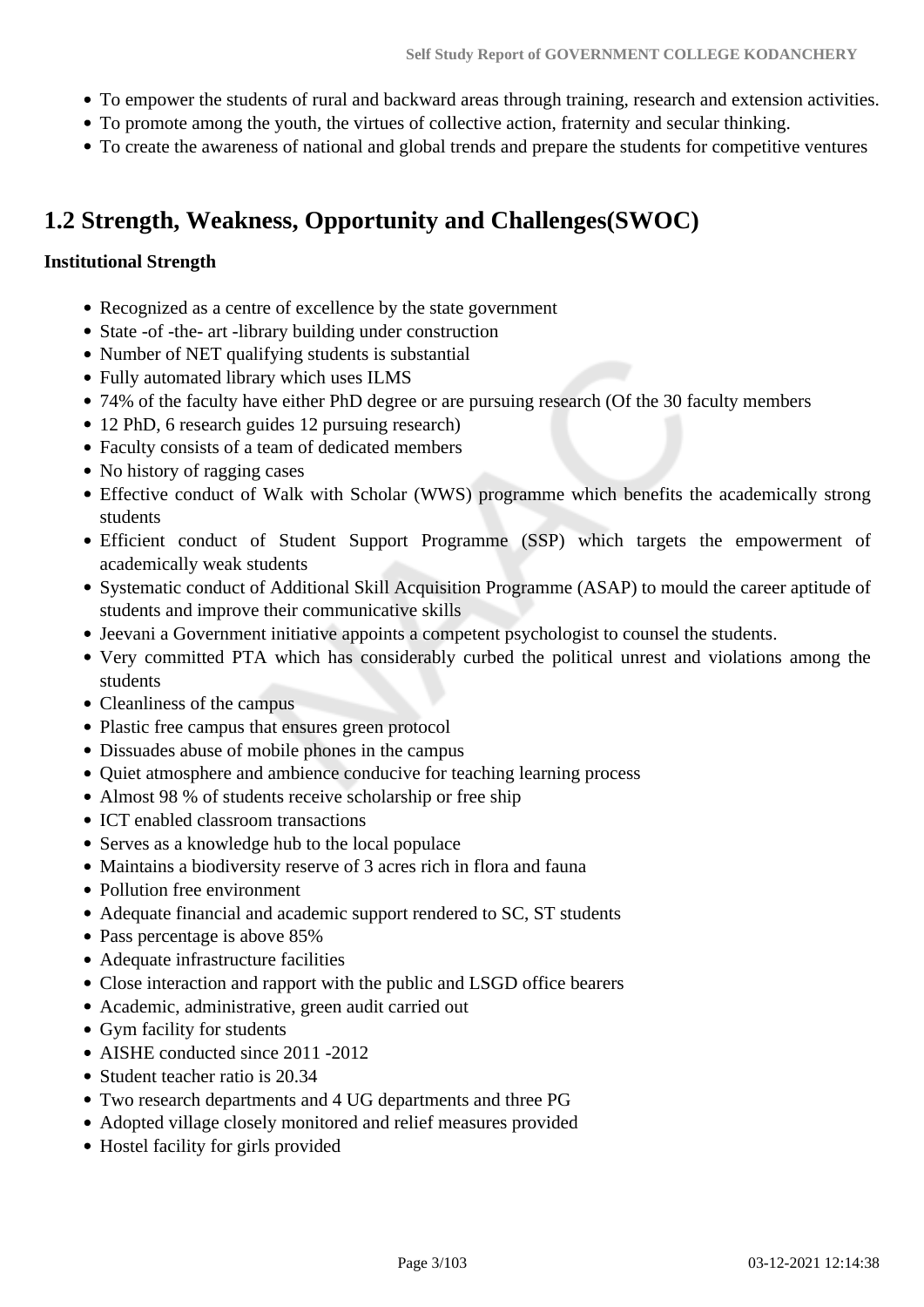### **Institutional Weakness**

- Absence of a play ground forces us to depend on neighbourinf institutions
- Require more UG and PG courses
- Delay in construction work by Public Works Department
- Unable to establish MOUs and collaborate with universities of international importance
- No hostel facility for boys
- No Staff quarters.
- Stay back option for students for special classes is difficult owing to lack of conveyance
- Lack of autonomy in curriculum design has constrained the development of new courses
- The government's discretionary power determines the sanctioning of new courses
- Frequent transfers of teachers and non-teaching staff curtails the continuity in certain activities
- Geographical isolation due to inadequate public transport system is a major constraint in attracting meritorious students.
- Inviting faculty members from other colleges as resource persons for the purpose of Organising seminars and workshops faces resistance

### **Institutional Opportunity**

- Recognition of UG departments as PG and research departments
- Ample scope for introducing more academic programmes
- Only Higher Education institution for the rural population
- Collaboration with industries to be initiated
- Ad-on courses and certificate courses to be introduced
- MOUs may be signed with higher education institutions, national and international
- To attract companies to undertake campus placement

### **Institutional Challenge**

- Most of the students are from economically backward families
- Many students take up work after class or before class to support themselves and families and this has affected their performance.
- Female students, especially students of the Muslim community are prone to early marriages and child birth which adversely affects their education and career.
- Commuting to and fro is difficult for students and staff due to the low frequency of buses that ply in the route, despite repeated requests.
- The weather especially during the monsoon causes landslides and flood destroying crop, cattle and property.
- Many of the parents are not sufficiently educated and belong to the category of
- labourers or work in plantations.
- Posts lying vacant among the office staff delay the administrative work.
- Absence of regular Principal resulting in overburdening of the faculty in charge
- The nearest town headquarters is 40 kms away.
- Delayed conduct of university examination and publication of result
- Loss of working days owing to natural calamities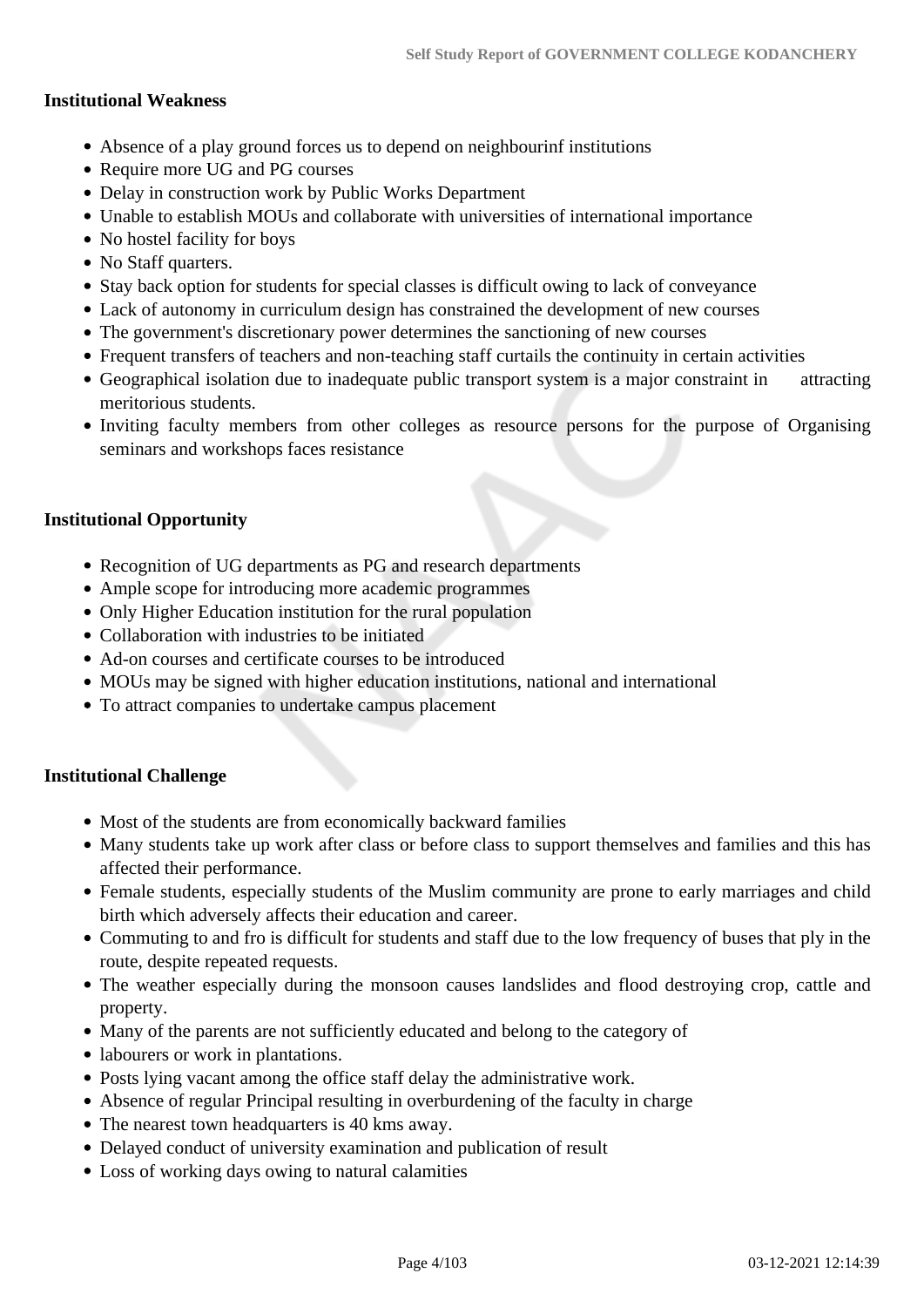## **1.3 CRITERIA WISE SUMMARY**

### **Curricular Aspects**

Government College Kodanchery implements the curriculum designed by the University of Calicut to which it is affiliated. The course outcomes and programme outcomes are uploaded in the website in order to inform the stakeholders. Further, at the department meetings held at the beginning of each semester, the syllabus for each course is distributed among the teachers and measures are adopted for the successful implementation in classrooms. Innovative strategies to transact the curriculum are also the prime concern of the department. At the induction meetings held at the onset of each academic year, the parents, teachers and students are given an overview of the curriculum, its objectives and outcomes. The college prepares a comprehensive academic calendar at the beginning of the academic year in keeping with the General Academic Calendar of the University of Calicut which provides all the information regarding schedules of the academic and extracurricular activities of the college: .Teachers of the Institution actively participate in activities related to curriculum development and assessment and are represented the various academic bodies during the last five years The institution has incorporated UG and PG courses with emphasis on Environmental Studies, Women's Writing, Ecology, Conservation Biology, Ethology, Evolution, Human Health and Sex Education, Immunology, Social Behaviour. The ideas, concepts and theories taught within the classrooms are translated into practice by organizing seminars/workshops and field visits - a concerted effort of both the students and teachers. Some of the institutional activities related to the cross cutting issues relevant to professional ethics, gender, human values and environment include Poor Home Visits, old age home visits , Blood Donation, Hair Donation, Anti-narcotics campaign, Gender Sensitization Programmes, Study Tours, visits to ecologically sensitive areas, Field Trips, visits to Botanical Gardens/ Museum/ Herbarium, awareness programmes on Wetland Conservation, Nature Camps, Cleaning the Campus, Green Protocol, Induction Programmes, Plastic free Campus, Observation of days of importance. The Institution also obtains feedback on the syllabus and its transaction, from the students, teachers and the alumni on a regular basis.

### **Teaching-learning and Evaluation**

Government College Kodanchery has taken a number of initiatives in implementing innovative methods of teaching and learning for imparting quality higher education among the students of various disciplines. The college offers 4 UG programmes and 3 PG programmes along with the PhD programmes in Economics and Commerce. All the programmes of the college were designed and implemented in such a way as to develop skills such as critical thinking, problem solving, effective communication, effective citizenship, environment sustainability etc., among the students. The college has a high enrolment percentage of 99.81, with adequate representation to all the socially and economically weaker sections.

The College assesses the learning levels of the students and organises special Programmes for the advanced learners and slow learners. The Advanced learners are provided encouragement through scholarships, awards and honours. **Walk With Scholar** is the special scheme for advanced learners and it provides specialized mentoring programs for the selected advanced learners. The strategies in the form of **Scholar Support Programme** and remedial coaching programmes are adopted by the college to bridge the knowledge gap for the weaker students and enable them to cope with their respective programmes.

The college has healthy teacher-student ratio of 1:20. The faculty members try to make the learning processoriented or activity based and problem solving, thus making the teaching-learning process student centric. They facilitate ICT enabled teaching methods that enhance the effectiveness of the teaching learning process. There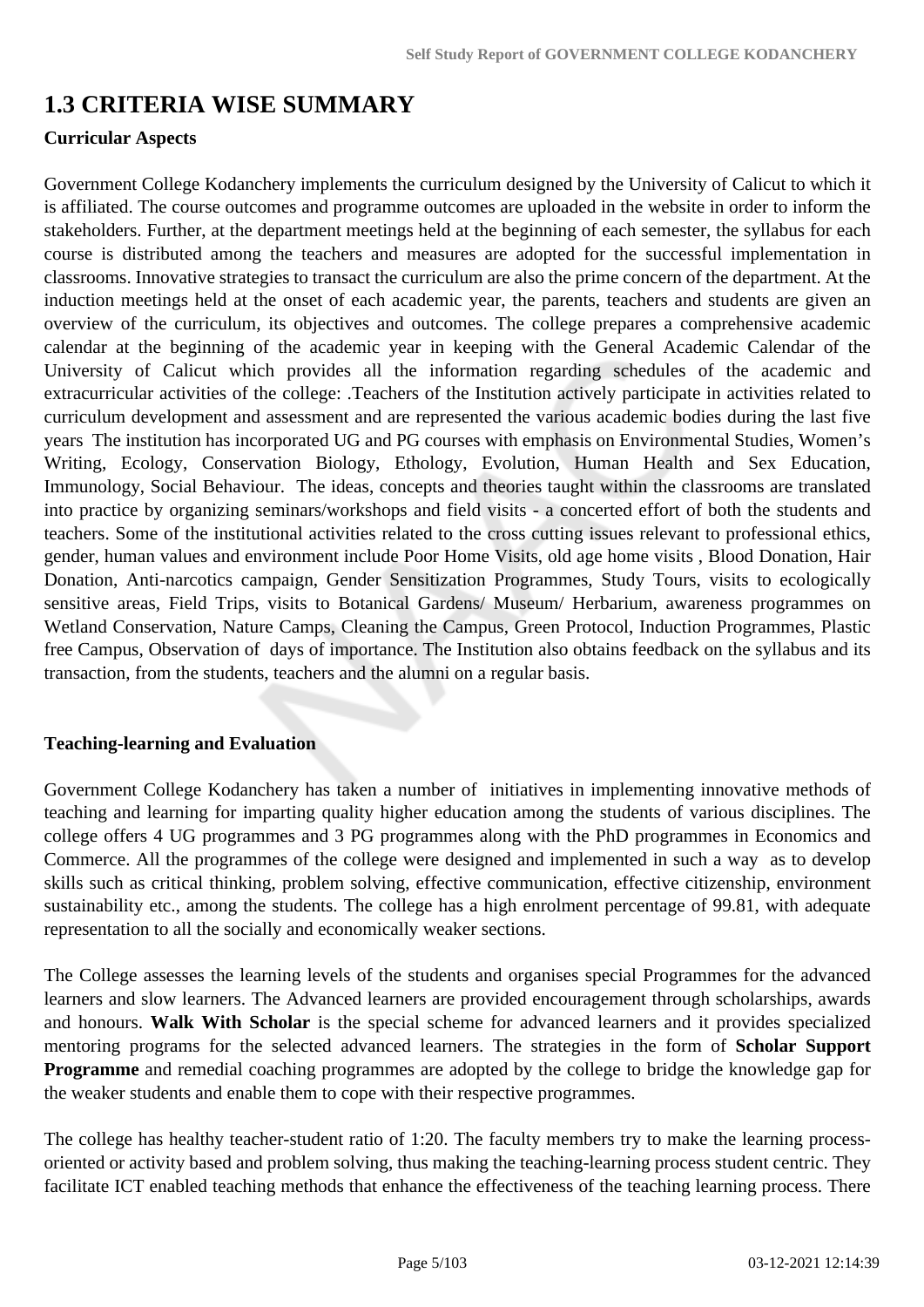are 14 PhD holders in the college during the academic year 2019-20 and 6 of them are research guides. The College has 32 mentors in the academic year 2019-20 and 20 mentees on an average for each mentor.

The college being affiliated to the Calicut University, strictly follows the rules and regulations regarding the assessment of students. Adequate care is taken by the authorities in recognizing the difficulties and grievances faced by the students related to these assessments and redressing them. On an average, 85% of students pass in the university examinations.

### **Research, Innovations and Extension**

Our Institution provides a healthy atmosphere, infrastructure, resources, confidence for enhancement of the capacity and competencies of students and faculties in research and innovative activities. Various activities are conducted to nurture and nourish the minds of youths. As part of UG and PG projects included in the revised curriculum, innovative ideas were carried out as project with the help from specialized teachers who guided them in their work and later their work was presented at in seminars conducted by the affiliated colleges of the same university or other universities. The Research and Development Cell of our institution motivates the students and faculty members to explore their new ideas in the field of research and development. It also helps to create research culture among faculty members and students.

The college has undertaken 2 research projects during this period with a total fund of Rs. 2,79,000/- sanctioned by UGC and ICSCR. The college offers Ph.D in Economics and Commerce with 8 research guides and 27 research scholars. Three Ph.Ds awarded, one thesis has been submitted for evaluation. Published 45 research articles, 10 books, 1 conference proceedings. The college gives a helping hand to the upliftment of the marginalized sections by carrying out a lot of extension and outreach activities. There were a total of 23 extension activities in the college in which almost all the NSS volunteers participated.

NSS units of the college observe the important days like World Environment Day, Hiroshima and Nagasaki day, days of national importance etc. to inculcate national responsibility among the students . Many anti-drug campaigns were conducted to eradicate the use of drug among the student community. Frequent visit to old age homes and blood donation camps were organized to create social commitment among the students. More than 100 students participated in Abhayam project – construction of house for the needy. All the students and staff of the college actively contributed to **CMDRF- Chief Minister's Disaster Relief Fund**, during the flood in 2018 and 2019. The college provides a platform for gathering of differently-abled children and their family regularly.

### **Infrastructure and Learning Resources**

Situated in an ecologically fragile area of Kodanchery panchayath, the college occupies 17.1 acres of land. The campus is adequately spacious which comprises Administrative/Arts Block and the Science Block. The college has sufficient facilities for teaching learning activities. which include classrooms, laboratories, Computer lab, Libraries, Learning resource centre, Seminar halls, Edusat room, Women amenity center, She Hub, Biodiversity reserve, Zoology Museum, Research Room, Stationary store and ladies hostel. The College has twenty-three spacious, well ventilated classrooms among which 18 are ICT enabled. The central library in the college has 25736 books. Access to electronic journals and e-books are now also provided under NLIST programme. The library has a collection of 25736 books, of which 1695 are reference books. It has an area of 360 metresquare with a seating capacity of 40 persons. The library has provision for general reading, student's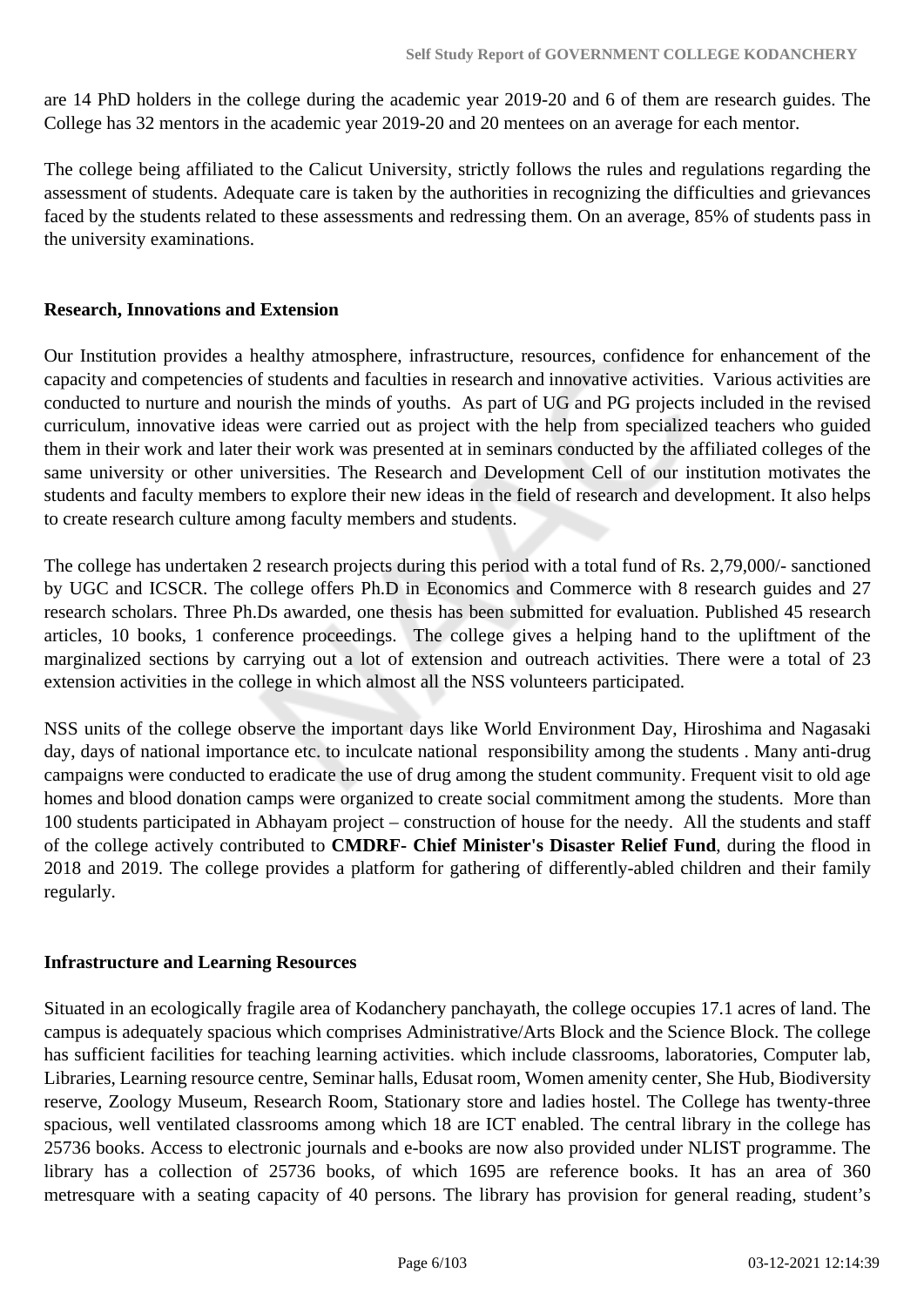reading space, P. G. section, journal section, reference section and reprographic section. The college offers facilities for both outdoor and indoor sports, games, and for various cultural activities. The college encourages students to participate in various sports and games. Other facilities like basketball court, gymnasium, pole vault jumping pit also available for the students. The college frequently updates its IT infrastructure to be at par with the recent developments in information and communication technology. The entire college has high speed broad band internet connection connected through LAN. A fair share of fund is always allocated for IT infrastructure augmentation which has enabled two computer labs and two browsing centres. The major fund received for construction and maintenance is from the Directorate of collegiate education, Government of Kerala under Plan and Non Plan Heads. The up gradation and maintenance of the college facilities is done also using a major portion of the RUSA and PTA funds.

### **Student Support and Progression**

The institution supports the student community to acquire knowledge, develop skills and attitude to perform in a multi-cultural and diverse environment. The college follows a learner centric approach aided by good physical infrastructure, dedicated teaching community and an academic ambience conducive to the holistic development of the students. So, the college has an impressive track record in the case of Scholarship and freeships for the students; that is, 93% of the students benefit from scholarship and freeships from Government and 1.87% of students from non-Governmental institution. A number of Capacity building and Skill enhancement programmes to develop soft skills, communication skills, life style skills and the ICT/computing skills are provided by the institution for the empowerment of the student community. Average 3.38% of the students benefited from guidance for competitive examination and the career counselling. The institution has a transparent mechanism for timely redressal of student grievances .The website has provisions for students to register their complaints and get their redressed. The average percentage of Placement of outgoing students during the last five years (2015-16 to 2019- 20) accounts to 19.10% and also the average percentage of students progressing to Higher Education during the last five years which accounts at 41.54%. The average percentage of students qualifying in State/ National/ International level examinations during the last five years (including JAM, NET and SET) which accounts for 18.77%. Therefore, the college has an impressive root record of students taking part and winning in University and National Sports and Games competitions. They also participate in University B-Zone Fine Arts festivals and are bringing laurels to the college. The institution also organises co-curricular and extra-curricular activities through various clubs and associations. Reading competitions, quiz programmes, debates, discussion forums and residential camps are held apart from Fine Arts day and Sports day programmes. The students also get ample opportunities to take part in social activities and can inculcate social and moral values. The student representation in college union and bodies like IQAC, Women Development Cell and Anti-Ragging cell facilitate them to acquire leadership qualities, interpersonal skills, risk management abilities and general awareness. A well functioning departmental wise alumni exists in the college.

### **Governance, Leadership and Management**

Government College Kodanchery aims to cater quality higher education to aspirants in and around the locality. The academic excellency attained by the college invariably testifies its administrators' commitment towards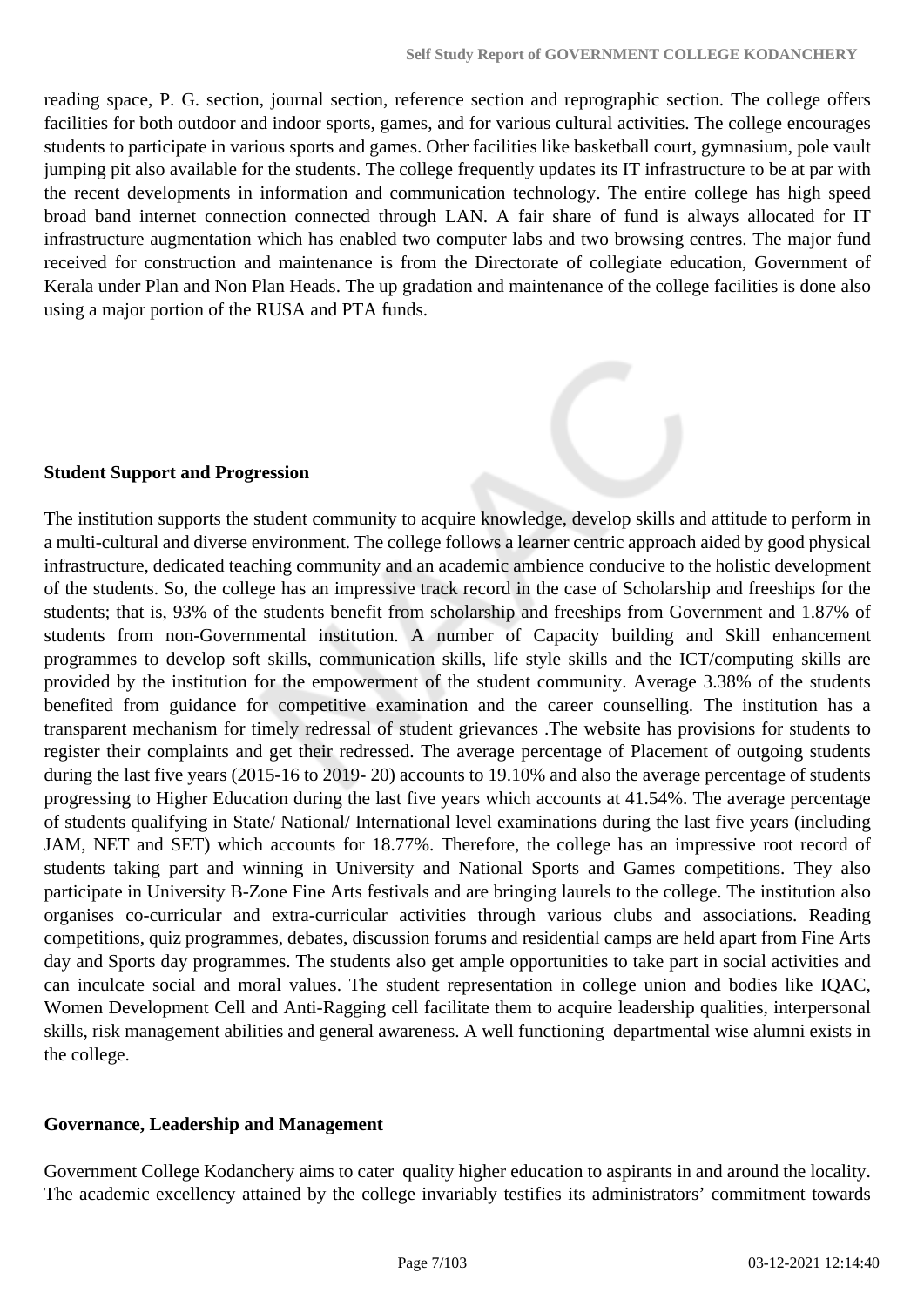the vision and mission of the college. The principal is the academic and administrative head of the institution. However, decentralisation and participative management is guaranteed in the institution to ensure due participation of faculty, staff members, PTA, Students' union and alumni in decision making process. The college has a well-designed institutional strategic plan which guides in the periodic vertical and horizontal growth of the institution both in academic and infrastructural perspectives.

E - governance platforms are deliberately and extensively implemented in administration, finance and accounts, student admission and support and in examination related areas for the transparent and speedy governance. Various welfare measures including staff club, health club, she - hub, ladies amenities room, sanjeevani clinic, wheel chair, ramp facility etc are operational in the institution in order to satisfy the needs of both teaching and non teaching staff. Some of the teachers received financial assistance from the government for attending conferences, work shops, training etc. The institution takes due care in organising professional development and administrative training programme for the sake of improving the academic and administrative efficiency of the staff. Teaching staff attend either online or face to face faculty development programmes regularly for ensuring improvement in academic excellency. The institution has an effective mechanism for appraising the performance of both teaching and non teaching staff. Students' feedback is also used to appraise the performance of teaching staff.

In order to ensure transparency and effectiveness in fund acquisition and utilisation, the institution conducts both internal and external audits regularly. External audits are conducted under the supervision of DCE and Accountant General. Internal audits are done by the special audit team appointed by the principal for the same.

The college receives funds from the state government under plan and non plan heads. Funds are also mobilised from UGC, RUSA and NABARD. CDC fund, PTA fund, contributions from alumni etc are also treated as sources of funds in specific cases.

### **Institutional Values and Best Practices**

The college envisages a campus practicing gender equity. Awareness campaigns on cybercrime, threats, offenses, punishments, constitutional amendments, and legal awareness sessions are conducted periodically. Assistance is provided to the differently abled by the front office staff along with guidance to the facilities such as ramp, washroom and rest room. The institution has strived to inculcate an effective waste management system. Marginalised sections are treated with extreme care and strategies are devised by the teachers for the empowerment of socially and economically weaker sections of students. The peaceful and positive attitude towards various religions is manifested through the celebration of different religious festivals. The reservation criteria for enrolling students is strictly followed. Days of national importance are celebrated in the college with great enthusiasm, creating a feeling of nationalism. The NSS and NCC units serve to groom the students as disciplined, responsible and nationalistic citizens. The college organized 'Shasthrayan-Open House' in which a variety of institutions participated benefiting the rural public and school students. When the pandemic struck the neighbourhood in March 2020, our faculty under the auspices of the Department of Chemistry prepared hand sanitizer and distributed it free of cost to the public, shops, churches, mosques, schools and neighbouring houses. The staff members also undertook a 'break the chain' campaign to educate the public on social distancing. The college has also wholeheartedly welcomed the Parivar -an organisation of the parents of mentally retarded children, to assemble in the college once every month providing them the necessary facilities, support and sponsorship and our students interact with them and entertain them. Comprehensive Health Programme and Inclusive Social Welfare Programme are the best practices of the institution. The college has drafted a health programme and regards it mandatory that all stakeholders especially the students are benefited.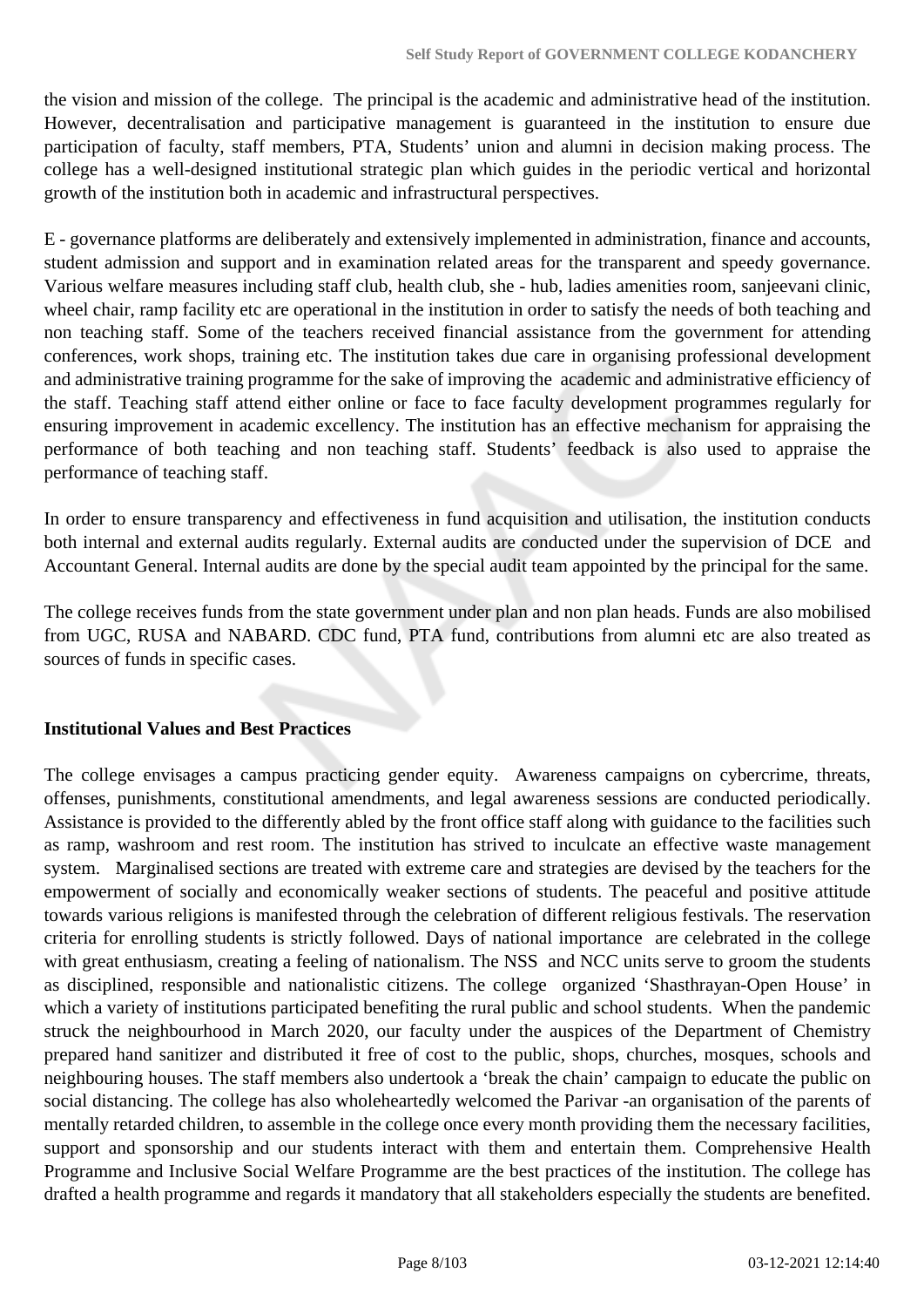The Bio diversity Reserve of -- acres maintained by the college with atmost diligence is an ecosystem of a large number of flora and fauna. We have studied and recorded this splendour of nature. Green practices prevail in the college and we have undergone a green audit.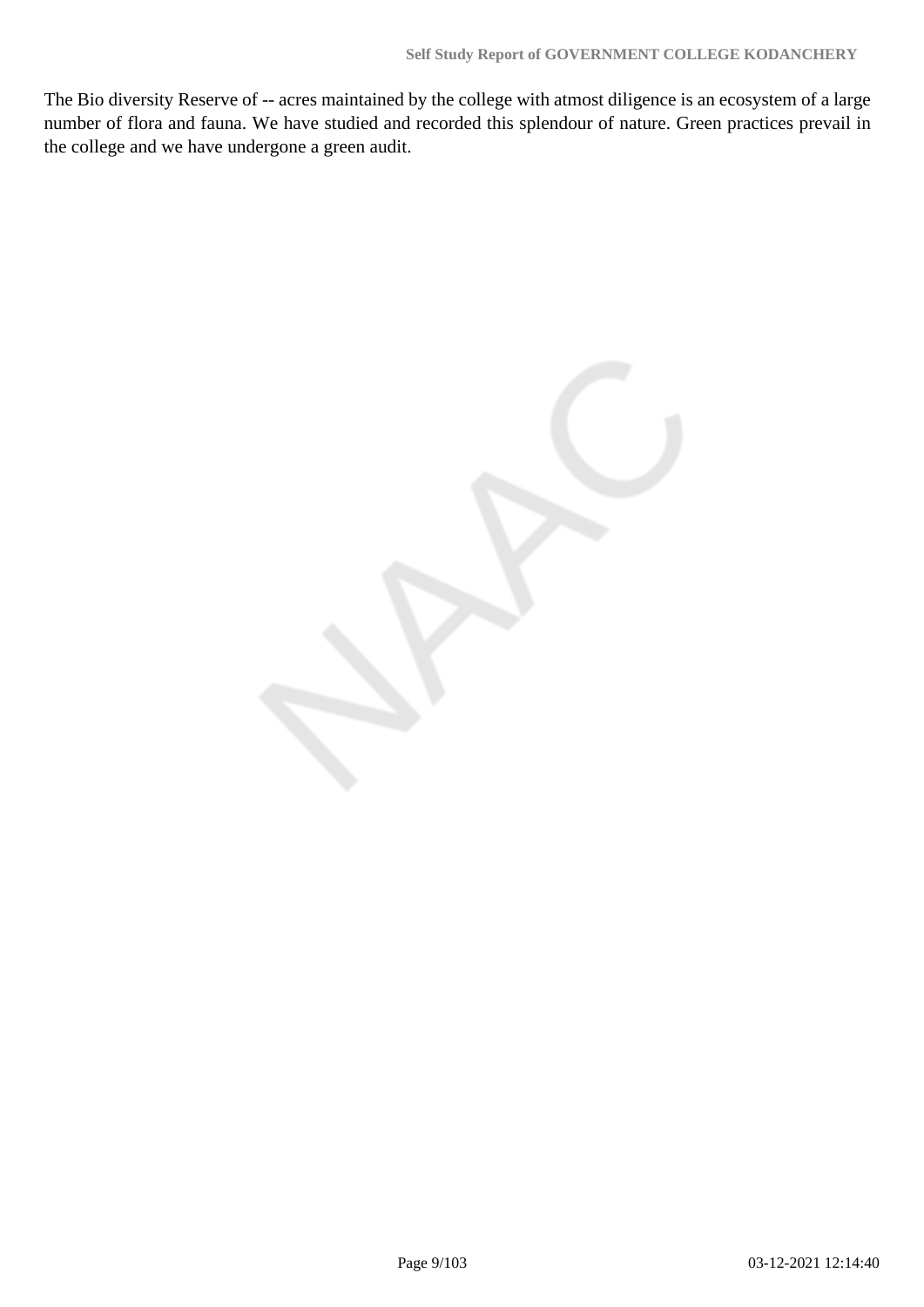# **2. PROFILE**

## **2.1 BASIC INFORMATION**

| Name and Address of the College |                                               |  |  |  |  |
|---------------------------------|-----------------------------------------------|--|--|--|--|
| Name                            | GOVERNMENT COLLEGE KODANCHERY                 |  |  |  |  |
| Address                         | Government College Kodanchery Kodanchery Post |  |  |  |  |
| City                            | <b>KOZHIKODE</b>                              |  |  |  |  |
| <b>State</b>                    | Kerala                                        |  |  |  |  |
| Pin                             | 673580                                        |  |  |  |  |
| Website                         | www.kodencherycollege.ac.in                   |  |  |  |  |

| <b>Contacts for Communication</b> |             |                                          |               |                  |                             |  |  |  |
|-----------------------------------|-------------|------------------------------------------|---------------|------------------|-----------------------------|--|--|--|
| <b>Designation</b>                | <b>Name</b> | <b>Telephone with</b><br><b>STD Code</b> | <b>Mobile</b> | Fax              | <b>Email</b>                |  |  |  |
| Principal(in-<br>charge)          | Y C Ibrahim | 0495-2236221                             | 9446156983    | 0495-223924<br>4 | gck.calicut@yahoo<br>.co.in |  |  |  |
| IQAC / CIQA<br>coordinator        | Suma My     | 0495-2356325                             | 9495565485    | 0495-223935<br>4 | chinnasuma@gmai<br>1.com    |  |  |  |

| <b>Status of the Institution</b> |            |
|----------------------------------|------------|
| <b>Institution Status</b>        | Government |

| Type of Institution |              |  |  |  |
|---------------------|--------------|--|--|--|
| By Gender           | Co-education |  |  |  |
| By Shift            | Regular      |  |  |  |

| Recognized Minority institution            |    |
|--------------------------------------------|----|
| If it is a recognized minroity institution | No |

| <b>Establishment Details</b>         |            |
|--------------------------------------|------------|
| Date of establishment of the college | 22-07-1980 |
|                                      |            |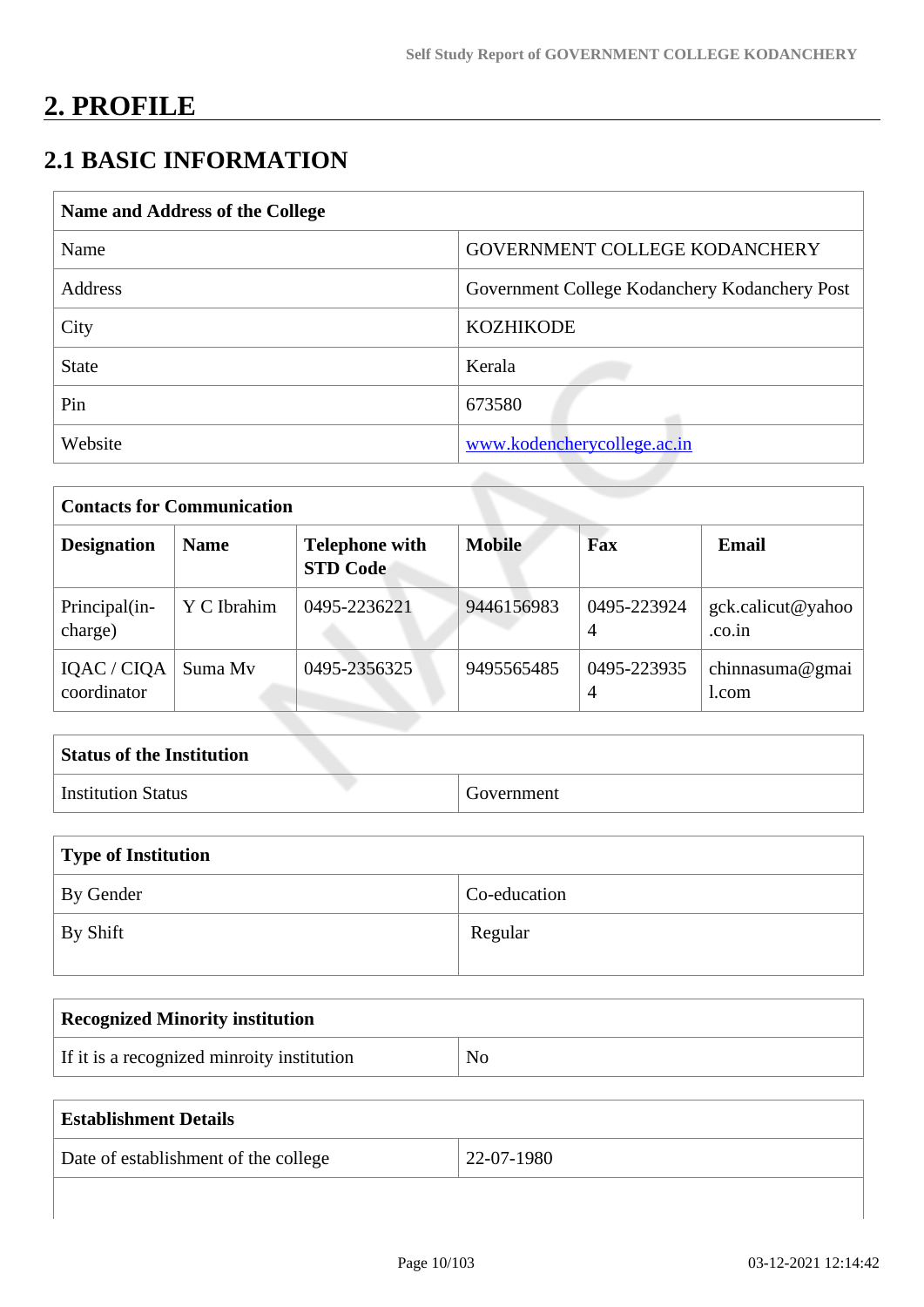| <b>State</b><br>Kerala                                          |                                                                                                 | <b>University name</b> |                |                    | <b>Document</b>      |
|-----------------------------------------------------------------|-------------------------------------------------------------------------------------------------|------------------------|----------------|--------------------|----------------------|
|                                                                 |                                                                                                 | University Of Calicut  |                |                    | <b>View Document</b> |
| <b>Details of UGC recognition</b>                               |                                                                                                 |                        |                |                    |                      |
| <b>Under Section</b>                                            |                                                                                                 | <b>Date</b>            |                |                    | <b>View Document</b> |
| 2f of UGC                                                       |                                                                                                 | 15-09-2004             |                |                    | <b>View Document</b> |
| 12B of UGC                                                      |                                                                                                 | 15-09-2004             |                |                    | <b>View Document</b> |
| <b>Statutory</b>                                                | <b>Recognition/App</b>                                                                          | Day, Month and         |                | <b>Validity in</b> | <b>Remarks</b>       |
| <b>Regulatory</b><br><b>Authority</b>                           | roval details Inst<br>itution/Departme<br>nt programme                                          | yyyy)                  | year(dd-mm-    | months             |                      |
| No contents                                                     |                                                                                                 |                        |                |                    |                      |
|                                                                 |                                                                                                 |                        |                |                    |                      |
| <b>Details of autonomy</b><br>UGC), on its affiliated colleges? | Does the affiliating university Act provide for<br>conferment of autonomy (as recognized by the |                        | N <sub>o</sub> |                    |                      |
| <b>Recognitions</b>                                             |                                                                                                 |                        |                |                    |                      |

| with Potential for Excellence (CPE)?                                               |                |
|------------------------------------------------------------------------------------|----------------|
| Is the College recognized for its performance by<br>any other governmental agency? | N <sub>0</sub> |

| <b>Location and Area of Campus</b> |                                                         |           |                                |                             |  |  |  |
|------------------------------------|---------------------------------------------------------|-----------|--------------------------------|-----------------------------|--|--|--|
| <b>Campus Type</b>                 | <b>Address</b>                                          | Location* | <b>Campus Area</b><br>in Acres | Built up Area in<br>sq.mts. |  |  |  |
| Main campus<br>area                | <b>Government College</b><br>Kodanchery Kodanchery Post | Rural     | 17.1                           | 2792                        |  |  |  |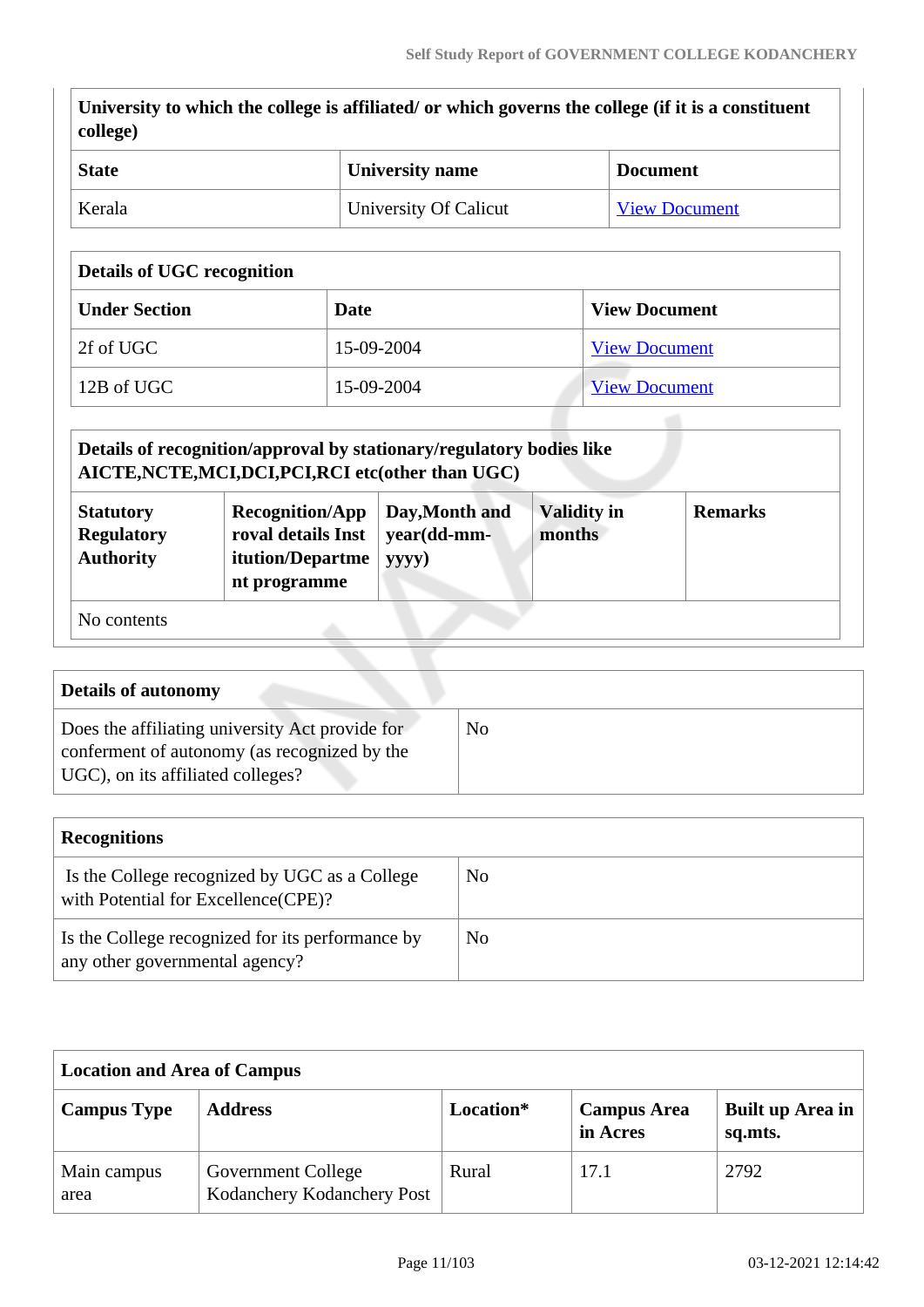| Details of Programmes Offered by the College (Give Data for Current Academic year) |                                         |                                     |                                             |                                        |                                      |                                             |  |  |  |
|------------------------------------------------------------------------------------|-----------------------------------------|-------------------------------------|---------------------------------------------|----------------------------------------|--------------------------------------|---------------------------------------------|--|--|--|
| Programme<br>Level                                                                 | <b>Name of Pr</b><br>ogramme/C<br>ourse | <b>Duration</b> in<br><b>Months</b> | <b>Entry</b><br>Qualificatio<br>$\mathbf n$ | <b>Medium of</b><br><b>Instruction</b> | <b>Sanctioned</b><br><b>Strength</b> | No.of<br><b>Students</b><br><b>Admitted</b> |  |  |  |
| <b>UG</b>                                                                          | BCom,Com<br>merce                       | 36                                  | Plus Two                                    | English                                | 67                                   | 64                                          |  |  |  |
| <b>UG</b>                                                                          | BA, Economi<br>$\mathbf{c}\mathbf{s}$   | 36                                  | Plus Two                                    | English                                | 69                                   | 62                                          |  |  |  |
| <b>UG</b>                                                                          | <b>BSc, Physics</b>                     | 36                                  | Plus Two                                    | English                                | 42                                   | 34                                          |  |  |  |
| <b>UG</b>                                                                          | BSc,Zoology                             | 36                                  | Plus Two                                    | English                                | 42                                   | 36                                          |  |  |  |
| PG                                                                                 | MCom,Com<br>merce                       | 24                                  | <b>B.Com BBA</b>                            | English                                | 23                                   | 21                                          |  |  |  |
| PG                                                                                 | MA, Econom<br>ics                       | 24                                  | B.A.<br>Economics                           | English                                | 23                                   | 19                                          |  |  |  |
| PG                                                                                 | MSc,Zoolog<br>y                         | 24                                  | B.Sc<br>Zoology                             | English                                | 10                                   | 10                                          |  |  |  |
| Doctoral<br>(Ph.D)                                                                 | PhD or DPhi<br>l,Commerce               | 60                                  | M.Com                                       | English                                | $\overline{4}$                       | $\overline{0}$                              |  |  |  |
| Doctoral<br>(Ph.D)                                                                 | PhD or DPhi<br>l, Economics             | 60                                  | M.A.<br>Economics                           | English                                | 3                                    | $\overline{0}$                              |  |  |  |

## **2.2 ACADEMIC INFORMATION**

**Position Details of Faculty & Staff in the College**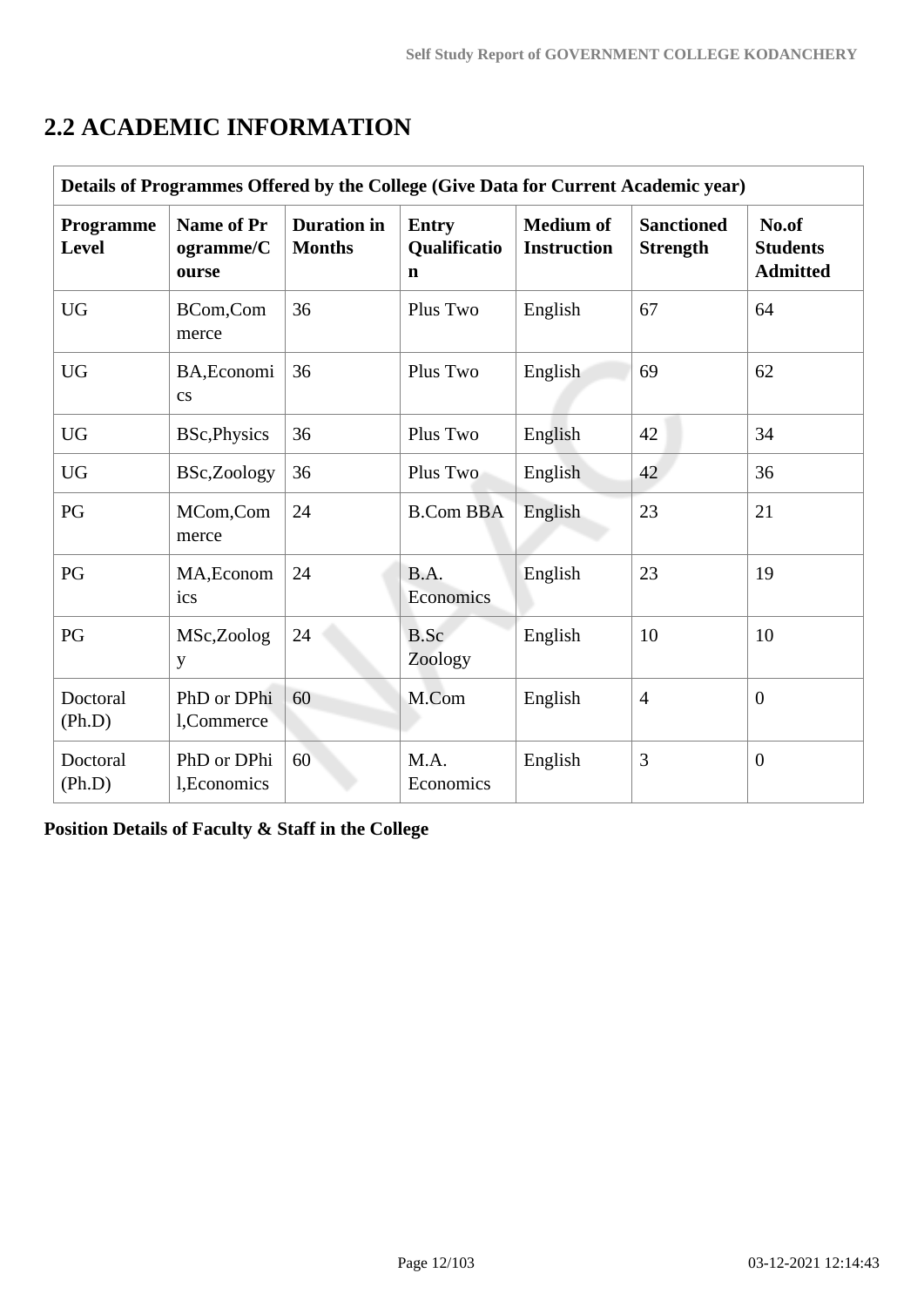| <b>Teaching Faculty</b>                                                             |                  |                |                |                            |              |                |                            |                |                  |              |                  |                |
|-------------------------------------------------------------------------------------|------------------|----------------|----------------|----------------------------|--------------|----------------|----------------------------|----------------|------------------|--------------|------------------|----------------|
|                                                                                     | <b>Professor</b> |                |                | <b>Associate Professor</b> |              |                | <b>Assistant Professor</b> |                |                  |              |                  |                |
|                                                                                     | Male             | Female         | Others         | Total                      | Male         | Female         | Others                     | Total          | Male             | Female       | Others           | Total          |
| Sanctioned by the<br>UGC /University<br>State<br>Government                         |                  |                |                | $\overline{0}$             |              |                |                            | $\overline{2}$ |                  |              |                  | 30             |
| Recruited                                                                           | $\overline{0}$   | $\theta$       | $\overline{0}$ | $\overline{0}$             | $\mathbf{1}$ | $\mathbf{1}$   | $\overline{0}$             | $\overline{2}$ | 19               | 11           | $\mathbf{0}$     | 30             |
| Yet to Recruit                                                                      |                  |                |                | $\mathbf{0}$               |              |                |                            | $\theta$       |                  |              |                  | $\overline{0}$ |
| Sanctioned by the<br>Management/Soci<br>ety or Other<br>Authorized<br><b>Bodies</b> |                  |                |                | $\theta$                   |              |                |                            | $\overline{0}$ |                  |              |                  | $\overline{0}$ |
| Recruited                                                                           | $\mathbf{0}$     | $\overline{0}$ | $\overline{0}$ | $\mathbf{0}$               | $\mathbf{0}$ | $\overline{0}$ | $\overline{0}$             | $\overline{0}$ | $\boldsymbol{0}$ | $\mathbf{0}$ | $\boldsymbol{0}$ | $\overline{0}$ |
| Yet to Recruit                                                                      |                  |                |                | $\overline{0}$             |              |                |                            | $\overline{0}$ |                  |              |                  | $\theta$       |

| <b>Non-Teaching Staff</b>                                                       |                |               |                  |                  |  |  |  |
|---------------------------------------------------------------------------------|----------------|---------------|------------------|------------------|--|--|--|
|                                                                                 | <b>Male</b>    | <b>Female</b> | <b>Others</b>    | <b>Total</b>     |  |  |  |
| Sanctioned by the<br><b>UGC</b> / University State<br>Government                |                |               |                  | 22               |  |  |  |
| Recruited                                                                       | 10             | 8             | $\boldsymbol{0}$ | 18               |  |  |  |
| <b>Yet to Recruit</b>                                                           |                |               |                  | $\overline{4}$   |  |  |  |
| Sanctioned by the<br>Management/Society<br>or Other Authorized<br><b>Bodies</b> |                |               |                  | $\boldsymbol{0}$ |  |  |  |
| Recruited                                                                       | $\overline{0}$ | $\mathbf{0}$  | $\boldsymbol{0}$ | $\boldsymbol{0}$ |  |  |  |
| Yet to Recruit                                                                  |                |               |                  | $\overline{0}$   |  |  |  |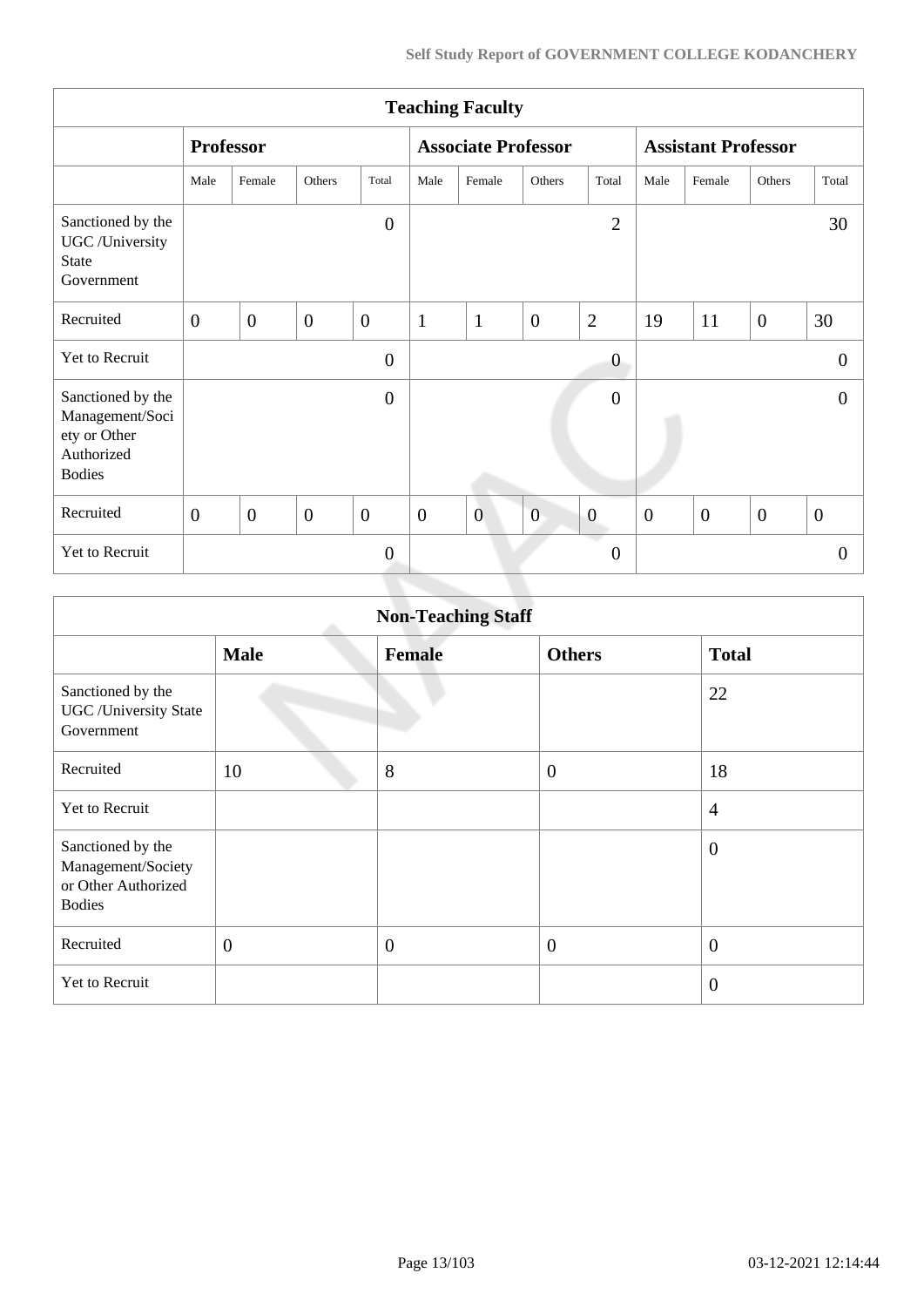| <b>Technical Staff</b>                                                          |              |                |                |                |  |  |  |
|---------------------------------------------------------------------------------|--------------|----------------|----------------|----------------|--|--|--|
|                                                                                 | <b>Male</b>  | Female         | <b>Others</b>  | <b>Total</b>   |  |  |  |
| Sanctioned by the<br><b>UGC</b> / University State<br>Government                |              |                |                | $\overline{0}$ |  |  |  |
| Recruited                                                                       | $\mathbf{0}$ | $\overline{0}$ | $\overline{0}$ | $\overline{0}$ |  |  |  |
| Yet to Recruit                                                                  |              |                |                | $\theta$       |  |  |  |
| Sanctioned by the<br>Management/Society<br>or Other Authorized<br><b>Bodies</b> |              |                |                | $\overline{0}$ |  |  |  |
| Recruited                                                                       | $\mathbf{0}$ | $\overline{0}$ | $\overline{0}$ | $\overline{0}$ |  |  |  |
| Yet to Recruit                                                                  |              |                |                | $\overline{0}$ |  |  |  |

## **Qualification Details of the Teaching Staff**

|                                     | <b>Permanent Teachers</b> |                |                |                |                            |                |                |                            |                |                |
|-------------------------------------|---------------------------|----------------|----------------|----------------|----------------------------|----------------|----------------|----------------------------|----------------|----------------|
| <b>Highest</b><br>Qualificatio<br>n | <b>Professor</b>          |                |                |                | <b>Associate Professor</b> |                |                | <b>Assistant Professor</b> |                |                |
|                                     | Male                      | Female         | <b>Others</b>  | Male           | Female                     | Others         | Male           | Female                     | Others         | Total          |
| D.sc/D.Litt.                        | $\overline{0}$            | $\mathbf{0}$   | $\overline{0}$ | $\theta$       | $\overline{0}$             | $\mathbf{0}$   | $\overline{0}$ | $\theta$                   | $\overline{0}$ | $\overline{0}$ |
| Ph.D.                               | $\overline{0}$            | $\overline{0}$ | $\overline{0}$ | $\mathbf{1}$   | $\mathbf{1}$               | $\overline{0}$ | 8              | $\overline{4}$             | $\theta$       | 14             |
| M.Phil.                             | $\boldsymbol{0}$          | $\overline{0}$ | $\overline{0}$ | $\theta$       | $\overline{0}$             | $\overline{0}$ | $\overline{0}$ | $\mathbf{1}$               | $\overline{0}$ | $\mathbf{1}$   |
| PG                                  | $\theta$                  | $\overline{0}$ | $\theta$       | $\overline{0}$ | $\overline{0}$             | $\overline{0}$ | 11             | 6                          | $\theta$       | 17             |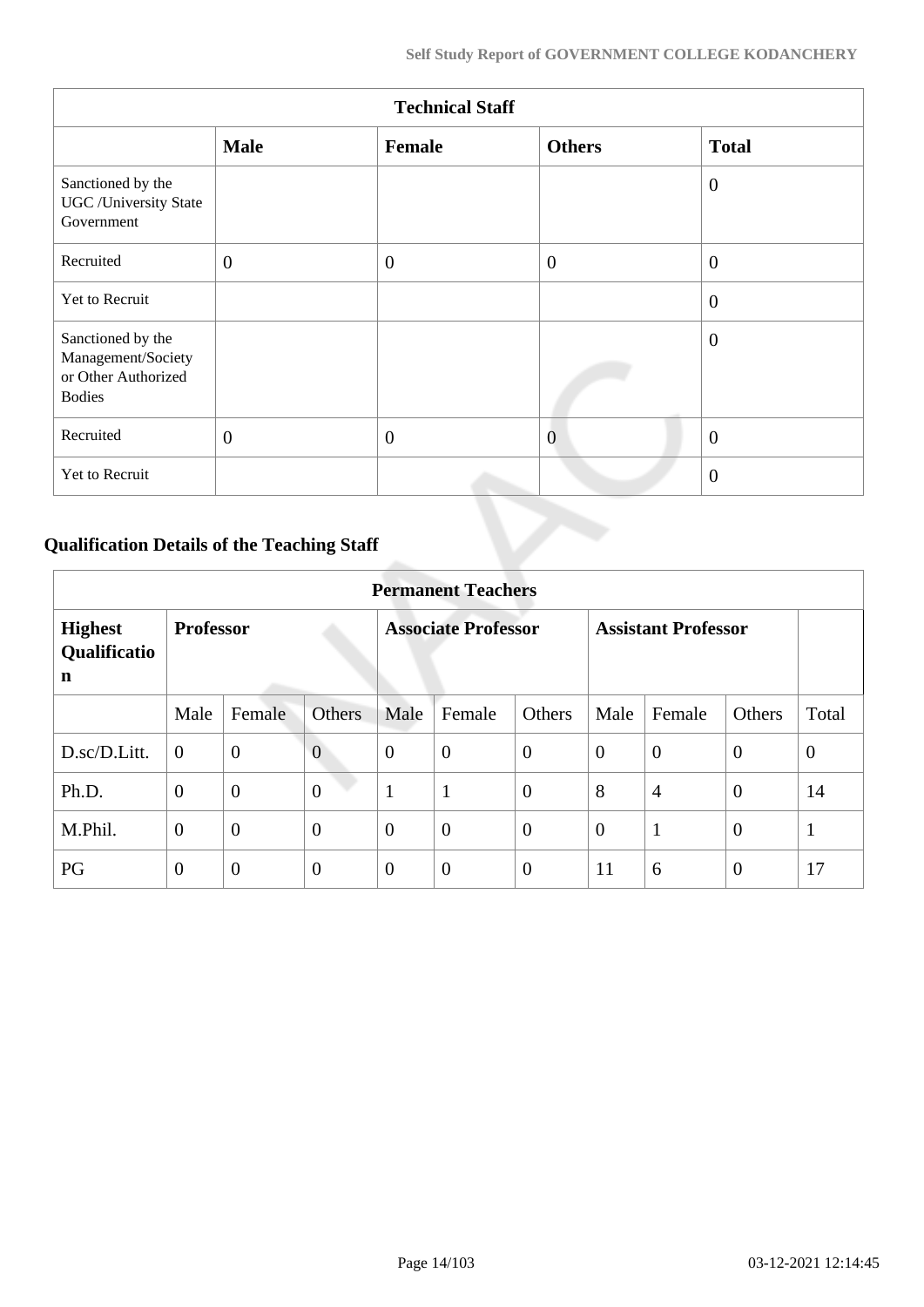| <b>Temporary Teachers</b>                     |                  |                |                  |                |                            |                |                |                            |                |                |
|-----------------------------------------------|------------------|----------------|------------------|----------------|----------------------------|----------------|----------------|----------------------------|----------------|----------------|
| <b>Highest</b><br>Qualificatio<br>$\mathbf n$ | <b>Professor</b> |                |                  |                | <b>Associate Professor</b> |                |                | <b>Assistant Professor</b> |                |                |
|                                               | Male             | Female         | Others           | Male           | Female                     | Others         | Male           | Female                     | Others         | Total          |
| D.sc/D.Litt.                                  | $\theta$         | $\overline{0}$ | $\boldsymbol{0}$ | $\overline{0}$ | $\overline{0}$             | $\overline{0}$ | $\overline{0}$ | $\overline{0}$             | $\overline{0}$ | $\overline{0}$ |
| Ph.D.                                         | $\overline{0}$   | $\overline{0}$ | $\overline{0}$   | $\overline{0}$ | $\boldsymbol{0}$           | $\overline{0}$ | $\overline{0}$ | $\theta$                   | $\overline{0}$ | $\overline{0}$ |
| M.Phil.                                       | $\overline{0}$   | $\overline{0}$ | $\overline{0}$   | $\overline{0}$ | $\overline{0}$             | $\overline{0}$ | $\overline{0}$ | $\overline{0}$             | $\overline{0}$ | $\overline{0}$ |
| PG                                            | $\theta$         | $\overline{0}$ | $\theta$         | $\overline{0}$ | $\overline{0}$             | $\theta$       | $\overline{0}$ | $\overline{0}$             | $\overline{0}$ | $\theta$       |

|                                     | <b>Part Time Teachers</b> |                |                  |                |                            |                |                  |                            |                |              |
|-------------------------------------|---------------------------|----------------|------------------|----------------|----------------------------|----------------|------------------|----------------------------|----------------|--------------|
| <b>Highest</b><br>Qualificatio<br>n | <b>Professor</b>          |                |                  |                | <b>Associate Professor</b> |                |                  | <b>Assistant Professor</b> |                |              |
|                                     | Male                      | Female         | Others           | Male           | Female                     | Others         | Male             | Female                     | Others         | Total        |
| D.sc/D.Litt.                        | $\overline{0}$            | $\overline{0}$ | $\overline{0}$   | $\overline{0}$ | $\overline{0}$             | $\overline{0}$ | $\overline{0}$   | $\overline{0}$             | $\overline{0}$ | $\mathbf{0}$ |
| Ph.D.                               | $\mathbf{0}$              | $\overline{0}$ | $\boldsymbol{0}$ | $\overline{0}$ | $\overline{0}$             | $\mathbf{0}$   | $\overline{0}$   | $\overline{0}$             | $\overline{0}$ | $\theta$     |
| M.Phil.                             | $\overline{0}$            | $\mathbf{0}$   | $\overline{0}$   | $\overline{0}$ | $\theta$                   | $\overline{0}$ | $\theta$         | $\overline{0}$             | $\overline{0}$ | $\theta$     |
| PG                                  | $\theta$                  | $\mathbf{0}$   | $\overline{0}$   | $\theta$       | $\overline{0}$             | $\overline{0}$ | $\boldsymbol{0}$ | $\overline{0}$             | $\theta$       | $\theta$     |

| <b>Details of Visting/Guest Faculties</b> |             |               |               |              |
|-------------------------------------------|-------------|---------------|---------------|--------------|
| <b>Number of Visiting/Guest Faculty</b>   | <b>Male</b> | <b>Female</b> | <b>Others</b> | <b>Total</b> |
| engaged with the college?                 |             |               |               |              |

**Provide the Following Details of Students Enrolled in the College During the Current Academic Year**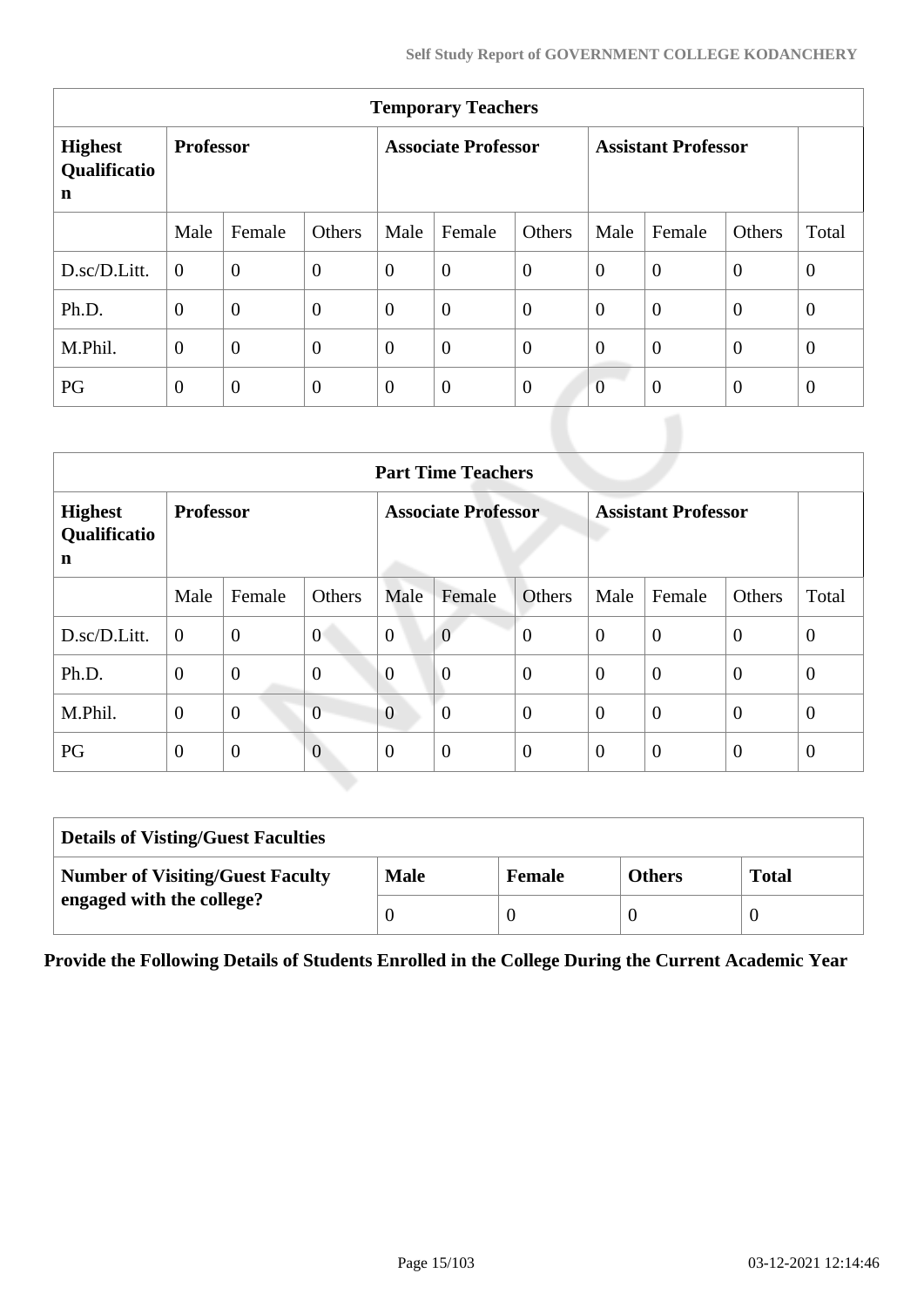| Programme       |        | <b>From the State</b><br><b>Where College</b><br>is Located | <b>From Other</b><br><b>States of India</b> | <b>NRI Students</b> | Foreign<br><b>Students</b> | <b>Total</b>   |
|-----------------|--------|-------------------------------------------------------------|---------------------------------------------|---------------------|----------------------------|----------------|
| <b>UG</b>       | Male   | 62                                                          | $\overline{0}$                              | $\theta$            | $\overline{0}$             | 62             |
|                 | Female | 134                                                         | 1                                           | $\overline{0}$      | $\theta$                   | 135            |
|                 | Others | $\overline{0}$                                              | $\theta$                                    | $\overline{0}$      | $\overline{0}$             | $\mathbf{0}$   |
| PG              | Male   | $\overline{4}$                                              | $\overline{0}$                              | $\overline{0}$      | $\overline{0}$             | $\overline{4}$ |
|                 | Female | 36                                                          | $\mathbf{0}$                                | $\overline{0}$      | $\overline{0}$             | 36             |
|                 | Others | $\overline{0}$                                              | $\overline{0}$                              | $\overline{0}$      | $\overline{0}$             | $\overline{0}$ |
| Doctoral (Ph.D) | Male   | $\overline{0}$                                              | $\overline{0}$                              | $\overline{0}$      | $\overline{0}$             | $\overline{0}$ |
|                 | Female | $\boldsymbol{0}$                                            | $\overline{0}$                              | $\mathbf{0}$        | $\mathbf{0}$               | $\mathbf{0}$   |
|                 | Others | $\overline{0}$                                              | $\mathbf{0}$                                | $\overline{0}$      | $\boldsymbol{0}$           | $\mathbf{0}$   |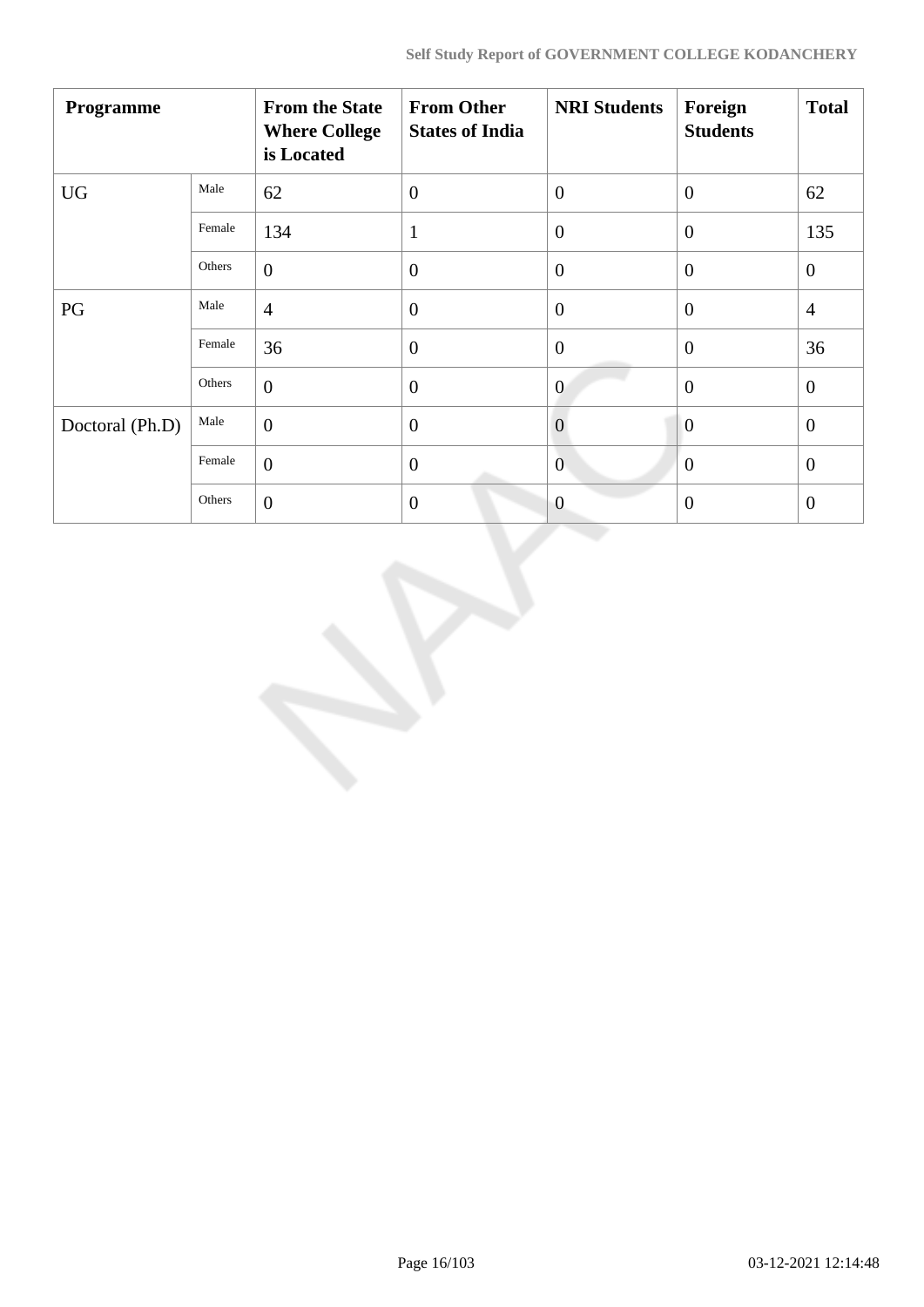| 1 cal 5            |        |                |                  |                  |                  |
|--------------------|--------|----------------|------------------|------------------|------------------|
| Programme          |        | Year 1         | Year 2           | Year 3           | Year 4           |
| ${\rm SC}$         | Male   | 13             | $\overline{7}$   | 8                | 13               |
|                    | Female | 24             | 25               | 28               | 24               |
|                    | Others | $\overline{0}$ | $\boldsymbol{0}$ | $\overline{0}$   | $\mathbf{0}$     |
| ${\cal S}{\cal T}$ | Male   | $\overline{2}$ | $\mathbf{1}$     | $\overline{2}$   | $\mathbf{1}$     |
|                    | Female | $\overline{2}$ | $\overline{4}$   | $\overline{4}$   | 5                |
|                    | Others | $\overline{0}$ | $\boldsymbol{0}$ | $\boldsymbol{0}$ | $\boldsymbol{0}$ |
| OBC                | Male   | 37             | 24               | 38               | 33               |
|                    | Female | 92             | 97               | 97               | 87               |
|                    | Others | $\overline{0}$ | $\mathbf{0}$     | $\boldsymbol{0}$ | $\boldsymbol{0}$ |
| General            | Male   | 26             | 24               | 22               | 22               |
|                    | Female | 46             | 39               | 40               | 45               |
|                    | Others | $\overline{0}$ | $\overline{0}$   | $\overline{0}$   | $\boldsymbol{0}$ |
| Others             | Male   | $\overline{0}$ | $\boldsymbol{0}$ | $\mathbf{0}$     | $\overline{0}$   |
|                    | Female | $\overline{0}$ | $\boldsymbol{0}$ | $\boldsymbol{0}$ | $\boldsymbol{0}$ |
|                    | Others | $\overline{0}$ | $\boldsymbol{0}$ | $\overline{0}$   | $\mathbf{0}$     |
| Total              |        | 242            | 221              | 239              | 230              |

**Provide the Following Details of Students admitted to the College During the last four Academic Years**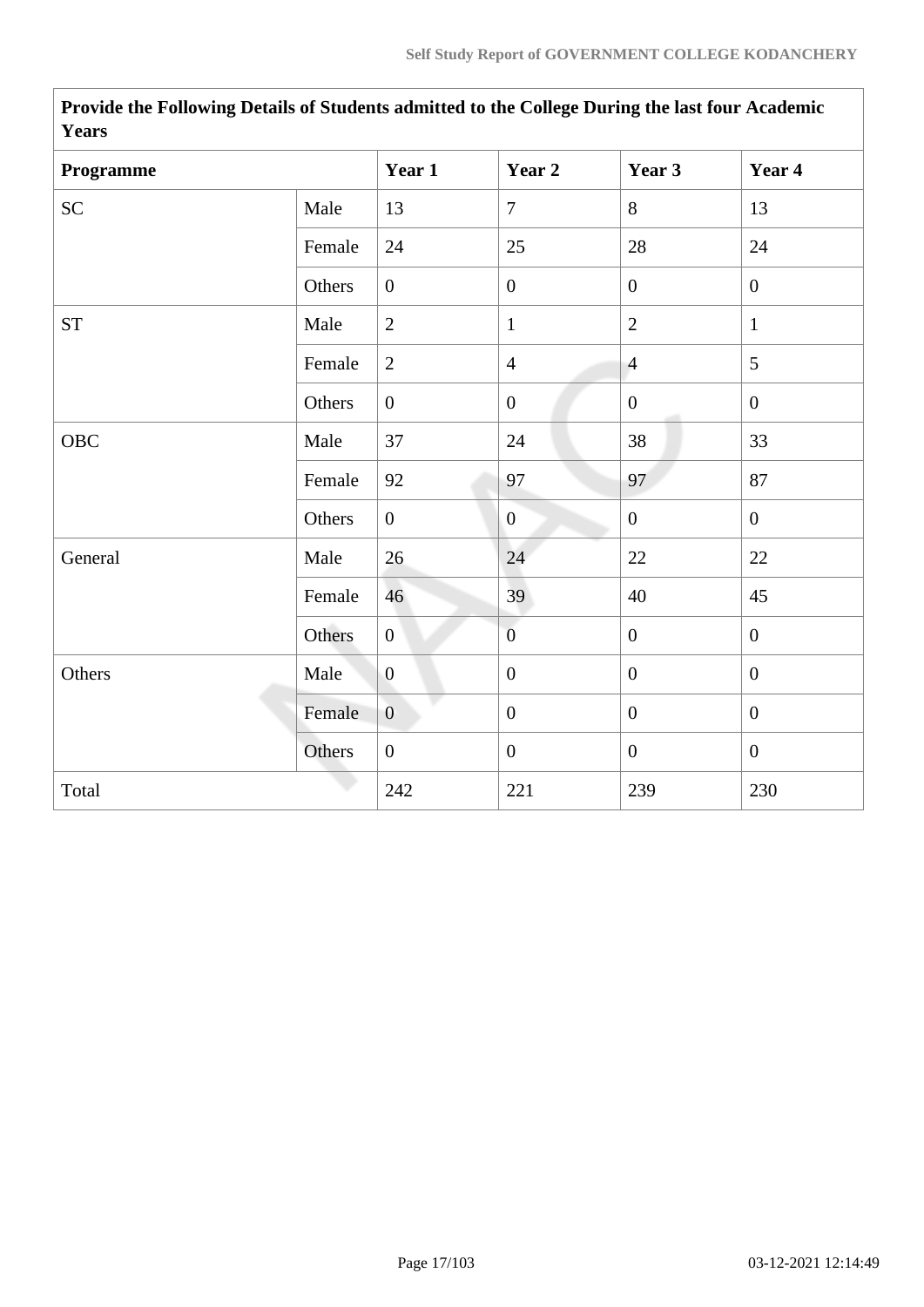## **Extended Profile**

### **1 Program**

### **1.1**

### **Number of courses offered by the Institution across all programs during the last five years**

| 2019-20                              | 2018-19 | 2017-18 |          | 2016-17              | 2015-16 |  |
|--------------------------------------|---------|---------|----------|----------------------|---------|--|
| 157                                  | 158     | 158     |          | 158                  | 158     |  |
| <b>File Description</b>              |         |         | Document |                      |         |  |
| Institutional data prescribed format |         |         |          | <b>View Document</b> |         |  |

### **1.2**

### **Number of programs offered year-wise for last five years**

| 2019-20 | 2018-19 | 2017-18 | $ 2016-17$ | 2015-16 |
|---------|---------|---------|------------|---------|
| $\circ$ |         | O       |            |         |

## **2 Students**

**2.1**

### **Number of students year-wise during last five years**

| 2019-20                                 | 2018-19 | 2017-18 |          | 2016-17              | 2015-16 |  |
|-----------------------------------------|---------|---------|----------|----------------------|---------|--|
| 651                                     | 642     | 631     |          | 575                  | 524     |  |
| <b>File Description</b>                 |         |         | Document |                      |         |  |
| Institutional data in prescribed format |         |         |          | <b>View Document</b> |         |  |

### **2.2**

### **Number of seats earmarked for reserved category as per GOI/State Govt rule year-wise during last five years**

| 2019-20 | 2018-19 | 2017-18         | 2016-17    | 2015-16 |
|---------|---------|-----------------|------------|---------|
| 123     | ר הו    | 1 $\cap$ $\cap$ | $1 \cap 1$ | 103     |
| ⊥∠⊃     | ل که 1  | - 22            | 1/4        |         |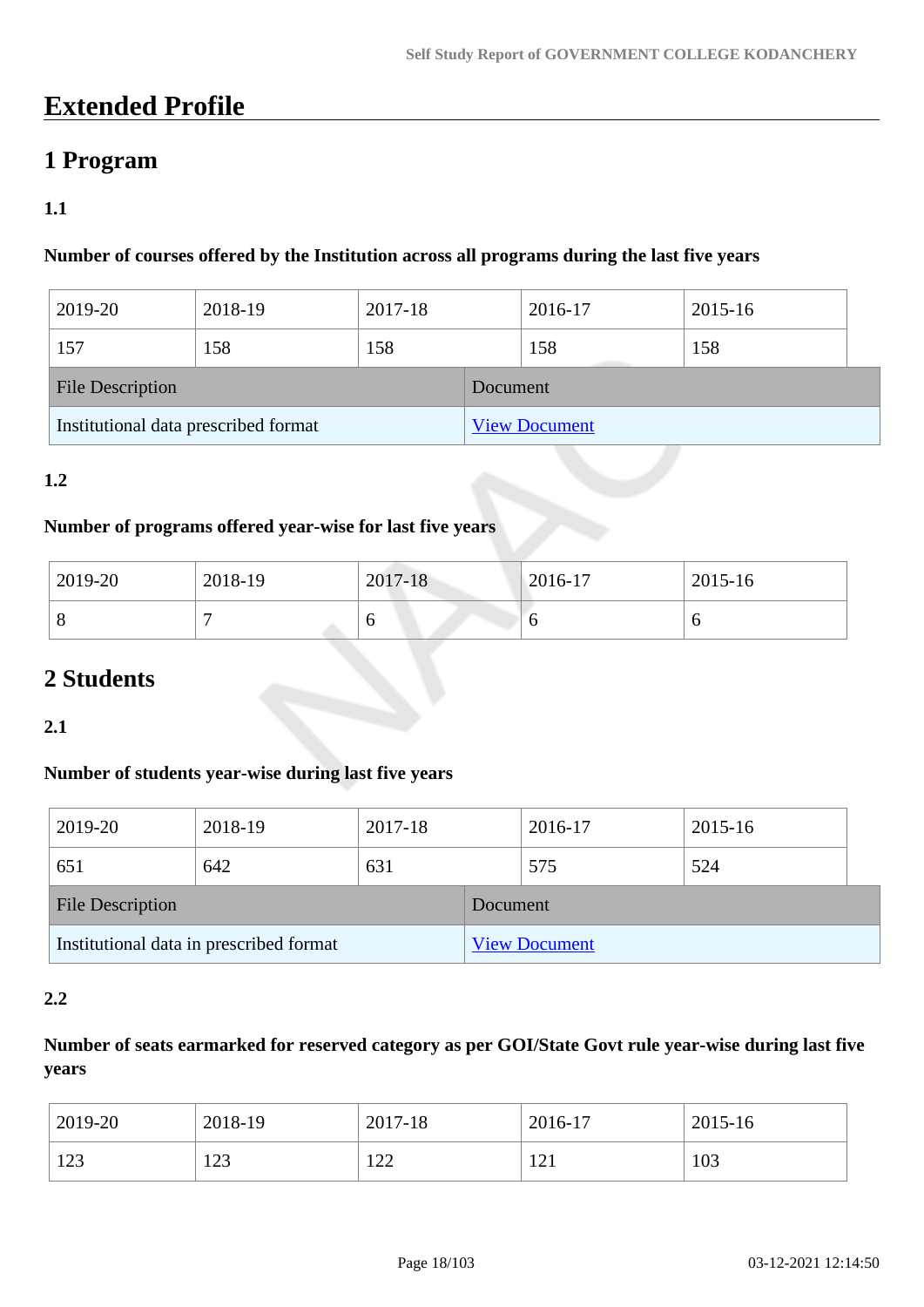| <b>File Description</b>                 | Document             |
|-----------------------------------------|----------------------|
| Institutional data in prescribed format | <b>View Document</b> |

### **2.3**

### **Number of outgoing / final year students year-wise during last five years**

| 2019-20                                 | 2018-19 | 2017-18 |          | 2016-17              | 2015-16 |  |
|-----------------------------------------|---------|---------|----------|----------------------|---------|--|
| 234                                     | 223     | 205     |          | 177                  | 179     |  |
| <b>File Description</b>                 |         |         | Document |                      |         |  |
| Institutional data in prescribed format |         |         |          | <b>View Document</b> |         |  |

## **3 Teachers**

### **3.1**

### **Number of full time teachers year-wise during the last five years**

| 2019-20                                 | 2018-19 | 2017-18 |          | 2016-17              | 2015-16 |  |
|-----------------------------------------|---------|---------|----------|----------------------|---------|--|
| 32                                      | 32      | 32      |          | 32                   | 32      |  |
| <b>File Description</b>                 |         |         | Document |                      |         |  |
| Institutional data in prescribed format |         |         |          | <b>View Document</b> |         |  |

### **3.2**

### **Number of sanctioned posts year-wise during last five years**

| 2019-20                                 | 2018-19 | 2017-18 |          | 2016-17              | 2015-16 |  |
|-----------------------------------------|---------|---------|----------|----------------------|---------|--|
| 32                                      | 32      | 32      |          | 32                   | 32      |  |
| <b>File Description</b>                 |         |         | Document |                      |         |  |
| Institutional data in prescribed format |         |         |          | <b>View Document</b> |         |  |

## **4 Institution**

### **4.1**

**Total number of classrooms and seminar halls**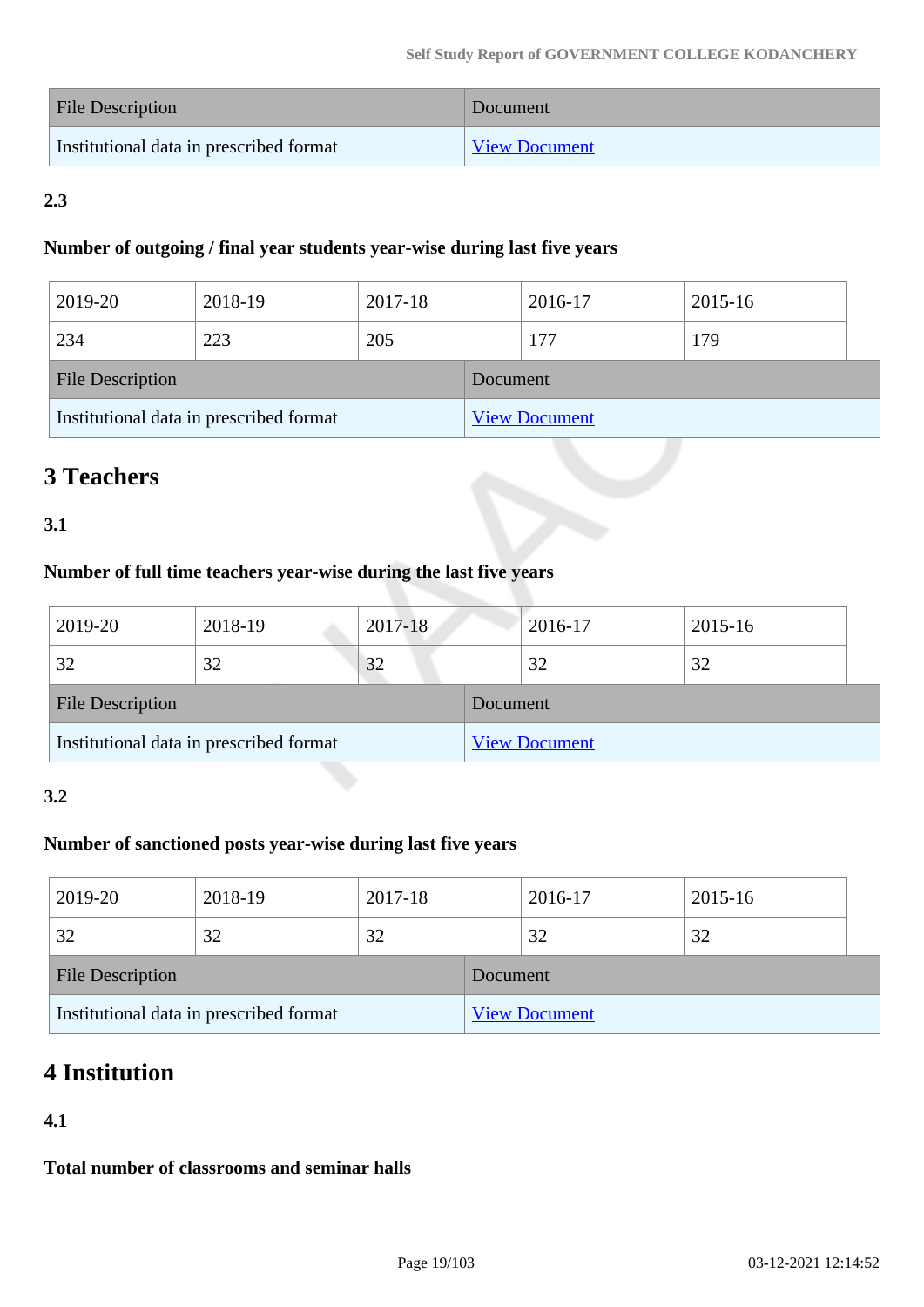### **Response: 25**

### **4.2**

### **Total Expenditure excluding salary year-wise during last five years ( INR in Lakhs)**

| 2019-20 | 2018-19 | 2017-18 | 2016-17 | 2015-16 |
|---------|---------|---------|---------|---------|
| 12.63   | 29.52   | 360.52  | 178.40  | 152.13  |

**4.3**

### **Number of Computers**

**Response: 52**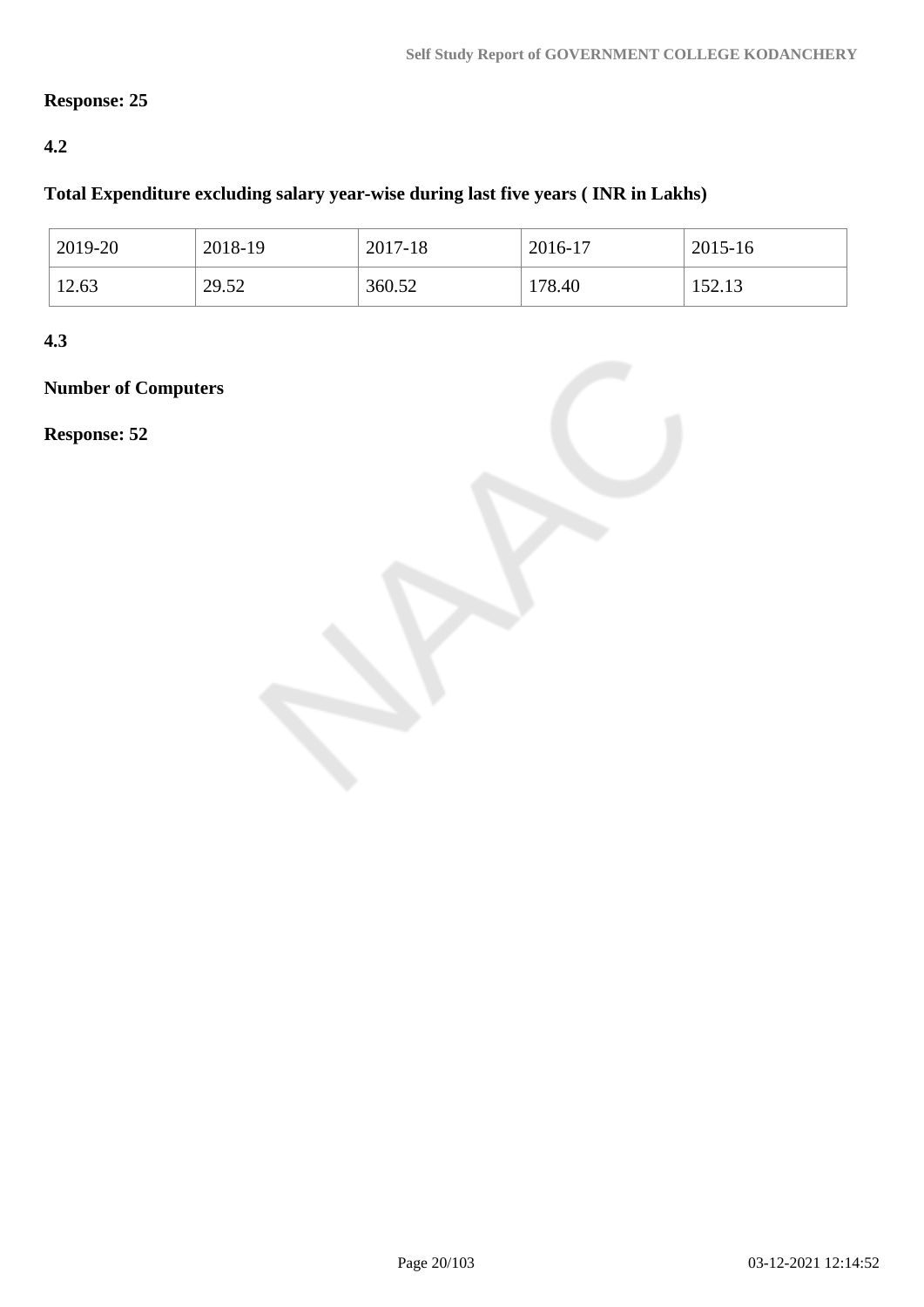## **4. Quality Indicator Framework(QIF)**

### **Criterion 1 - Curricular Aspects**

### **1.1 Curricular Planning and Implementation**

 **1.1.1 The Institution ensures effective curriculum delivery through a well planned and documented process**

### **Response:**

Government College Kodanchery is affiliated to the University of Calicut and implements the curriculum designed by the University. The curriculum for various programme and courses along with the envisaged objectives and outcomes is drafted by the academic bodies at the university and approved by the syndicate. The board members from the college for various courses contribute to the design of the curriculum and ensure that it incorporates the recent insights and is at par with the global requisites. The curriculum is intimated to the colleges and the respective heads of departments. The university offers Choice Based Credit Semester System for UG programmes and Credit Semester System for PG programmes. The college is bent on ensuring effective delivery of the various courses – common, core, complementary, open and elective- in the curriculum by adopting a lot of methods. The university prepares an annual academic calendar indicating the span of each semester and the conduct of internal and external examinations. The IQAC and the academic committee draft the academic calendar of the college integrating the directions of the university. The academic committee of the college led by the IQAC, plans the effective transaction of the curriculum. A master time table for the college is prepared. The course outcomes and programme outcomes are uploaded in the website in order to inform the stakeholders. Further, at the department meetings held at the beginning of each semester, the syllabus for each course is distributed among the teachers and suitable measures are adopted for the successful implementation in classrooms. Innovative strategies to transact the curriculum are also the prime concern of the department. At the induction meetings held at the onset of each academic year, the parents, teachers and students are given an overview of the curriculum it's objectives and outcomes. The Induction meeting helps the students to familiarize themselves with the course structure, syllabus, internal and external examination system prevailing in the college. Revisions made in the curriculum are promptly intimated by the university and communicated to the departments by the Principal. The feedback collected from the students and their parents periodically, necessitate modifications in teaching strategies and provide opportunities for self-assessment on the part of faculty members. Appropriate measures are devised to evaluate the performance of students and remedial measures are adopted for poor performers. PTA meetings are regularly conducted for each class at the end of the semester classes to monitor the achievements and drawbacks of students in academic matters. An evaluation committee and a controller of internal exams is deputed by the Principal for the smooth and systematic conduct of exams. At the end of each semester, department meetings are convened to assess the discharge of the curriculum and the performance of the students. The semesters culminate in a meeting with the parents who are provided a progress report of the students. Assisted by the IQAC, the college monitors every academic and non-academic activity in the college. The college IQAC performs an academic audit and SWOT analysis every year.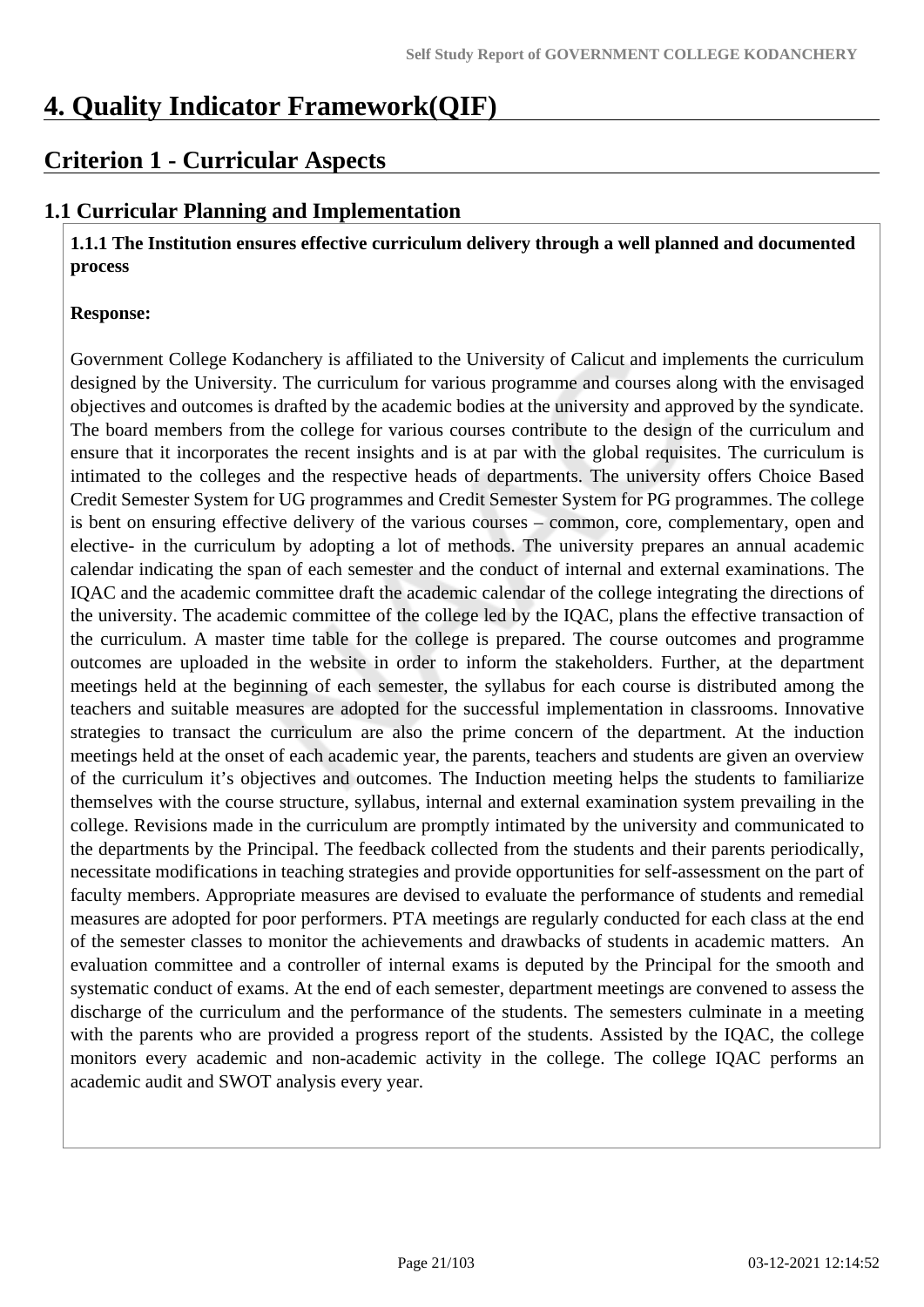| <b>File Description</b>              | <b>Document</b>      |  |
|--------------------------------------|----------------------|--|
| <b>Upload Additional information</b> | <b>View Document</b> |  |
| Link for Additional information      | <b>View Document</b> |  |

### **1.1.2 The institution adheres to the academic calendar including for the conduct of CIE**

### **Response:**

The college prepares a comprehensive academic calendar at the beginning of the academic year keeping with the General Academic Calendar of the University of Calicut, to which the college is affiliated. The academic calendar, prepared by the IQAC and the academic committee and duly attested by the principal, is included in college hand book, and is made available in the college website. The Academic calendar provides all the information regarding schedules of the academic and extracurricular activities of the college: the dates of commencement and end of the semester, semester examination schedule, and interim holidays. The tentative schedules of extracurricular activities such as college union election, college level arts and sports fests, annual seminars conducted by the departments are also included in the calendar. The continuous internal evaluations are blueprinted and implemented as per the academic calendar. The general timetable and department time table are prepared at the beginning of the academic year in order to strictly follow the various schedules given in the academic calendar. In the department time tables, teaching hours are assigned to the faculty. Remedial classes are engaged before and after the regular working hours according to the convenience of the students with the view of assisting students to achieve desired proficiencies. Each department has its own schedule for remedial teaching. In the remedial sessions, the poor performers are given extra coaching in the areas of the syllabus where they lack confidence. Every semester, two internal examinations are conducted and results are published as per the stipulated time prescribed in the calendar. Complying with the dates in the calendar and the timely notifications of the university, attendance and progress certificate (APC) of the students are published and submitted to the university. Teachers are expected to cover 40% of the syllabus before the commencement of the first internal examination, 80% before the second, and the remaining 20% before the university semester examination. The heads of departments ensure that the loss of teaching hours are compensated on holidays in order to cover the prescribed portion in time. Corresponding to the general schedule, specific dates are earmarked by each department for model tests and seminar presentations.

| <b>File Description</b>              | <b>Document</b>      |  |  |
|--------------------------------------|----------------------|--|--|
| <b>Upload Additional information</b> | <b>View Document</b> |  |  |
| Link for Additional information      | <b>View Document</b> |  |  |

### **1.1.3 Teachers of the Institution participate in following activities related to curriculum development and assessment of the affiliating University and/are represented on the following academic bodies during the last five years**

- **1.Academic council/BoS of Affiliating university**
- **2.Setting of question papers for UG/PG programs**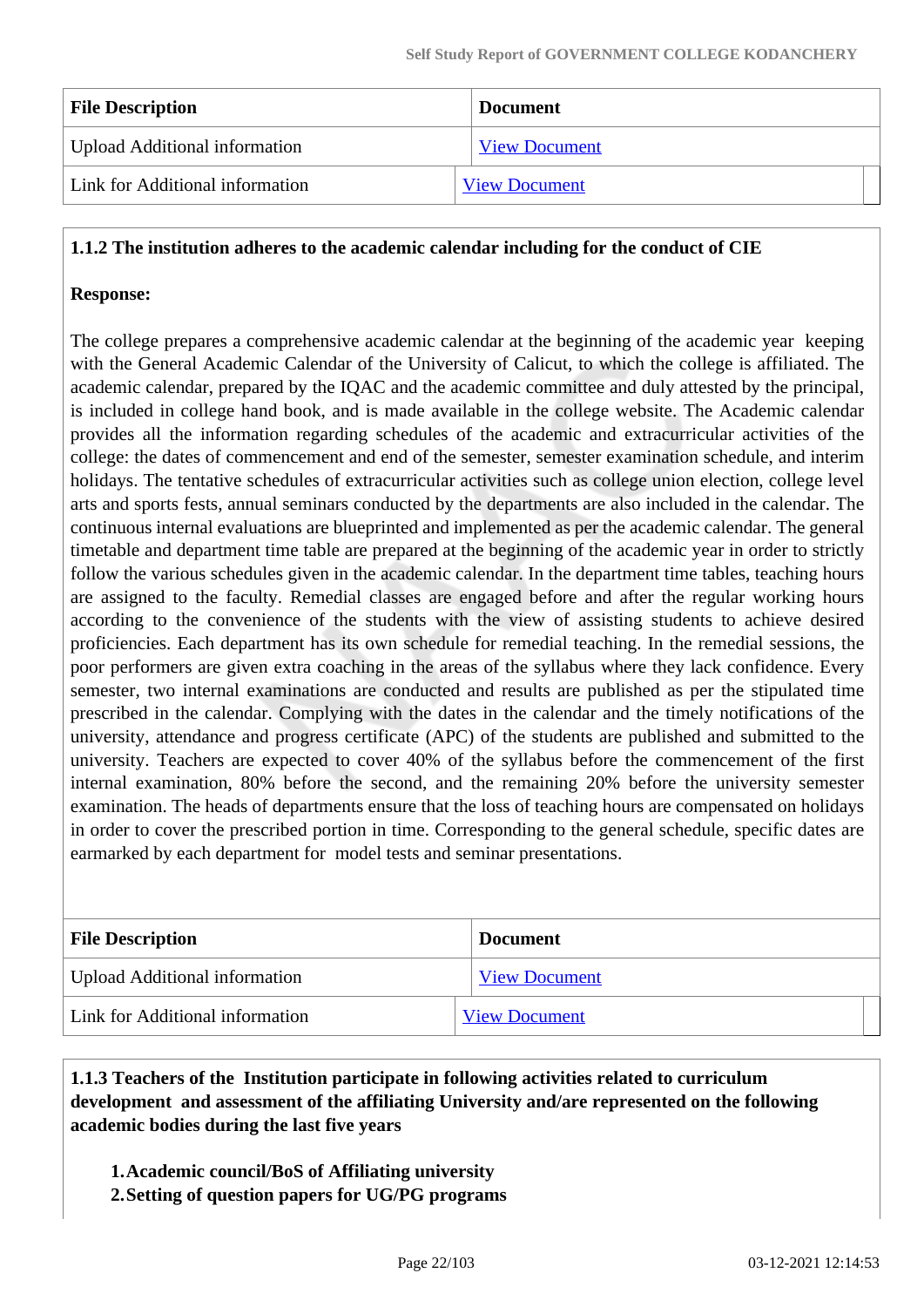### **3.Design and Development of Curriculum for Add on/ certificate/ Diploma Courses 4.Assessment /evaluation process of the affiliating University**

**Response:** A. All of the above

| <b>File Description</b>                                                                                      | <b>Document</b>      |  |  |  |  |
|--------------------------------------------------------------------------------------------------------------|----------------------|--|--|--|--|
| Institutional data in prescribed format                                                                      | <b>View Document</b> |  |  |  |  |
| Details of participation of teachers in various<br>bodies/activities provided as a response to the<br>metric | <b>View Document</b> |  |  |  |  |
| Any additional information                                                                                   | <b>View Document</b> |  |  |  |  |
| Link for Additional information                                                                              | <b>View Document</b> |  |  |  |  |

### **1.2 Academic Flexibility**

 **1.2.1 Percentage of Programmes in which Choice Based Credit System (CBCS)/ elective course system has been implemented** 

**Response:** 75

1.2.1.1 **Number of Programmes in which CBCS / Elective course system implemented.**

Response: 6

| <b>File Description</b>                               | <b>Document</b>      |
|-------------------------------------------------------|----------------------|
| Minutes of relevant Academic Council/ BOS<br>meetings | <b>View Document</b> |
| Institutional data in prescribed format               | <b>View Document</b> |
| Any additional information                            | <b>View Document</b> |
| Link for Additional information                       | <b>View Document</b> |

### **1.2.2 Number of Add on /Certificate programs offered during the last five years**

### **Response:** 0

### 1.2.2.1 **How many Add on /Certificate programs are offered within the last 5 years.**

| 2019-20 | 2018-19 | 2017-18 | 2016-17 | 2015-16 |
|---------|---------|---------|---------|---------|
|         |         |         | U       | v       |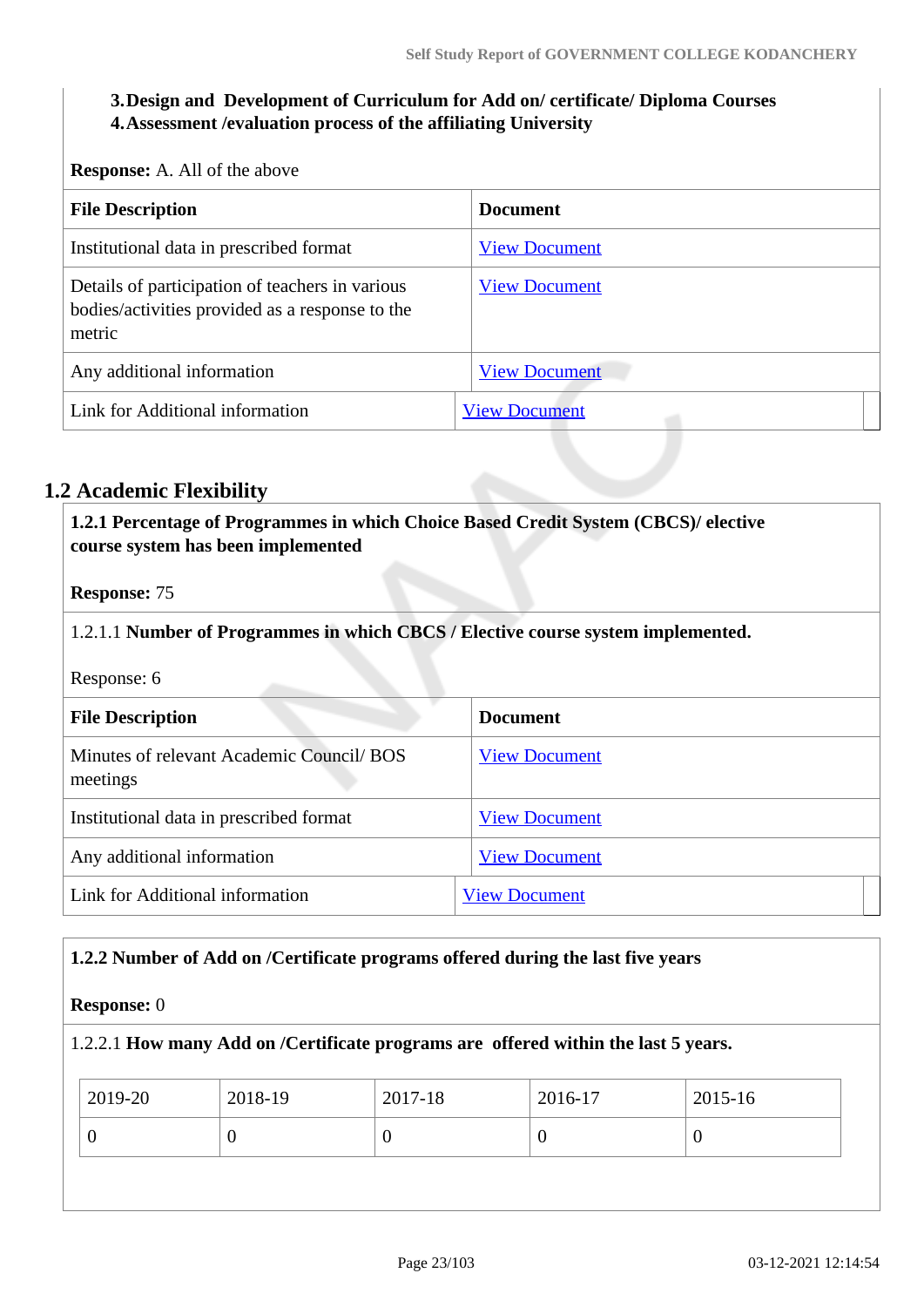| <b>File Description</b>              | <b>Document</b>      |
|--------------------------------------|----------------------|
| List of Add on /Certificate programs | <b>View Document</b> |

### **1.2.3 Average percentage of students enrolled in Certificate/ Add-on programs as against the total number of students during the last five years**

### **Response:** 0

1.2.3.1 **Number of students enrolled in subject related Certificate or Add-on programs year wise during last five years**

|  | 2019-20                                                                                | 2018-19  | 2017-18  |                 | 2016-17              | 2015-16          |
|--|----------------------------------------------------------------------------------------|----------|----------|-----------------|----------------------|------------------|
|  | $\theta$                                                                               | $\theta$ | $\theta$ |                 | $\overline{0}$       | $\boldsymbol{0}$ |
|  |                                                                                        |          |          |                 |                      |                  |
|  | <b>File Description</b>                                                                |          |          | <b>Document</b> |                      |                  |
|  | Details of the students enrolled in Subjects related<br>to certificate/Add-on programs |          |          |                 | <b>View Document</b> |                  |

### **1.3 Curriculum Enrichment**

 **1.3.1 Institution integrates crosscutting issues relevant to Professional Ethics ,Gender, Human Values ,Environment and Sustainability into the Curriculum**

### **Response:**

Government College Kodanchery incorporates gender, environment and sustainability, human values and professional ethics in the various programmes and courses. This inculcates in the students an awareness of prejudices and vices based on social constructs of class, race and gender instills the desire to fight against it. Students are stimulated to contribute towards maintaining and improving the quality of the environment by keeping the natural resources clean, thereby preserving them for future generations. Human values and sustainable development are prioritized to make the students socially responsible human beings. The UG and PG courses with emphasis on environmental studies, women's writing, ecology, conservation biology, ethology, evolution, human health, sex education, immunology and social Behaviour are used to inculcate the relevant values among the students. The Zoology programme underscores the values of preserving biodiversity and environment protection in their fifth semester. BA Economics course also provided a discussion in the area of sustainable development in the sixth semester. MA Economics course offer environmental economics in their fourth semester. This course helps the students to understand the current environmental problems faced by the world and having a thorough understanding of the ethics of economics.

Language courses which are offered for all programmes focus on morals, human values and gender sensitization, fostering understanding and compassion towards the less fortunate. An attempt has been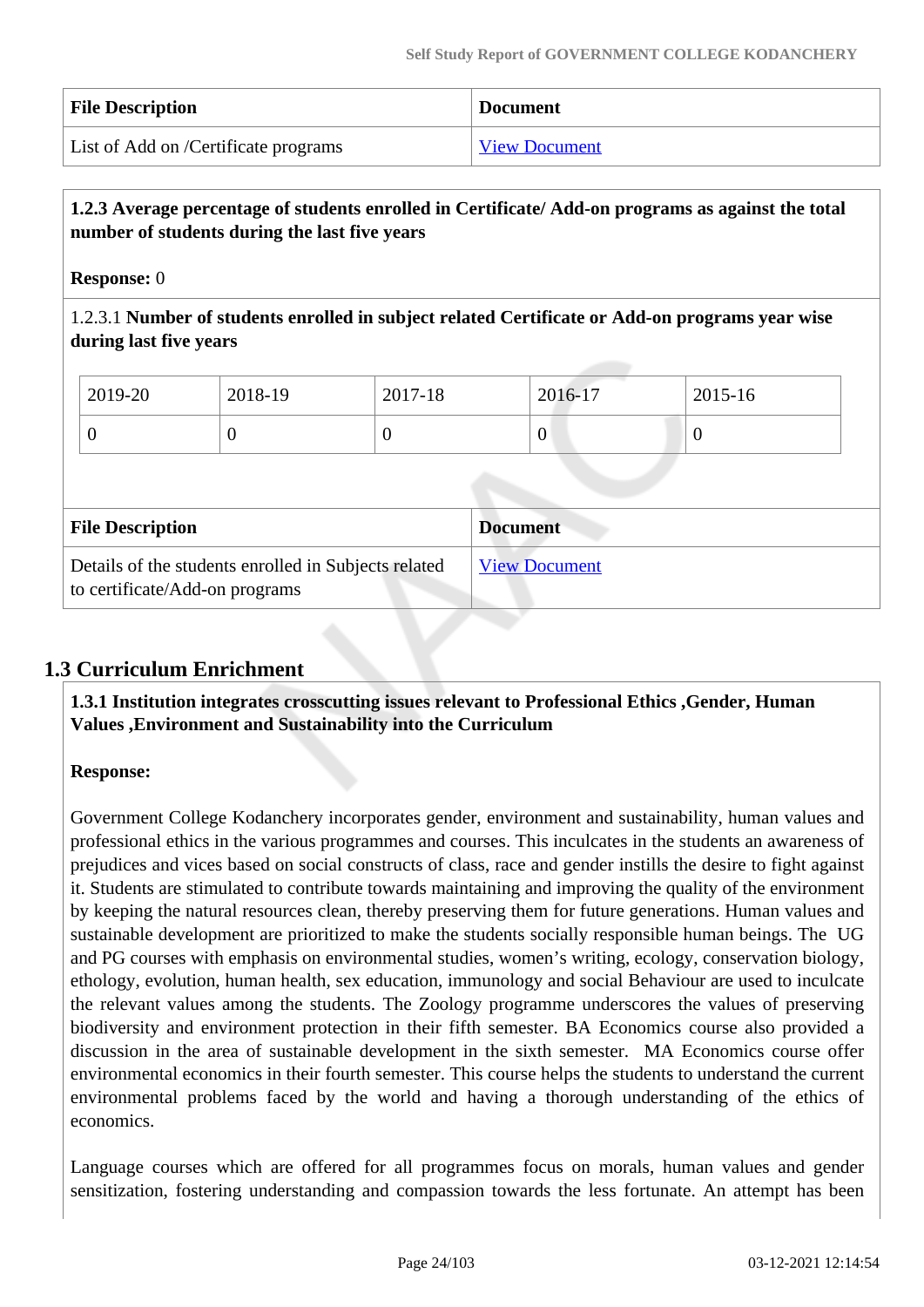made to sensitize the taught about feminist issues, gender equality, gender based oppression etc. The courses make constant endeavors to train the taught in human values, through the inspirational writings of great philanthropists. It is an attempt to acquaint the students about human values of compassion kindness punctuality, honesty and dedication in work and awareness to scientific development, nationalism and secularism is imparted to the young minds in the fast growing commercial world.

The ideas, concepts and theories taught within the classrooms are translated into practice by organizing seminars/workshops and field visits - a concerted effort of both the students and teachers. Some of the institutional activities related to the cross cutting issues relevant to professional ethics, gender, human values and environment include visit to orphanages & old age homes, blood donation, hair donation, antinarcotics campaign, gender sensitization programmes, study tours, visits to ecologically sensitive areas, field trips, visits to botanic gardens/ museum/ herbarium, awareness programmes on wetland conservation, nature camps, cleaning the campus, green protocol, induction programmes, plastic free campus and observing days of importance.

Environment has been the biggest concern for humanity in the last few decades. The higher education authorities, governing bodies and the college are extremely sensitive to the challenging environmental issues take pollution, flood and global warming, water conservation and changing environment. Taking cognizance of these issues, the students of different streams are being taught topics related to environment.

| <b>File Description</b>                                                                                                                                              | <b>Document</b>      |
|----------------------------------------------------------------------------------------------------------------------------------------------------------------------|----------------------|
| Upload the list and description of courses which<br>address the Professional Ethics, Gender, Human<br>Values, Environment and Sustainability into the<br>Curriculum. | <b>View Document</b> |
| Any additional information                                                                                                                                           | <b>View Document</b> |

### **1.3.2 Average percentage of courses that include experiential learning through project work/field work/internship during last five years**

**Response:** 3.8

### 1.3.2.1 **Number of courses that include experiential learning through project work/field work/internship year-wise during last five years**

| 2019-20 | 2018-19 | 2017-18 | 2016-17 | 2015-16 |
|---------|---------|---------|---------|---------|
|         | O       | υ       |         |         |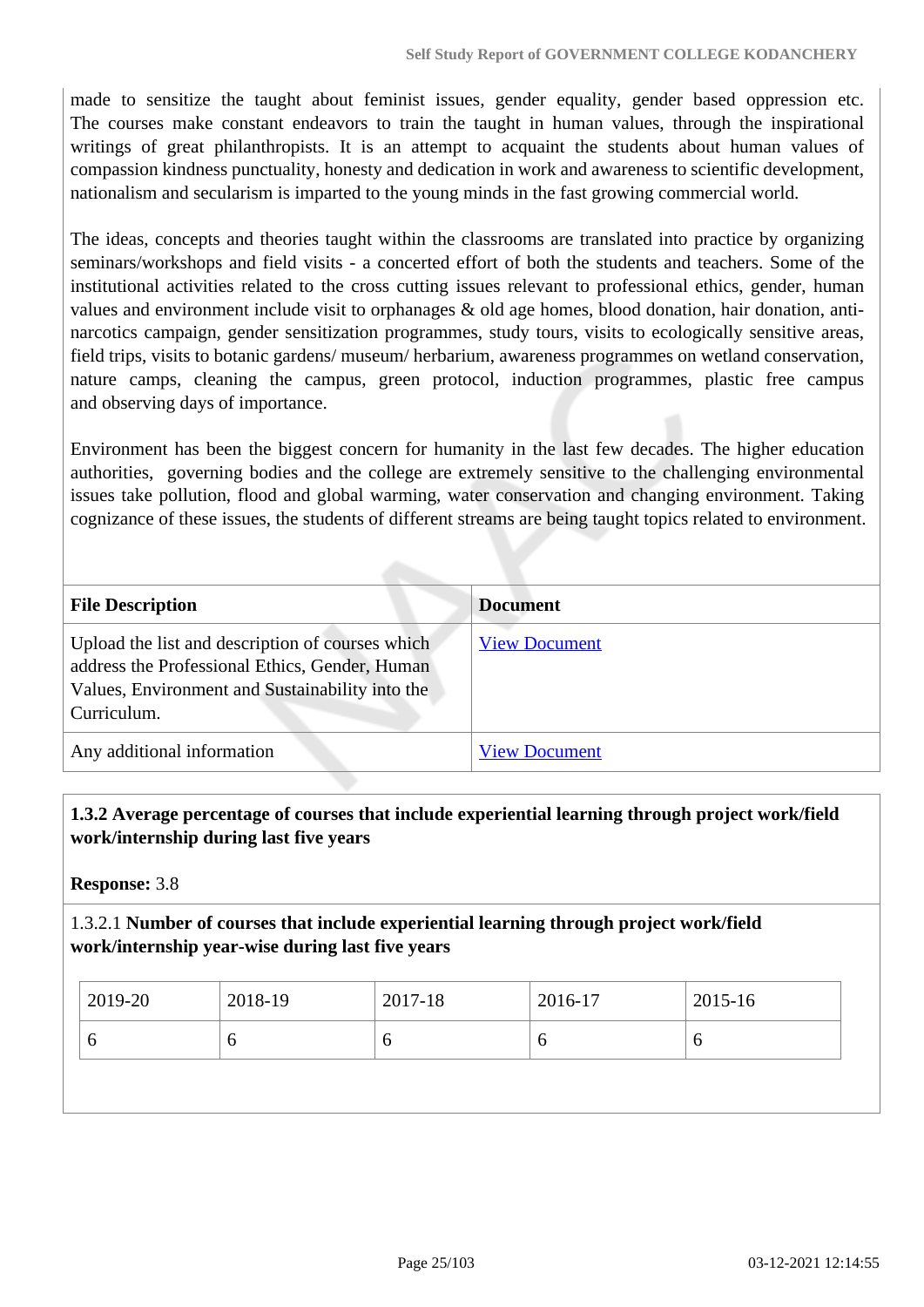| <b>File Description</b>                                                                                                                                                          | <b>Document</b>      |
|----------------------------------------------------------------------------------------------------------------------------------------------------------------------------------|----------------------|
| Programme / Curriculum/ Syllabus of the courses                                                                                                                                  | <b>View Document</b> |
| MoU's with relevant organizations for these courses,<br>if any Average percentage of courses that include<br>experiential learning through project work/field<br>work/internship | <b>View Document</b> |
|                                                                                                                                                                                  |                      |

### **1.3.3 Percentage of students undertaking project work/field work/ internships (Data for the latest completed academic year**

**Response:** 35.48

### 1.3.3.1 **Number of students undertaking project work/field work / internships**

Response: 231

| <b>File Description</b>                                                                       | <b>Document</b>      |
|-----------------------------------------------------------------------------------------------|----------------------|
| List of programmes and number of students<br>undertaking project work/field work//internships | <b>View Document</b> |
| Any additional information                                                                    | <b>View Document</b> |

### **1.4 Feedback System**

 **1.4.1** *Institution obtains feedback on the syllabus and its transaction at the institution from the following stakeholders 1) Students 2)Teachers 3)Employers 4)Alumni* 

**Response:** A. All of the above

| <b>File Description</b>                                                                                                                                    | <b>Document</b>      |
|------------------------------------------------------------------------------------------------------------------------------------------------------------|----------------------|
| Any additional information (Upload)                                                                                                                        | <b>View Document</b> |
| Action taken report of the Institution on feedback<br>report as stated in the minutes of the Governing<br>Council, Syndicate, Board of Management (Upload) | <b>View Document</b> |
| URL for stakeholder feedback report                                                                                                                        | <b>View Document</b> |

### **1.4.2 Feedback process of the Institution may be classified as follows: Options:**

**1.Feedback collected, analysed and action taken and feedback available on website**

- **2.Feedback collected, analysed and action has been taken**
- **3.Feedback collected and analysed**
- **4.Feedback collected**
- **5. Feedback not collected**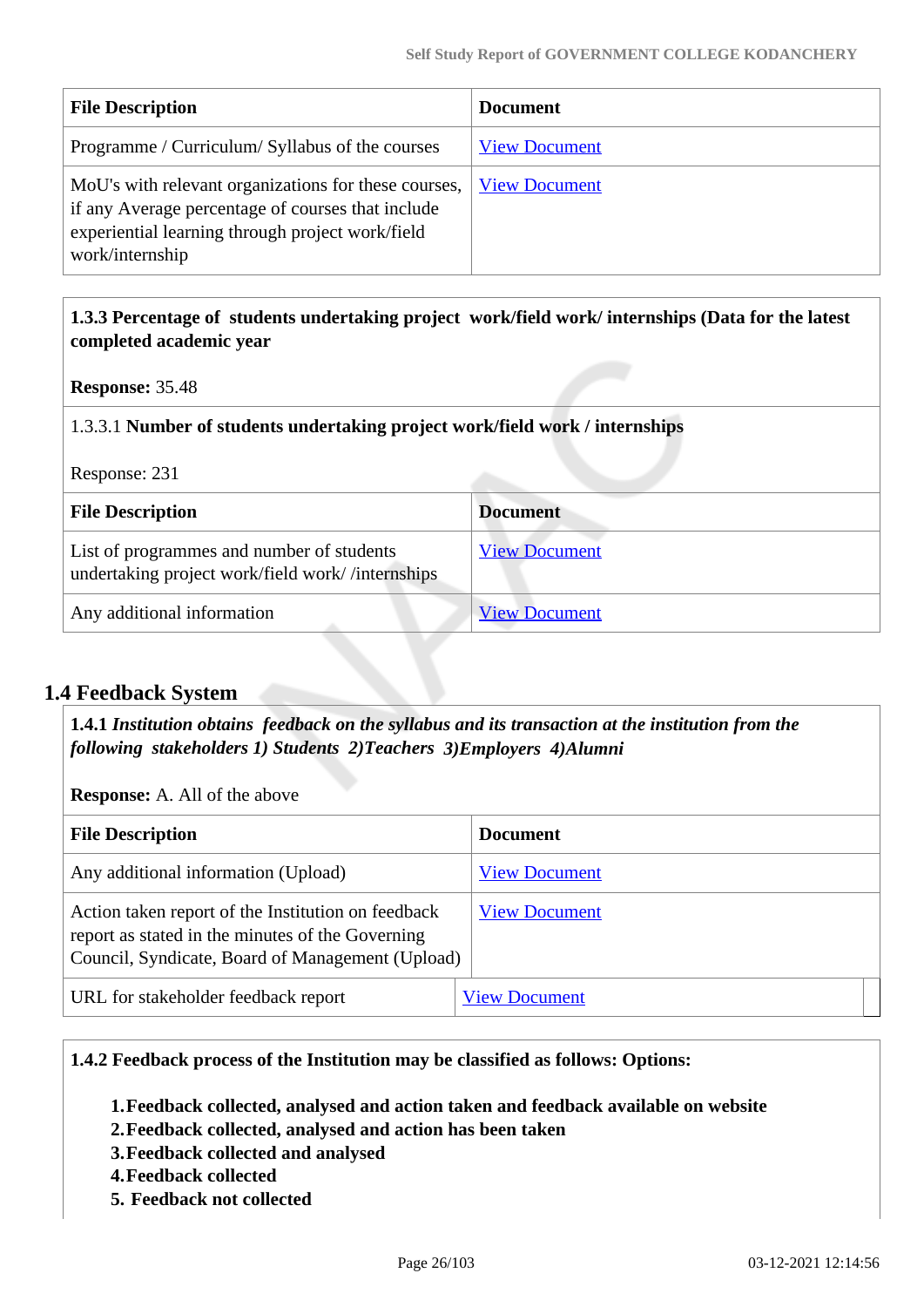**Response:** B. Feedback collected, analysed and action has been taken

| <b>File Description</b> | <b>Document</b>      |
|-------------------------|----------------------|
| URL for feedback report | <b>View Document</b> |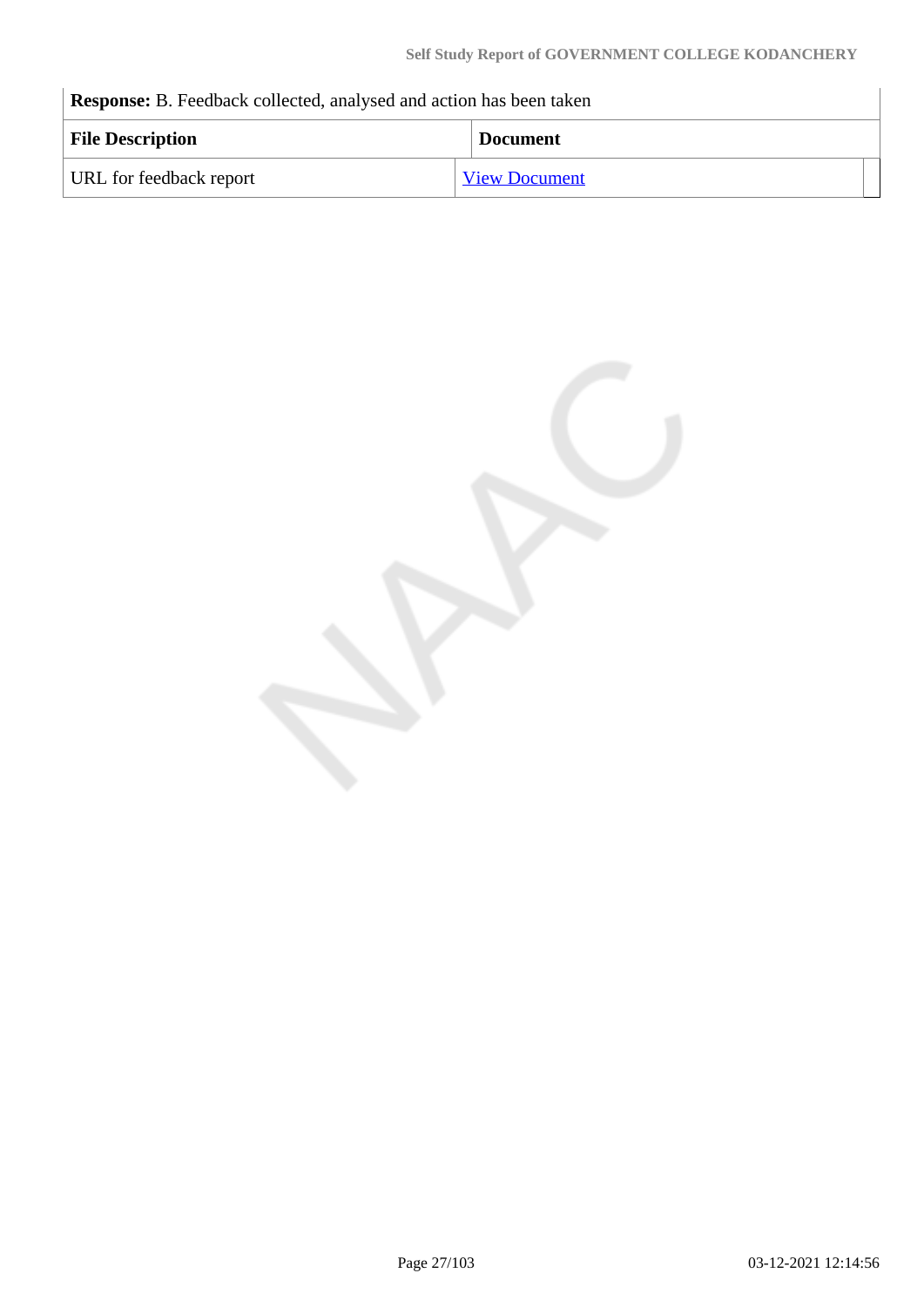## **Criterion 2 - Teaching-learning and Evaluation**

### **2.1 Student Enrollment and Profile**

| Response: 94.96         |         |                                                                      |                 |         |
|-------------------------|---------|----------------------------------------------------------------------|-----------------|---------|
|                         |         | 2.1.1.1 Number of students admitted year-wise during last five years |                 |         |
| 2019-20                 | 2018-19 | 2017-18                                                              | 2016-17         | 2015-16 |
| 234                     | 220     | 239                                                                  | 230             | 198     |
|                         |         | 2.1.1.2 Number of sanctioned seats year wise during last five years  |                 |         |
| 2019-20                 | 2018-19 | 2017-18                                                              | 2016-17         | 2015-16 |
| 245                     | 244     | 244                                                                  | 242             | 206     |
|                         |         |                                                                      |                 |         |
| <b>File Description</b> |         |                                                                      | <b>Document</b> |         |

| Institutional data in prescribed format | <b>View Document</b> |
|-----------------------------------------|----------------------|
| Any additional information              | <b>View Document</b> |
|                                         |                      |

 **2.1.2 Average percentage of seats filled against reserved categories (SC, ST, OBC, Divyangjan, etc. as per applicable reservation policy ) during the last five years ( exclusive of supernumerary seats)**

**Response:** 94

2.1.2.1 Number of actual students admitted from the reserved categories year-wise during the last five years

| 2019-20 | 2018-19 | 2017-18 | 2016-17 | 2015-16 |
|---------|---------|---------|---------|---------|
| 114     | 108     | 119     | 116     | 99      |

| <b>File Description</b>                                      | <b>Document</b>      |
|--------------------------------------------------------------|----------------------|
| Average percentage of seats filled against seats<br>reserved | <b>View Document</b> |
| Any additional information                                   | <b>View Document</b> |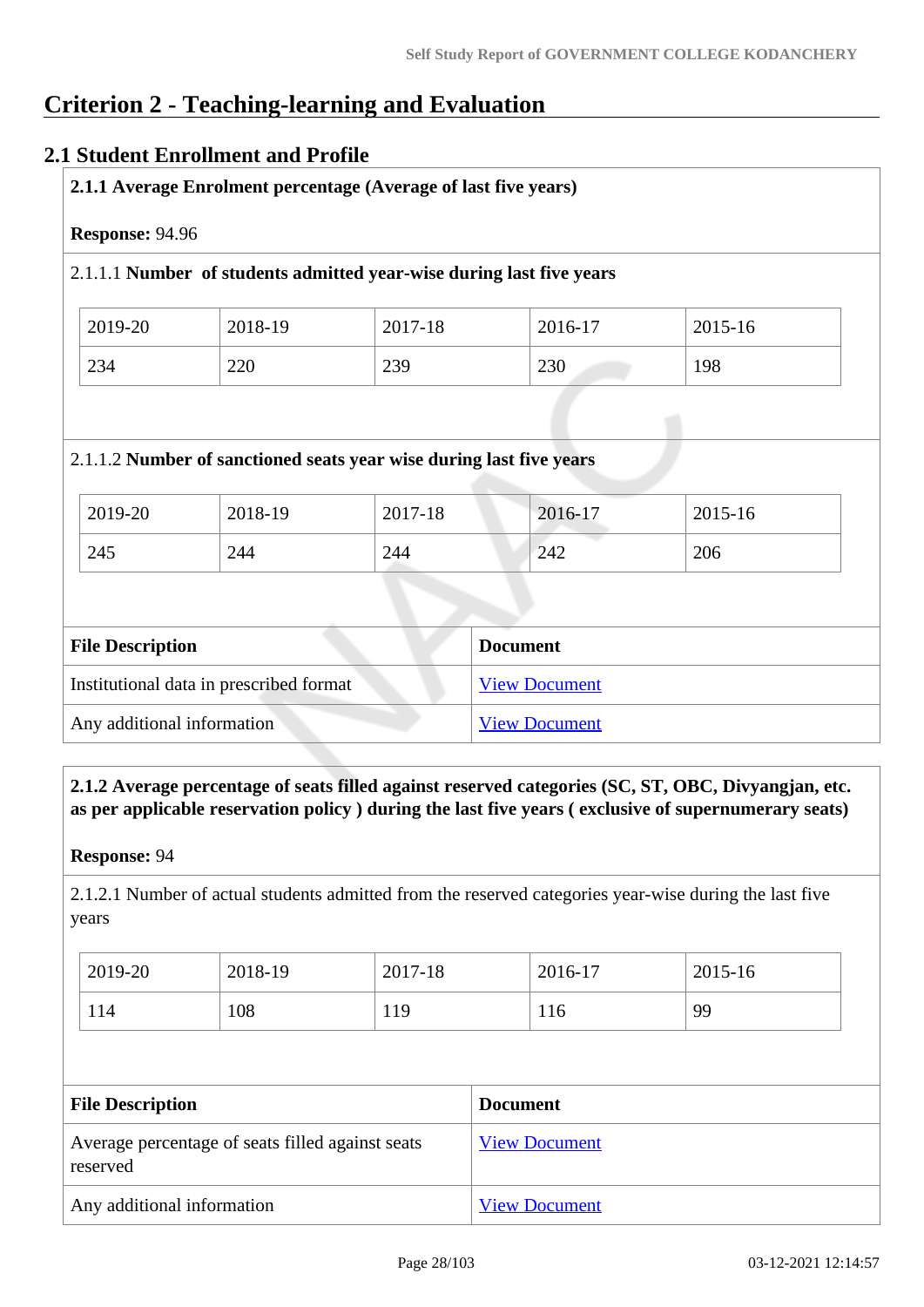### **2.2 Catering to Student Diversity**

### **2.2.1 The institution assesses the learning levels of the students and organises special Programmes for advanced learners and slow learners**

### **Response:**

The college conducts personal interview and counselling for the newly admitted students to assess their learning levels at the time of admission. Their performance in the interview and marks of the qualifying examination enable the college to identity the slow and advance learners. Further, continuous personal/class room interaction by the class tutor and other faculty enables proper monitoring of learners. A detailed personal bio data is collected from every student and is maintained by concerned tutor for future reference. Further, a one day induction programme is conducted for the newly admitted students and their parents under the auspices of IQAC.

Advanced learners are provided encouragement through scholarships, awards and honours. The College instituted the "Prof Annamma Jacob Endowment award for best outgoing student" to honour the students who excel in academics, sports or other meritorious events. Swarnakuamri memorial award is constituted for the most enterprising student. College PTA provides proficiency award for the advanced learners. Apart from this, various endowment prices and scholarships have been instituted by the well wishers and the college for the encouragement and motivation of advanced learners.

 "Walk With Scholar" is a special scheme implemented by the Department of Collegiate Education of the Govt. Kerala for advanced learners. The scheme has arranged specialized mentoring programs for 30 selected first year advanced learners. The scheme aims at giving necessary orientation to needy students to prepare them for employment and gives them necessary guidance, motivation and mental support to identify appropriate areas for higher study as well as employment. The programme is implemented in our college from 2012-13 onwards.

The personal interview conducted on the day of admission with the students and their parents helps the teachers to understand the family background and needs of the slow learners. The following strategies are adopted by the college to bridge the knowledge gap and enable them to cope efficiently with their respective programmes.

### • Scholar Support Programme

Scholar Support Programme (SSP) is part of the 'New Initiatives in Higher Education' initiated by the Government of Kerala with the objective of imparting additional support to students in areas of weakness in curriculam. The target group of the programme are slow learners identified on the basis of their marks in the qualifying examination/class room performance. Under the programme, additional sessions are arranged for the chosen subjects in which the students are weak. It extends support to slow learners in the Under Graduate programme with timely assistance in terms of tutorials, additional lectures, interactive sessions, question banks and study materials

Additional Skill Acquisition Programme

The Additional Skill Acquisition Programme (ASAP) is a scheme jointly implemented by the departments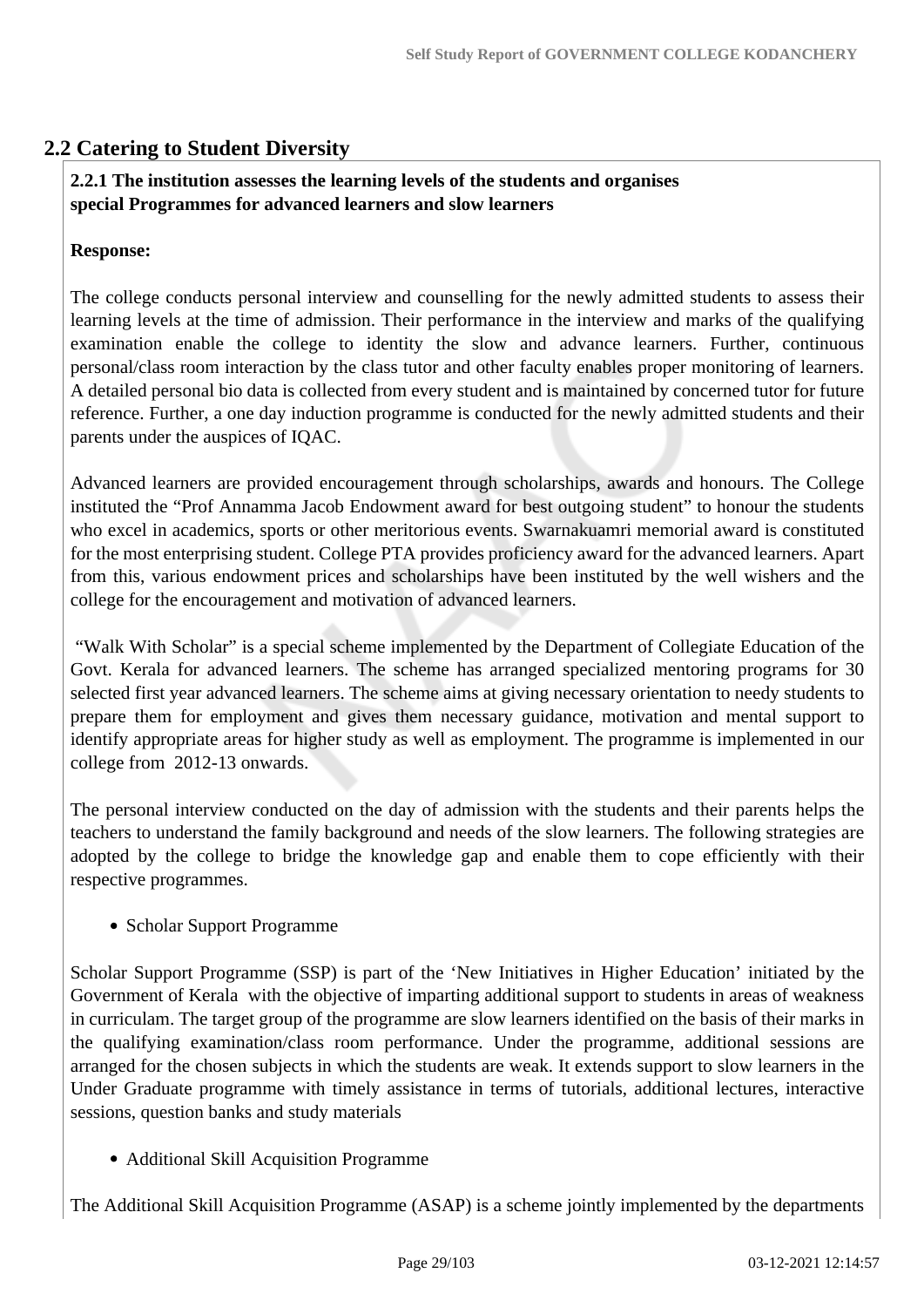of general education and higher education, Govt of Kerala. It is implemented among the selected students from the first semester UG classes. It equips students with industry/business based relevant skills and aims at enhancing the employability of students.

| <b>File Description</b>              | <b>Document</b>      |
|--------------------------------------|----------------------|
| Upload any additional information    | <b>View Document</b> |
| Past link for additional Information | <b>View Document</b> |

### **2.2.2 Student- Full time teacher ratio (Data for the latest completed academic year)**

**Response:** 20:1

| <b>File Description</b>    | <b>Document</b>      |  |
|----------------------------|----------------------|--|
| Any additional information | <b>View Document</b> |  |

### **2.3 Teaching- Learning Process**

 **2.3.1 Student centric methods, such as experiential learning, participative learning and problem solving methodologies are used for enhancing learning experiences**

### **Response:**

Faculty members of Government College Kodanchery try to make the learning, activity based with problems to sove, thus making the teaching-learning process student centric. Discussions, group activities, project works, seminars, socio-economic surveys, quiz programmes, study tour, camps etc are designed to elicit the maximum participation of the students.

Faculty members facilitate ICT enabled teaching methods that enhance the effectiveness the teaching learning process. They use the platforms like Google class room and Google forms as supplementary learning management system. The college has high speed internet connection and all departments and facilities are connected through LAN.

Field trips and industrial visits are conducted by the various departments every year to supplement the class room teaching. Presentations by the students open up opportunity for interacting with the teachers as well as among themselves. Independent learning is encouraged through oral questioning, class tests, library referencing, individual assignments, paper presentations, etc. The tutorial and mentoring sessions address the individual student's need. Collaborative learning is encouraged through group discussions, group project works, debates etc. The institutional strategies for nurturing critical thinking, creativity, and scientific temper among the students are promoted by several clubs and extension activities. Nature Club, Science Club, Literary Club, Campus Palliative Care unit, NSS, NCC, ASAP, WWS, etc., function for this purpose.

The project work is being done both at the UG and PG level by the students under the effective supervision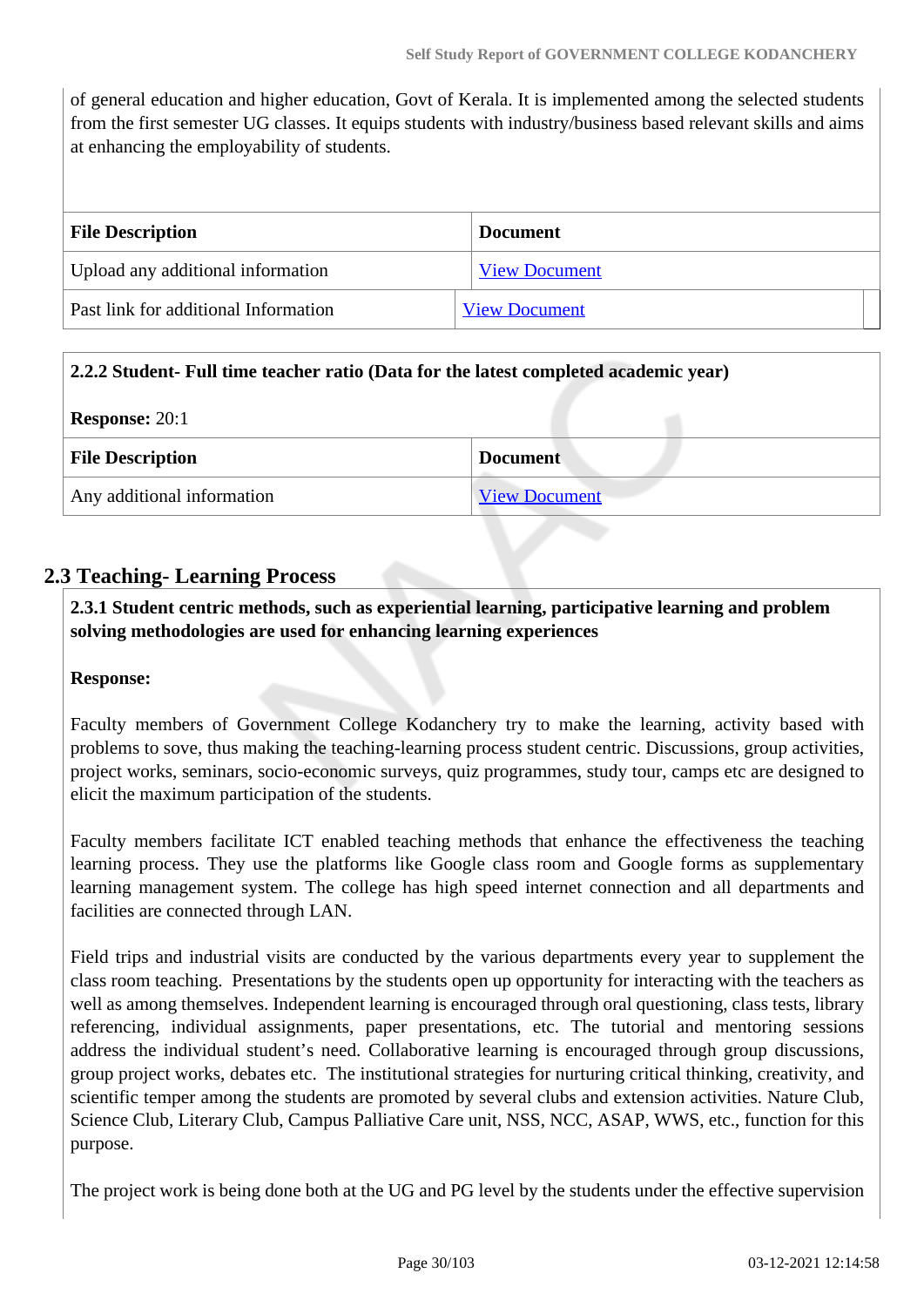and guidance of faculty members. Students acquire the skill for social and scientific research through their project work. The college has opted research methodology and computer applications as the optional course for the MA Economics programme. To promote environmental consciousness, the college has chosen Environmental Economics as the other optional course for the same programme.

| <b>File Description</b>           | <b>Document</b>      |
|-----------------------------------|----------------------|
| Upload any additional information | <b>View Document</b> |
| Link for additional information   | <b>View Document</b> |

### **2.3.2 Teachers use ICT enabled tools for effective teaching-learning process.**

#### **Response:**

Government College Kodanchery was quick to adopt new technologies and has provided all facilities to ensure that the Information technology is utilised effectively in the teaching learning process. In order to ensure the efficient use of ICT, the following measures are taken

- 1.The college and IQAC always encourage the teachers to use ICT in the teaching learning process. As a result, many teachers of the college attended refresher courses, short term courses, seminars etc. in e-content development and the same is applied in their teaching learning process.
- 2.Separate UPS systems with sufficient back up were installed in all departments, computer labs, library etc., to ensure uninterrupted power supply for using electronic instruments.
- 3.A well equipped airconditioned smart classroom is arranged in Edusat room.
- 4.The seminar hall of the college is also equipped with a wall mounted LCD projector, public address systems etc., to conduct combined classes, seminars, conferences etc., by using ICT tools.
- 5.Sufficient number of portable LCD projectors were provided to all departments.
- 6.Hybrid education (Combination of traditional and electronic) is followed in the teaching learning process
- 7.Google classrooms were created for each class/course to supply educational materials such as notes, videos, assignments etc.
- 8.Some of the teachers have published many educational videos in video platforms such as Youtube and the same is not only utilised by the students of the college but also the students of other colleges.
- 9.All communications to the students were sent through the mobile governance system established in the college since 2013.
- 10. Google Meet is used to conduct online classes for the students.
- 11.Internet connectivity is ensured in all departments, computer labs etc. Separate internet connections provided to all the teacher through a wired network. Portable WiFi adapters are also used to provide connectivity in classrooms.
- 12.A teacher convenor is appointed every year to co-ordinate the e-governance and m-governance activities of the college and to provide necessary guidelines to the teachers for the effective utilisation of ICT.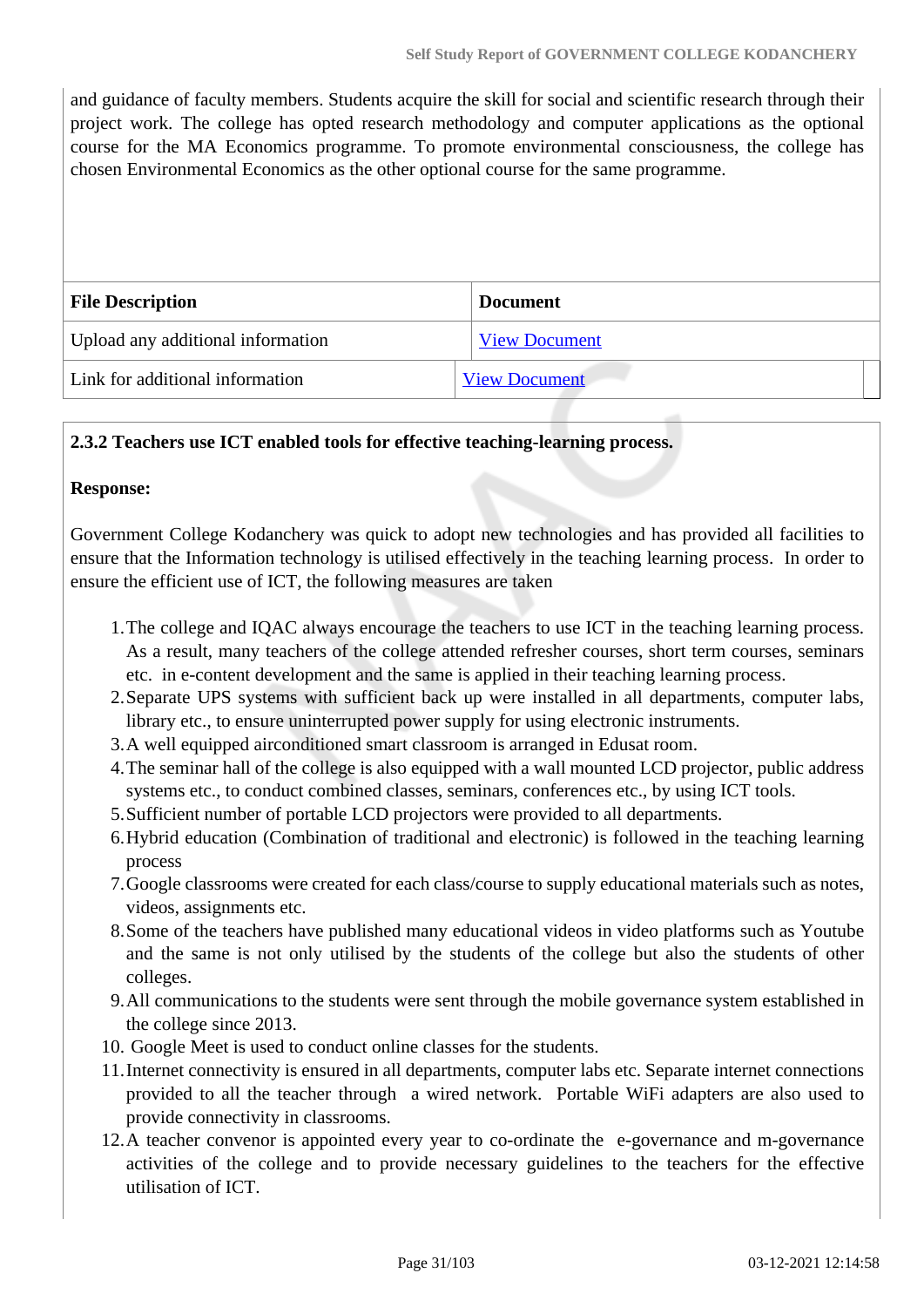- 13.Number of seminars and workshops on the theme of ICT and its application were conducted by various departments of the college over the last 5 years.
- 14.College library is equipped with internet to access e-resources and the same is utilised by the teachers in the teaching learning process.
- 15.The college has a well maintained computer lab and proper training is given to the students. It is also utilised for ASAP computer training, project work etc.
- 16.Computer based data analysis is made compulsory for UG and PG projects and sufficient training is given to the students in data analysis every year.
- 17.Apart from the traditional classroom interactions, the students are encouraged to make a proper use of internet in the acquisition of knowledge by giving assignments on current topics.
- 18.The teachers provide E-Content, links of academic resources and recommend the important video lectures of experts which is available on YouTube and other recognised video platforms.
- 19.Online tests were conducted by many teachers regularly to assess the achievement of the students.

| <b>File Description</b>                                                                                 | <b>Document</b>      |
|---------------------------------------------------------------------------------------------------------|----------------------|
| Upload any additional information                                                                       | <b>View Document</b> |
| Provide link for webpage describing the ICT<br>enabled tools for effective teaching-learning<br>process | <b>View Document</b> |

### **2.3.3 Ratio of students to mentor for academic and other related issues (Data for the latest completed academic year )**

**Response:** 20:1

2.3.3.1 Number of mentors

Response: 32

| <b>File Description</b>                                                          | <b>Document</b>      |
|----------------------------------------------------------------------------------|----------------------|
| Upload year wise, number of students enrolled and<br>full time teachers on roll. | <b>View Document</b> |
| mentor/mentee ratio                                                              | <b>View Document</b> |
| Circulars pertaining to assigning mentors to mentees   View Document             |                      |

### **2.4 Teacher Profile and Quality**

**2.4.1 Average percentage of full time teachers against sanctioned posts during the last five years**

**Response:** 100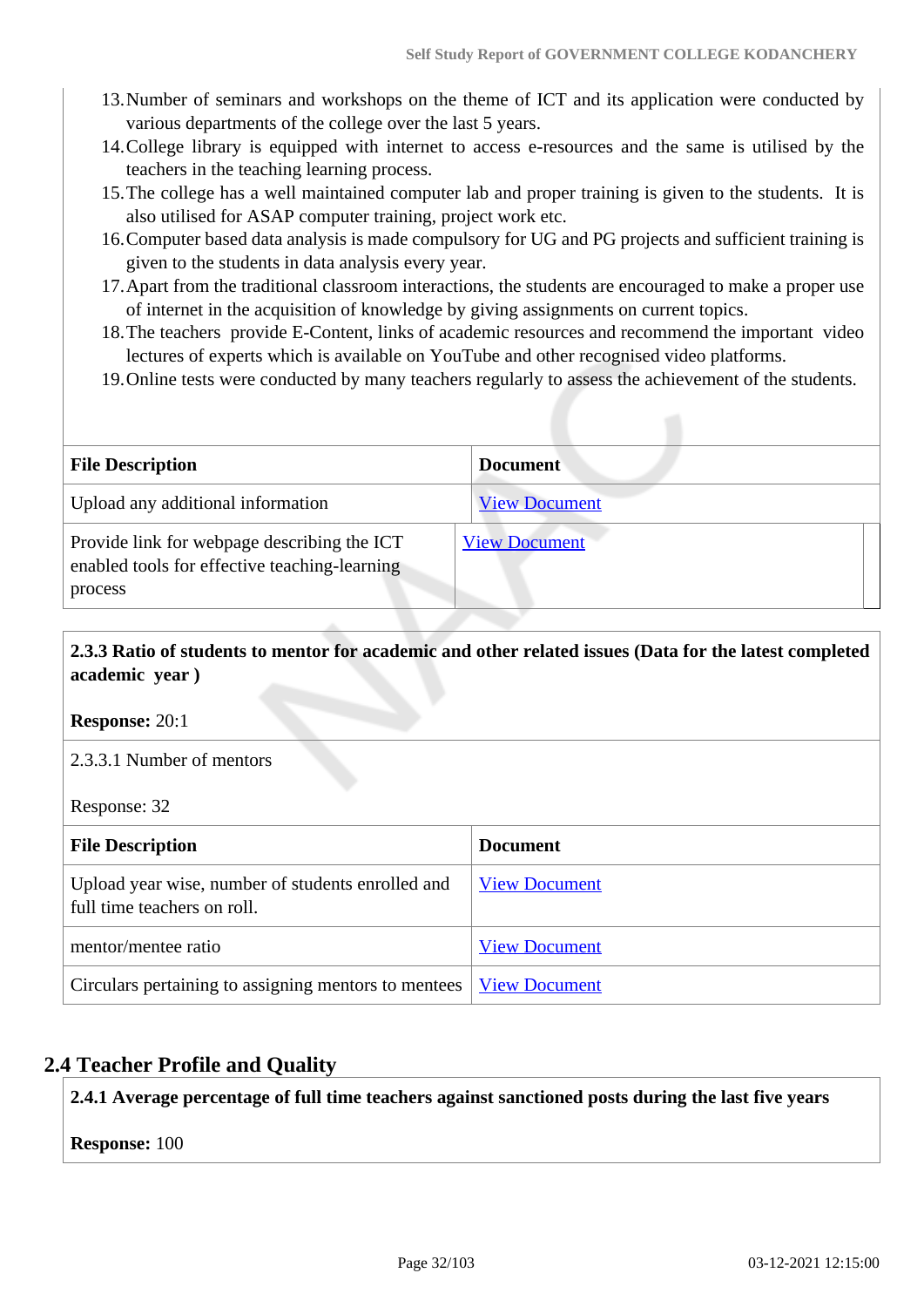| <b>File Description</b>                                                          | <b>Document</b>      |
|----------------------------------------------------------------------------------|----------------------|
| Year wise full time teachers and sanctioned posts<br>for 5 years (Data Template) | <b>View Document</b> |
| List of the faculty members authenticated by the<br>Head of HEI                  | <b>View Document</b> |

 **2.4.2 Average percentage of full time teachers with Ph. D. / D.M. / M.Ch. / D.N.B Superspeciality / D.Sc. / D.Litt. during the last five years (consider only highest degree for count)**

**Response:** 31.25

2.4.2.1 **Number of full time teachers with** *Ph. D. / D.M. / M.Ch. / D.N.B Superspeciality / D.Sc. / D.Litt.* **year wise during the last five years**

| 2019-20                  | 2018-19 | 2017-18 | 2016-17 | 2015-16 |
|--------------------------|---------|---------|---------|---------|
| $\sim$<br>$\overline{1}$ | . .     | . .     | $\circ$ | $\circ$ |

| <b>File Description</b>                                                                                                                                                          | <b>Document</b>      |
|----------------------------------------------------------------------------------------------------------------------------------------------------------------------------------|----------------------|
| List of number of full time teachers with Ph. D. /<br>D.M. / M.Ch. / D.N.B Superspeciality / D.Sc. /<br>D. Litt. and number of full time teachers for 5 years<br>(Data Template) | <b>View Document</b> |
| Any additional information                                                                                                                                                       | <b>View Document</b> |

 **2.4.3 Average teaching experience of full time teachers in the same institution (Data for the latest completed academic year in number of years)** 

**Response:** 6.5

### 2.4.3.1 **Total experience of full-time teachers**

Response: 208

| <b>File Description</b>                                                                           | <b>Document</b>      |
|---------------------------------------------------------------------------------------------------|----------------------|
| List of Teachers including their PAN, designation,<br>dept and experience details (Data Template) | <b>View Document</b> |

### **2.5 Evaluation Process and Reforms**

**2.5.1 Mechanism of internal assessment is transparent and robust in terms of frequency and mode**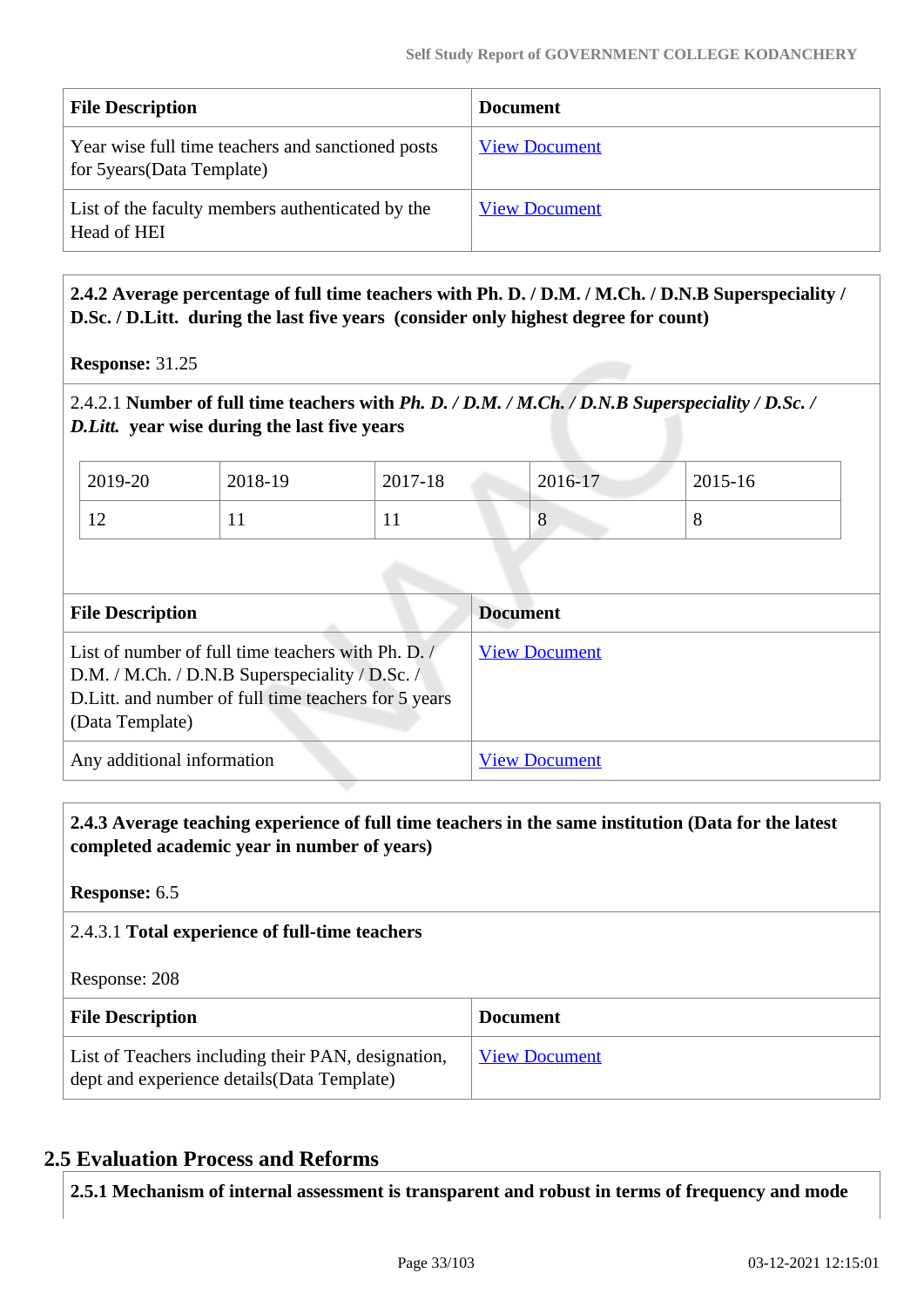### **Response:**

The college being affiliated to the University of Calicut, is bound to follow the rules and regulations of the university regarding the internal evaluation system .Twenty percentage of the total marks in each course is for internal assessment as per the university rules.. The marks secured for internal assessment is to be sent online to the university by the college. The college however takes utmost care in making the Internal Assessment system highly transparent, error free and student friendly.

- At the induction programme conducted at the beginning of the academic year for freshers, the faculty explains the system of continuous evaluation and the pattern of internal and external examinations. Further the heads of departments and class tutors explain the nature of the evaluation process pertaining to the course –both internal and external.
- The college conducts one centrally monitored, common internal examination every year. All other internal examinations are conducted by the departments at their convenience, in order to reduce the stress and strain of students. In a semester at least two internal examinations are to be conducted, and the average of the marks scored in the two examinations is taken into account.
- The schedule of internal examination is included in the academic calendar and the college strictly adheres to the schedule delineated at the beginning of the year.
- The internal examination question papers are prepared in accordance with the university model, so that the student obtains sufficient practice in solving university question papers.
- As a part of ensuring the transparency of the evaluation process, the internal assessment marks awarded to the students in each subject in a semester, are displayed on the notice board.
- The class tutor maintains the record of the performance of each student, which includes the details of written test, assignment /seminars and attendance.
- As part of the internal assessment, the attendance percentage of students, is published every month and displayed on the notice board by each department, duly signed by the class tutor as well as the Head of the Department, and the same is submitted to the Principal.
- As an important step towards ensuring the transparency, the evaluated answer scripts are given to the students, so that they can verify the marks allotted and request for revaluation, if required.
- The Mark list of the internal examinations and student performance is distributed in a class wise parents meeting convened by the head of the department. On the basis of the feedback obtained from the parents, suitable measures are taken by the college for improving the academic performance of the students in subsequent examinations. This process helps the mentor to identify the slow learners and provide special attention to them in later semesters.
- Retests are conducted for those students who fail to attend the internal assessment programme on the scheduled date, as a result of their participation in co-curricular activities.
- In the laboratory, internal marks are awarded on the basis of the overall performance of each session and their marks in the model lab examination .

| <b>File Description</b>         | <b>Document</b>      |
|---------------------------------|----------------------|
| Any additional information      | <b>View Document</b> |
| Link for additional information | <b>View Document</b> |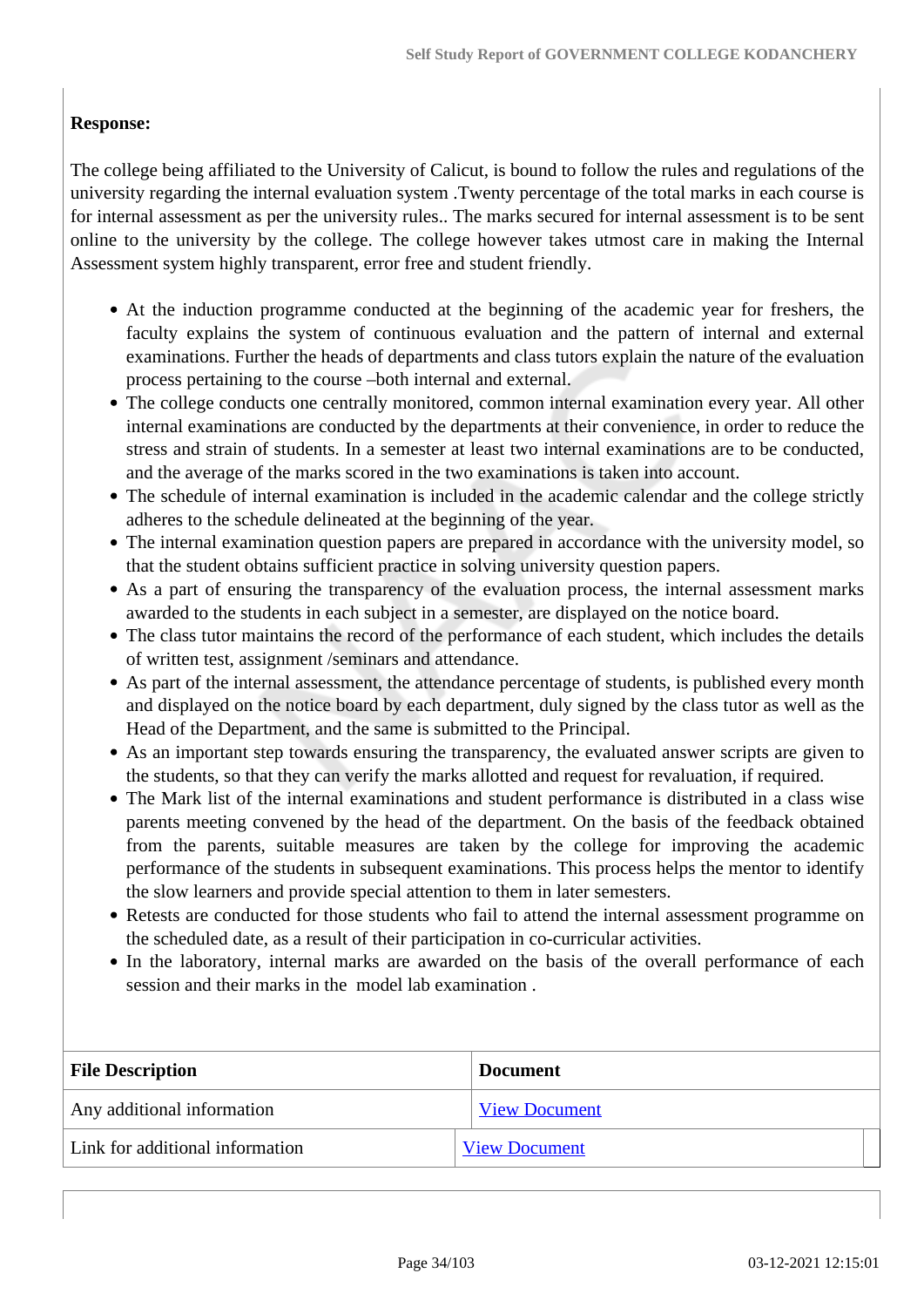### **2.5.2 Mechanism to deal with internal/external examination related grievances is transparent, timebound and efficient**

### **Response:**

The college being affiliated to the Calicut University, strictly follows the rules and regulations regarding the assessment of students. The Academic Calendar clearly indicates the time of conduct of various exams. The exams are conducted following the model of university exams ensuring utmost transparency. The Principal and faculty members take utmost care in educating the students about the significance of these evaluation processes. Apart from this, due care is taken by the authorities in recognizing the difficulties and grievances faced by the students related to these assessments and redressing them.

- At the induction programme conducted at the beginning of the academic year for freshers, the faculty explains the system of continuous evaluation and the pattern of internal and external examinations. Further, the heads of departments and class tutors explain the nature of the evaluation process pertaining to the course –both internal and external.
- The college conducts one centrally monitored, common internal examination every year. All other internal examinations are conducted by the departments at their convenience, in order to reduce the stress and strain of students. In a semester at least two internal examinations are to be conducted, and the average of the marks scored in the two examinations is taken into account.
- Students who suffer from anxieties concerning the examinations are given the assistance of the clinical psychologist posted in the college under the 'Jeevani' project of the Government.
- Anomalies concerning the question papers, marks or conduct of internal examinations are addressed by the concerned department itself. Students who fail to attend the exams on genuine ground are given another chance to make up their score.
- The result of each subject in the internal examination is disclosed to the students along with their answer scripts. Any grievances regarding the marks are addressed by the concerned faculty.
- The results of the examination would be discussed at the department level and a report of the students' performance is provided at the parents' meeting convened.
- Measures are taken to redress anomalies in university exam results.
- Remedial coaching is provided to the weak students after class and during holidays. The weak performers are given another chance to attend the examination after the remedial class and their progress is assessed.
- In order to support and encourage the students, question banks are given to them prior to their exams.
- The final consolidated internal assessment score of each subject is displayed on the notice board in order to ensure utmost transparency. Irregularities concerning the same are addressed by the class tutors and Heads of the Departments before the same is uploaded.
- The details of exam fee remittance and the exam schedule of university are promptly intimated.
- The previous years' university question papers are made available for the reference of students at the concerned Departments and Library.
- Mentally and physically challenged students are provided the assistance of scribes as per the university norms, and are given extra time. The ailing candidates who are willing to take examination are allotted separate rooms.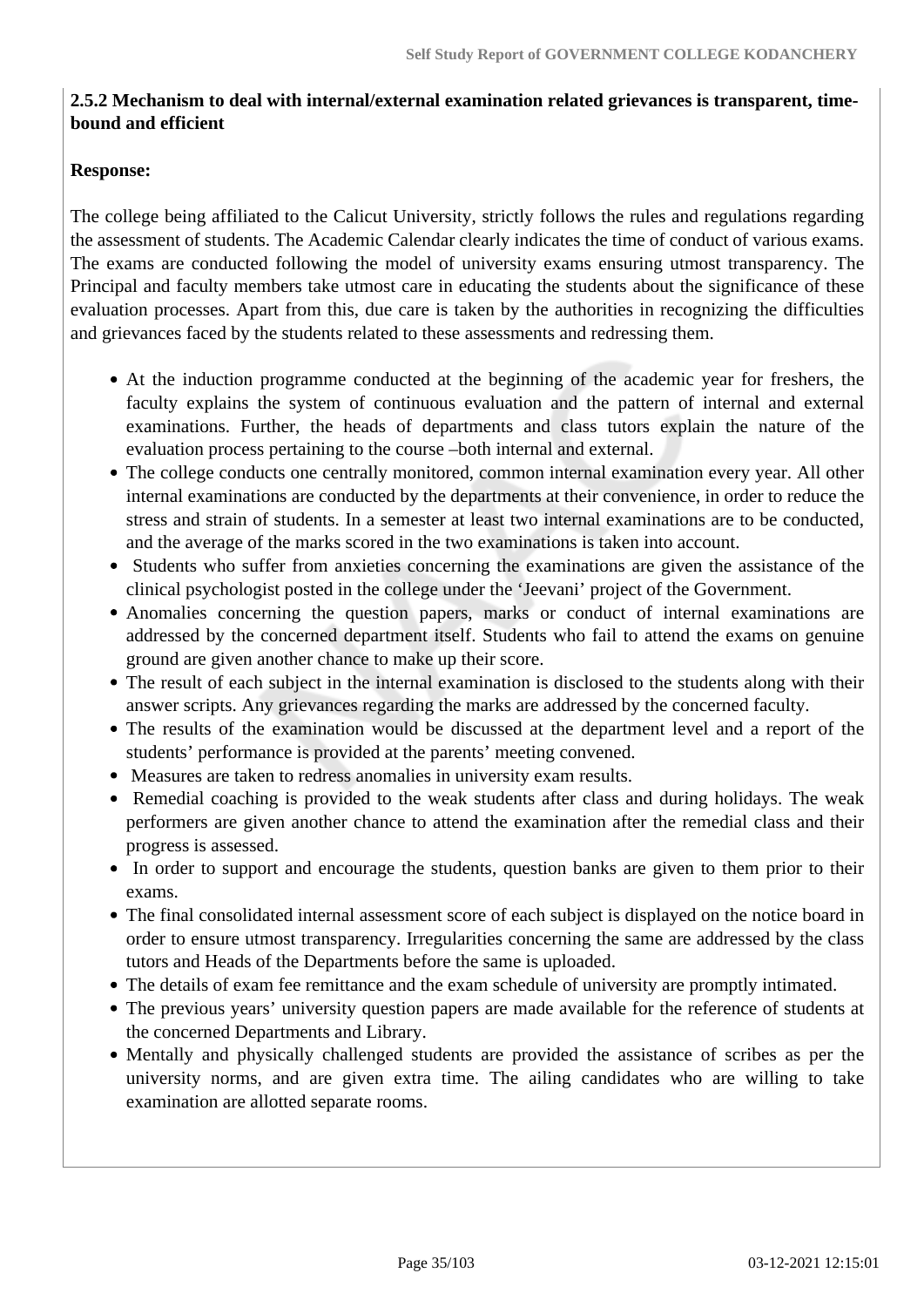| <b>File Description</b>         | <b>Document</b>      |
|---------------------------------|----------------------|
| Link for additional information | <b>View Document</b> |

### **2.6 Student Performance and Learning Outcomes**

 **2.6.1 Programme and course outcomes for all Programmes offered by the institution are stated and displayed on website and communicated to teachers and students.**

### **Response:**

All the programmes of the college were designed and implemented in such a way to as to develop skills such as critical thinking, problem solving, effective communication, effective citizenship, environment sustainability etc., among the students. Special attention is also given to develop scientific and research attitude and to inculcate ethical and moral values in young minds.

Separate programme and course outcomes were identified in accordance with the curriculum of all programmes and the summary of the programme outcomes were listed below

1. The students completing the B.Com and M.Com courses will have comprehensive knowledge of accounting, taxation, banking, computer application and business laws and they will be ready for employment in the various functional areas of commerce. The learners will also be able to equip with professional, inter personal and entrepreneurial skills and they must be motivated to become entrepreneurs. They must also be able to identify the societal needs and to meet these requirements through industrial and business research.

2. The students completing the B.A. and M.A. Economics will have comprehensive knowledge on the quantitative and theoretical aspects of Economics. They must have in depth knowledge about economic theories and its applications regarding the utilisation and allocation of resources, including labour, natural resources and capital. They are expected to have logical and analytical skill to understand the social issues and problems and must be able to participate in the research and development of the economy

3. Students completing B.Sc Zoology course shall understand the biological diversity and grades of complexity of various animal forms, the roles of plants and microbes in the sustainability of the environment and their interaction among themselves. They have to understand the concepts and principles of biochemistry, immunology, physiology, ethology, endocrinology, developmental biology, cell biology, genetics, molecular biology, microbiology etc. They have to perform laboratory procedures as per standard protocols in relevant areas.

4. Students completing B.Sc Physics course needs to develop deep understanding of the various branches of physics, practical and analytical skills to design and conduct scientific experiments and to create analytical thinking and interpret the inferences from verbal, mathematical and graphical data. They are to be able to apply and verify theoretical concepts through laboratory experiments. They must be motivated to be a part of scientific and industrial research of our country.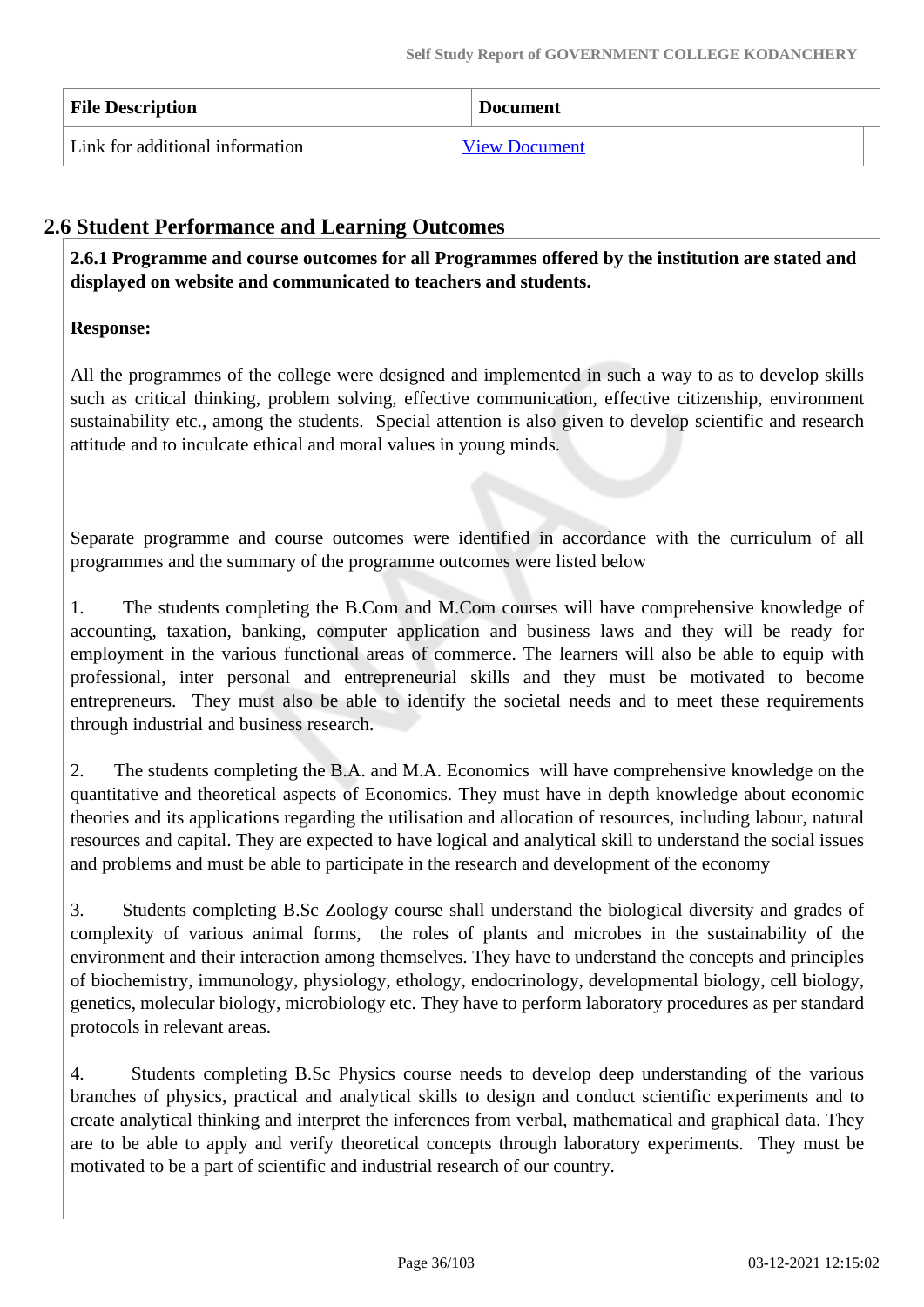The programme outcome, programme specific outcomes and course outcomes of all the courses were given in college website and the same is communicated to the teachers and students. It is communicated to the students at the staring time of the programme through the induction programme. Hard copies and soft copies of these outcomes and syllabus were made available in all departments for the reference of teachers.

| <b>File Description</b>                                    | <b>Document</b>      |
|------------------------------------------------------------|----------------------|
| Upload COs for all Programmes (exemplars from<br>Glossary) | <b>View Document</b> |
| Past link for Additional information                       | <b>View Document</b> |

### **2.6.2 Attainment of programme outcomes and course outcomes are evaluated by the institution.**

#### **Response:**

Following are the general measures taken to evaluate the attainment level of programme outcomes and course outcomes.

- 1.Class room interactions: To ensure the student's involvement in the teaching learning process and as a tool for formative assessment, discussions and question answer sessions were included in the instruction process.
- 2.Internal Examinations : Unit-wise and term wise internal examinations are conducted by all the departments of the college as a tool for formative and summative assessment of the student's attainment level of programme and course outcomes.
- 3.Assignments : To increase the learning capabilities and creativity of the students, assignments are given by all the teachers and its timely submission is ensured. Individual and group assignments are given to the students.
- 4.Student Seminars: Seminar topics were assigned to the students and they are encouraged to present the topic with necessary elements. Classroom seminars are helpful to the students for the improvement of communication skill, group interaction, critical thinking etc. Seminars are also used as a tool for the assessment of some course and programme outcomes.
- 5.Project work: At the end of each semester of UG and PG programmes, an external project work is given to provide students with the opportunity to synthesise knowledge from various sources, and creatively apply it to real life situations. It is used to measure the competencies and skills acquired by the students as intended.
- 6.Internal Viva Voce: Personal internal viva voce examinations were conducted by the teachers to assess the difficulties experienced by the students in achieving course outcomes.
- 7.Analysis of examination results: Teachers evaluates the results of internal examinations to assess the learning outcomes of the students. Class tutors analyse the results of all examinations including the term examinations to assess the achievement level of students. The remarks of the assessment process will be discussed with students and parents through PTA meetings conducted regularly after term examinations.
- 8.Mock Viva: An internal mock viva conducted every year before the final viva voce examination of the university to assess the achievement level of students and to suggest tips for the improvements of their performance.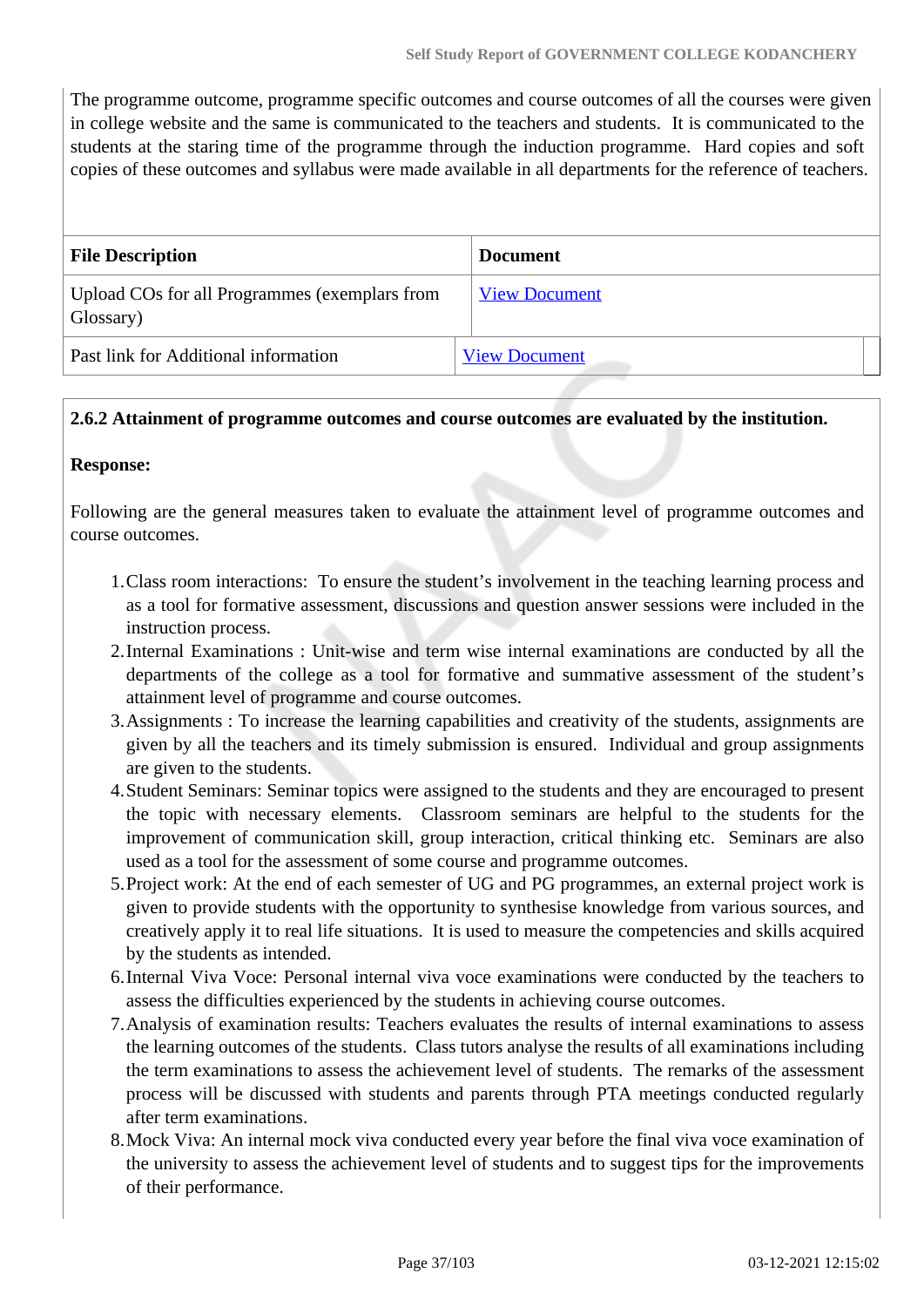- 9.Analysis of student progression: Attainment of programme outcomes and course outcomes are also evaluated by means of the analysis of student progression. Higher education admissions and employment after the course are evaluated for this purpose.
- 10.Feedback collected from passing out students: Feedback collected from passing out students at their sent off functions is one of the important method used for the assessment of student achievement.
- 11.Feedback collected from alumni & parents : Informal feedback collected from parents and old students of the college is also used for the evaluation of outcome.
- 12.Review seminars for doctoral students : review seminars were conducted for Ph.D. students at every 6 months to evaluate the level of their work.

| <b>File Description</b>           | <b>Document</b> |  |  |
|-----------------------------------|-----------------|--|--|
| Upload any additional information | View Document   |  |  |

### **2.6.3 Average pass percentage of Students during last five years**

#### **Response:** 82.62

2.6.3.1 **Number of final year students who passed the university examination year-wise during the last five years**

| 2019-20 | 2018-19 | 2017-18 | 2016-17 | 2015-16 |
|---------|---------|---------|---------|---------|
| 174     | 186     | 182     | 148     | 147     |

2.6.3.2 **Number of final year students who appeared for the university examination year-wise during the last five years**

| 2019-20 | 2018-19 | 2017-18 | 2016-17 | 2015-16 |
|---------|---------|---------|---------|---------|
| 233     | 223     | 205     | 176     | 179     |

| <b>File Description</b>                                                                                                  | <b>Document</b>      |
|--------------------------------------------------------------------------------------------------------------------------|----------------------|
| Upload list of Programmes and number of students<br>passed and appeared in the final year examination<br>(Data Template) | <b>View Document</b> |
| Upload any additional information                                                                                        | <b>View Document</b> |

### **2.7 Student Satisfaction Survey**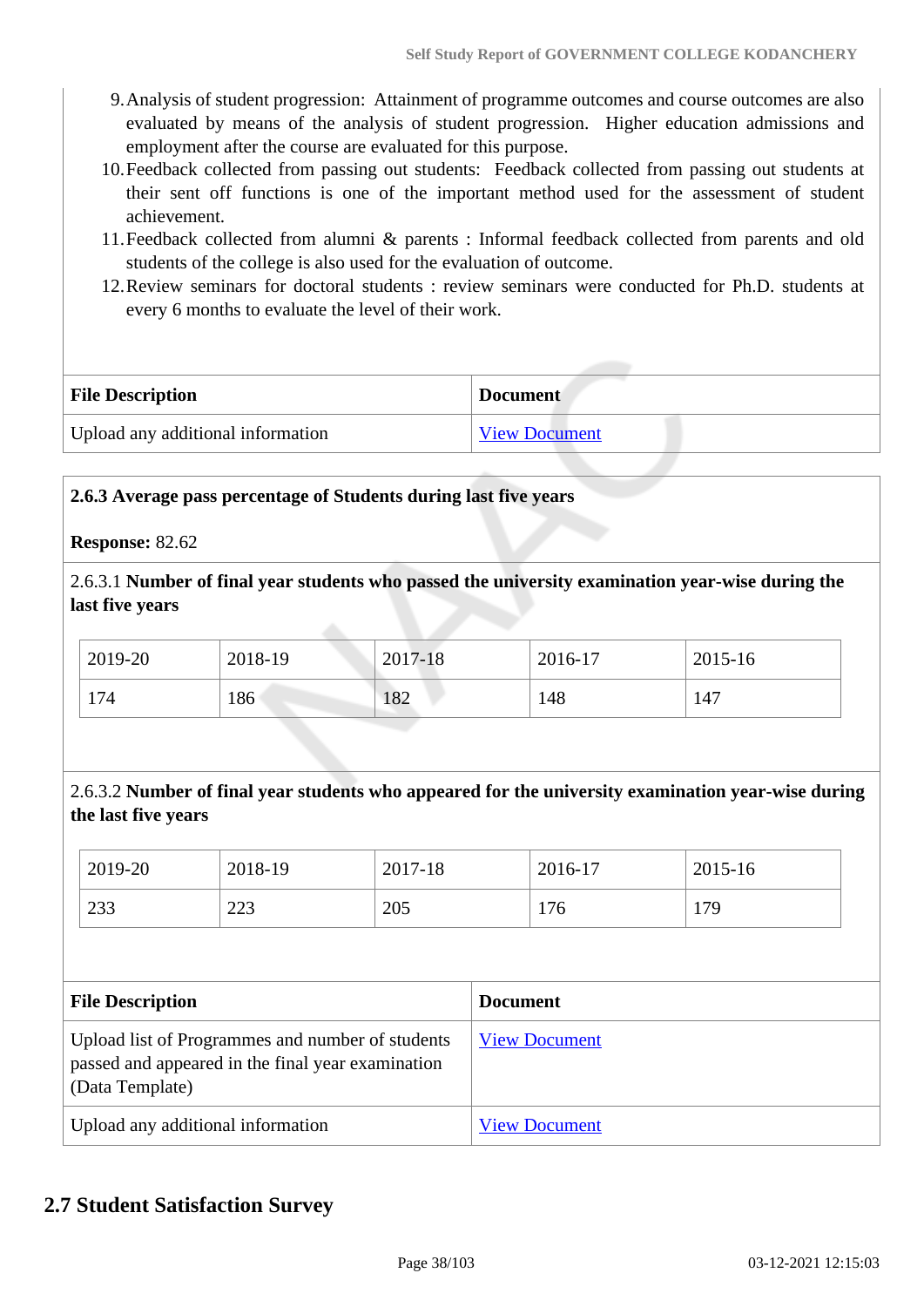## **2.7.1 Online student satisfaction survey regarding teaching learning process**

### **Response:** 3.57

| <b>File Description</b>                                               | <b>Document</b>      |
|-----------------------------------------------------------------------|----------------------|
| Upload database of all currently enrolled students<br>(Data Template) | <b>View Document</b> |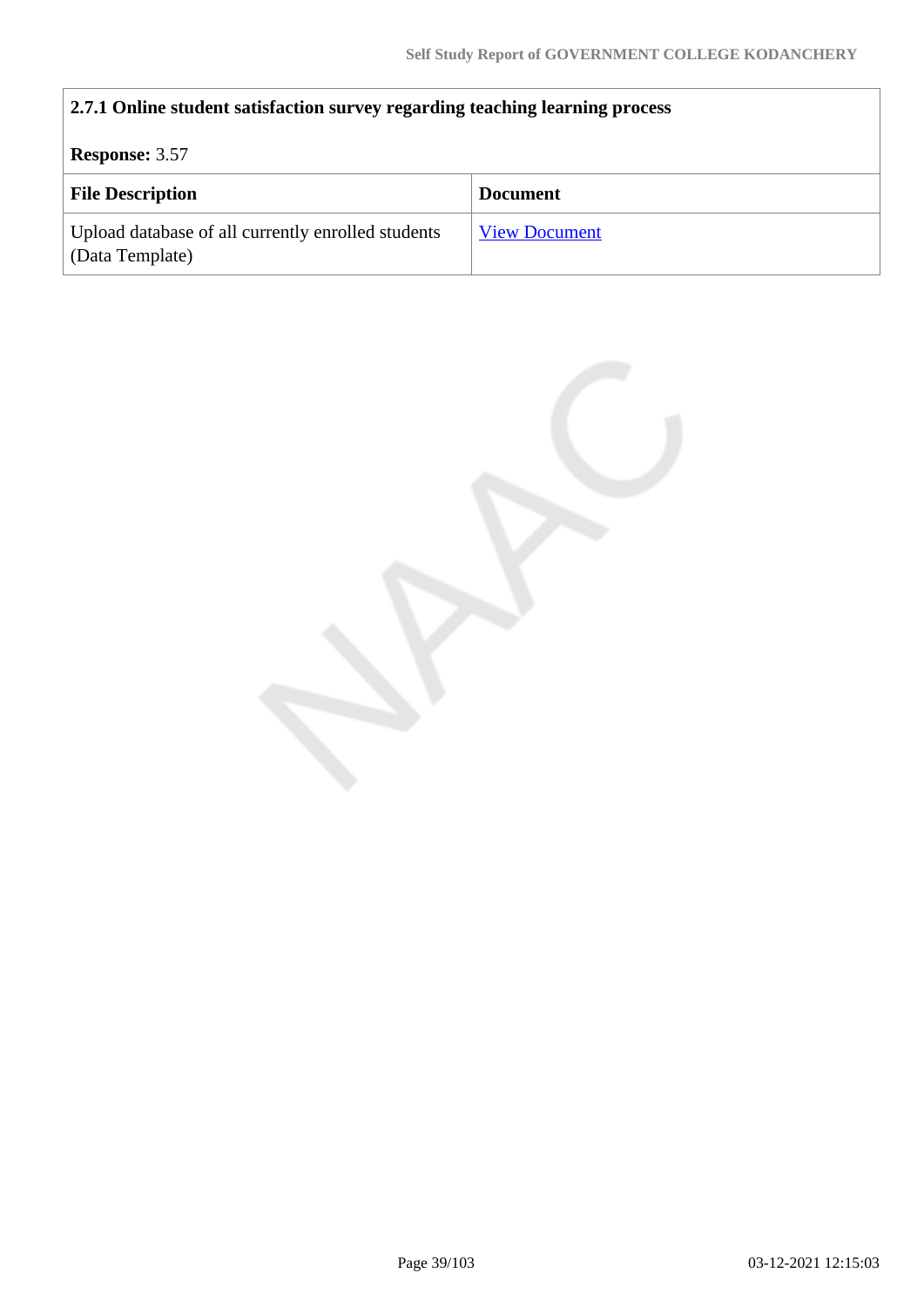## **Criterion 3 - Research, Innovations and Extension**

### **3.1 Resource Mobilization for Research**

 **3.1.1 Grants received from Government and non-governmental agencies for research projects, endowments, Chairs in the institution during the last five years (INR in Lakhs)** 

**Response:** 2.79

3.1.1.1 **Total Grants from Government and non-governmental agencies for research projects , endowments, Chairs in the institution during the last five years (INR in Lakhs)**

| 2019-20 | 2018-19 | 2017-18 | 2016-17 | 2015-16 |
|---------|---------|---------|---------|---------|
|         |         |         | ν       | 2.79    |

| <b>File Description</b>                                                             | <b>Document</b>      |
|-------------------------------------------------------------------------------------|----------------------|
| List of endowments / projects with details of grants                                | <b>View Document</b> |
| e-copies of the grant award letters for sponsored<br>research projects / endowments | <b>View Document</b> |

#### **3.1.2 Percentage of teachers recognized as research guides (latest completed academic year)**

**Response:** 18.75

### 3.1.2.1 **Number of teachers recognized as research guides**

Response: 6

| <b>File Description</b>                 | <b>Document</b>      |
|-----------------------------------------|----------------------|
| Institutional data in prescribed format | <b>View Document</b> |
| Any additional information              | <b>View Document</b> |

### **3.1.3 Percentage of departments having Research projects funded by government and non government agencies during the last five years**

**Response:** 5

3.1.3.1 **Number of departments having Research projects funded by government and nongovernment agencies during the last five years**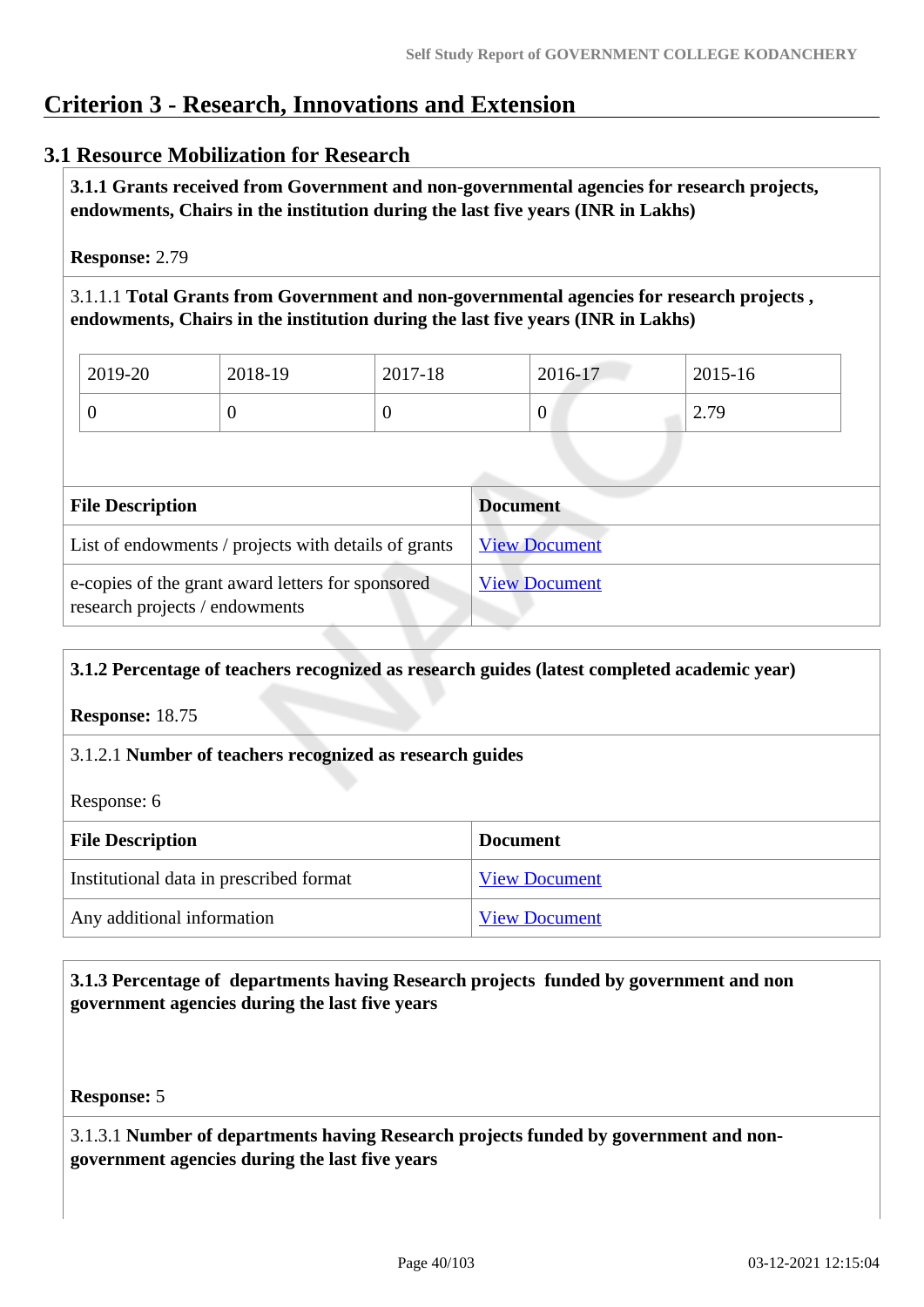| 2019-20        | 2018-19                                                   | 2017-18        | 2016-17              | 2015-16        |  |
|----------------|-----------------------------------------------------------|----------------|----------------------|----------------|--|
| $\overline{0}$ | $\overline{0}$                                            | $\overline{0}$ | $\overline{0}$       | $\mathbf{1}$   |  |
|                |                                                           |                |                      |                |  |
|                | 3.1.3.2 Number of departments offering academic programes |                |                      |                |  |
| 2019-20        | 2018-19                                                   | 2017-18        | 2016-17              | 2015-16        |  |
| $\overline{4}$ | $\overline{4}$                                            | $\overline{4}$ | $\overline{4}$       | $\overline{4}$ |  |
|                |                                                           |                |                      |                |  |
|                | <b>File Description</b><br><b>Document</b>                |                |                      |                |  |
|                | Supporting document from Funding Agency                   |                | <b>View Document</b> |                |  |
|                | List of research projects and funding details             |                | <b>View Document</b> |                |  |

### **3.2 Innovation Ecosystem**

 **3.2.1 Institution has created an ecosystem for innovations and has initiatives for creation and transfer of knowledge**

### **Response:**

Our Institution provides healthy atmosphere, infrastructure, resources, for enhancement of the capacity, confidence and competencies of students and faculty in research and innovative activities. All innovative and extension activities are student centric. Various activities are conducted to nurture and nourish the minds of youth. These activities help students to understand the various problems faced by the society and enables them to find out solutions.

Students and faculty members are encouraged to undertake innovative activities which are helpful for creation and transfer of knowledge through entrepreneurship development centre. Activities conducted by these are helpful to develop leadership qualities, various skills, planning, budgeting, marketing and organizing. Activities conducted by language association are helpful to enhance the skills of languages and creative thinking.

- Students of Department of Commerce prepared snacks from locally available jack fruits and marketed it.
- Department of Chemistry prepared hand sanitizer during Corona pandemic and supplied to various Govt offices and needy people.
- Budget analysis was carried out by Department of Economics.
- An informative 3D show on the evolution of stars was conducted for students from the neighbouring schools.
- The students from the neighbouring schools were given a chance to visit the Physics lab and to acquaint themselves with the lab equipment and their functions.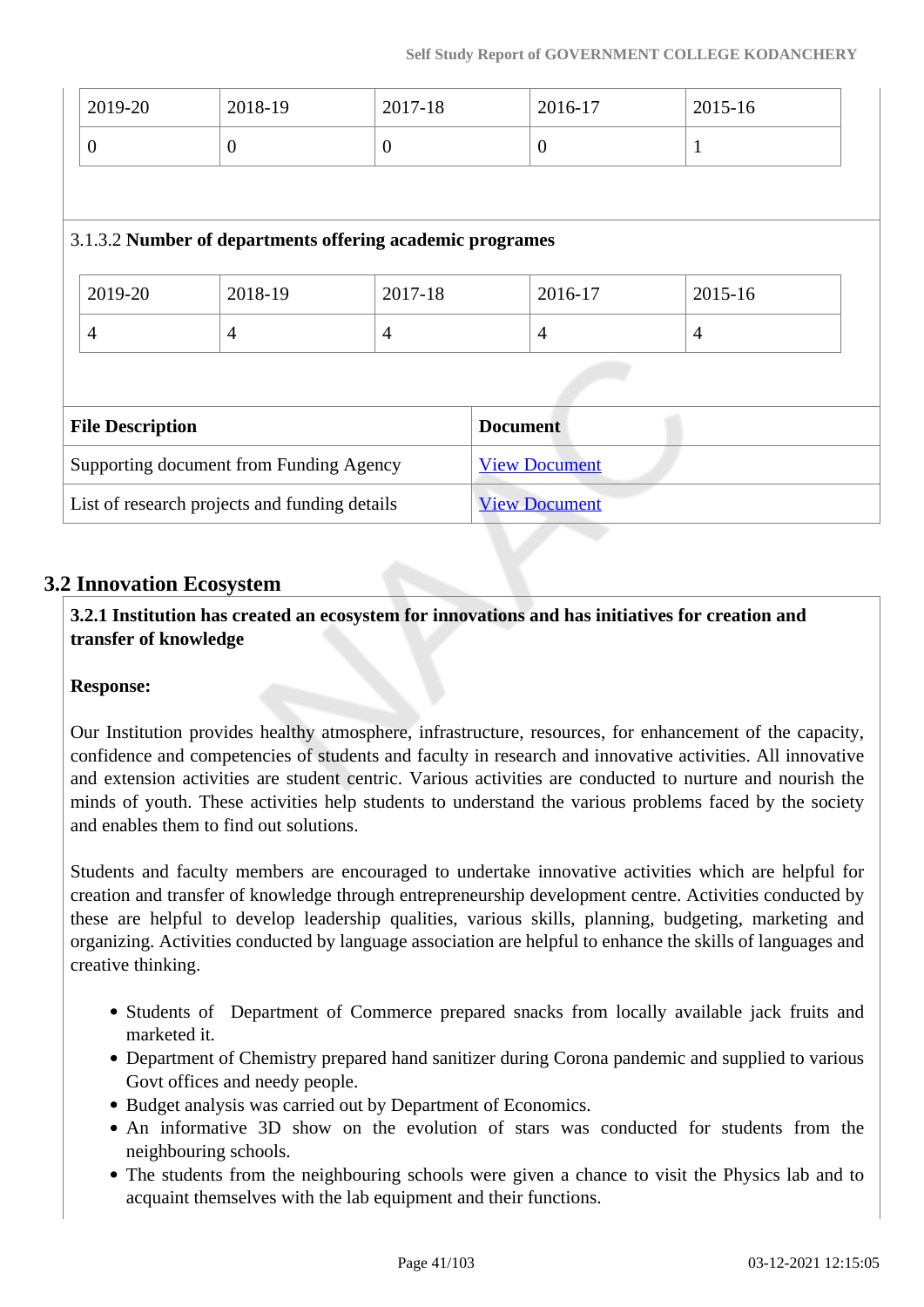- Department of Zoology conducted blood grouping camp
- The Green book for biodiversity was updated by Department of Zoology
- Bee identification by the Department of Zoology
- Kidney disease detection camp organised under 'Shasthrayan''
- Department of Zoology conducted bloodgroup detection camp.
- As a part of the Shasthrayan open house, school students visited all the laboratories
- Department of Zoology conducted field visit to the freshwater hatchery under Government of Kerala, Department of fisheries for giving training in aquaculture.
- Department of languages organised a book fair for the public and school students to familiarise them with the newly published books to foster their reading habit.

Research and Development Cell of GCK inculcates research culture among the Students and encourages novel thinking. This platform provides an opportunity for expression of academic talent and promotes interaction among academia. As part of UG and PG projects included in the revised curriculum, innovative ideas were carried out as project with the help from specialized teachers who guided them in their work and later their work was presented in competitions/seminars conducted by the affiliated colleges of the same university and other universities. The Research and Development Cell of our institution motivates the students and faculty members to explore their new ideas in the field of research and development. It also helps to create research culture among faculty and students

| <b>File Description</b>           | <b>Document</b>      |  |  |
|-----------------------------------|----------------------|--|--|
| Upload any additional information | <b>View Document</b> |  |  |

### **3.2.2 Number of workshops/seminars conducted on Research Methodology, Intellectual Property Rights (IPR) and entrepreneurship during the last five years**

**Response:** 28

3.2.2.1 **Total number of workshops/seminars conducted on Research Methodology, Intellectual Property Rights (IPR) and entrepreneurship year-wise during last five years** 

|                                                | 2019-20             | 2018-19 | 2017-18 |                      | 2016-17 | 2015-16 |  |
|------------------------------------------------|---------------------|---------|---------|----------------------|---------|---------|--|
|                                                | 6                   | 5       | 6       |                      | 6       | 5       |  |
|                                                |                     |         |         |                      |         |         |  |
| <b>File Description</b><br><b>Document</b>     |                     |         |         |                      |         |         |  |
|                                                | Report of the event |         |         | <b>View Document</b> |         |         |  |
| List of workshops/seminars during last 5 years |                     |         |         | <b>View Document</b> |         |         |  |

### **3.3 Research Publications and Awards**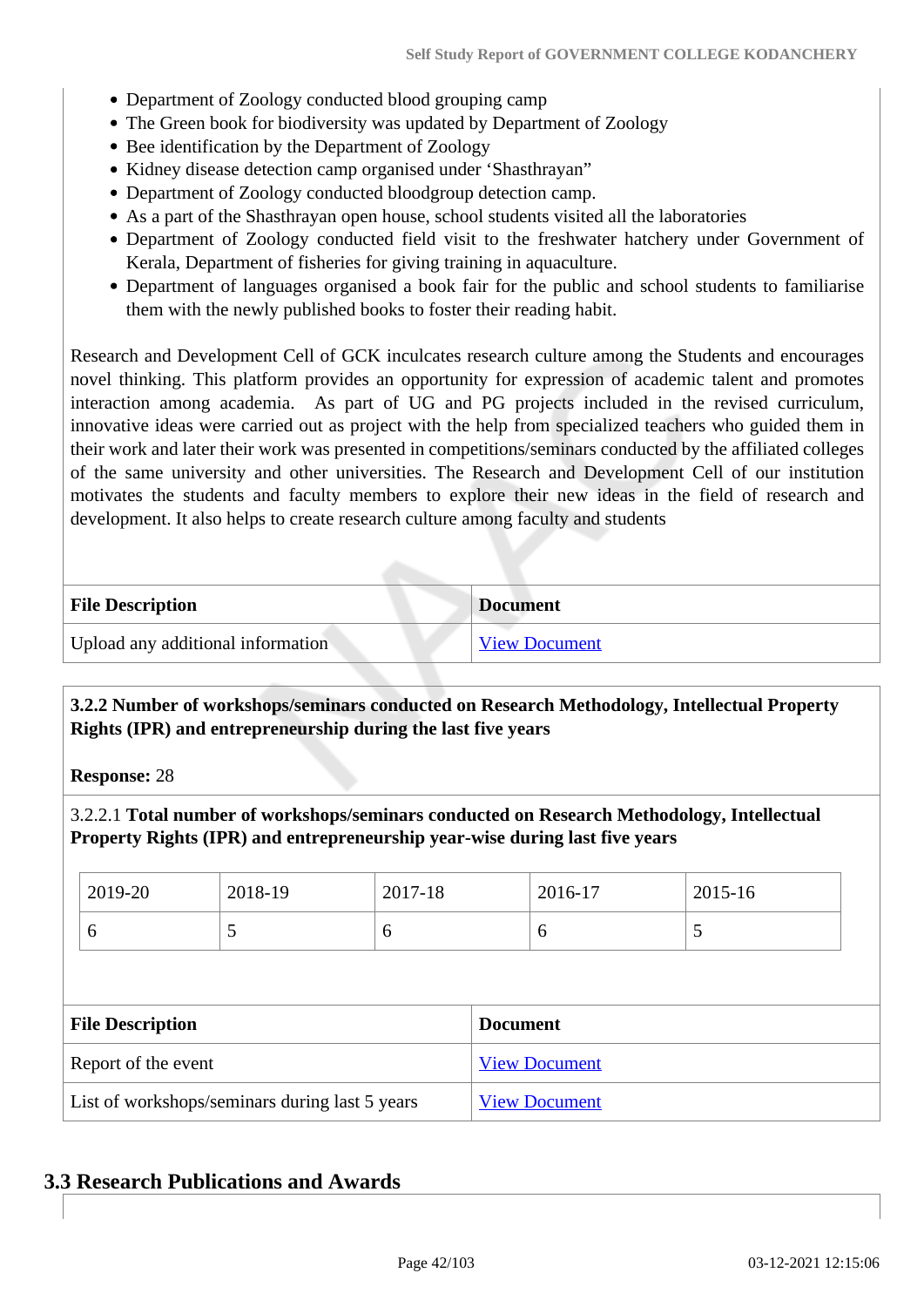### **3.3.1 Number of Ph.Ds registered per eligible teacher during the last five years**

#### **Response:** 3.38

### 3.3.1.1 **How many Ph.Ds registered per eligible teacher within last five years**

Response: 27

### 3.3.1.2 **Number of teachers recognized as guides during the last five years**

Response: 8

| <b>File Description</b>                                                                              | <b>Document</b>      |
|------------------------------------------------------------------------------------------------------|----------------------|
| List of PhD scholars and their details like name of<br>the guide, title of thesis, year of award etc | <b>View Document</b> |

### **3.3.2 Number of research papers per teachers in the Journals notified on UGC website during the last five years**

#### **Response:** 1.22

3.3.2.1 **Number of research papers in the Journals notified on UGC website during the last five years.**

| 2019-20 | 2018-19 | 2017-18 | 2016-17 | 2015-16 |
|---------|---------|---------|---------|---------|
|         |         | 14      | O       |         |

| <b>File Description</b>                                                               | <b>Document</b>      |
|---------------------------------------------------------------------------------------|----------------------|
| List of research papers by title, author, department,<br>name and year of publication | <b>View Document</b> |

### **3.3.3 Number of books and chapters in edited volumes/books published and papers published in national/ international conference proceedings per teacher during last five years**

**Response:** 0

3.3.3.1 **Total number of books and chapters in edited volumes/books published and papers in national/ international conference proceedings year-wise during last five years**

| 2019-20 | 2018-19 | 2017-18 | 2016-17 | 2015-16 |
|---------|---------|---------|---------|---------|
| 00      | 00      |         |         |         |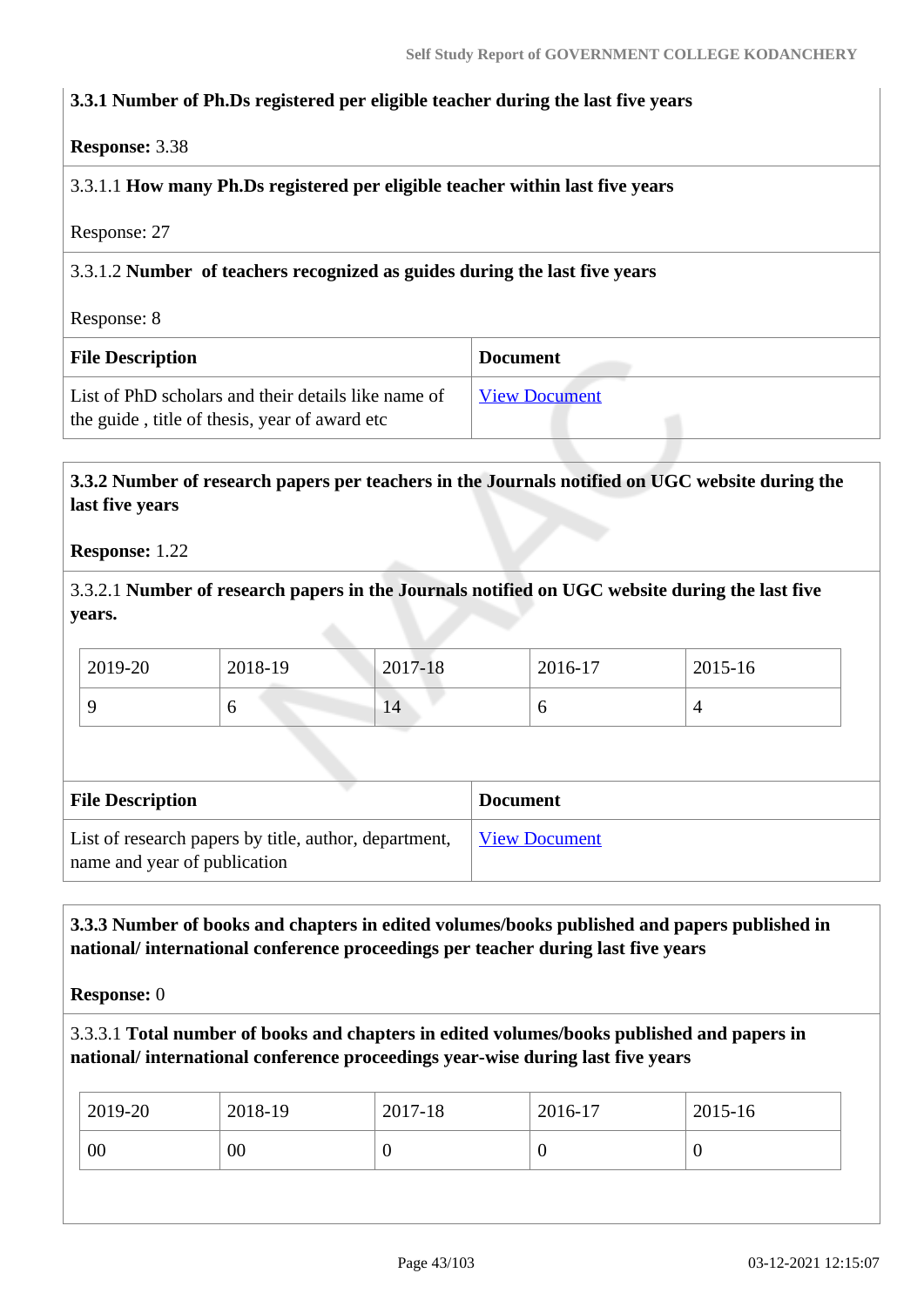| <b>File Description</b>                                   | <b>Document</b>      |
|-----------------------------------------------------------|----------------------|
| List books and chapters edited volumes/books<br>published | <b>View Document</b> |

### **3.4 Extension Activities**

 **3.4.1 Extension activities are carried out in the neighborhood community, sensitizing students to social issues, for their holistic development, and impact thereof during the last five years.**

### **Response:**

- World Environment Day (05-06-2015) was celebrated by planting saplings in and around the campus, Environmental awareness campaign was also conducted among the students.
- Anti-Drug campaign (26-06-2015) was conducted in association with Anti-drug Cell of the college on the eve of International Day against Drug Abuse and Illicit Trafficking. Mr.Mayin Master, a social worker was the resource person.
- Anti-tobacco and Anti-Drug campaign (13-08-2015) were conducted. The resource persons were Janamaithri Police, Kodanchery
- On occassions of Hiroshima and Nagasakki day, NSS units conducted a programme related to anti war and importance of peace (06-08-2015).
- Vayojana Dinam(01-10-2015) was celebrated with a meet of old aged people including the members of Zion old age home. Aged people shared their memories, and were honoured with a golden shawl.
- Blood Donation Camp (24-11-2015): In association with Kottapprambu Government hospital for women and children, Kerala Blood Donation Forum & HDFC Bank, a blood donation camp was conducted at the college on 24th November 2015. 82 students had registered & 35 students & 5 teachers donated blood in the camp.
- Reading Day Celebration(20-06-2017): Study materials were distributed among socially and economically backward students of St thomas L P School Nellippoyil.
- Cultivation of Dashapushpam(20-07-2017): NSS volunteers campaigned for the protection of Dashapushpam (ten medical flowers) and made Dashapushpam garden in the campus. The programme was inaugurated by Principal Dr Jayasree by planting one Dashapushpam.
- Planted Jack fruit saplings (19-07-2018) in the campus and an awareness program was conducted.
- Blood Donation Camp (23-07-2018) and Blood stem cell Donation camp (26-07-2018) were conducted in association with Blood Donors Kerala at which 48 volunteers donated blood. Blood samples and stem cell samples were collected from 110 volunteers.
- House construction under Abhayam Project (07-07-2018 to 27-10-2018): 108 volunteers participated in the construction of house for Antony. Principal Dr Subhash handed over the key.
- Flood Releif Activities (20-07-2018) were conducted in Kattippara Area and othe flood affected areas.
- Anti-Drug campaign (03-08-2018) was conducted and is inaugurated by Rishi Raj Singh IPS, Excise Commossioner of India.
- Flood Relief Activities (15-08-2019): Relief fund was collected and distributed clothes and blankets at Nooramthode relief camp. Volunteers also participated in the post flood cleaning.
- Jal Shakthi Abhiyan(28-09-2019): Cleaning of fresh water bodies near the campus is done and awareness of water conservation is given.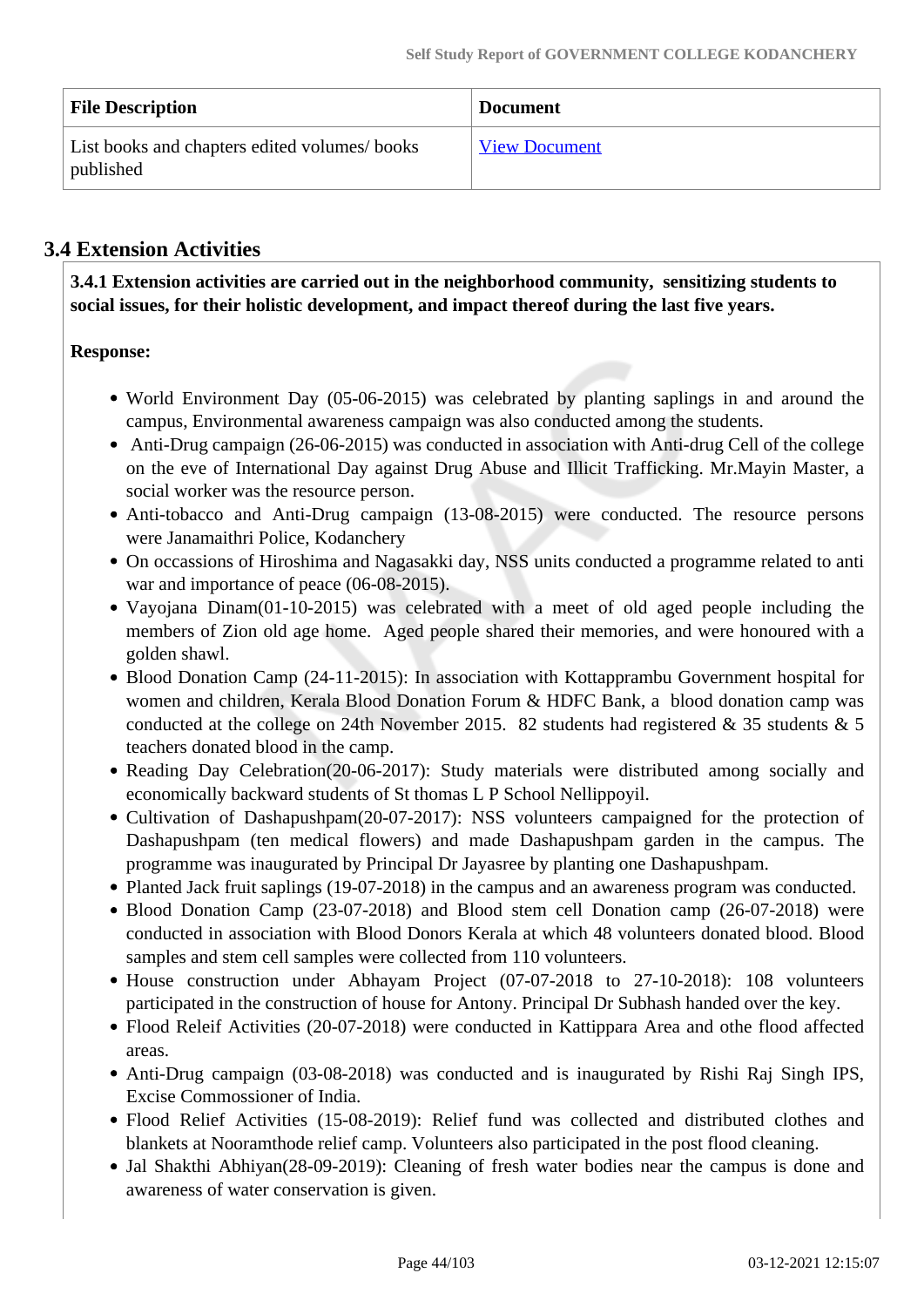- Swach Bharath Abhiyan (02-10-2019): On the Gandhi Jayanthi Day all the volunteers were engaged in the clean campus programme.
- Old Age Home Visit (25-12-2019): Volunteers visited Old Age Home and spent time with inmates.
- Anti-Drug campaign (26-12-2019) was conducted and is inaugurated by T P Jacob , D Y S P Kalpetta.
- MOU with Kodanchery Parivar(03-11-2019,8-12-2019 and 12-01-2020): Engaged and entertained with differently abled children.

| <b>File Description</b>           | <b>Document</b>      |
|-----------------------------------|----------------------|
| Upload any additional information | <b>View Document</b> |

### **3.4.2 Number of awards and recognitions received for extension activities from government/ government recognised bodies during the last five years**

**Response:** 0

3.4.2.1 **Total number of awards and recognition received for extension activities from Government/ Government recognised bodies year-wise during the last five years.**

| 2019-20 | 2018-19 | 2017-18 | 2016-17 | 2015-16 |
|---------|---------|---------|---------|---------|
|         |         | ν       |         | ν       |

| <b>File Description</b>                                     | <b>Document</b>      |
|-------------------------------------------------------------|----------------------|
| Number of awards for extension activities in last 5<br>year | <b>View Document</b> |
| e-copy of the award letters                                 | <b>View Document</b> |

 **3.4.3 Number of extension and outreach programs conducted by the institution through NSS/NCC, Government and Government recognised bodies during the last five years**

**Response:** 23

3.4.3.1 **Number of extension and outreached Programmes conducted in collaboration with industry, community and Non- Government Organizations through NSS/ NCC/ Red Cross/ YRC etc., yearwise during the last five years**

| 2019-20 | 2018-19 | 2017-18 | 2016-17 | $\frac{1}{2015}$ -16 |
|---------|---------|---------|---------|----------------------|
| ັ       |         | ∽       |         | O                    |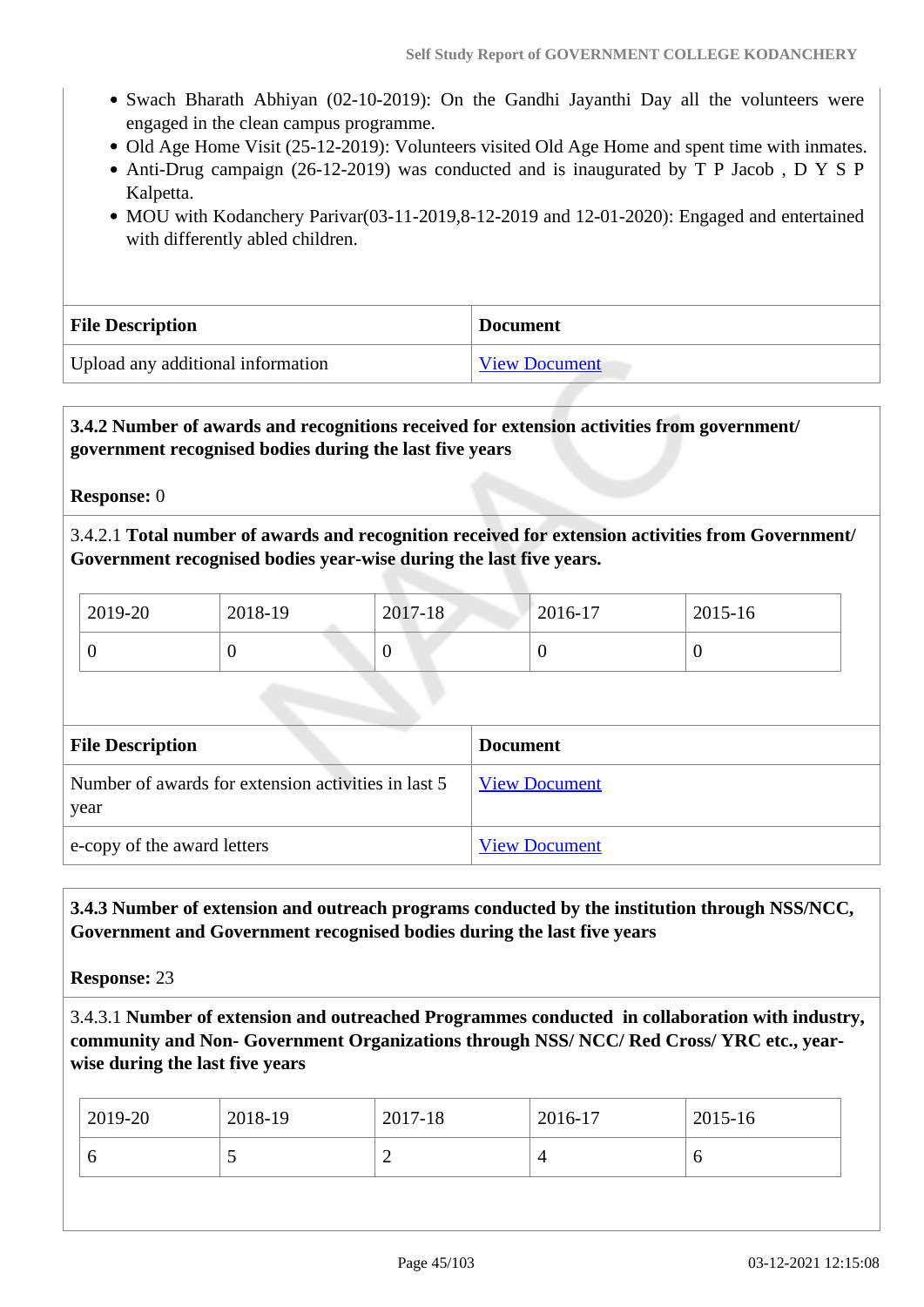| <b>File Description</b>                                                                                          | <b>Document</b>      |
|------------------------------------------------------------------------------------------------------------------|----------------------|
| Number of extension and outreach Programmes<br>conducted with industry, community etc for the last<br>five years | <b>View Document</b> |

 **3.4.4 Average percentage of students participating in extension activities at 3.4.3. above during last five years**

### **Response:** 31.24

3.4.4.1 **Total number of Students participating in extension activities conducted in collaboration with industry, community and Non- Government Organizations such as Swachh Bharat, AIDs awareness, Gender issue etc. year-wise during last five years**

| 2019-20 | 2018-19 | 2017-18 | 2016-17 | 2015-16 |
|---------|---------|---------|---------|---------|
| 200     | 200     | 135     | 200     | 200     |

| <b>File Description</b>                                                                      | <b>Document</b>      |
|----------------------------------------------------------------------------------------------|----------------------|
| Average percentage of students participating in<br>extension activities with Govt or NGO etc | <b>View Document</b> |

### **3.5 Collaboration**

 **3.5.1 Number of Collaborative activities for research, Faculty exchange, Student exchange/ internship per year**

### **Response:** 5

3.5.1.1 **Number of Collaborative activities for research, Faculty exchange, Student exchange/ internship year-wise during the last five years**

| $\theta$ |
|----------|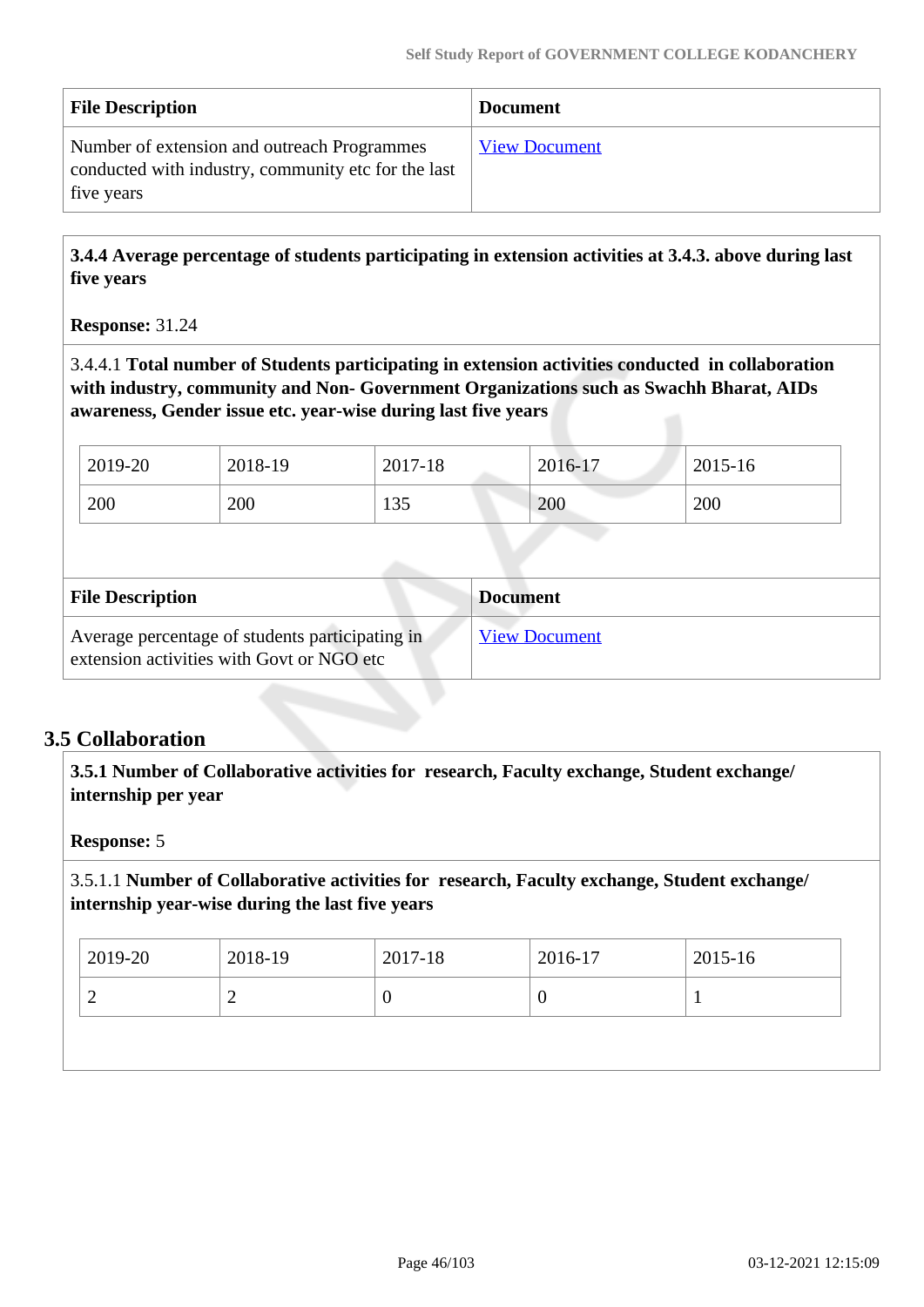| <b>File Description</b>                                                                                                            | <b>Document</b>      |
|------------------------------------------------------------------------------------------------------------------------------------|----------------------|
| e-copies of related Document                                                                                                       | <b>View Document</b> |
| Details of Collaborative activities with<br>institutions/industries for research, Faculty<br>exchange, Student exchange/internship | <b>View Document</b> |

### **3.5.2 Number of functional MoUs with institutions, other universities, industries, corporate houses etc. during the last five years**

**Response:** 0

3.5.2.1 **Number of functional MoUs with Institutions of national, international importance, other universities, industries, corporate houses etc. year-wise during the last five years**

| 2019-20 | 2018-19 | 2017-18 | 2016-17 | 2015-16 |
|---------|---------|---------|---------|---------|
|         |         |         | U       |         |

| <b>File Description</b>                                             | <b>Document</b>      |
|---------------------------------------------------------------------|----------------------|
| e-Copies of the MoUs with institution/<br>industry/corporate houses | <b>View Document</b> |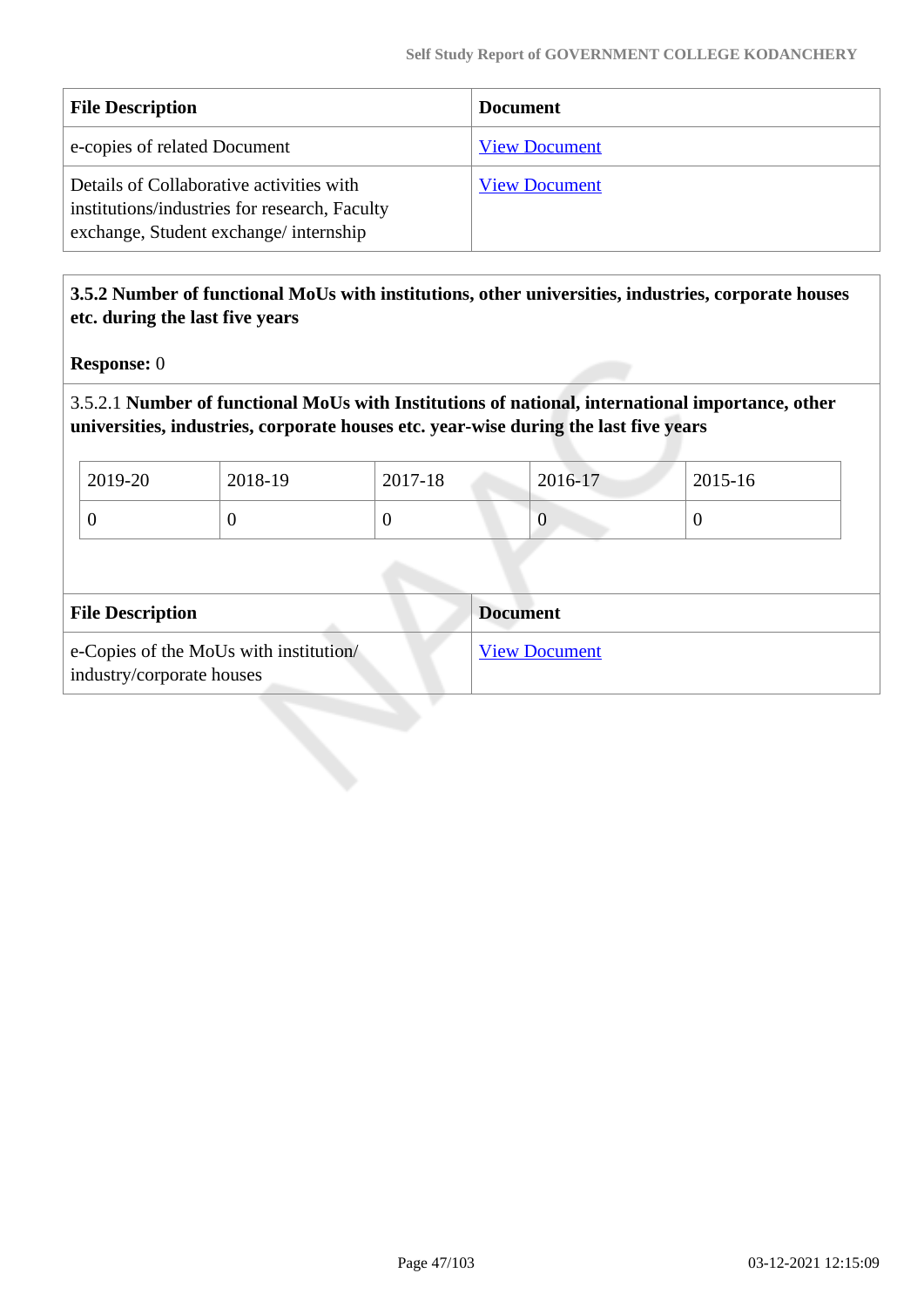## **Criterion 4 - Infrastructure and Learning Resources**

### **4.1 Physical Facilities**

 **4.1.1 The Institution has adequate infrastructure and physical facilities for teaching- learning. viz., classrooms, laboratories, computing equipment etc.** 

#### **Response:**

Situated in an ecologically fragile area of Kodanchery panchayath and catering to the higher education needs of the most disadvantaged segment of the society, the college has with its dedicated service been able to improve the skill sets of thousands of marginalized and excluded sections of the neighborhood. The college is placed in 17.1 acres of land and its campus is adequately spacious which comprises of the Administrative/Arts Block, and the Science Block. The college has sufficient facilities for teaching learning activities which include classrooms, laboratories, Computer lab Libraries, Learning resource centre, Seminar halls, Edusat room, women amenity centre, She Hub, Biodiversity reserve, Zoology Museum, Research Room and Stationary store, Open air stage, Parking space, Students' parking, Recreation room for staff, Examination hall and Green rooms for stage.

The facilities available in the college to make teaching-learning process effective and creative

are given below

- The College has twenty-five spacious, well ventilated classrooms of varying sizes with adequate seating facility for the 4 undergraduate and 3 postgraduate programmes offered. Eighteen of these classrooms are ICT enabled.
- There are 6 rooms for accommodating the faculty of different departments including the office of heads of the departments
- There are 4 science laboratories and 2 computer labs
- College has 2 well outfitted rooms for Research
- All the departments are provided with facilities such as laptops, desktops, printers, scanner, for the use of students and staff.
- The entire college has an high speed broad band internet connection connected through LAN
- The central library in the college has 25736 books. Access to electronic journals and e-books are now also provided under NLIST programme
- The college has a well-maintained Women Amenity Centre for rest and recuperation for students.
- The college has ensured facilities such as ramps and wheel chair for the differently abled
- There is a room for chief superintendent of examination for coordinating university examinations
- A stationary store functions in the college under PTA which provides books, stationery items and Xerox facilities.
- A full-fledged IQAC/NAAC room has been set up for coordinating the IQAC activities.
- EDUSAT room is equipped with interactive projector, a 50" LCD Plasma TV, public address system, Internet facility, acoustic feature, recording facility.
- Learning Resource Centre and the well equipped Seminar hall append on to serve as technology enabled learning spaces available in the college.
- Store rooms for keeping laboratory chemicals and accessories.
- The College maintains a Bio Diversity Reserve which is a site in the college campus spreading over an area of 12117 Square Meters (approximately 3 Acres) and is surrounded by a protective wire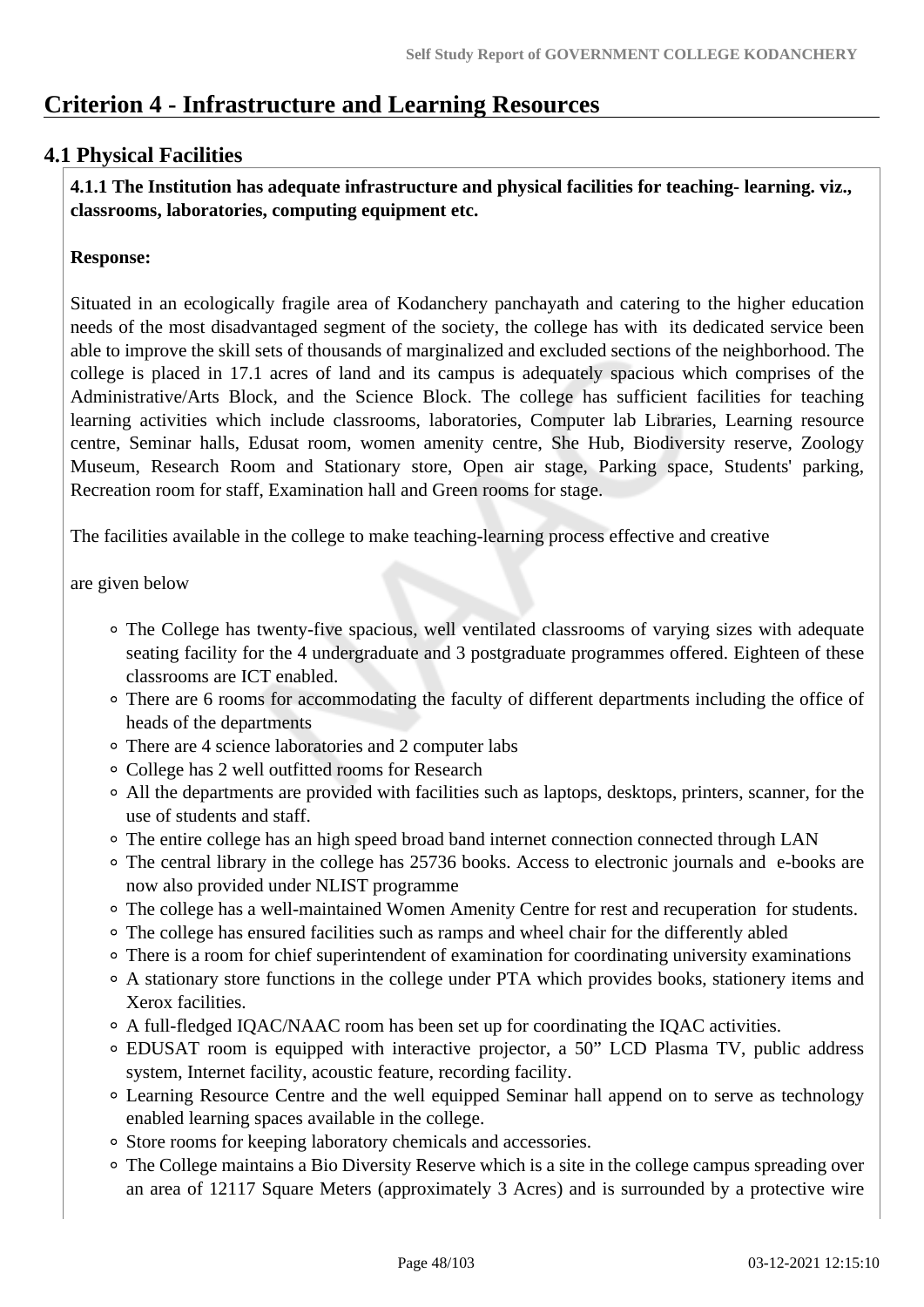fence.

- There is a spacious roof top auditorium and an open air auditorium with green room facility to seat more than 500.
- A canteen is set up in the campus for the students and staff.
- Sufficient parking space for vehicles.

| <b>File Description</b>               | <b>Document</b>      |
|---------------------------------------|----------------------|
| Upload any additional information     | <b>View Document</b> |
| Paste link for additional information | <b>View Document</b> |

 **4.1.2 The Institution has adequate facilities for cultural activities, sports, games (indoor, outdoor), gymnasium, yoga centre etc.** 

**Response:** 

### **FACILITIES AVAILABLE FOR SPORTS, GAMES AND CULTURAL ACTIVITIES**

The college has been able to set apart required services for both outdoor and indoor sports, games, and for various cultural activities. The college ensures a balanced state of physical and mental health of students by giving plenty of opportunities and encouragement to participate in competitive sports and games. In order to develop and improve the inherent qualities of the students, exceptional care is given to organize various activities. Besides, general awareness programs on healthy life style and practices, the College conducts regular coaching camps in athletics, football, Cricket, Hand ball, Swimming &Water polo. Health club to accommodate Gymnasium, Table Tennis room, Chess & Caroms room is under construction . Every year the college has Fielded Cricket, Football, Athletics, Boxing & Table Tennis teams for Calicut University intercollegiate Tournaments. The College has organized inter collegiate Hand ball competition. Students are also encouraged to represent the university in various intercollegiate competitions

In order to develop inherent cultural and artistic capabilities of the students, the college has been providing various opportunities by organizing programmes of diverse typeset. Students are also encouraged to participate in various cultural activities and competitions organized by the University and other agencies. Various clubs functioning in the college also promote the artistic talents by providing a platform to exhibit their multifaceted talents. Various clubs like Film club, literary club, nature club, women's cell conduct varied programmes providing them with better orientation on various cultural activities. The college has a rooftop auditorium with adequate sound system and an open stage where main cultural activities are performed. The well-resourced seminar hall in the college is also used for cultural programmes.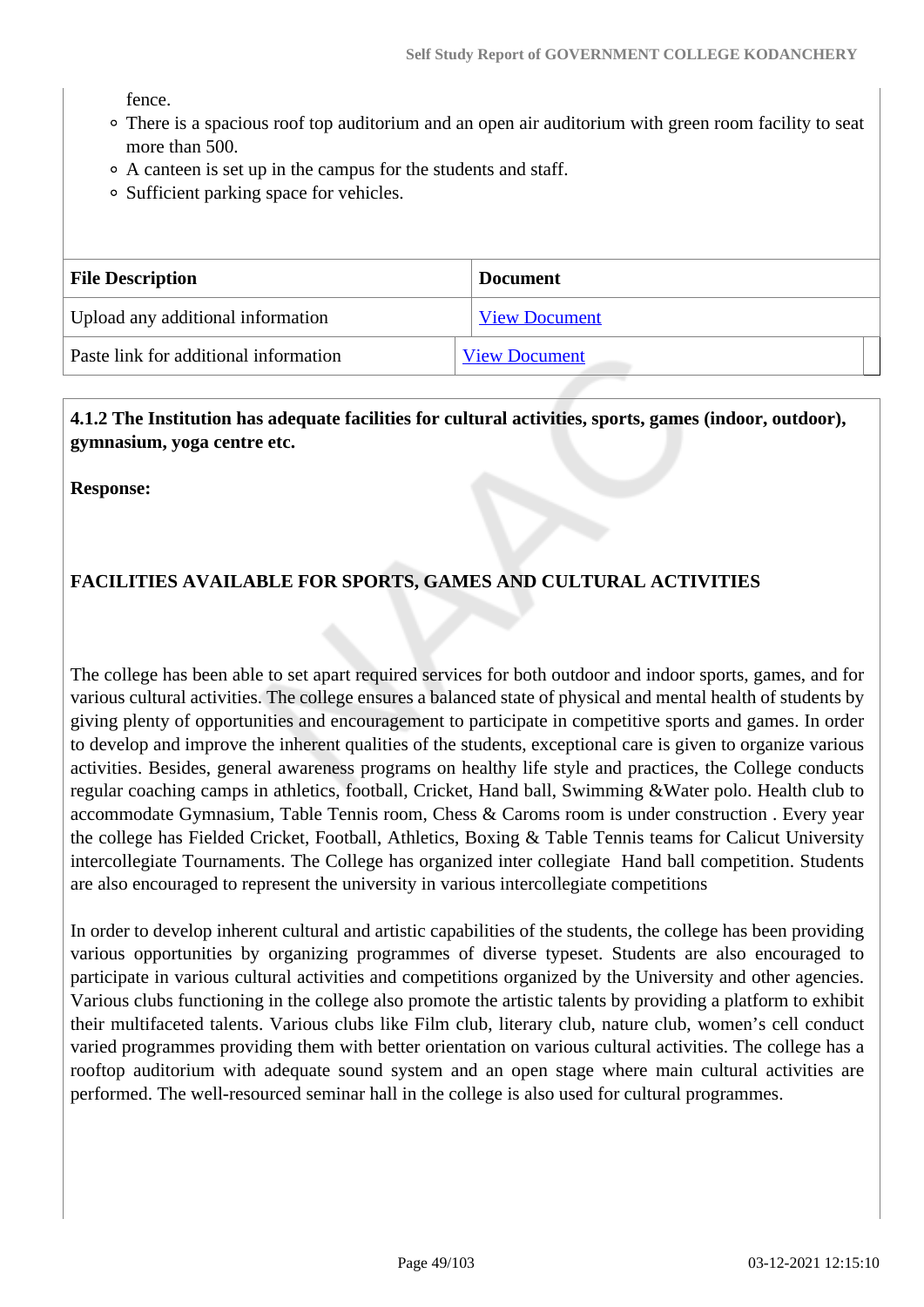| Sl. No.      | <b>FACILITIES</b>              | <b>SPECIFICATIONS</b> | <b>SIZE/AREA</b>              | YEAR OF EST       |
|--------------|--------------------------------|-----------------------|-------------------------------|-------------------|
|              |                                |                       |                               | <b>ABLISHMENT</b> |
|              | Hand ball court                | Out door              | $40 \times 20m$               | 2008              |
| 12           | <b>Basket Ball court</b>       | Out door              | $32 \times 17$ m              | 2011              |
| ß            | Gymnasium                      | Indoor                | $9.10 \times 6.40 \text{ m}$  | 2014              |
| 4            | Shuttle court                  | Out door              | $13.40 \times 6.10 \text{ m}$ | 2018              |
| 5            | Long jump pit                  | Out door              | 9m x2.75                      | 2019              |
| 6            | Roof top auditorium            | Indoor                | 35x12m                        | 2015              |
| 17           | Open air stage                 | Outdoor               | 31.50x 24.80m                 | 2010              |
| 18           | Seminar Hall                   | Indoor                | $13.30x$ 9.10m                | 2007              |
| 19           | Pole Vault Jumping pit Outdoor |                       | $8 \text{ m}$ x 6 m x 0.8     | 2015              |
| $ 10\rangle$ | Health Club                    | Indoor                | $22m \times 12m$              |                   |

| <b>File Description</b>               | <b>Document</b>      |
|---------------------------------------|----------------------|
| Upload any additional information     | <b>View Document</b> |
| Paste link for additional information | <b>View Document</b> |

### **4.1.3 Percentage of classrooms and seminar halls with ICT- enabled facilities such as smart class, LMS, etc.** *(Data for the latest completed academic year)*

**Response:** 72

4.1.3.1 Number of classrooms and seminar halls with ICT facilities

Response: 18

| <b>File Description</b>                                                                      | <b>Document</b>      |
|----------------------------------------------------------------------------------------------|----------------------|
| Upload Number of classrooms and seminar halls<br>with ICT enabled facilities (Data Template) | <b>View Document</b> |

### **4.1.4 Average percentage of expenditure, excluding salary for infrastructure augmentation during last five years(INR in Lakhs)**

**Response:** 45.6

4.1.4.1 **Expenditure for infrastructure augmentation, excluding salary year-wise during last five years (INR in lakhs)**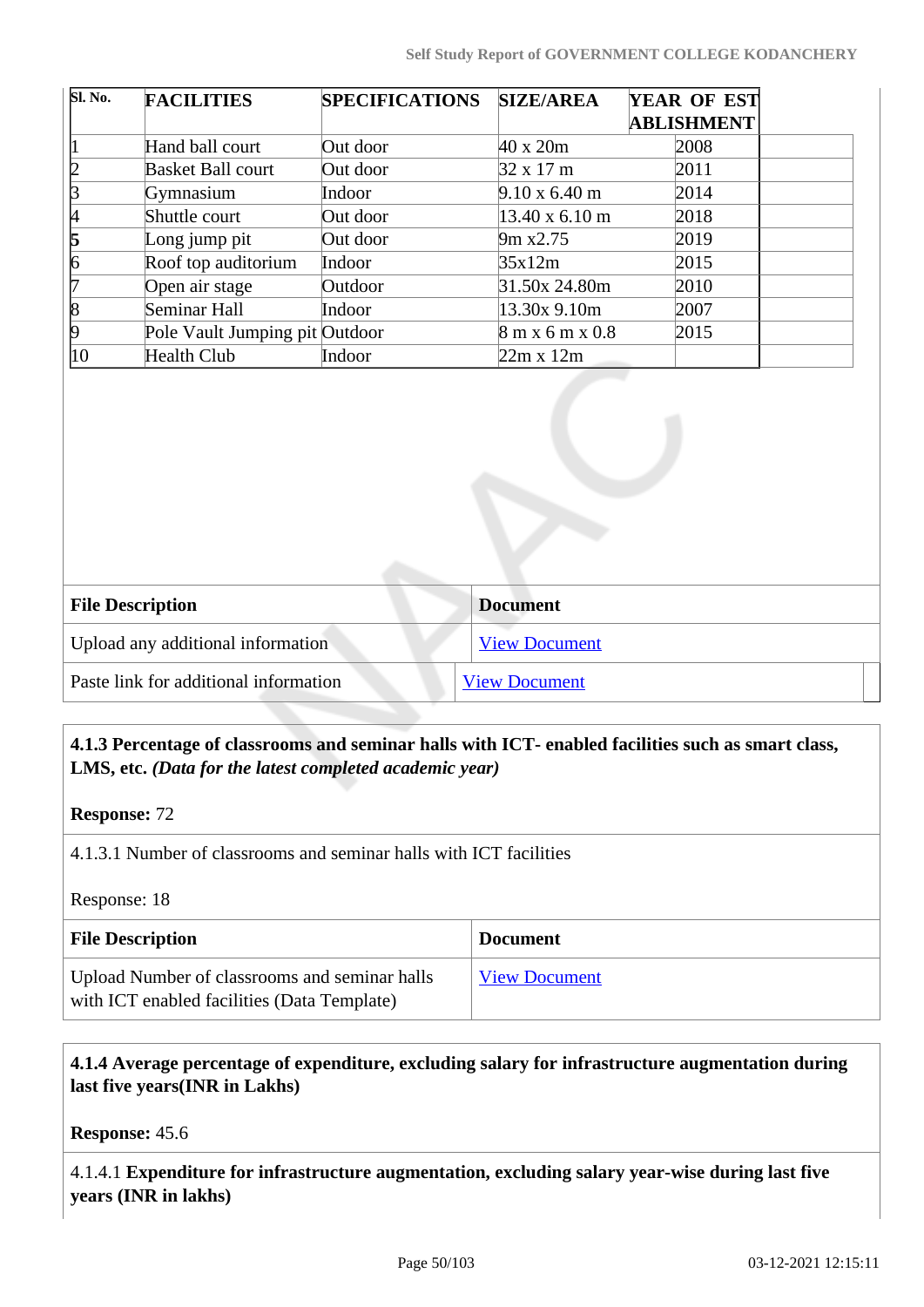| 2019-20                 | 2018-19                                                                                             | 2017-18 |                 | 2016-17              | 2015-16 |  |
|-------------------------|-----------------------------------------------------------------------------------------------------|---------|-----------------|----------------------|---------|--|
| $\overline{0}$          | $\overline{0}$                                                                                      | 321.74  |                 | 144.37               | 87.99   |  |
|                         |                                                                                                     |         |                 |                      |         |  |
|                         |                                                                                                     |         |                 |                      |         |  |
| <b>File Description</b> |                                                                                                     |         | <b>Document</b> |                      |         |  |
|                         | Upload Details of budget allocation, excluding<br>salary during the last five years (Data Template) |         |                 | <b>View Document</b> |         |  |

### **4.2 Library as a Learning Resource**

### **4.2.1 Library is automated using Integrated Library Management System (ILMS)**

### **Response:**

 $\overline{\phantom{a}}$ 

The college has a well-maintained Central Library & Digital Resource Centre. It is housed in the 3rd floor of the main block. The library has got a collection of 25736 books, of which 1695 are reference books. It has an area of 360 m2 with a seating capacity of 40 persons. The library has provisions for general reading, student's reading space, P. G. section, journal section, reference section and reprographic section. New arrivals are promptly displayed in the library to attract the attention of the readers. Carrel desks are arranged exclusively for the purpose of facilitating research. A set of inspiring books from various disciplines are presented at the entrance of the library. The library subscribes 25 Magazines and 4 Newspapers. The general library is open from 9.30 am to 4. 30 pm on all working days. The library provides reading space and reference section Library follows AACR II for cataloguing and books are classified and arranged as per Dewey decimal classification and computerized open access catalogue is available to locate the documents. All students are provided with digital ID card. Library acts as a learning resources centre by providing digital learning facility to students.

| • Name of ILMS software                     | : Bookmagic                                     |
|---------------------------------------------|-------------------------------------------------|
| • Nature of automation (fully or partially) | : Fully automated                               |
| • Version                                   | : 5.0                                           |
| • Year of Automation                        | : 2007                                          |
| $\bullet$ Library link                      | : http://kodencherycollege.ac.in/library/about- |
| us/#                                        |                                                 |

The General library has 7 computers of which 3 function both as servers and OPAC.

The whole collection of the library is visible in the OPAC inside the library.

The Library provides open access and issue and return of the same is carried out in the circulation section through the library management software *Book Magic*.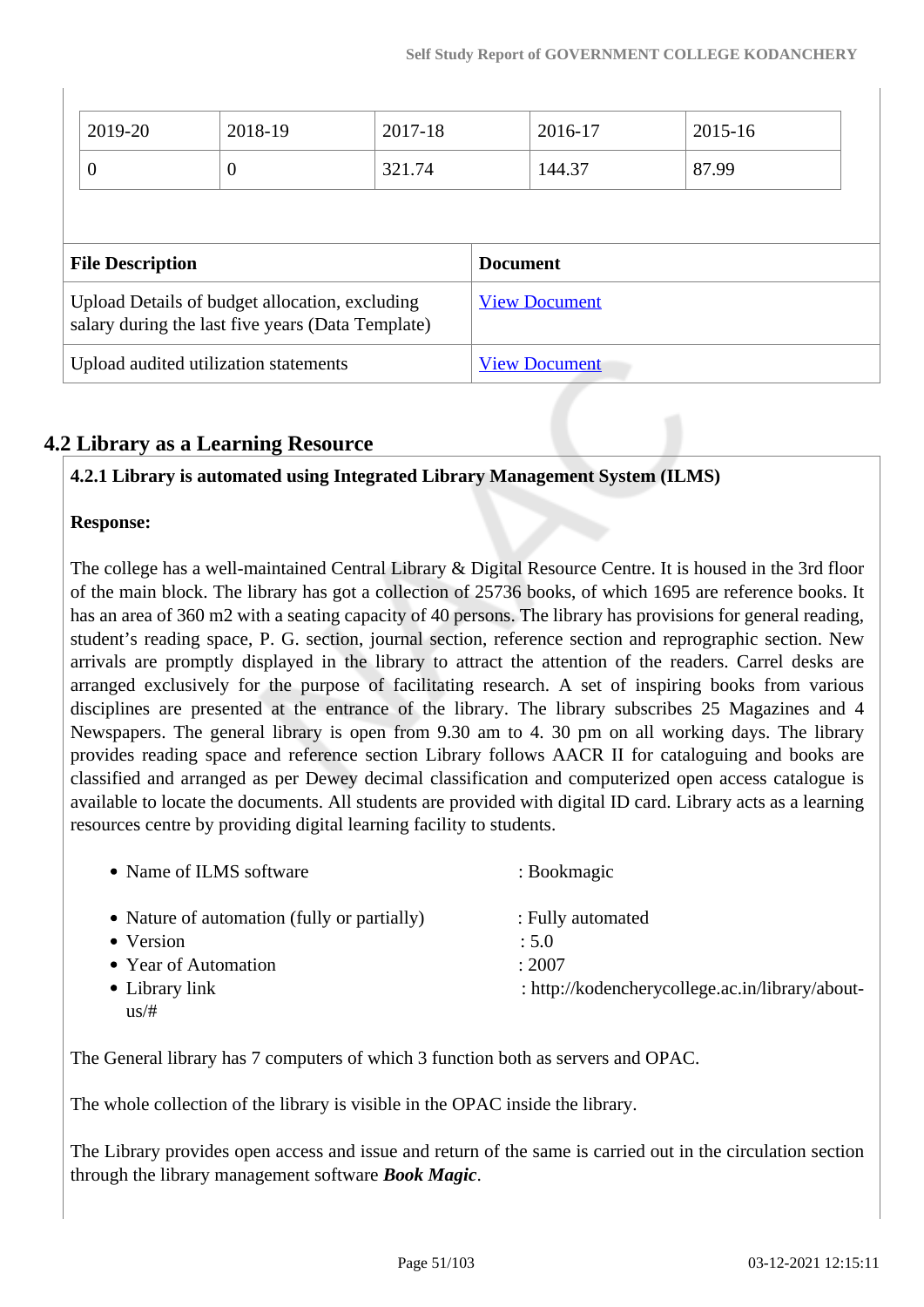The library was fully automated with *Book Magic* in 2007.

Bar code technology is used for identifying the user whose admission number is used for identifying them.

Orientation programmes are arranged for the students who are new to the college before library membership is given to them.

The Library provides reference service and photocopy facility to the users. The Library is a question paper repository for students.

| <b>File Description</b>               | <b>Document</b>      |
|---------------------------------------|----------------------|
| Upload any additional information     | <b>View Document</b> |
| Paste link for Additional Information | <b>View Document</b> |

#### **4.2.2 The institution has subscription for the following e-resources**

**1.e-journals 2.e-ShodhSindhu 3.Shodhganga Membership 4.e-books 5.Databases 6.Remote access to e-resources Response:** E. None of the above

| <b>File Description</b>                                                                                                                                         | <b>Document</b>      |
|-----------------------------------------------------------------------------------------------------------------------------------------------------------------|----------------------|
| Upload any additional information                                                                                                                               | <b>View Document</b> |
| Details of subscriptions like e-journals, e-<br>ShodhSindhu, Shodhganga Membership, Remote<br>access to library resources, Web interface etc (Data<br>Template) | <b>View Document</b> |

### **4.2.3 Average annual expenditure for purchase of books/e-books and subscription to journals/ejournals during the last five years (INR in Lakhs)**

**Response:** 2.08

4.2.3.1 **Annual expenditure of purchase of books/e-books and subscription to journals/e- journals year wise during last five years (INR in Lakhs)**

| 2019-20 | 2018-19 | 2017-18       | 2016-17 | 2015-16            |
|---------|---------|---------------|---------|--------------------|
| 2.6     | 2.0     | $\sim$<br>2.4 | 1.0     | -4<br>. . <u>.</u> |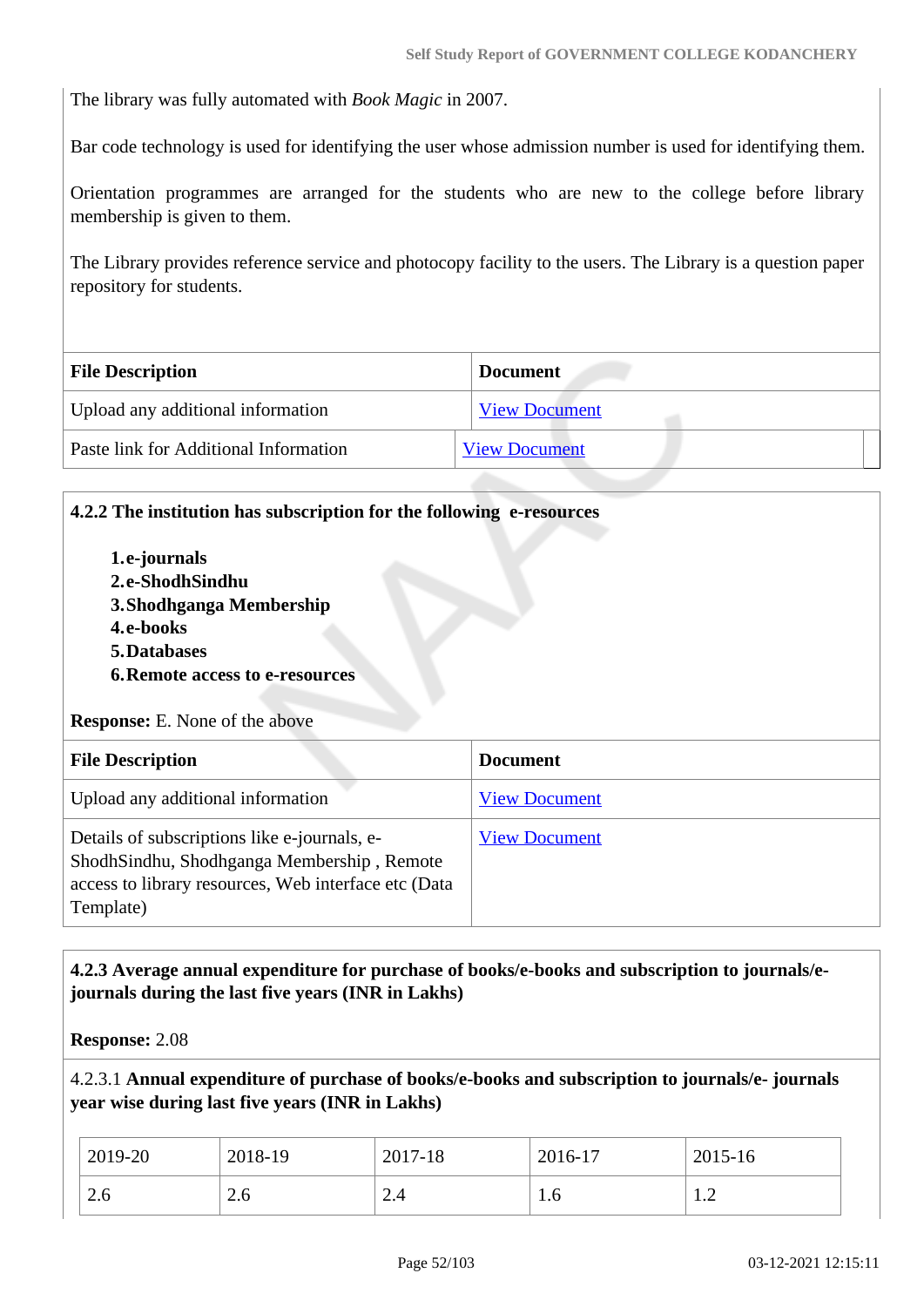| <b>File Description</b>                                                                                                               | <b>Document</b>      |
|---------------------------------------------------------------------------------------------------------------------------------------|----------------------|
| Details of annual expenditure for purchase of<br>books/e-books and journals/e- journals during the<br>last five years (Data Template) | <b>View Document</b> |
| Audited statements of accounts                                                                                                        | <b>View Document</b> |

| 4.2.4 Percentage per day usage of library by teachers and students (foot falls and login data for<br>online access) during the last completed academic year |                      |  |  |  |
|-------------------------------------------------------------------------------------------------------------------------------------------------------------|----------------------|--|--|--|
| <b>Response:</b> 10.83                                                                                                                                      |                      |  |  |  |
| 4.2.4.1 Number of teachers and students using library per day over last one year                                                                            |                      |  |  |  |
| Response: 74                                                                                                                                                |                      |  |  |  |
| <b>File Description</b>                                                                                                                                     | <b>Document</b>      |  |  |  |
| Details of library usage by teachers and students                                                                                                           | <b>View Document</b> |  |  |  |

## **4.3 IT Infrastructure**

### **4.3.1 Institution frequently updates its IT facilities including Wi-Fi**

### **Response:**

The college frequently updates its IT infrastructure to be at par with the recent developments in information and communication technology. A fair share of fund is always allocated for IT infrastructure augmentation in the institution. The college has two computer labs and two browsing centres for the students in addition to a computer centre maintained exclusively for the research scholars. The college owns 75 computer systems which includes 12 laptops used for both academic and administrative purposes. The college has LAN connectivity with 130 LAN ports installed widely in the campus for providing internet facility to the office, departments and other necessary areas. The broadband connection in the campus is installed under the NME ICT scheme with a speed of 10 MBPS. Four routers are placed at different departments for smooth connectivity. There are 18 ICT enabled classrooms in the campus and 11 LCD projectors. There are six smart TVs in the college out of which 3 are mounted in class rooms and one each in the Principal's chamber, Edusat room, IQAC room, and reception area. There are 19 printers used in various departments for academic and administrative purposes. Both the science departments have photocopy facilities in addition to that provided at the reprographic centre and stationary store. The college has a well connected public addressing system through which announcements are made . There are 16 CCTV cameras fixed in the campus to monitor discipline and to ensure safety and security. The college maintains an air conditioned, digitally enabled Edusat room which is used for conducting workshops, virtual classes , NPTEL lectures, film shows etc. The seminar hall is equipped with LCD projector and internet connectivity. Each department owns an electronic podium. The college library is fully automated and it also maintains a browsing centre and a reprographic centre for the students. The college has a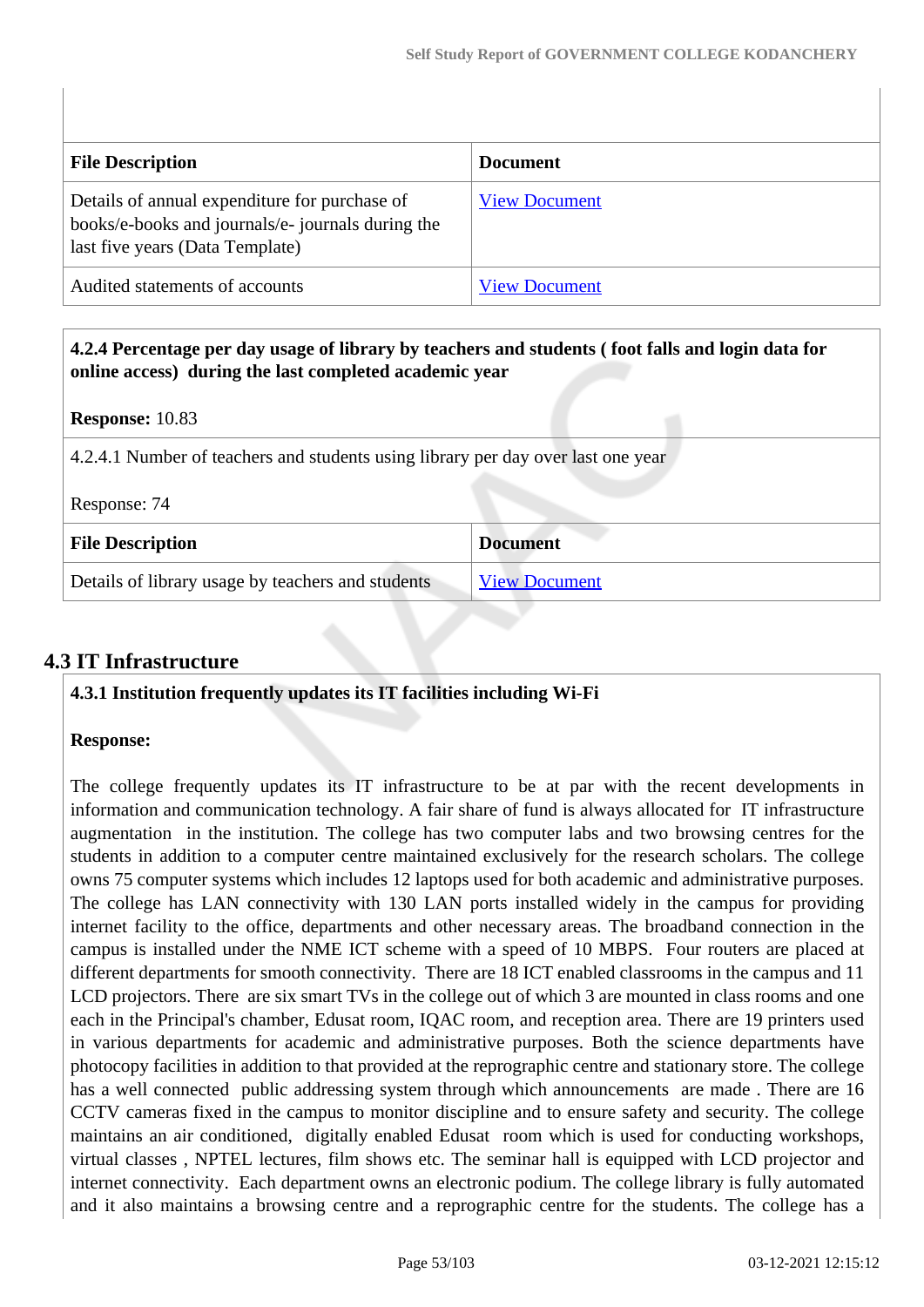biometric attendance system for the staff. The college office is fully digitalized and has a digital file managing system(DDFS). Admission to various courses in the college is a centrally monitored, digitalized process operating through single window. The processing of the salary to the staff is managed by SPARK(Service and Payroll Administrative Repository Kerala). Communications to students and parents are sent via M-Governance. WhatsApp groups for each class with class tutor as admin is managed strictly for academic purposes.

The feedbacks from students are collected online. Most of the faculty members use the recent technologies like Google classroom, Google meet, Whatsapp facility for online teaching learning process. A few staff members run public YouTube channel in their respective disciplines.

| <b>File Description</b>           | <b>Document</b>      |
|-----------------------------------|----------------------|
| Upload any additional information | <b>View Document</b> |

| 4.3.2 Student - Computer ratio (Data for the latest completed academic year) |                      |  |  |
|------------------------------------------------------------------------------|----------------------|--|--|
| <b>Response: 13:1</b>                                                        |                      |  |  |
| <b>File Description</b>                                                      | <b>Document</b>      |  |  |
| Student – computer ratio                                                     | <b>View Document</b> |  |  |

| 4.3.3 Bandwidth of internet connection in the Institution                   |                      |  |  |
|-----------------------------------------------------------------------------|----------------------|--|--|
| <b>Response:</b> D. $05$ MBPS $- 10$ MBPS                                   |                      |  |  |
| <b>File Description</b>                                                     | <b>Document</b>      |  |  |
| Upload any additional Information                                           | <b>View Document</b> |  |  |
| Details of available bandwidth of internet<br>connection in the Institution | <b>View Document</b> |  |  |

### **4.4 Maintenance of Campus Infrastructure**

 **4.4.1 Average percentage of expenditure incurred on maintenance of infrastructure (physical and academic support facilities) excluding salary component during the last five years(INR in Lakhs)**

**Response:** 60.02

4.4.1.1 **Expenditure incurred on maintenance of infrastructure (physical facilities and academic support facilities) excluding salary component year-wise during the last five years (INR in lakhs)**

| 2019-20 | 2018-19 | 2017-18 | 2016-17 | 2015-16 |
|---------|---------|---------|---------|---------|
| 16.13   | 29.52   | 40.31   | 34.02   | 64.15   |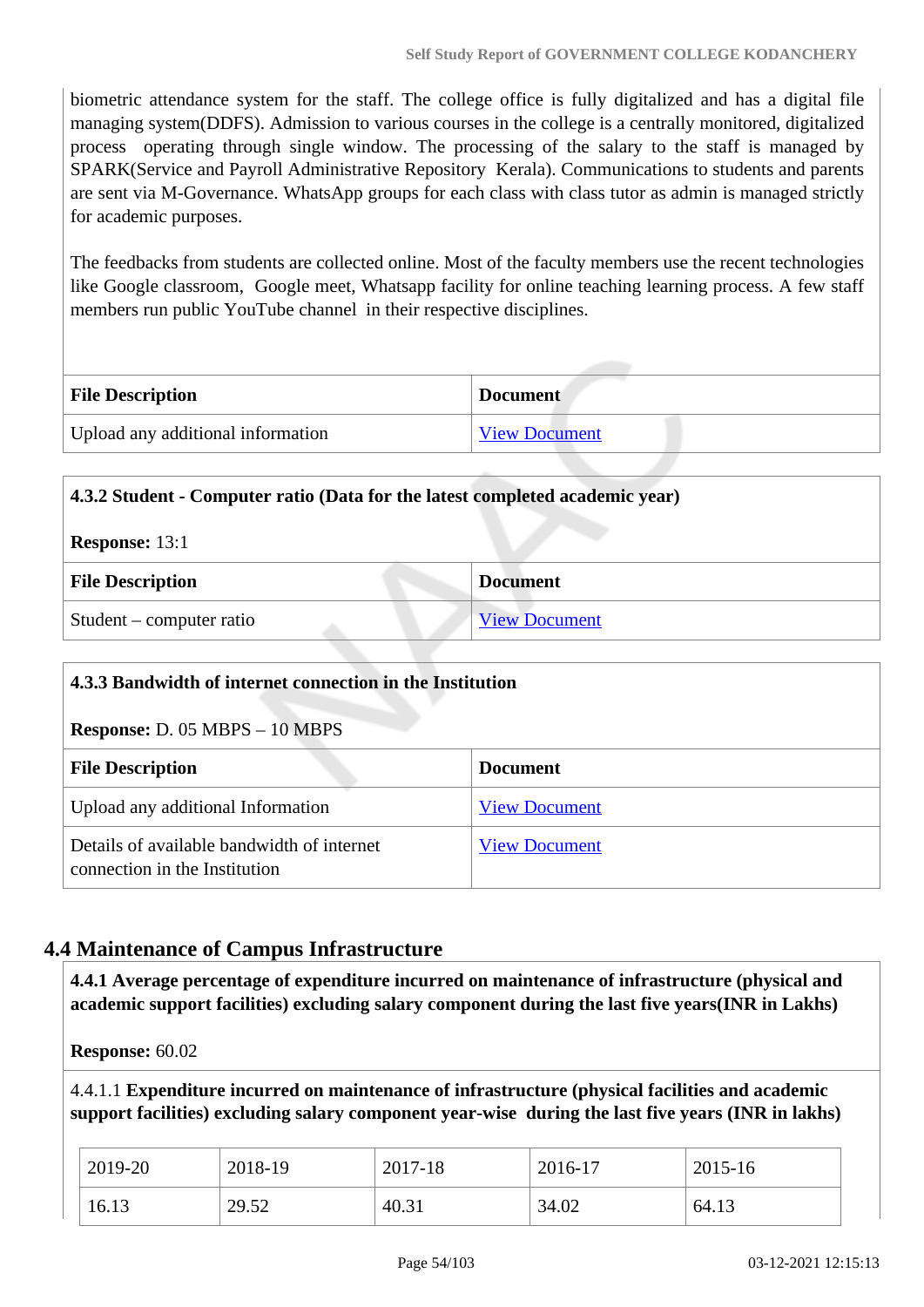| <b>File Description</b>                                                                                                     | <b>Document</b>      |
|-----------------------------------------------------------------------------------------------------------------------------|----------------------|
| Details about assigned budget and expenditure on<br>physical facilities and academic support facilities<br>(Data Templates) | <b>View Document</b> |

### **4.4.2 There are established systems and procedures for maintaining and utilizing physical, academic and support facilities - laboratory, library, sports complex, computers, classrooms etc.**

### **Response:**

The college has a concrete system for maintaining and utilizing its physical and academic support facilities to address and enrich the growing needs of the institution. The facilities are maintained well for long term usage and for the benefit of students as well as the public.

The Planning board of the college initiates the procedures and policies of the college regarding the maintenance and utilization of physical, academic and support facilities. It ensures the availability of adequate physical facilities and takes measures to upgrade this in order to provide healthy teaching learning environment. Department councils are in charge for sorting out the requirements in Laboratory, classrooms and other facilities yearly and also subsequent to the feed backs collected from the students. These requirements are validated by the IQAC which is then presented before the planning board for detailed analysis and making plans for their execution for the year. The planning board sorts out and categorizes the necessities of the college and the consolidated proposals are submitted to the various funding agencies for the timely dispersal of their allocation and its utilization.

The major fund received for the construction and maintenance of the laboratory, library, classrooms, and computers is from the Directorate of collegiate education, Government of Kerala under Plan and Non Plan Heads. The Plan Head mentions the assigned budget for procurement of items such as chemicals and glassware, sports items, books & journals, equipment and contingency. Funds are allotted for maintenance of equipment, computers and other items under Non-Plan Head. Maintenance and security of physical infrastructure is also done under Non-Plan, such as telephone services, security guard, office expenses, travelling allowances, CCTV surveillance *etc*. The up gradation and maintenance of the college facilities is done also using a major portion of the RUSA fund. PTA of the college is very active and works as a constant support for maintenance and repair of the various facilities. The purchase committee is involved in coordinating and monitoring the procurement of various facilities utilizing the funds from different sources. Annual stock verification of records, accounts and various registers is done for ensuring the accuracy of accounts and usefulness of documents and it also reveals the items to be replaced, newly purchased or repaired.

### **Laboratory**

The college offers three science programmes and has four full-fledged laboratories. Head of the department of respective disciplines are the custodians of these laboratories. The students attend the lab sessions in allotted time schedule for different programmes under the guidance of respective teachers and technical assistants. The quality of lab equipment is ensured by properly following the e-tender procedures. Timely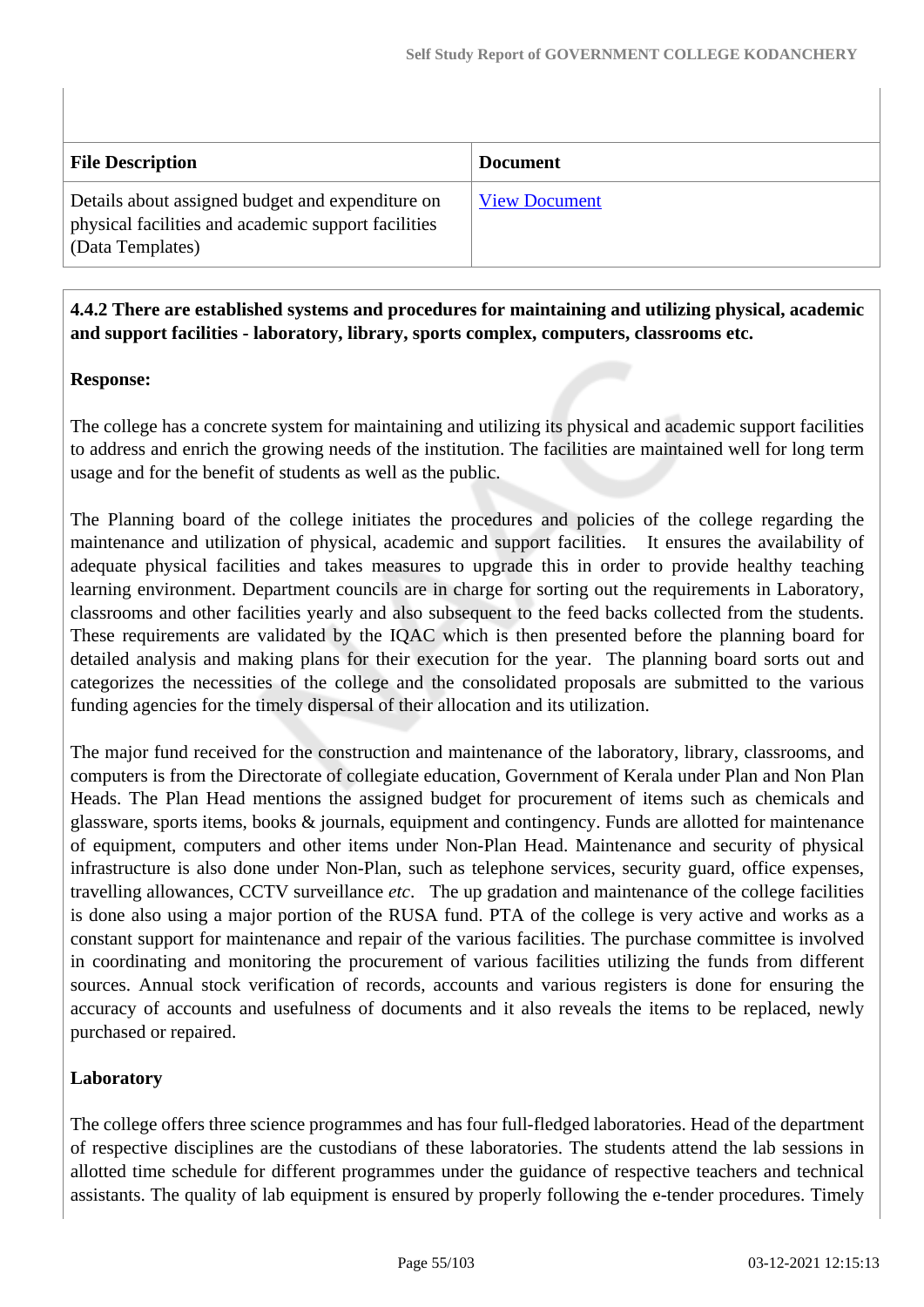cleaning and maintenance of equipment are done under the supervision of staff in charge. Laboratories are equipped with all sufficient infrastructural measures for safe custody of the equipment. Students are strictly instructed to follow laboratory etiquette while working in the lab using chemicals, glass wares, microscopes and high voltage devices. Science students remit a nominal fee for lab maintenance during admission.

### **Library**

 Library Advisory committee plans the yearly library activities that include purchase, binding, writing off *etc*. of the books. The fully automated college library plays an important role in the overall intellectual development of the students. There is a large collection of books, journals and magazines which can be accessed by every student. Separate registers are maintained in the library to record the entry of students and teachers. Students can access the library with their student identity cards on all days except Sundays and public holidays and specified number of books are issued to them for a period of two weeks. If needed, the books can be renewed twice. There is a reference section in the library were there are umpteen number of books for general reading, research activities and for equipping the students for competitive examinations. In addition to the government fund, the PTA fund is also utilized in the maintenance of the library. The library has an exclusive P. G. section that can be accessed by the post graduate students. It also has a reprographic centre which serve to provide photocopy facility to the students at a nominal rate. Library also provides digital learning facility to students thereby acting as a digital learning resource. New arrivals are promptly displayed in the library to attract the attention of the readers.

### **Sports Complex**

The Physical Education Department of the college handles the charge of the sports complex. Some of the sports facilities include Hand Ball Court, Gymnasium, Shuttle Court, Pole Vault Jumping Pit, Basketball court. These facilities are accessible to the entire college community. A nominal fee is collected from the students for maintaining the sports facilities at the time of admission for their maintenance.

### **Computers**

The computers and accessories of the college are purchased strictly by proper government norms with a warranty of three years. The computer labs are accessible to all the students on all working days. The students utilize these facilities for doing research work, project work, teaching – learning etc. The computers in the labs have good power backups, extended warranty, internet connectivity, original windowsoftware etc. The sustainable use of computers and other electronic equipment of the college are made possible by the use of various Government funds. PTA and CDC funds are also used for their proper maintenance and repairing.

### **Building and Classrooms**

The two academic blocks of the college have all the essential facilities for good teaching learning environment. Purchase of items like classroom-furniture, projector, electrical fittings are done by utilizing government funds. Maintenance of the classrooms are done by the students, faculty of the respective departments and non-teaching staff. The timely cleaning of the classrooms and the common spaces are done by the efficient cleaning staff under the supervision of faculty. The college utilizes the plan funds by the Government of Kerala, RUSA and CDC and PTA fund for constant and efficient maintenance and repair of the building and furniture.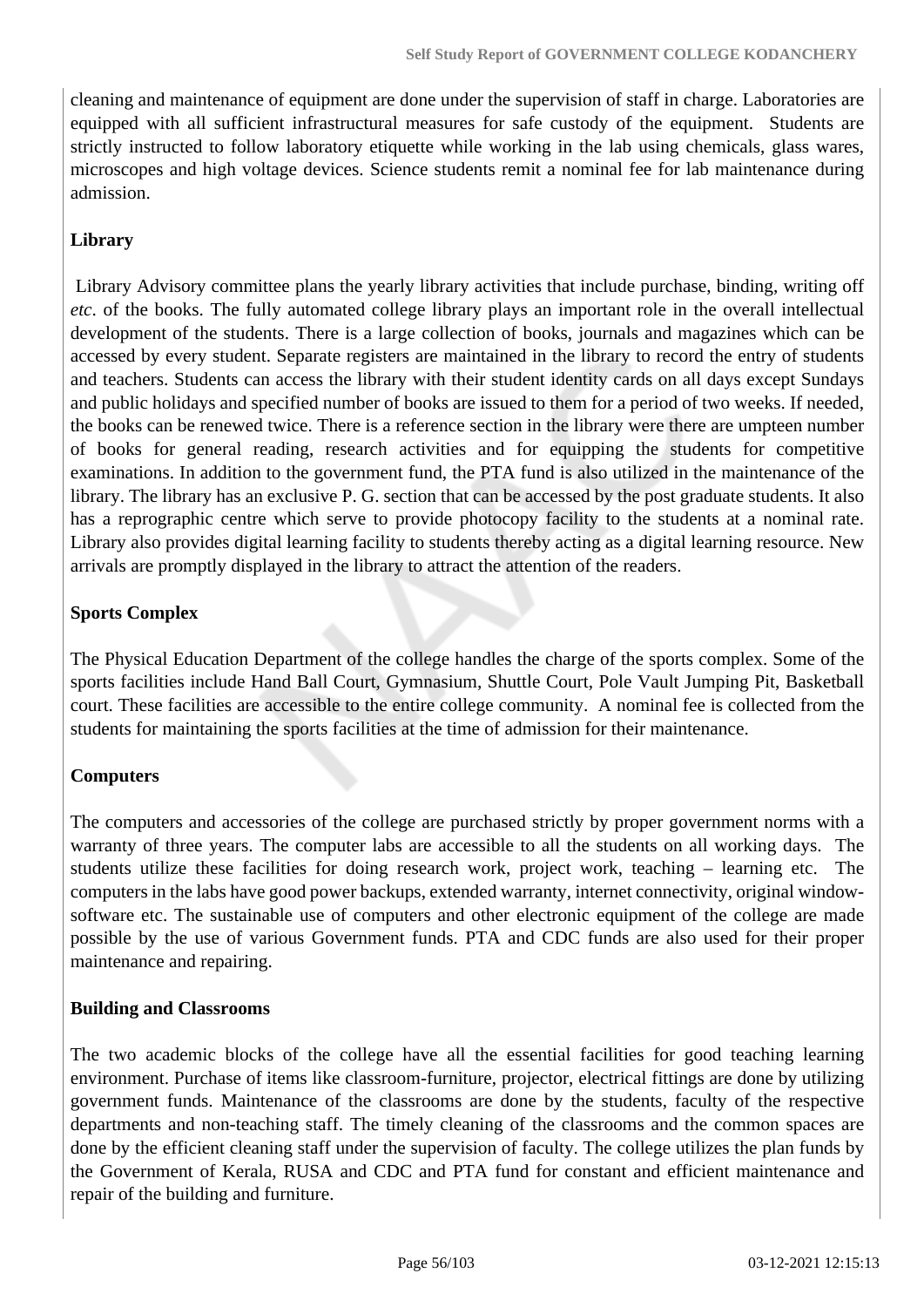| <b>File Description</b>           | <b>Document</b>      |
|-----------------------------------|----------------------|
| Upload any additional information | <b>View Document</b> |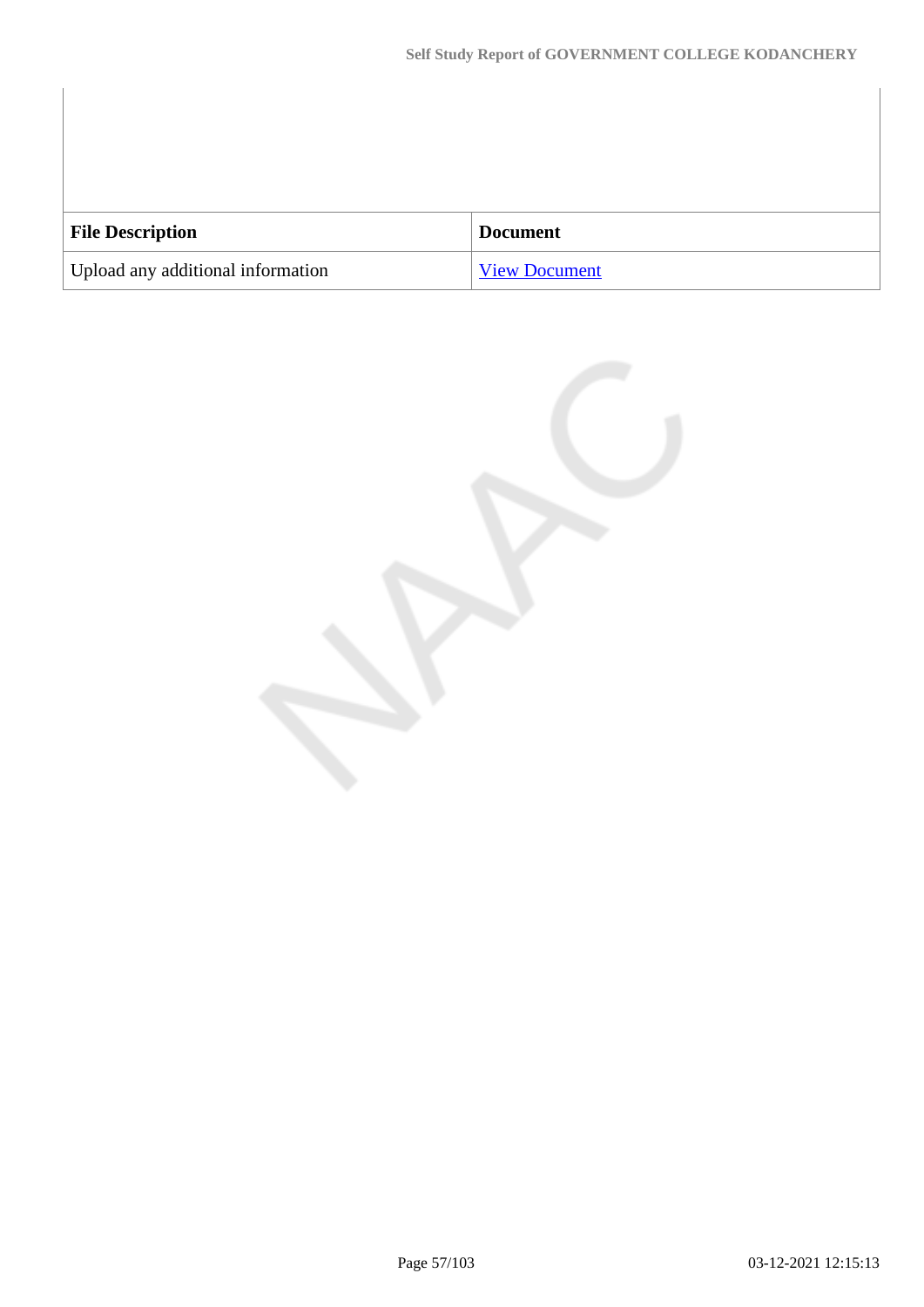# **Criterion 5 - Student Support and Progression**

### **5.1 Student Support**

 **5.1.1 Average percentage of students benefited by scholarships and freeships provided by the Government during last five years** 

**Response:** 91.04

5.1.1.1 **Number of students benefited by scholarships and free ships provided by the institution, Government and non-government bodies, industries, individuals, philanthropists during the last five years (other than students receiving scholarships under the government schemes for reserved categories)** 

| 2019-20 | 2018-19 | 2017-18 | 2016-17    | 2015-16           |
|---------|---------|---------|------------|-------------------|
| 531     | 623     | 604     | 175<br>4/5 | 515<br><u>JIJ</u> |

| <b>File Description</b>                                                                                                                                                                 | <b>Document</b>      |
|-----------------------------------------------------------------------------------------------------------------------------------------------------------------------------------------|----------------------|
| upload self attested letter with the list of students<br>sanctioned scholarship                                                                                                         | <b>View Document</b> |
| Upload any additional information Average<br>percentage of students benefited by scholarships and<br>freeships provided by the Government during the<br>last five years (Data Template) | <b>View Document</b> |

 **5.1.2 Average percentage of students benefitted by scholarships, freeships etc. provided by the institution / non- government agencies during the last five years**

**Response:** 1.67

5.1.2.1 **Number of students benefited by scholarships and free ships provided by the institution, Government and non-government bodies, industries, individuals, philanthropists during the last five years (other than students receiving scholarships under the government schemes for reserved categories)** 

| 2019-20  | 2018-19<br>2017-18 | 2016-17 |    | 2015-16 |
|----------|--------------------|---------|----|---------|
| 10<br>10 | 1 V                | 10      | 10 |         |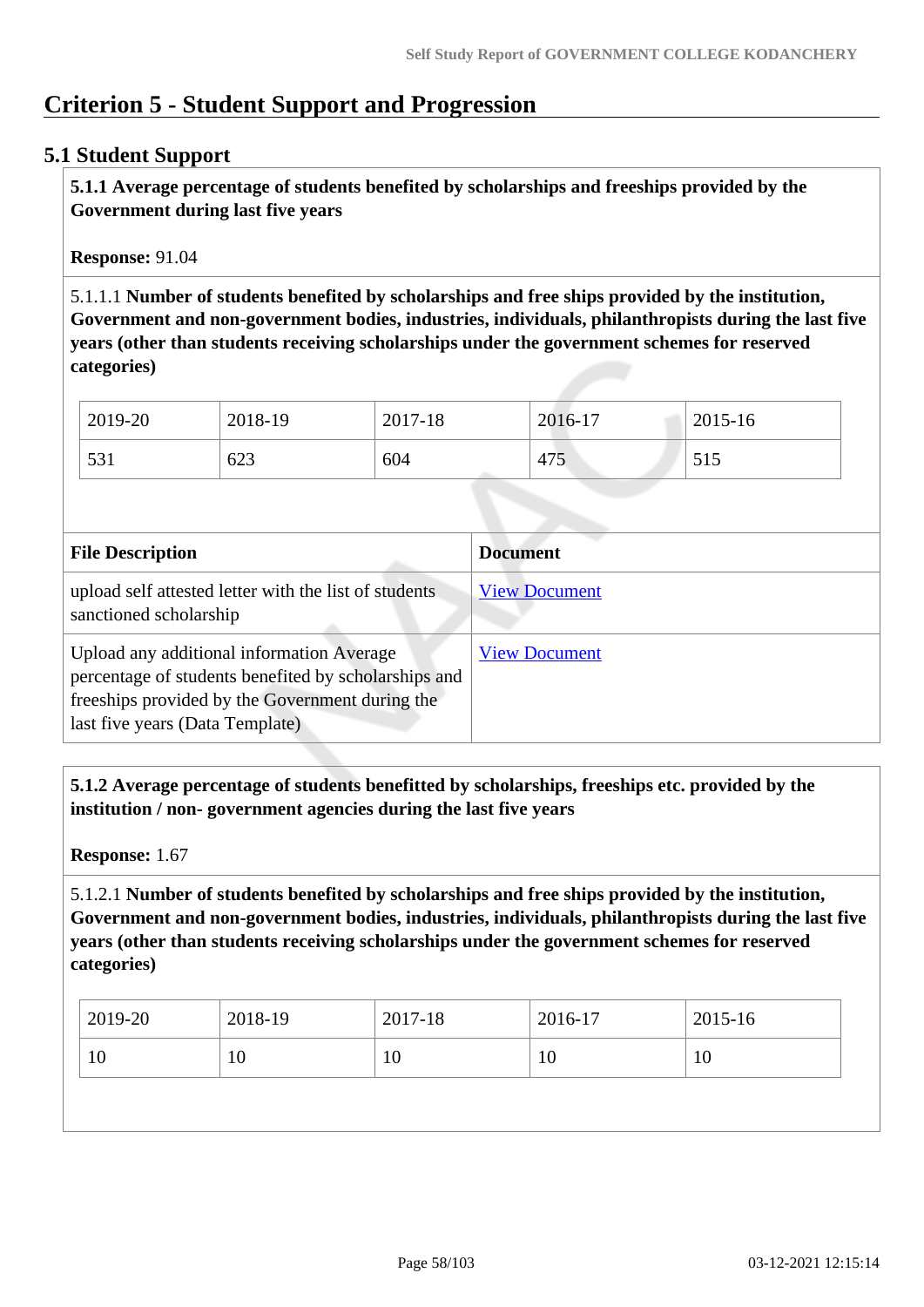| <b>File Description</b>                                                                                                                | <b>Document</b>      |
|----------------------------------------------------------------------------------------------------------------------------------------|----------------------|
| Upload any additional information                                                                                                      | <b>View Document</b> |
| Number of students benefited by scholarships and<br>freeships institution / non-government agencies in<br>last 5 years (Date Template) | <b>View Document</b> |

 **5.1.3 Capacity building and skills enhancement initiatives taken by the institution include the following**

#### **1.Soft skills**

- **2.Language and communication skills**
- **3.Life skills (Yoga, physical fitness, health and hygiene)**
- **4.ICT/computing skills**

**Response:** A. All of the above

| <b>File Description</b>                                                              | <b>Document</b>      |
|--------------------------------------------------------------------------------------|----------------------|
| Details of capability building and skills<br>enhancement initiatives (Data Template) | <b>View Document</b> |
| Link to Institutional website                                                        | <b>View Document</b> |

### **5.1.4 Average percentage of students benefitted by guidance for competitive examinations and career counselling offered by the Institution during the last five years**

**Response:** 30.15

5.1.4.1 **Number of students benefitted by guidance for competitive examinations and career counselling offered by the institution year wise during last five years**

| 2019-20 | 2018-19 | 2017-18      | 2016-17    | 2015-16 |
|---------|---------|--------------|------------|---------|
| 181     | 189     | 175<br>1 I J | 172<br>174 | 188     |

| <b>File Description</b>                                                                                                       | <b>Document</b>      |
|-------------------------------------------------------------------------------------------------------------------------------|----------------------|
| Number of students benefited by guidance for<br>competitive examinations and career counselling<br>during the last five years | <b>View Document</b> |
| Any additional information                                                                                                    | <b>View Document</b> |

### **5.1.5 The Institution has a transparent mechanism for timely redressal of student grievances**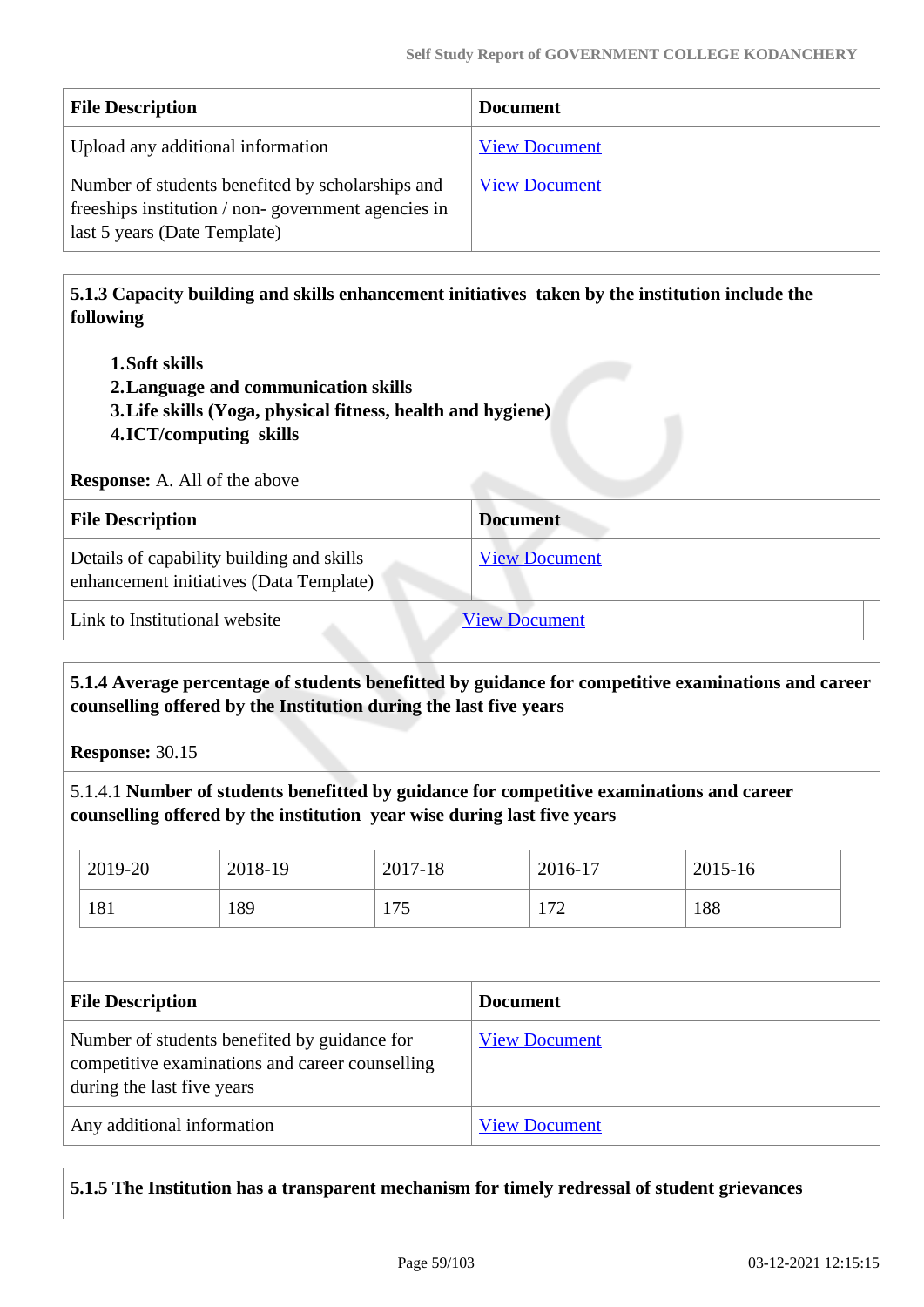#### **including sexual harassment and ragging cases**

- **1.Implementation of guidelines of statutory/regulatory bodies**
- **2.Organisation wide awareness and undertakings on policies with zero tolerance**
- **3.Mechanisms for submission of online/offline students' grievances**
- **4.Timely redressal of the grievances through appropriate committees**

## **Response:** A. All of the above **File Description Document** Upload any additional information [View Document](https://assessmentonline.naac.gov.in/storage/app/hei/SSR/108250/5.1.5_1614324512_5348.pdf) Minutes of the meetings of student redressal committee, prevention of sexual harassment committee and Anti Ragging committee [View Document](https://assessmentonline.naac.gov.in/storage/app/hei/SSR/108250/5.1.5_1612774749_5348.pdf) Details of student grievances including sexual harassment and ragging cases [View Document](https://assessmentonline.naac.gov.in/storage/app/hei/SSR/108250/5.1.5_1614324241_5348.pdf)

### **5.2 Student Progression**

### **5.2.1 Average percentage of placement of outgoing students during the last five years**

**Response:** 15.53

5.2.1.1 **Number of outgoing students placed year - wise during the last five years.**

| 2019-20 | 2018-19 | 2017-18 | 2016-17 | 2015-16   |
|---------|---------|---------|---------|-----------|
| ັ       | JI      | 44      | 38      | 25<br>ں ر |

| <b>File Description</b>                                                    | <b>Document</b>      |
|----------------------------------------------------------------------------|----------------------|
| Upload any additional information                                          | <b>View Document</b> |
| Details of student placement during the last five<br>years (Data Template) | <b>View Document</b> |

### **5.2.2 Average percentage of students progressing to higher education during the last five years**

#### **Response:** 150

5.2.2.1 **Number of outgoing student progression to higher education during last five years**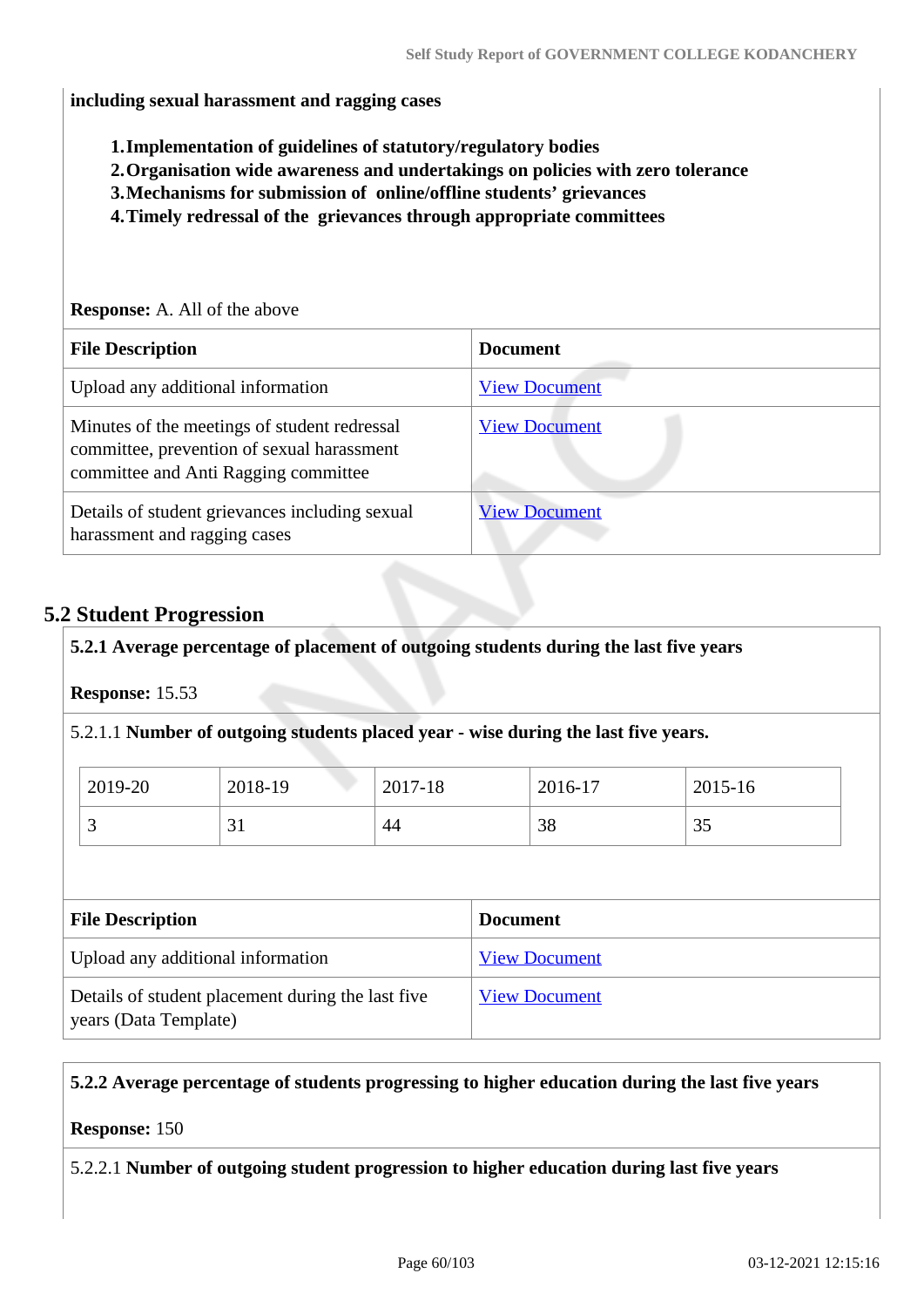Response: 351

| <b>File Description</b>                                               | <b>Document</b>      |
|-----------------------------------------------------------------------|----------------------|
| Upload supporting data for student/alumni                             | <b>View Document</b> |
| Details of student progression to higher education<br>(Data Template) | <b>View Document</b> |

 **5.2.3 Average percentage of students qualifying in state/national/ international level examinations during the last five years (eg: IIT-JAM/CLAT/ NET/SLET/GATE/ GMAT/CAT/GRE/ TOEFL/ Civil Services/State government examinations, etc.)**

**Response:** 10.98

5.2.3.1 **Number of students qualifying in state/ national/ international level examinations (eg: IIT/JAM/ NET/ SLET/ GATE/ GMAT/CAT/GRE/ TOEFL/ Civil Services/ State government examinations***, etc.)***) year-wise during last five years**

| 2019-20 | 2018-19 | 2017-18 | 2016-17                  | 2015-16 |
|---------|---------|---------|--------------------------|---------|
| ∽       |         | 10      | $\overline{\phantom{0}}$ | v       |

### 5.2.3.2 **Number of students appearing in state/ national/ international level examinations (eg: JAM/CLAT/NET/ SLET/ GATE/ GMAT/CAT,GRE/ TOFEL/ Civil Services/ State government examinations) year-wise during last five years**

| 2019-20 | 2018-19 | 2017-18 | 2016-17 | 2015-16 |
|---------|---------|---------|---------|---------|
| 65      | 63      | 66      | ے ب     | 47      |

| <b>File Description</b>                                                                                                            | <b>Document</b>      |
|------------------------------------------------------------------------------------------------------------------------------------|----------------------|
| Upload supporting data for the same                                                                                                | <b>View Document</b> |
| Number of students qualifying in state/national/<br>international level examinations during the last five<br>years (Data Template) | <b>View Document</b> |
| Any additional information                                                                                                         | <b>View Document</b> |

## **5.3 Student Participation and Activities**

 **5.3.1 Number of awards/medals won by students for outstanding performance in sports/cultural activities at inter-university/state/national / international level (award for a team event should be**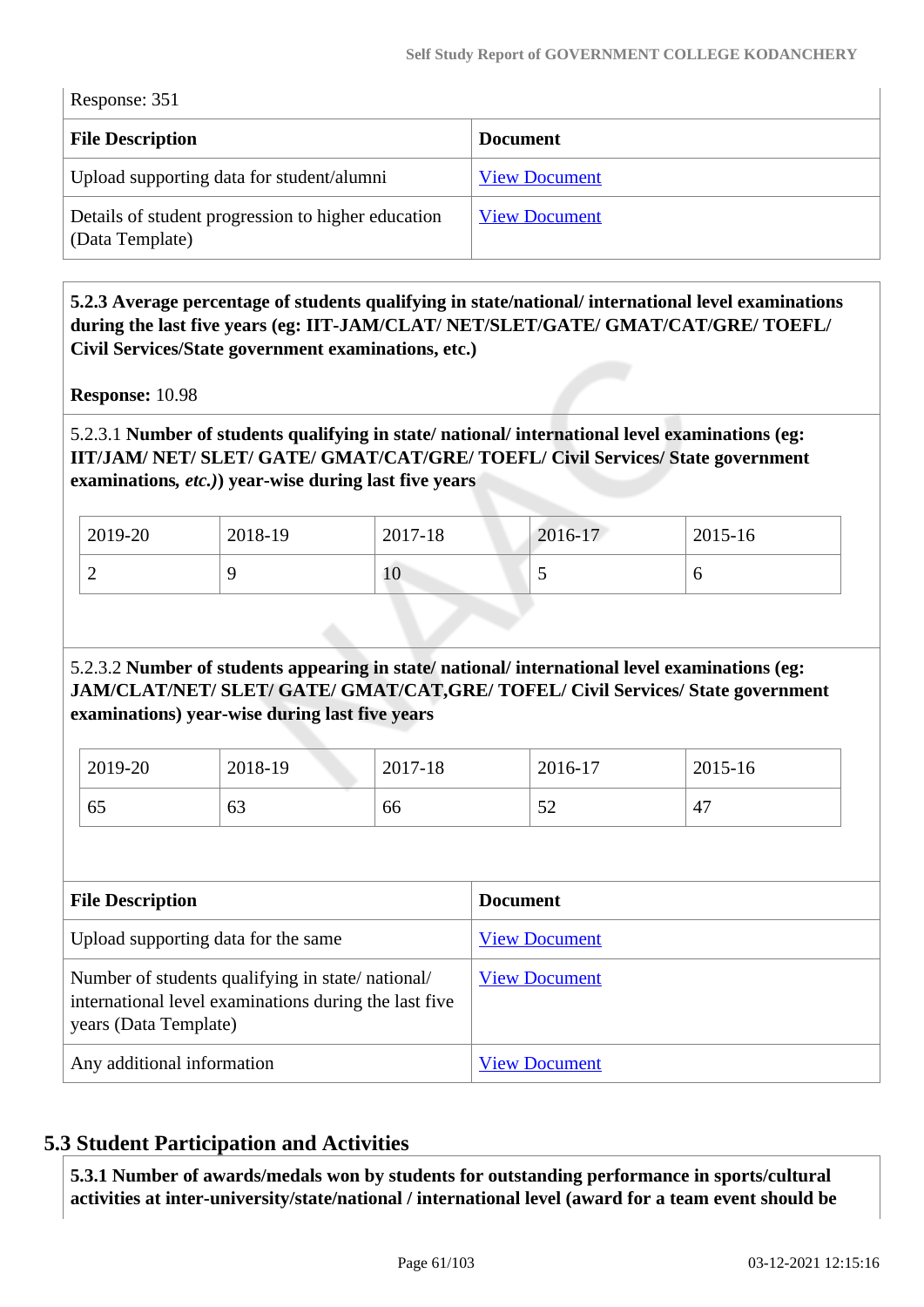#### **counted as one) during the last five years.**

#### **Response:** 4

### 5.3.1.1 **Number of awards/medals for outstanding performance in sports/cultural activities at university/state/national / international level (award for a team event should be counted as one) yearwise during the last five years.**

| 2019-20                  | 2018-19 | 2017-18 | 2016-17 | 2015-16 |
|--------------------------|---------|---------|---------|---------|
| $\overline{\phantom{0}}$ |         |         |         | ◡       |

| <b>File Description</b>                                                                                                                                                | <b>Document</b>      |
|------------------------------------------------------------------------------------------------------------------------------------------------------------------------|----------------------|
| Number of awards/medals for outstanding<br>performance in sports/cultural activities at<br>university/state/ national/international level during<br>the last five year | <b>View Document</b> |
| e-copies of award letters and certificates                                                                                                                             | <b>View Document</b> |

 **5.3.2 Institution facilitates students' representation and engagement in various administrative, cocurricular and extracurricular activities following duly established processes and norms (student council, students representation on various bodies)** 

**Response:** 

The college aims at grooming student community by imparting education, developing skills and attributes that empowers them to contribute as socially responsible citizens. The teaching-learning process and participation in co-curricular and extracurricular activities enables the student to inculcate professional and social traits in consonance with the changing economic, social, technological and political environment around him.

The participation in the election process and representation in the college union provides an opportunity to the students to get acquainted with the political process and imbibe democratic values of the nation. At the college, elections are conducted in the manner prescribed by the Lyngdoh commission in a peaceful, free and fair way. The college union functions under the guidance of staff members in the capacity of staff advisor, staff editor, fine arts advisor and sports advisor.

The college union comprises the following office bearers: Chairman, Vice-Chairman, General Secretary, Joint Secretary, University Union Councillor, Fine Arts Secretary, Student Editor, General Captain, Association Secretaries (4), Class Representatives at the UG(3) and PG(1) level.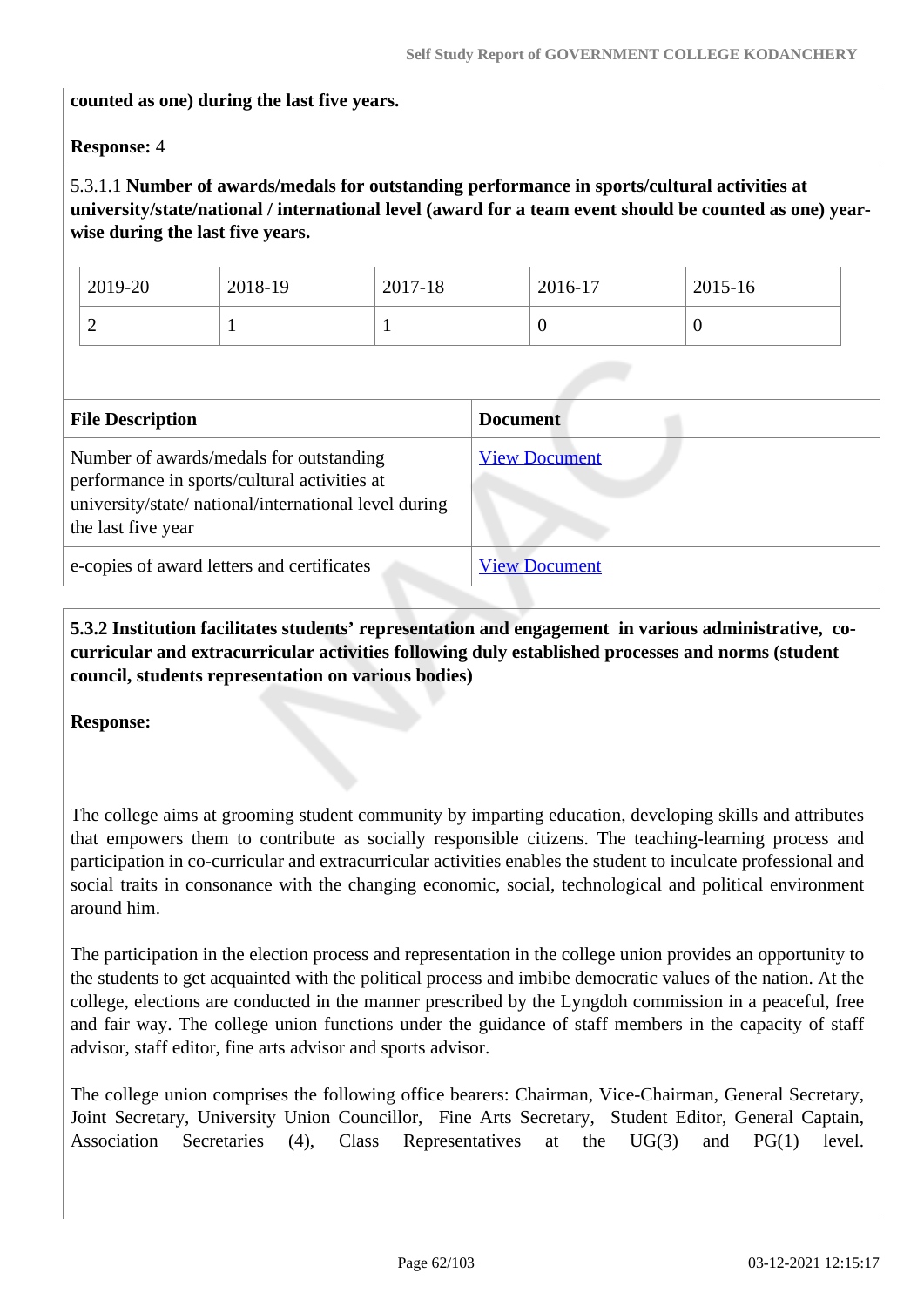The college union organises extracurricular and sports activities in the college under the initiative of designated faculty members.

The major events organised by the college union comprises of Fine Arts day, Sports day, publication of college magazine, association activities at the department level, College day, Onam celebrations, charitable activities like "Snehaputhappu", Blood Donors Directory, Blood Donation camp, Speak for India programme, distribution of mobile phones to attend online class.

The student involvement in the NCC and NSS keep the campus more active and vibrant by undertaking diverse and inspiring programmes. Plastic waste awareness campaign, trekking, anti-drug campaign, tree planting, campus cleaning and beautification, pain and palliative activities, AIDS awareness campaign in schools, visit to old age home, Blood Donation camp, "Swapnaveedu" and fund raising to support the flood victims are some of the activities initiated by the units. Apart from this World Environment day, International Yoga day, Hiroshima-Nagasaki days, Independence Day, Teacher's day, Gandhi Jayanthi, Keralappiravi, NSS day, Republic day, Women's day were celebrated with much enthusiasm along with national and religious festivals like Onam, Holi, Christmas etc.

The active participation of students in co-curricular and extra-curricular activities provides them an opportunity to develop social skills, leadership qualities, communication skill and interpersonal skills for their full-fledged personal growth and wellbeing. The various clubs and associations functioning in the college are the Nature club, Science club, Women Development cell, Pain and Palliative club, Red Ribbon club, Career Development and Placement cell, ED club, Literary club, Health club, Ethics committee, Anti-Ragging cell, Sudent's Grievance Redressal cell etc. The students are represented in IQAC and Anti ragging committee and Women Development cell.

| <b>File Description</b>               | <b>Document</b>      |
|---------------------------------------|----------------------|
| Upload any additional information     | <b>View Document</b> |
| Paste link for additional information | <b>View Document</b> |

### **5.3.3 Average number of sports and cultural events/competitions in which students of the Institution participated during last five years (organised by the institution/other institutions)**

**Response:** 11.2

5.3.3.1 **Number of sports and cultural events/competitions in which students of the Institution participated year-wise during last five years**

| 2019-20  | 2018-19 | 2017-18 | 2016-17 | 2015-16 |
|----------|---------|---------|---------|---------|
| 1 ^<br>∸ | ⊥⊃      | 10      | ⊥J      | Ő       |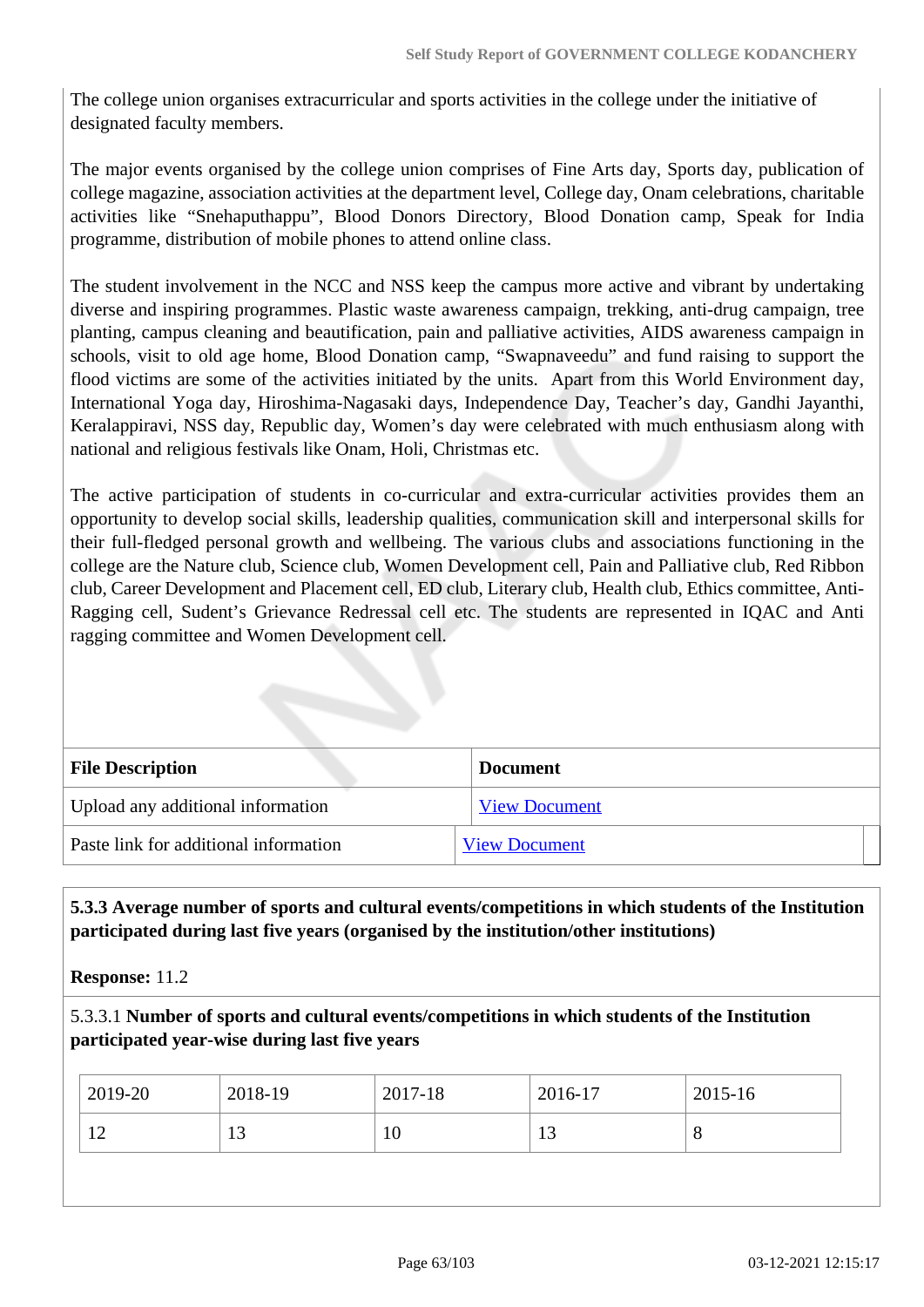| <b>File Description</b>                                                                                                                                                                              | <b>Document</b>      |
|------------------------------------------------------------------------------------------------------------------------------------------------------------------------------------------------------|----------------------|
| Upload any additional information                                                                                                                                                                    | <b>View Document</b> |
| Number of sports and cultural events/competitions<br>in which students of the Institution participated<br>during last five years (organised by the<br>institution/other institutions (Data Template) | <b>View Document</b> |

### **5.4 Alumni Engagement**

 **5.4.1 There is a registered Alumni Association that contributes significantly to the development of the institution through financial and/or other support services**

### **Response:**

The college has a working unregistered Alumni named "Ko - AI". The objective of the Alumni are to strengthen the bond between the students, faculty, staff and alumni; to promote interaction and to organize programs; to facilitate and encourage alumni to contribute towards improvement of the status of the college in areas pertaining to academics, infrastructure and industry; to render assistance to the students of the college through grants, scholarship and prizes; to assist the college in attaining distinction in all spheres of activities.

Department wise alumni meeting are held annually. Alumni of various departments have made significant contribution towards financial assistance and encouraging students. Some of the awards instituted by the alumni are Neethu K Joseph Endowment awards for best outgoing student, financially backward and meritorious student award, Ko - Pre physics parent award, award for class topper, financial assistance for two deserving and poor student's aid fund. Alumni has also supported the college by providing a gate and a water cooler. In addition to this, alumni has been instrumental in collecting Rs.5,00,000. for the treatment of Ms Amrutha v student of the Commerce department who underwent a kidney transplant, her mother as the kidney donor. Notices were circulated and massive campaigns undertaken to support the fellow student

### **5.4.2 Alumni contribution during the last five years (INR in lakhs)**

#### **Response:** D. 1 Lakhs - 3 Lakhs

| <b>File Description</b>           | <b>Document</b>      |
|-----------------------------------|----------------------|
| Upload any additional information | <b>View Document</b> |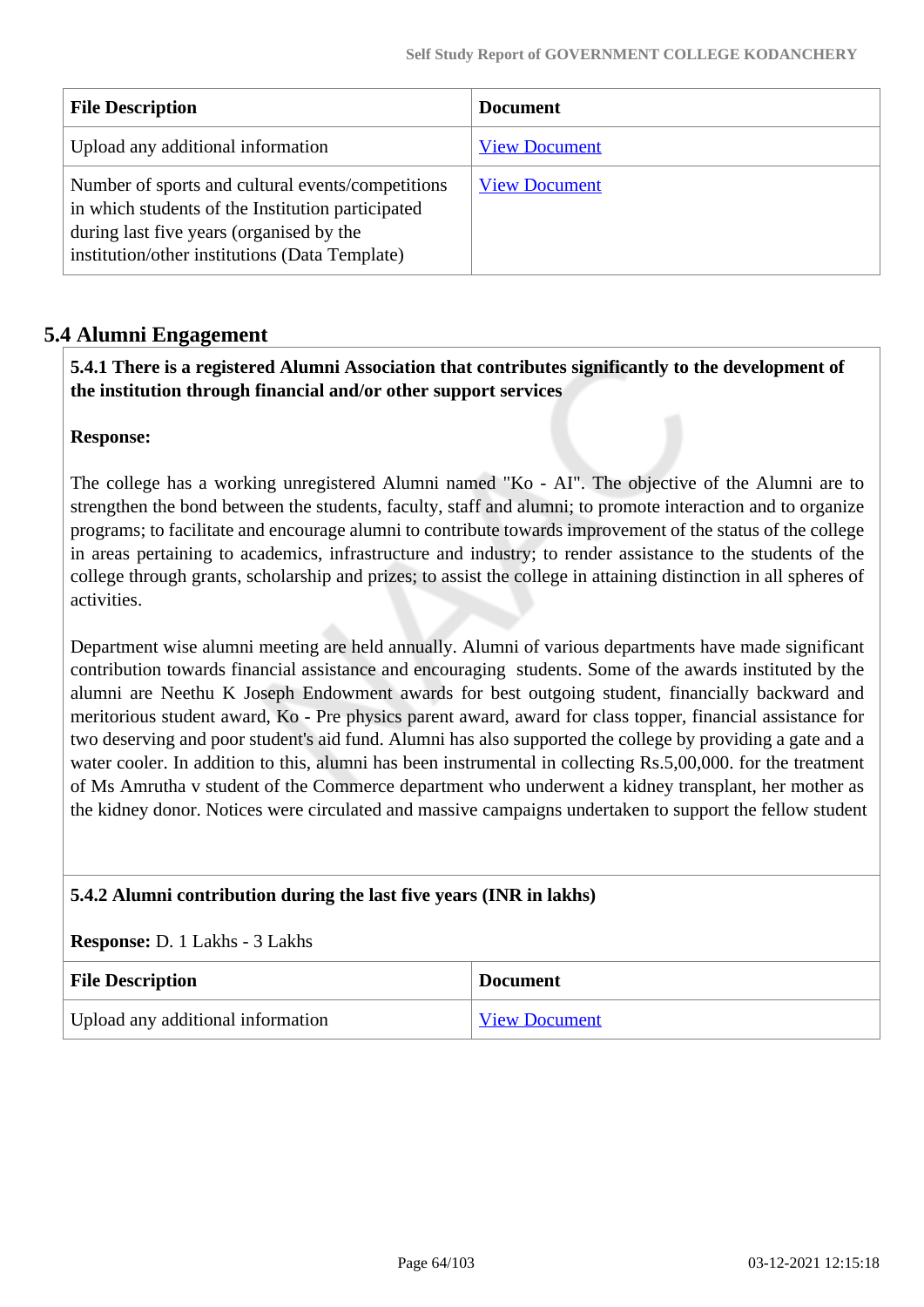## **Criterion 6 - Governance, Leadership and Management**

### **6.1 Institutional Vision and Leadership**

 **6.1.1 The governance of the institution is reflective of and in tune with the vision and mission of the institution**

### **Response:**

Government College Kodanchery was established in 1980 with a goal to cater quality higher education to the higher education aspirants in and around the locality. The college is situated in the rural picturesque hills of Kodanchery panchayath in Kozhikode district. The conducive ambience of the college is ideal for the pursuance of academic and research activities. This is the outcome of the all-encompassing governance and leadership of the college, which is in tune with its vision and mission. As a result, the college offers ample avenues and amenities such as well-equipped library, laboratories, EDUSAT room, seminar hall and smart classrooms, various clubs and forums etc. for the genuine all-round development of students. The administrative body of the college works rigorously to stick on to its vision and mission. The academic excellency attained by the college testifies its administrators' earnestness and dedication to lead the institution. A good example for this is that even if the college has only three Post Graduate Departments, Economics and Commerce Departments have been upgraded to the status of Research Centres during the recent past.

The principal, the college council, IQAC, and various statutory and non-statutory committees and bodies of college governance conjointly work to introduce new programmes and policies with the objective of aiding the student community to be the academically vivacious individuals. As a result, the students attain required skill and proficiency which can be converted into employments and placements. The result in the examinations in each semester is regularly monitored by the IQAC and the college council and desired corrective measures are taken in order to do away with the weaknesses, if any.

In keeping with the vision and mission of the college, the various bodies like NCC, NSS, Nature Club, Bhumithra Sena, WWS, ASAP, SSP and other forums under the proficient leadership excellently implement several extension programmes which help edging the students into a responsible, committed and service minded community. Stringent practice of green protocol in all the programmes implemented by the college helps to instil in the students comprehensive environmental awareness and ecological culture.

### **VISION**

Develop the college as a centre of higher learning, to enlighten and empower the youth to become socially responsible citizens, to activate the youth for Nation building and to equip the youth to compete in a multicultural global environment.

### **MISSION**

To provide quality higher education to all, irrespective of caste, creed or gender.

To facilitate the acquisition of knowledge through ICT enabled techniques.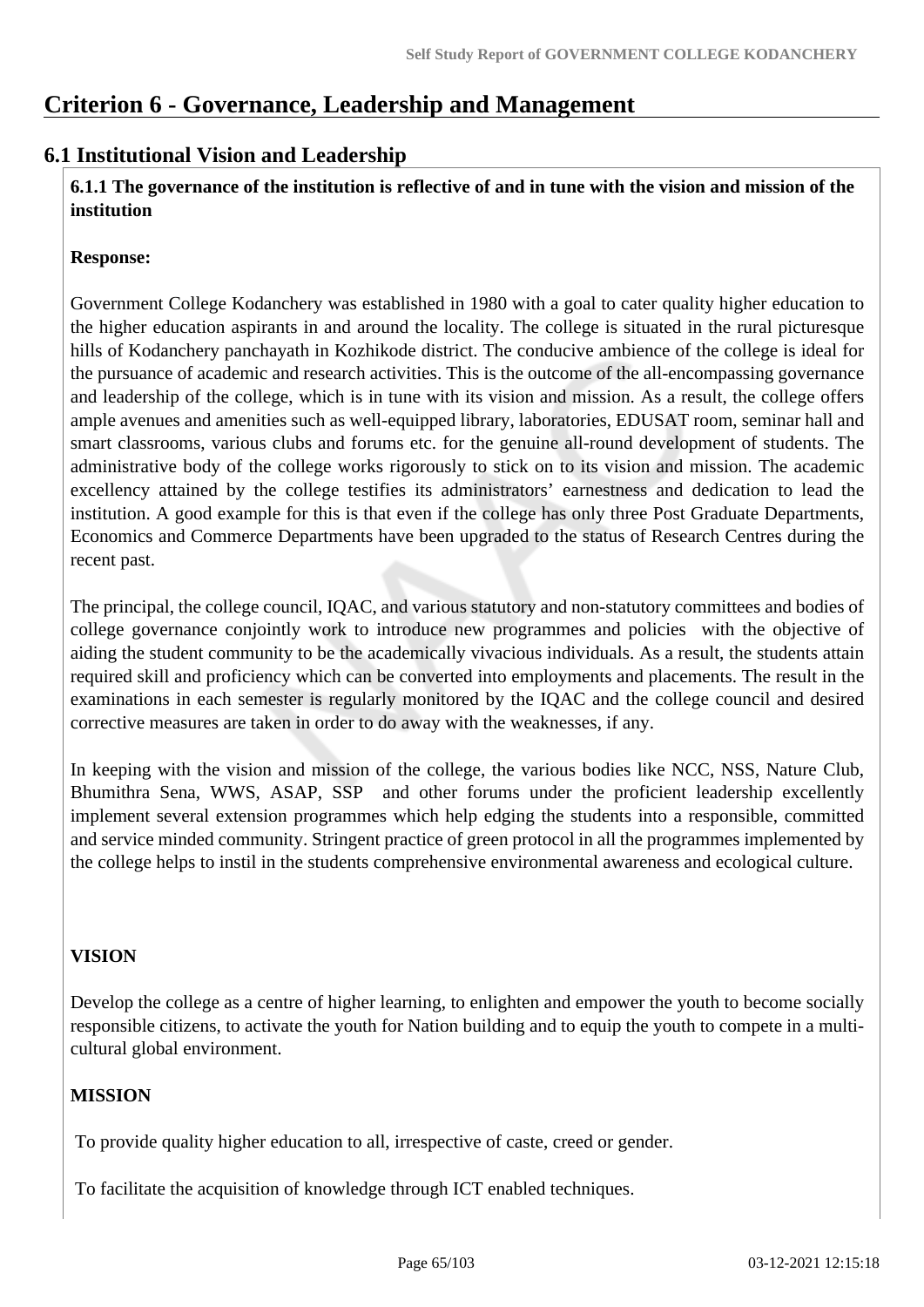To empower the students of rural and backward areas through training, research and extension activities.

To promote among the youth, the virtues of collective action, fraternity and secular thinking.

To create the awareness of national and global trends and prepare the students for competitive ventures.

| <b>File Description</b>           | <b>Document</b> |
|-----------------------------------|-----------------|
| Upload any additional information | View Document   |

### **6.1.2 The effective leadership is visible in various institutional practices such as decentralization and participative management**

#### **Response:**

The Government College Kodanchery practises decentralisation and participative management. Principal of the college is the administrative and academic head. Simultaneously the faculty, staff members, PTA, Students' Union and alumni are actively participating in the management and the decision making process. The most important functions of the College are Administration, Academics, and Examination. All responsibilities are shared among the staff and various committees constituted for this purpose. Being a Government College, the institution has a well-defined system of management and is run according to the laws and instructions given by the Government from time to time.

The most important Committees for decentralisation and their roles in the participatory management are as follows

*The College Development Committee (CDC)* -This committee is chaired by the District Collector and the Principal is the Secretary as well as Treasurer. It decides and carries out the most urgent and timely infrastructural development of the College

*The College Council*: The College council consists of the Principal and Heads of the Department of each subject of study, two persons elected from the staff members, Librarian and the Ministerial Head of Administrative Staff of the College Office. The Council takes policy decisions regarding the management of routine affairs and ensures the smooth functioning of the College. The general administrative work related to Library, Athletics, Maintenance of Building and the ground etc. are the responsibility of the Committee.

*The College PTA* plays an important role in participatory management and decentralisation

**Case Study** : **The College PTA -** The governing body of the PTA is elected in the annual general body meeting. The executive committee of the PTA consists of the principal of the college as the president, an elected member from the parents of current students as the vice president, a teacher representative as secretary. All the financial transactions of PTA are transparent, and are subject to public scrutiny as the executive committee is bound to present duly audited annual statement of account.

*Major Activities by PTA during the Year 2018-1***9**.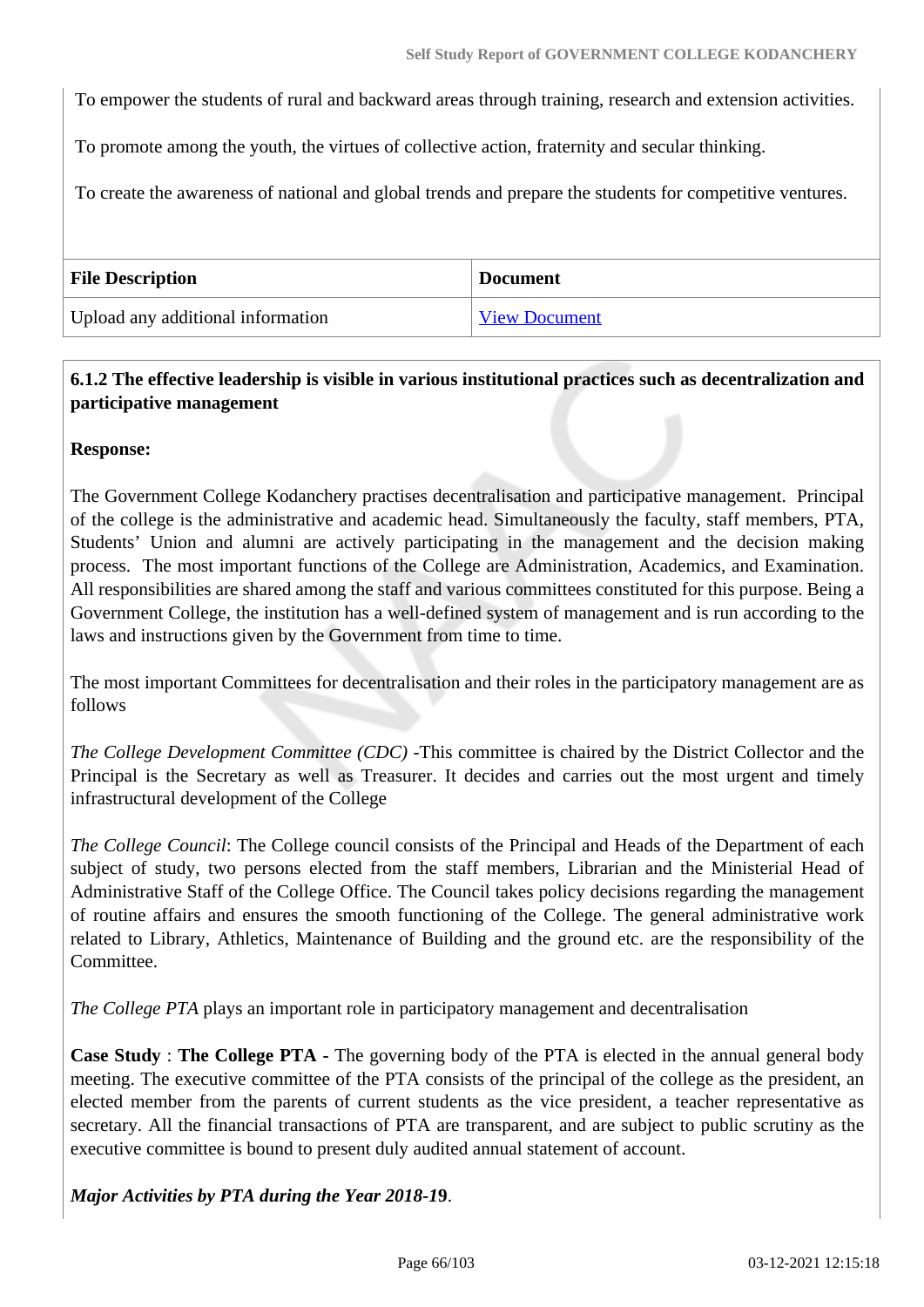The College PTA provides financial assistance for most of the works related to repair of electrical, plumbing items, computer and furniture repair and also the regular maintenance of the college campus. It provides the basic facilities for the College Canteen and monitors its functioning. Water purifiers have been installed and maintained by the PTA for the benefit of students, staff and visitors. PTA runs a stationery store and has appointed a store keeper-cum-receptionist and pays salary to her. PTA has taken initiative for providing basic facilities (Water tank, fence etc ) in the Ladies hostel. It provides advances for various seminars, work shops and other programmes in the College. A handsome amount is given as scholarships and awards for the studious learners and the winners of various inter collegiate, university level competitions. Financial assistance as refundable advance is given to the office for payment of electricity, telephone and water bills.

| <b>File Description</b>           | <b>Document</b> |
|-----------------------------------|-----------------|
| Upload any additional information | View Document   |

## **6.2 Strategy Development and Deployment**

### **6.2.1 The institutional Strategic / Perspective plan is effectively deployed**

### **Response:**

In accordance with the directives of the Staff Council, a Planning & Development Committee has been constituted in 2016 in order to ensure invincible development of the college with a long term point of view. The committee had met many times in order to deliberate both the short term and long term goals to be achieved by the college. Accordingly, the committee prepared a comprehensive strategic plan consisting of both academic and co-academic activities and goals to be accomplished by the college by the year 2026.

One of the core areas focused in the strategic plan was the research related activities in the college. The devoted efforts of the administrators and the staff helped to realize most of the activities stated in the plan within a short span of time which can be précised as follows:

- 1.Persistently persuaded all the faculty to register for research work and as a result, right now, almost all the teachers have registered for their research programme and have been successfully carrying out the work.
- 2.More than 6 faculty successfully completed their research works and got awarded PhD during the last five years.
- 3.There are three Post Graduate Departments in the college viz Economics, Commerce and Zoology. Among these departments Economics and Commerce have been elevated to the status of Approved Research Centres of the University of Calicut during the last five years.

| <b>File Description</b>           | <b>Document</b>      |
|-----------------------------------|----------------------|
| Upload any additional information | <b>View Document</b> |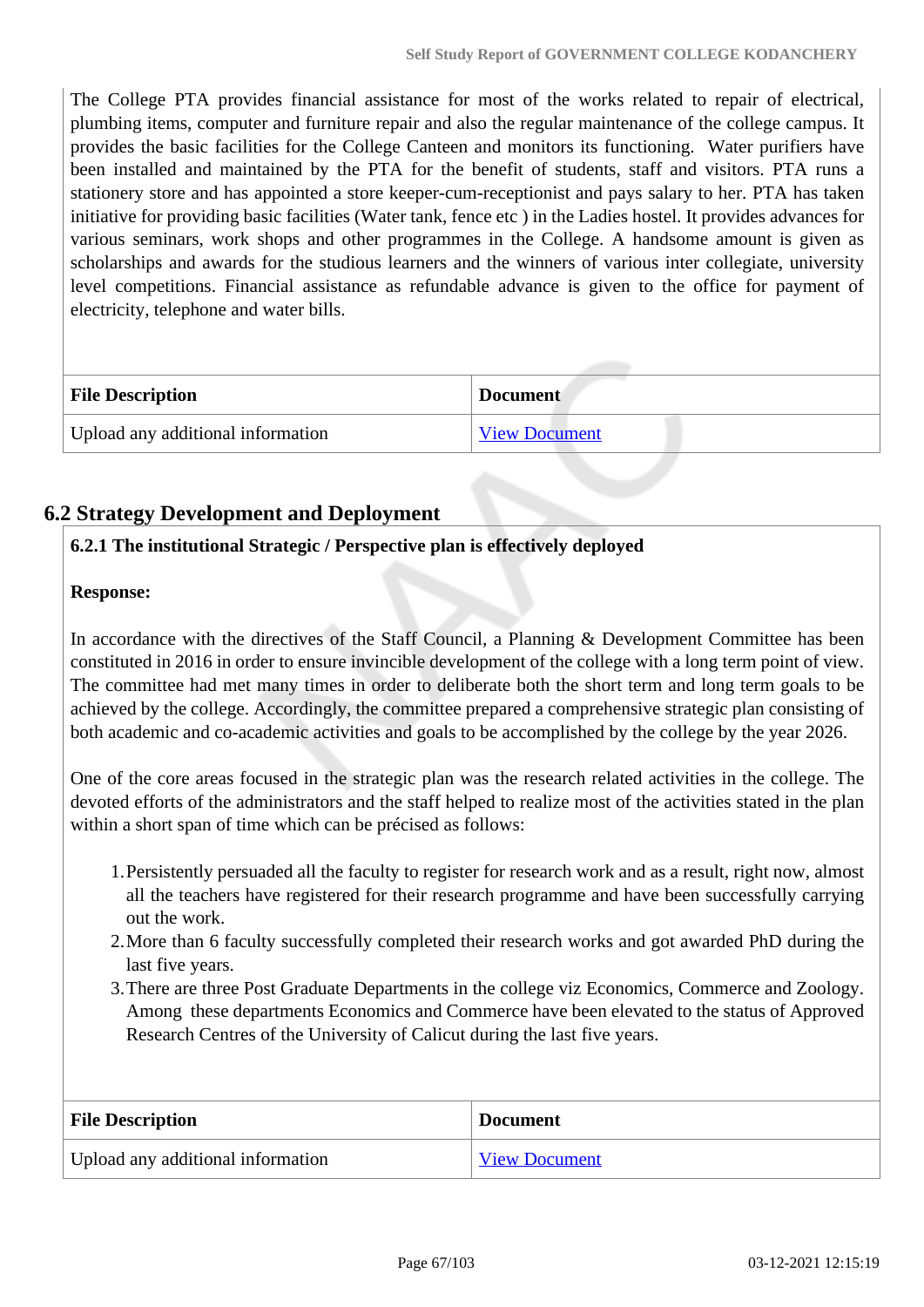**6.2.2 The functioning of the institutional bodies is effective and efficient as visible from policies, administrative setup, appointment and service rules, procedures, etc.**

### **Response:**

The principal is the head of both academic and ministerial staff of the college. The principal is assisted by Vice Principal, the college council, IQAC, Heads of the Departments, faculty members and administrative staff. Various academic and administrative bodies including IQAC, college council etc work together for the efficient functioning of the college.

Major bodies and committees operational in the college are:

#### **The college council**

The college council consists of the Principal, Heads of the departments, two elected members from faculty members, librarian and senior superintendent. It is the apex body regarding internal administration of the college.

### **IQAC**

A dedicated Internal Quality Assurance Cell is functioning in the college in accordance with the rules and regulations of NAAC and UGC. IQAC is entrusted to bring a quality culture both in academic and nonacademic activities in the institution.

### **CDC (College Development Council)**

CDC prepares and implements plans for improving the infrastructural facilities of the college. District collector is the chairperson of CDC.

### **Examination Committee**

Examination committee is entrusted to conduct both internal and external examinations effectively and efficiently in accordance with the schedules of University and the College Council.

#### **Research Committee**

A research committee is formed in order to ensure quality research activities carried out in research centres.

#### **Anti-Ragging Cell**

In order to ensure a total ragging free campus, an anti- ragging cell is formed as per the guidelines of UGC.

#### **Parent Teachers Association (PTA)**

A strong PTA functions in the college in order to ensure a cordial working environment in the campus. PTA helps to maintain the infrastructural facilities of the college intact.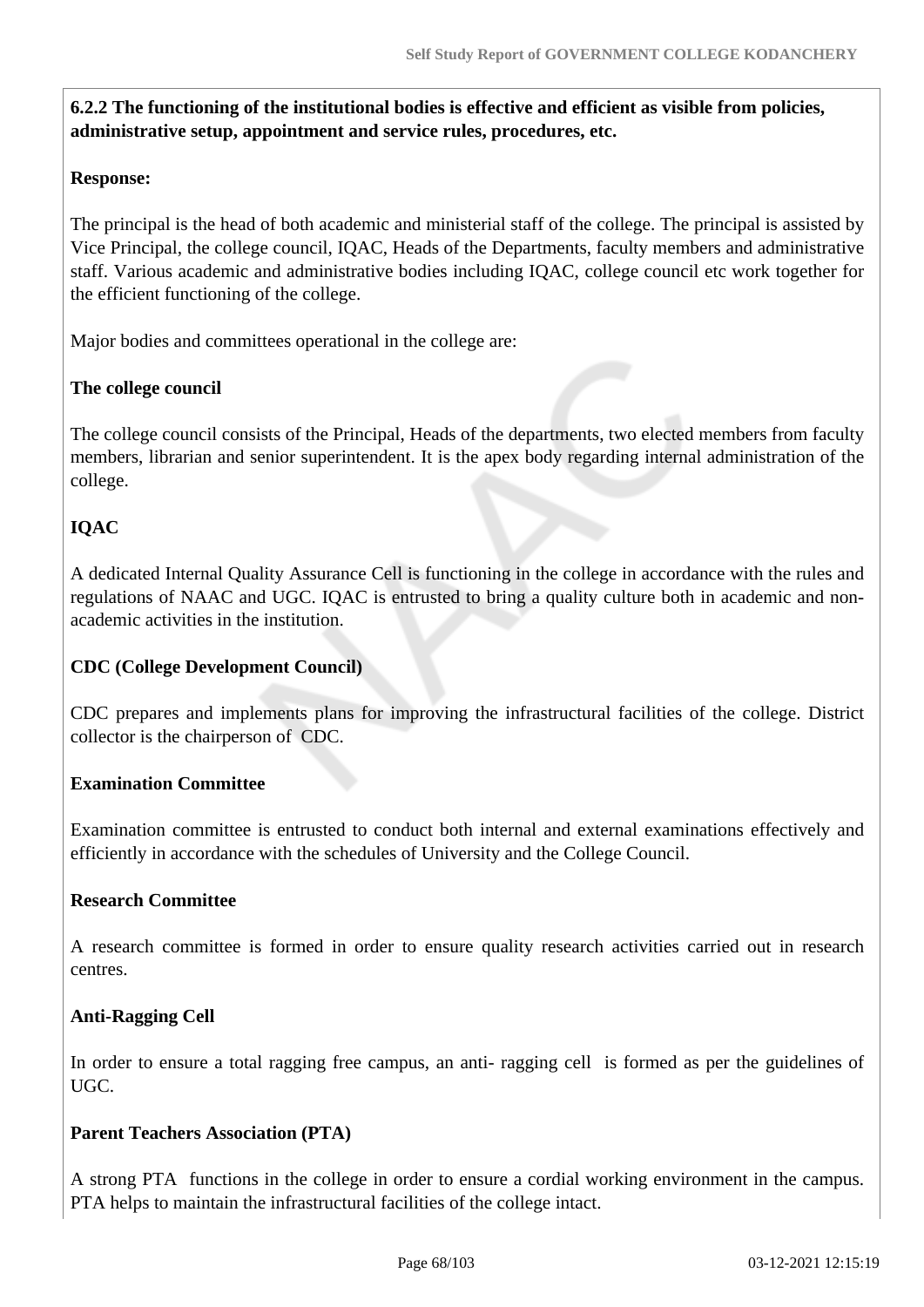#### **Various Clubs, Forums and Cells**

Various clubs, forums and cells such as anti-sexual harassment cell, discipline committee, ethics committee, RUSA Governing Body, Students Grievance Redressal Cell etc are also functioning in the college.

#### **Service Rules and Procedures**

Since it is an affiliated government college, the college is bound to follow all the rules and regulations of UGC, State Government and the University. All the teaching and non teaching staff are appointed by the state government. The teachers on contract basis are appointed as and when they are needed in accordance with the rules and regulations of State Government and Director of Collegiate Education. Promotions of teaching staff are based on the guidelines of UGC and the State Government. Non-teaching staff are promoted based on the service rules of the state government applicable to them.

| <b>File Description</b>           | <b>Document</b>      |
|-----------------------------------|----------------------|
| Upload any additional information | <b>View Document</b> |

# **6.2.3 Implementation of e-governance in areas of operation 1.Administration 2.Finance and Accounts 3.Student Admission and Support 4.Examination Response:** A. All of the above **File Description Document** Screen shots of user interfaces [View Document](https://assessmentonline.naac.gov.in/storage/app/hei/SSR/108250/6.2.3_1612424972_5348.pdf) Details of implementation of e-governance in areas of operation, Administration etc [View Document](https://assessmentonline.naac.gov.in/storage/app/hei/SSR/108250/6.2.3_1612426400_5348.xlsx)

### **6.3 Faculty Empowerment Strategies**

#### **6.3.1 The institution has effective welfare measures for teaching and non-teaching staff**

#### **Response:**

The institution recognizes the commitment and dedication of the teaching and non -teaching faculty and therefore ensures the needs of employees proactively. The various welfare measures taken in the college for teaching and non-teaching are listed below.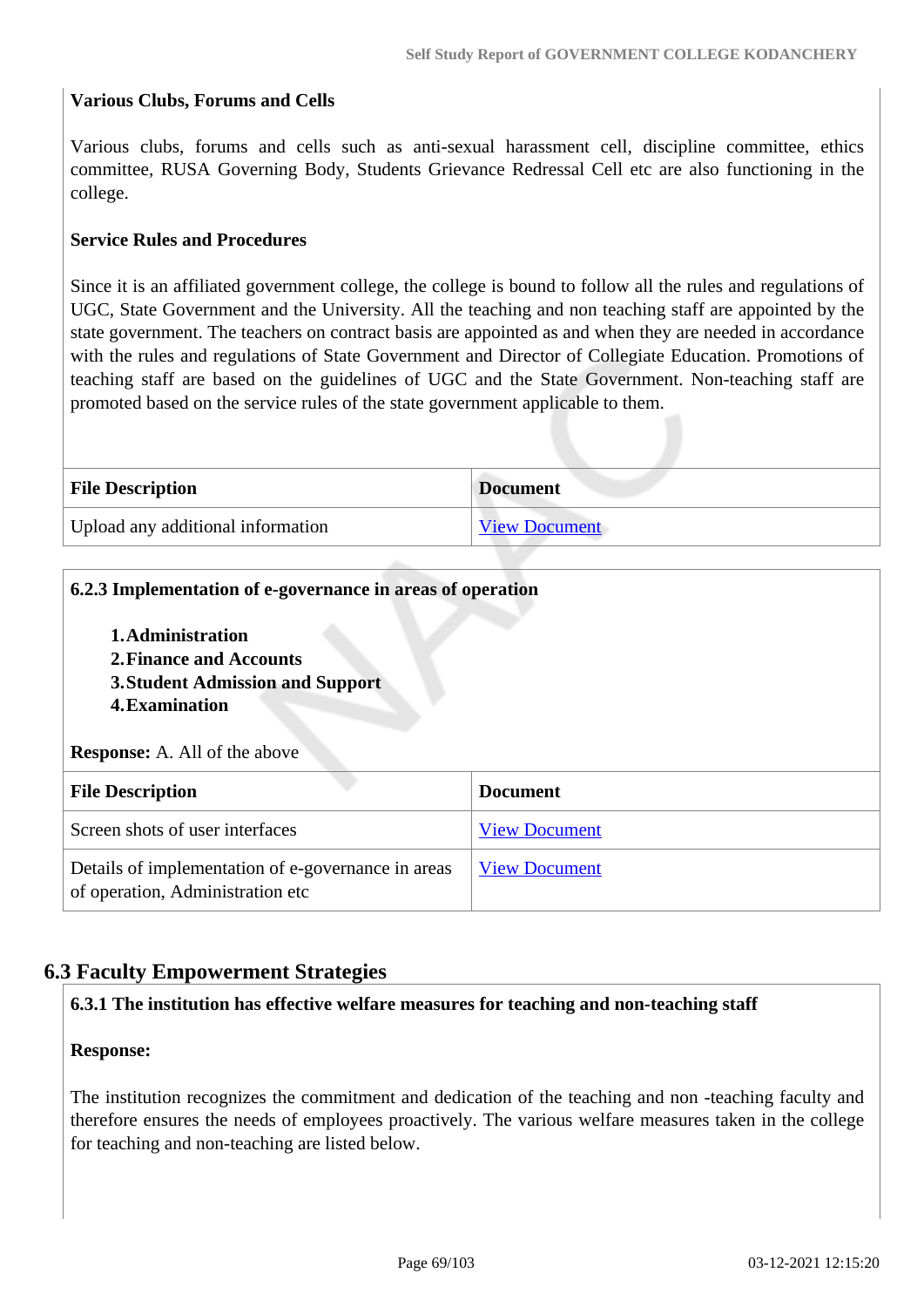1. **Staff Club**: The staff club ensures a suitable and cordial working environment for the employees. Financial assistance for the needy employees is ensured during special occasions such as house-warming, marriages etc and also on the occasions like hospital cases, accidents etc. Staff tours are arranged annually for mental refreshment of the staff members and to bring in unity among themselves.

2. **Health Club**: The Physical Education Department maintains a health club cum gymnasium for the staff and students to ensure their physical health and well-being.

3. **Recreation cum Dining Room for Staff Members**: This facility is utilised by the staff members during their free time in the college.

4. **College Canteen** : A Canteen maintained by the PTA ensures hygienic, homely and nutritious food at reduced rates, for both staff and the students of the college.

5. **Ladies Amenity Room and She-hub**: The College maintains special facilities for the female students includes resting facilities, wash areas, toilets etc. Incinerators are installed to dispose sanitary napkins.

### 6. **Urinals and Wash areas**:

7. **Consumer Store**: The College under the patron ship of PTA runs a consumer store that is useful for both staff and students. It provides stationery and other necessary items at a reduced rate.

**8. Sanjeevani Clinic:** It is a project of IQAC for the well-being of teaching and non- teaching staff and students. On every Friday, the service of a lady doctor is made available in the campus. Dr Lovely Martin is the doctor in charge of the clinic and Prof Yamuna T, Asst Professor of Malayalam is the staff coordinator of the programme.

**9. First-Aid facilities:** First aid kits with essential items are made available in all departments, office and in Principal's chamber.

**10. Wheelchair:** A wheel chair is also made available in the office which can be used by both students and staff.

**11. Badminton Court**: An indoor badminton court is available for recreation.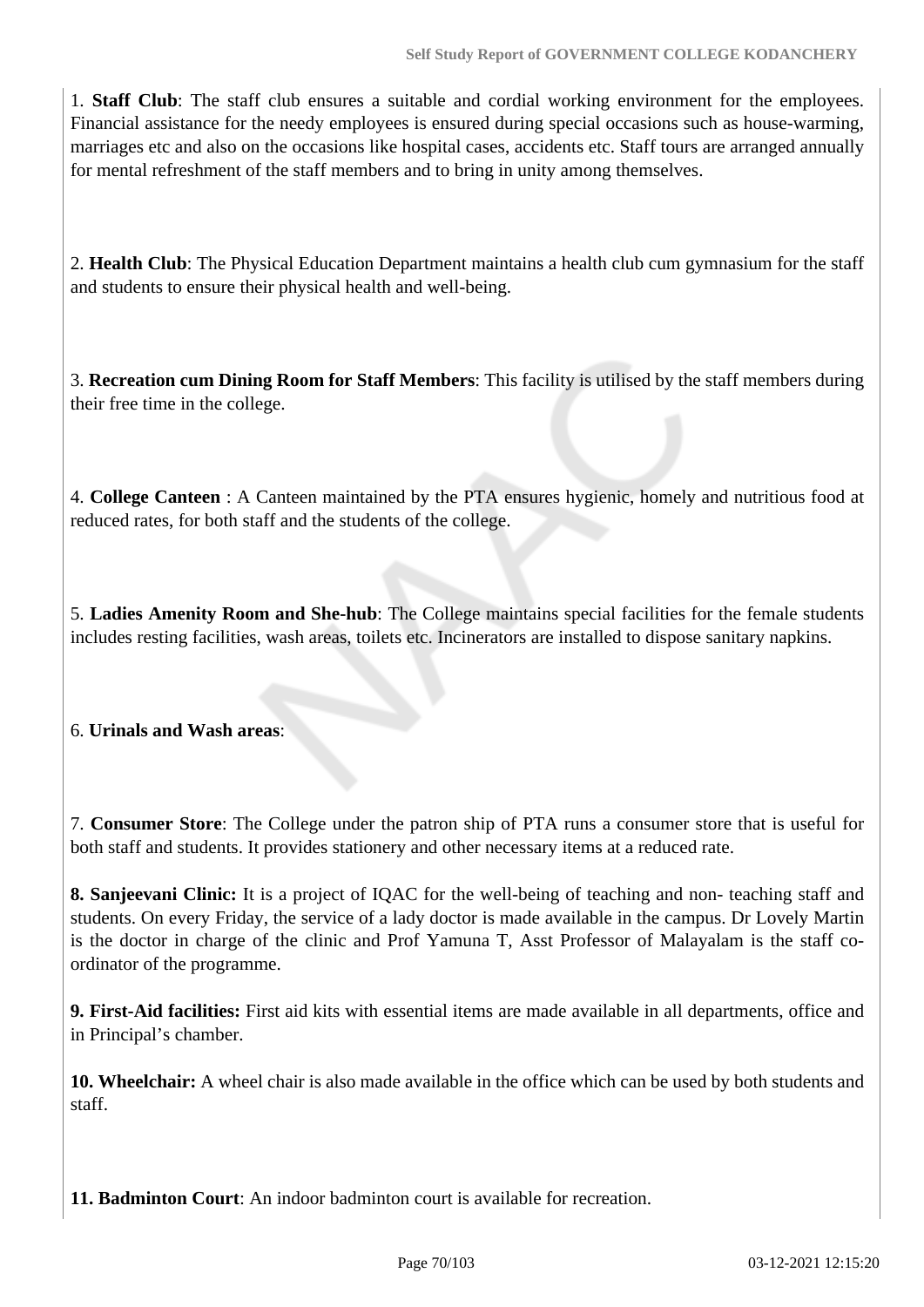**12.Facilities for the Differently abled**: Ramp facility, rest room and specially designed washrooms are available for the differently abled staff members

**13. Statutory Benefits**: The statutory benefits provided are those prescribed for the State employees by the Government of Kerala.

*Welfare Schemes*: The entire staff is covered under the Group Insurance, State Life Insurance and Group Accident Insurance schemes of the state government.

*Maternity and Paternity Leave*: Employees can avail maternity or paternity leave and other leave like Special disability leave with permission to leave station.

*Medical Reimbursement Scheme*: Refunds the medical expenditure of employees and their dependents.

*House Building Advance*: Provided to employees at interest rates lower than that of the market rate.

*Leave Travel Concession*: Subject to rules and regulations, the travelling expenditure of the employees to any place in India is refunded.

| <b>File Description</b>           | <b>Document</b>      |
|-----------------------------------|----------------------|
| Upload any additional information | <b>View Document</b> |

 **6.3.2 Average percentage of teachers provided with financial support to attend conferences/workshops and towards membership fee of professional bodies during the last five years**

**Response:** 2.5

6.3.2.1 **Number of teachers provided with financial support to attend conferences/workshops and towards membership fee of professional bodies year wise during the last five years**

| 2019-20 | 2018-19 | 2017-18 | 2016-17 | 2015-16 |
|---------|---------|---------|---------|---------|
|         |         | U       |         |         |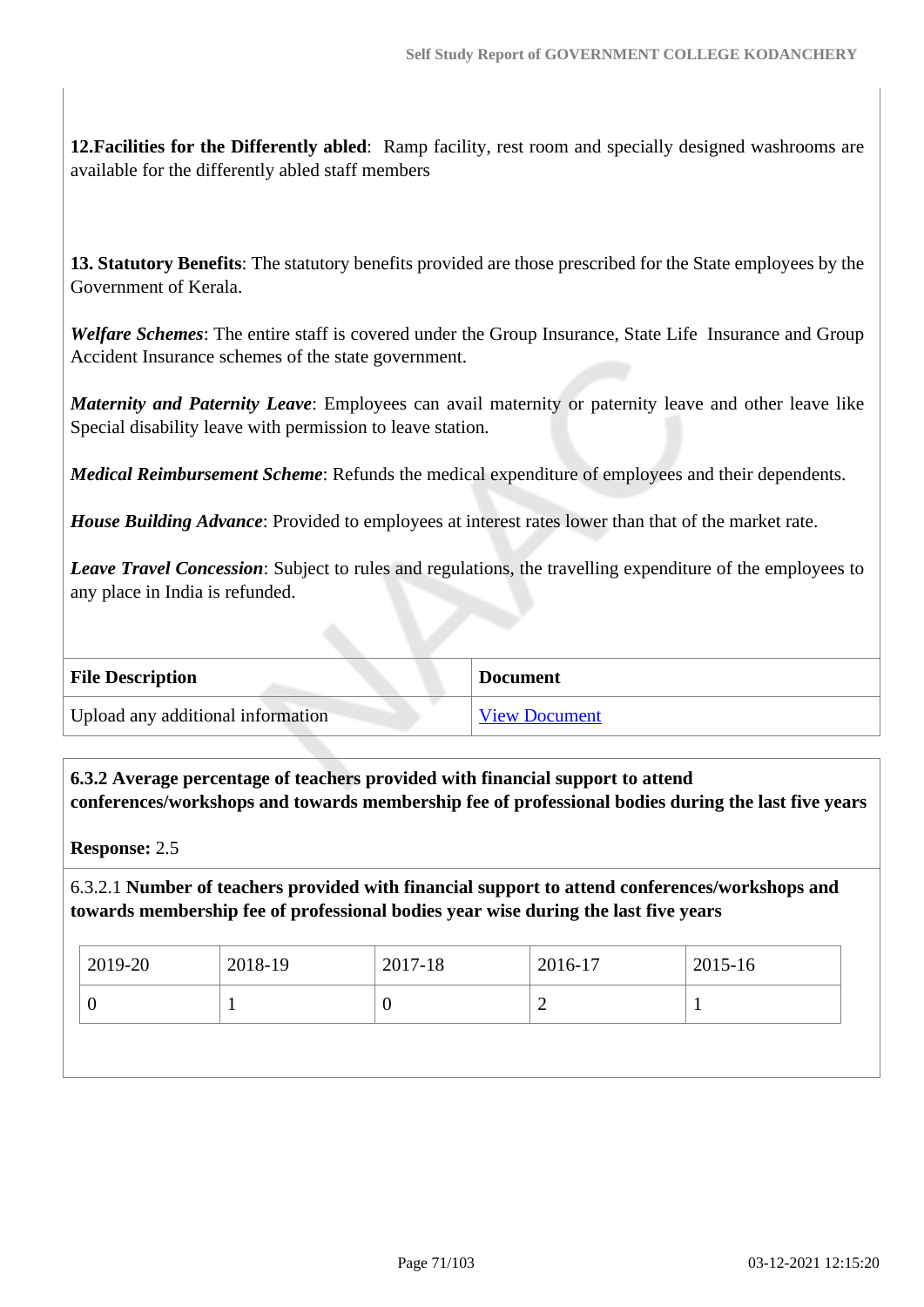| <b>File Description</b>                                                                                                  | <b>Document</b>      |
|--------------------------------------------------------------------------------------------------------------------------|----------------------|
| Upload any additional information                                                                                        | <b>View Document</b> |
| Details of teachers provided with financial support<br>to attend conference, workshops etc during the last<br>five years | <b>View Document</b> |

 **6.3.3 Average number of professional development /administrative training programs organized by the institution for teaching and non teaching staff during the last five years**

**Response:** 6.8

6.3.3.1 **Total number of professional development /administrative training Programmes organized by the institution for teaching and non teaching staff year-wise during the last five years**

| 2019-20 | 2018-19 | 2017-18 | 2016-17 | 2015-16 |
|---------|---------|---------|---------|---------|
| ິ       |         | Ő       |         |         |

| <b>File Description</b>                                                                                                                                        | <b>Document</b> |
|----------------------------------------------------------------------------------------------------------------------------------------------------------------|-----------------|
| Details of professional development / administrative   View Document<br>training Programmes organized by the University<br>for teaching and non teaching staff |                 |

 **6.3.4 Average percentage of teachers undergoing online/ face-to-face Faculty Development Programmes (FDP)during the last five years (Professional Development Programmes, Orientation / Induction Programmes, Refresher Course, Short Term Course ).**

**Response:** 15

6.3.4.1 **Total number of teachers attending professional development Programmes viz., Orientation / Induction Programme, Refresher Course, Short Term Course year-wise during the last five years**

| 2019-20 | 2018-19 | 2017-18 | 2016-17 | 2015-16   |
|---------|---------|---------|---------|-----------|
| 14      | ັ       |         | -       | <b>__</b> |

| <b>File Description</b>                                                                         | <b>Document</b>      |
|-------------------------------------------------------------------------------------------------|----------------------|
| Details of teachers attending professional<br>development programmes during the last five years | <b>View Document</b> |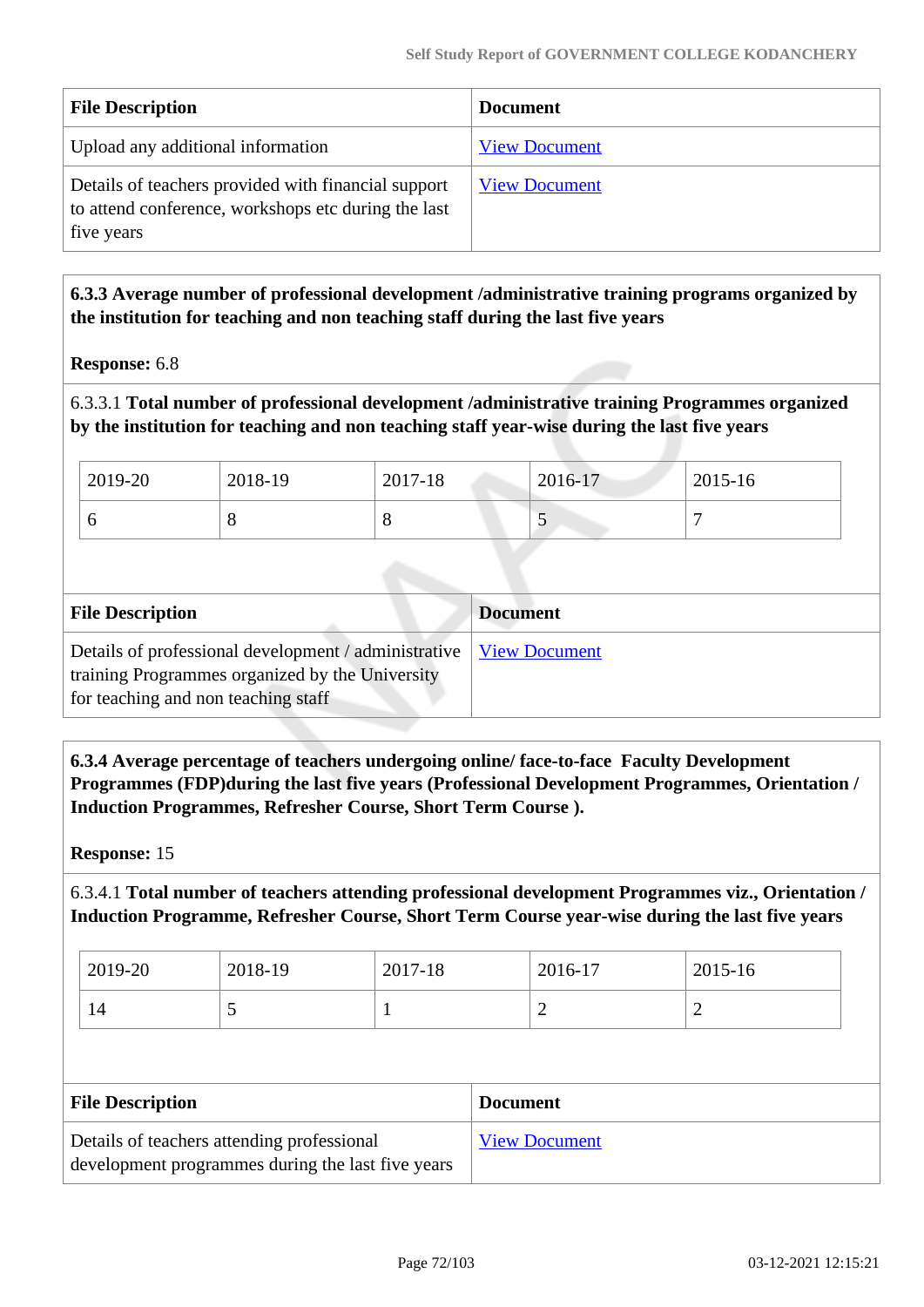## **6.3.5 Institutions Performance Appraisal System for teaching and non-teaching staff**

#### **Response:**

The institution is following an effective performance appraisal system for teaching and non-teaching staff.

To assess the performance of a teacher, the evaluation indicators are the self appraisal (API) score earned by teacher and student feedback. For non Teaching staff, the indicators are efficiency, economy and time bound completion of tasks which are evaluated by the authorities including Principal.

The college assesses the performance of its staff taking into account, the self assessment analysis made by the staff and assessment made by the beneficiaries. The self assessment of the staff is taken periodically for proper evaluation. Every teacher is required to submit self assessment form in a prescribed format as per the Performance Based Appraisal System (PBAS) of UGC. Placement and promotion of each teaching faculty are decided as per Academic Performance Indicators (API) scores. A screening committee comprising of the Principal of the College, the Head of the Department, and two subject experts evaluates the performance and the same is monitored by the IQAC. The Screening Committee then determines the eligibility for placement and promotion of Assistant Professors and Associate Professors . Recommendations based on the assessment process are forwarded to the Director of Collegiate Education, Kerala.

Student feedback is collected in another prescribed format. After reviewing the feedback by the students, suggestions are provided by the Principal to the concerned faculty and departments to improve their performance, if needed. Feedback is collected from parents also during the PTA meeting. Relevant suggestions are discussed at the college council and recommended for implementation.

The performance of the non-teaching staff is assessed by the Principal/Office Superintendent. The important parameters like quality of work, time bound nature of completing the tasks, whether rules and regulations are obliged or not and other matters are assessed and evaluated. Regular meetings with nonteaching staff are held to discuss these key points

| <b>File Description</b>           | <b>Document</b>      |
|-----------------------------------|----------------------|
| Upload any additional information | <b>View Document</b> |

## **6.4 Financial Management and Resource Mobilization**

#### **6.4.1 Institution conducts internal and external financial audits regularly**

**Response:**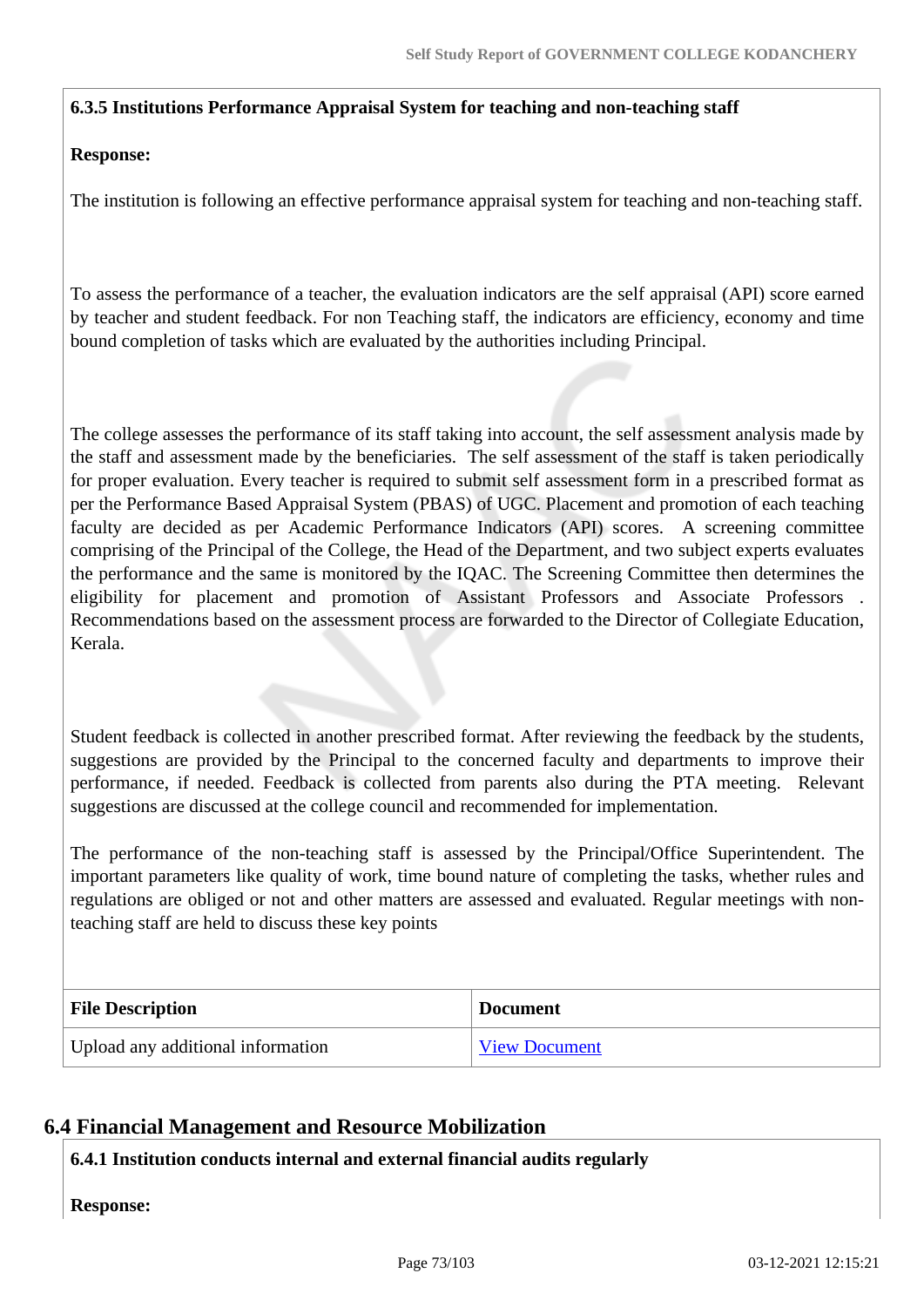The college gets financial assistance mainly from the State Government via plan and non plan fund allocations. Special funds are also received from the state and central agencies like UGC, RUSA, NABARD, Kerala Higher Education Council etc. The college has a well established financial management system which guarantees that funds received are used strictly in accordance with the rules and procedures of the government.

Since it is a government college, all the funds received from the State Government are subject to regular external audit by the Director of Collegiate Education and the Accountant General (A&E). The special funds received from the agencies like UGC, RUSA, NABARD etc are subject to external audit by the qualified chartered accountants. Internal auditing is done for the verification of the utilisation of funds received from agencies like PTA etc. Following are the various external and internal audits carried out regularly.

#### **Audit by the Director of Collegiate Education (DCE)**

All the particulars regarding funds received from the state government are audited by the special audit team appointed by the DCE at regular intervals. All the books and accounts comprising bill books, acquittance register, cash book, contingent bills register, stock register, pay bill register, fee collection register, challans register etc are verified by the team.

#### **Audit by the Accountant General (A&E)**

All the funds received from state government and central government are subject to the external audit of the Accountant General.

#### **Audit by the Qualified Chartered Accountants**

In the case of funds received from UGC, RUSA etc, utilisation certificates are to be submitted to the funding agencies concerned within the specified time. Audit of these funds are done by the qualified chartered accountants.

#### **Internal Audit**

The fund mobilised by the institution internally from PTA etc are subject to the internal audit by the audit team appointed by the Principal in due course.

Further, annual internal audit is done systematically in order to authenticate the stock of books, furniture, electronic equipment, lab equipment, stationery items etc.

| <b>File Description</b>           | <b>Document</b>      |
|-----------------------------------|----------------------|
| Upload any additional information | <b>View Document</b> |

 **6.4.2 Funds / Grants received from non-government bodies, individuals, philanthropers during the last five years (not covered in Criterion III)**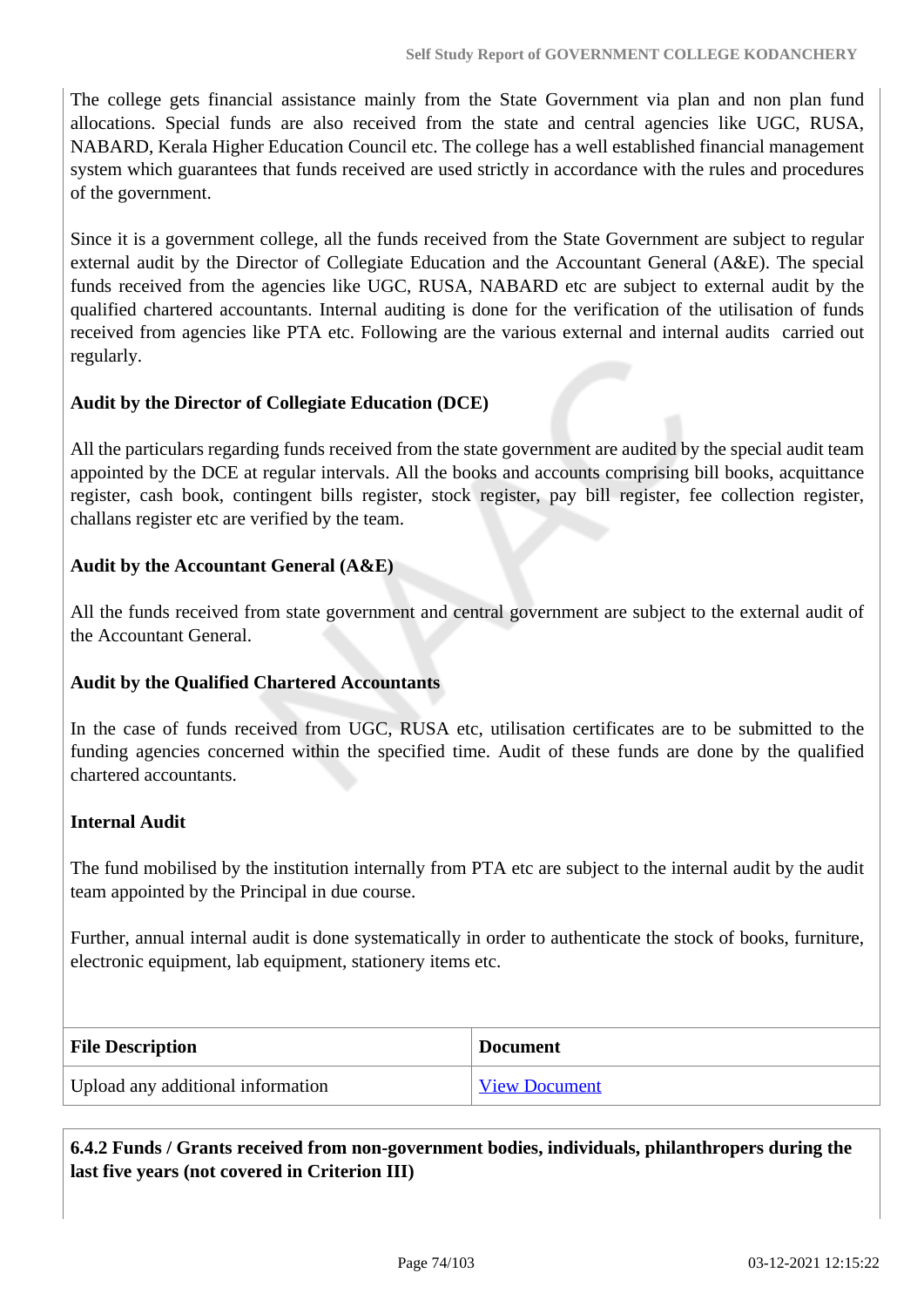### **Response:** 1.57

6.4.2.1 Total Grants received from non-government bodies, individuals, Philanthropers year wise during the last five years (INR in Lakhs)

|                                                | 2019-20 | 2018-19                                             | 2017-18 |  | 2016-17              | $2015 - 16$ |  |
|------------------------------------------------|---------|-----------------------------------------------------|---------|--|----------------------|-------------|--|
|                                                | 0.345   | 0.365                                               | 0.56    |  | 0.2                  | 0.1         |  |
|                                                |         |                                                     |         |  |                      |             |  |
| <b>File Description</b>                        |         | <b>Document</b>                                     |         |  |                      |             |  |
| government bodies, individuals, Philanthropers |         | Details of Funds / Grants received from of the non- |         |  | <b>View Document</b> |             |  |

#### **6.4.3 Institutional strategies for mobilisation of funds and the optimal utilisation of resources**

#### **Response:**

Being a government institution, the college receives funds from the state government under plan and nonplan heads in order to meet academic, administrative and developmental needs. At the beginning of every academic year, the college council discusses and consolidates various development related proposals and finally the approved proposals are submitted to the Directorate of Collegiate Education. College receives funds from the government under the titles, Faculty Development, Laboratory and library development, Furniture, CIUP, Study Tours, and NAAC fund. In addition to this fund college receives non plan funds to meet electricity charges, contingency bills, telephone charges, etc.

The college has been sanctioned an amount of Rs. 3 crores from Kerala Infrastructure Investment Fund Board (KIIFB) of state government for the construction of a modern library block. Funds are also mobilised from UGC, RUSA and NABARD.

In addition to the funds allotted by Government, the college mobilises funds via other sources as well. Parent Teacher Association and College Development Committee are two consistent sources of fund mobilisation for the college. The PTA fund is usually utilised for meeting the day-to-day immediate and very essential financial requirements of the college. Contribution to CDC every year is deposited in a specific account in the Treasury. An equivalent amount is allotted by the government also. The college utilises these two funds together for various developmental purposes as per the decisions taken in the CDC meeting and the approval provided by the District collector who is the Chairman of CDC.

The college further shores up funds through other legitimate sources like contribution of the Alumni and philanthropists. Alumni Associations play an efficient role in providing financial assistance to college. They provide assistance for improving various facilities in the college and for promoting the talents of students in their academic or non-academic activities. Endowments for gifted students for their extra ordinary achievements in sports and games are also made available.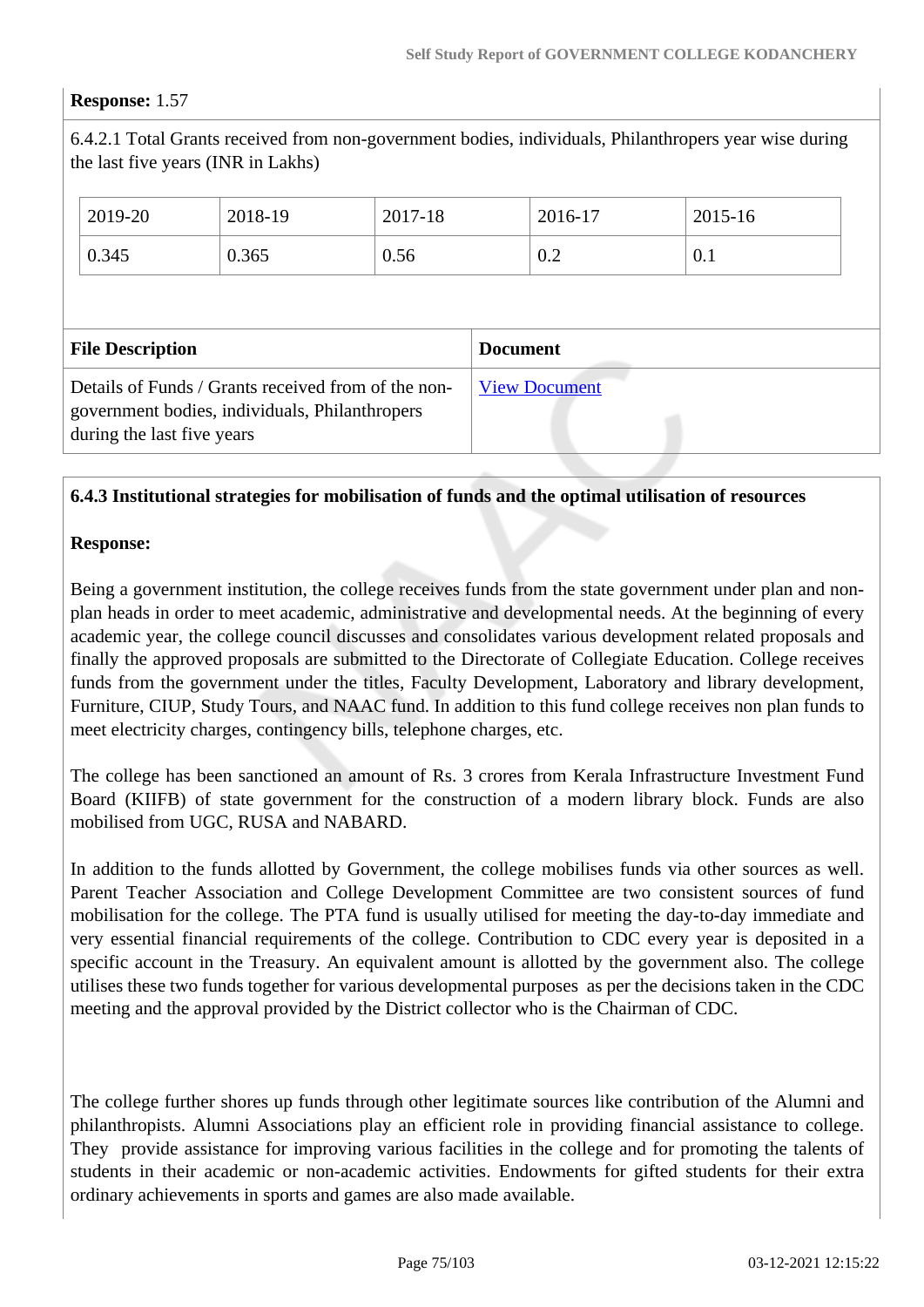## **6.5 Internal Quality Assurance System**

## **6.5.1 Internal Quality Assurance Cell (IQAC) has contributed significantly for institutionalizing the quality assurance strategies and processes**

### **Response:**

One practice that the IQAC has institutionalised is the annual conduct of Induction Programme to welcome the freshers to the campus. This programme conducted under the auspices of the IQAC gives a thorough insight about theway the college functions and its internal mechanism, not only to the fresher but also to his or her parents. The presence of the parent is regarded as mandatory. After a brief meeting on the same day with the faculty members of their respective departments, students and parents assemble at the rooftop auditorium for the induction programme. The faculty in charge makes a presentation of all the details related to the college such as the infrastructure facilities, the cells functioning in the college such as women development cell, anti- ragging cell, anti- harassment cell, and the various clubs functioning in the college, NCC and NSS units, the curricular and co -curricular activities of the college, howthe college union functions, list of awards, endowments, scholarships and free ships instituted for the welfare of the students, the code of conduct, ethics insisted by the college and so on. The list of faculty members and the special charges assigned to them is also mentioned along with their contact numbers so that students know whom to contact. The programme outcomes and course outcomes are summarised. The evaluation process is described emphasising its transparency. The objectives of government initiatives such as WWS, SSP and ASAP are outlined. The grievance redressal mechanism available in the college is highlighted. Facilities for student welfare such as Jeevani, Sanjeevani, career guidance classes, recreation, curricular and cocurricular activities are delineated. The vision and mission of the college, the future plans, the role of PTA, the need to adhere to the academic calendar, are discussed. The college has been organising the induction programme quite diligently every year.

The second Practice that IQAC has institutionalised is that of conducting workshops and training sessions exclusively for the staff members of Government College Kodanchery. Every year at least two days are set apart for such training programmes. The workshops include sessions on revised NAAC accreditation process, panel discussions with IQAC Coordinators, Principals of various colleges presentations on innovative strategies in teaching and learning process, training in administrative process. The objective of these internal workshops and training programmes is to update the faculty, both teaching and non- teaching on the recent trends as well as to identify and rectify the misconceptions. The faculty members have greatly benefited from these sessions organised by IQAC.

| <b>File Description</b>           | <b>Document</b>      |
|-----------------------------------|----------------------|
| Upload any additional information | <b>View Document</b> |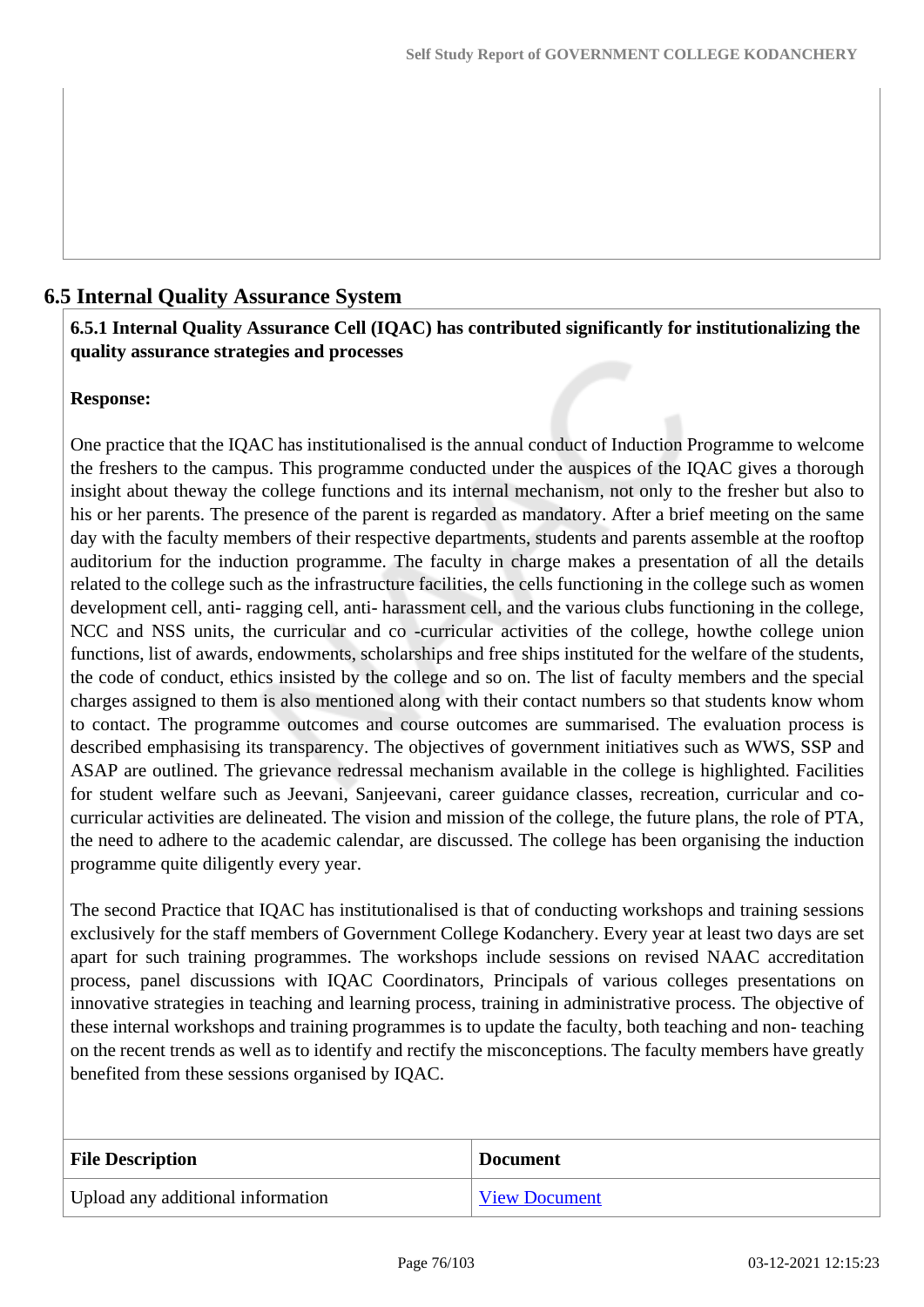**6.5.2 The institution reviews its teaching learning process, structures & methodologies of operations and learning outcomes at periodic intervals through IQAC set up as per norms and recorded the incremental improvement in various activities ( For first cycle - Incremental improvements made for the preceding five years with regard to quality For second and subsequent cycles - Incremental improvements made for the preceding five years with regard to quality and post accreditation quality initiatives )** 

#### **Response:**

#### 1.Academic Audit

The college conducts internal and external academic to enhance the teaching learning process. As a part of the internal academic audit, an Academic Committee is constituted by IQAC at the beginning of every academic year. Departments are requested to submit their academic schedule for the year, the results of internal and external examinations, the report of feedback collected, the topics of seminars and workshops planned for the year and other activities. The faculty members who are part of this committee are directed to inspect and verify the departmental strategies for enhancing the teaching learning process. Accordingly, the Committee monitors the efforts taken by the respective departments towards improving the performance outcome of students. The results of the internal exams and the semester exams are compared in order to assess the academic capabilities. The committee examines the list of seminars and workshops organised by the department annually and offers creative inputs regarding the topic of the seminars and the objective to be achieved through the conduct of the seminars and workshops. The performance of government initiatives such as ASAP, SSP and WWS is also analysed so that students enjoy the benefit of such schemes. The academic committee examines the feedback collected by the departments and suggests suitable reforms in the teaching patterns of faculty members as per the requirements of students. The committee monitors the remedial teaching sessions organised for the poor performers and the weaker sections of the society. The departments also submit the list of student progression and the list of student placement along with the list of those who have cleared exams like NET. The academic committee is also consulted in matters regarding infrastructure facilities, ICT and purchase of books and furniture.

#### 2.ICT Enabled Teaching -Learning

Accordingly, Information technology is skilfully blended into the teaching IQAC has continually encouraged teachers to engage classes using ICT. strategies. Following the direction of IQAC many teachers of the college attended refresher courses and short-term courses in E -content development which they have successfully implemented in their respective classrooms. IQAC has persistently urged the teachers to attend seminars and workshops regarding the application of ICT in classrooms. Internet connectivity (10 Mbps) with 130 LAN ports are provided in the college. There are 18 ICT enabled classrooms in the college. The number of projectors available in the departments is 11. The digitally enabled Edusat room is equipped with a mounted projector, Interactive board, smart TV. Teachers are directed to utilise this space for satellite broadcast classes and enable students to participate in video conferences. In addition the Edusat room has a provision for recording classes.

The Pandemic period witnessed optimal use of online platforms for the teaching learning process. Google Meet and Zoom meet were the most common platforms for classroom transaction. The Google classroom was a virtual space of interaction between the teacher and the taught, for assignment submission, clearing of doubts and evaluation. The online evaluation technique amply put to use was that of Testmoz. IAQC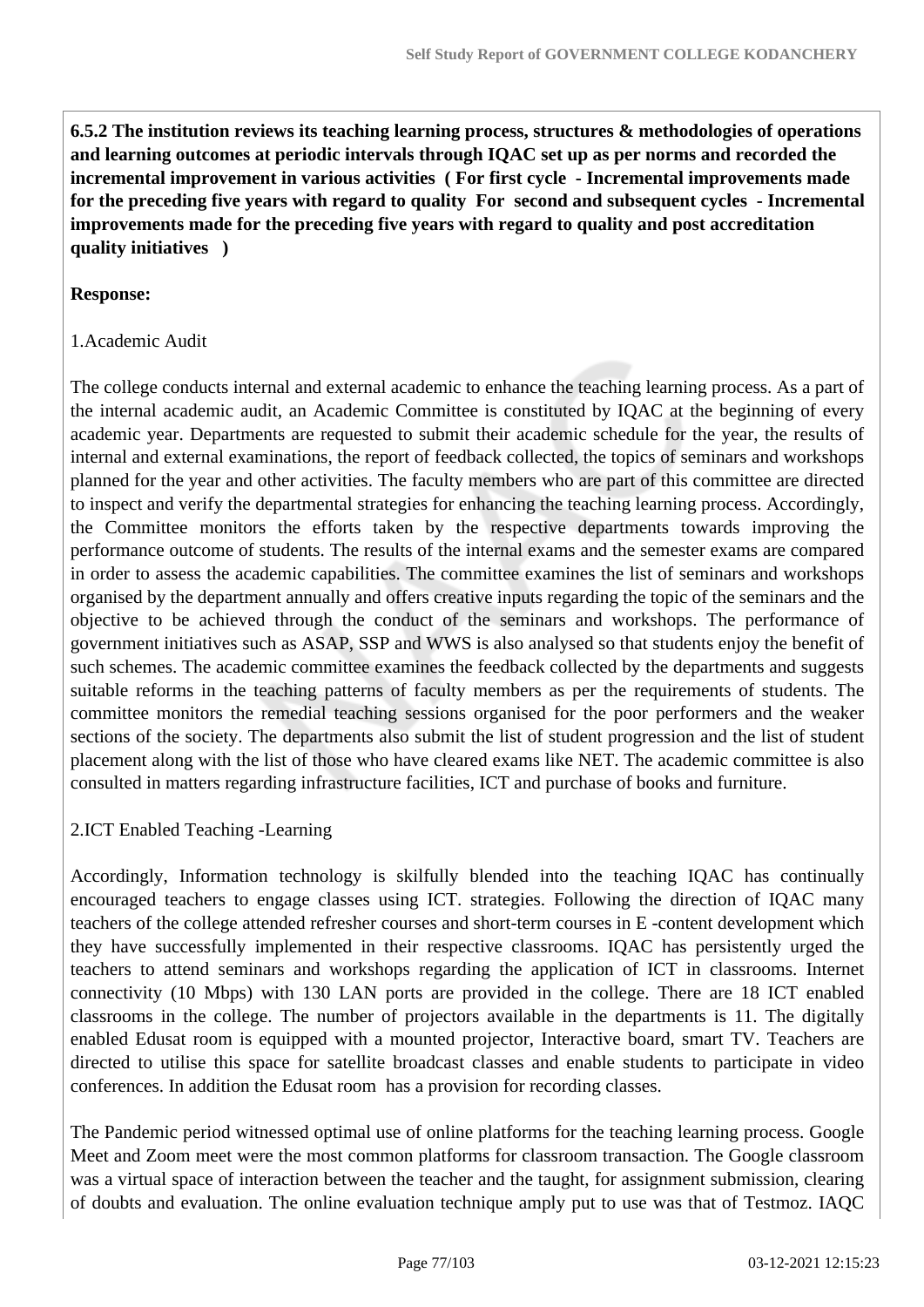had relentlessly enquired and collected information from students and teachers regarding the efficacy of online teaching mode and suggested modifications wherever necessary. The lockdown period, following the pandemic proved highly resourceful for the faculty members who were directed to participate in webinars. Accordingly, most departments of the college organized very productive webinars under the auspices of Colloquium, annual seminar series. Resource persons both national and international could be accessed at the webinar sessions.

| <b>File Description</b>           | <b>Document</b>      |
|-----------------------------------|----------------------|
| Upload any additional information | <b>View Document</b> |

## **6.5.3 Quality assurance initiatives of the institution include: 1.Regular meeting of Internal Quality Assurance Cell (IQAC); Feedback collected, analysed and used for improvements 2.Collaborative quality intitiatives with other institution(s) 3.Participation in NIRF 4.any other quality audit recognized by state, national or international agencies (ISO Certification, NBA) Response:** D. 1 of the above **File Description Document** Upload details of Quality assurance initiatives of the institution [View Document](https://assessmentonline.naac.gov.in/storage/app/hei/SSR/108250/6.5.3_1614669072_5348.xlsx) Upload any additional information [View Document](https://assessmentonline.naac.gov.in/storage/app/hei/SSR/108250/6.5.3_1614774928_5348.pdf)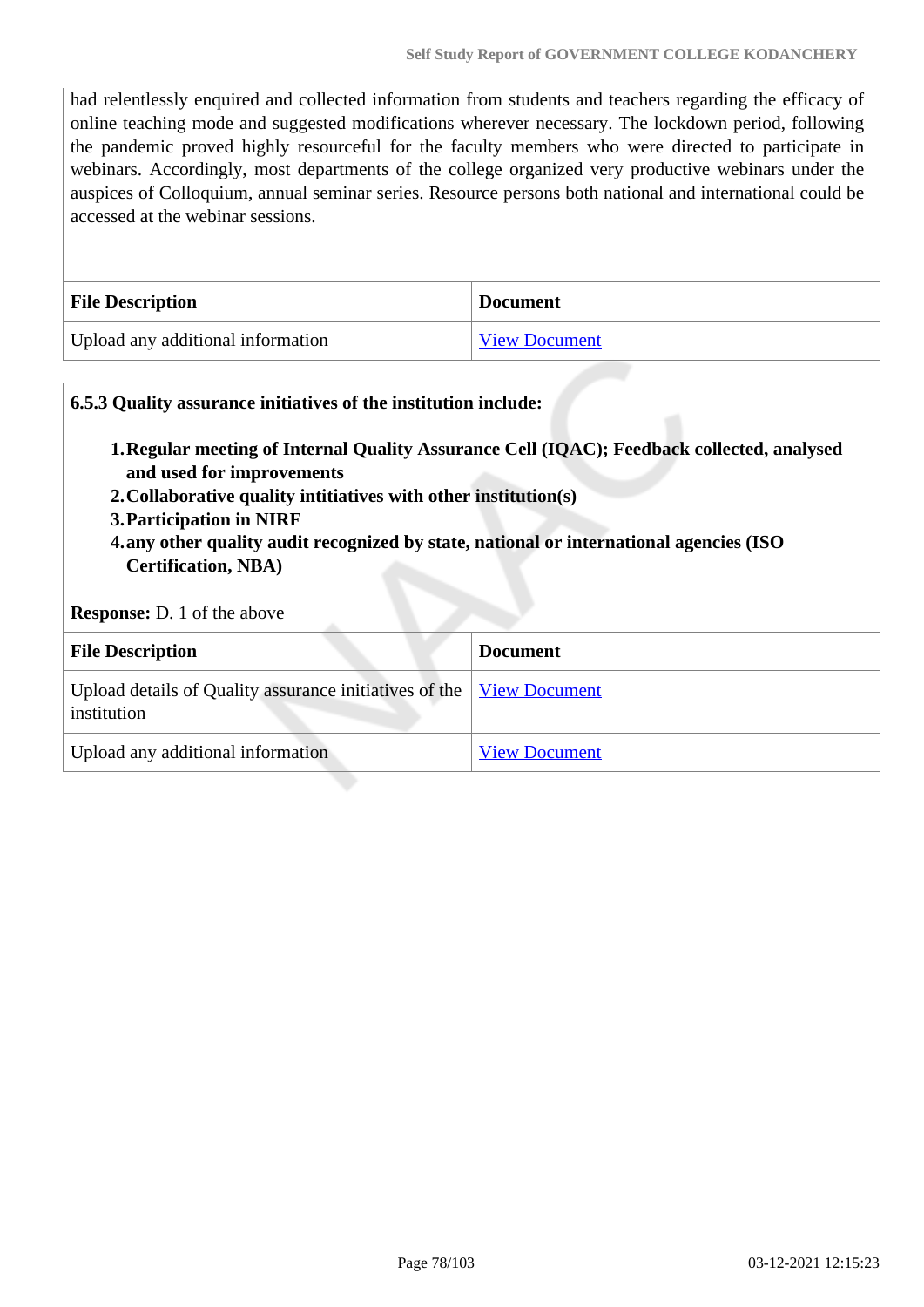## **Criterion 7 - Institutional Values and Best Practices**

## **7.1 Institutional Values and Social Responsibilities**

 **7.1.1 Measures initiated by the Institution for the promotion of gender equity during the last five years.**

#### **Response:**

The college envisages a campus practicing gender equity. Every year. the college Women Development Cell organizes motivating talks by women writers, women achievers and activists so as to inform the students of their rights as individuals. Awareness campaigns on cybercrime, threats, offenses, punishments, constitutional amendments, and legal awareness sessions are conducted periodically. The college maintains platforms such as Anti-Harassment Cell, Anti Ragging Cell, Grievance Redressal Cell, Anti narcotic cell and Women's Cell to ensure the safety and security of the female students. Teachers are deputed at the beginning of each academic year to monitor the smooth functioning of these cells so as to affirm equality and justice. The seminars organized by the Department of Languages have focussed largely on gender equity and issues pertaining to marginalisation of women, differently abled and LGBTQI category. CCTV cameras are installed at various points in the college to monitor violations of any kind and to provide safety and security to students. Male and female police officers are invited to the campus to address issues of safety and self-defence. The Board members of various courses, have persistently urged that chapters on gender and human rights are included in the curriculum. The college provides ample space for the female students with regard to their privacy, freedom and togetherness. The She Hub and the Ladies Waiting room are common rooms which lie in close proximity to the Science block and the Main block respectively. Further, there are separate wash rooms for the girls in the Science block and the main block. A Medical Aid room exclusively for girls, functions in a cubicle of the Language department. Sanitary napkin vending machines and incinerators function in all the toilet blocks in the campus. The service of a doctor (a former alumnae) is made available on all Friday afternoons in the campus infirmary **Sanjeevani.** The students receive both physical and mental counselling at Sanjeevani. In addition to this health assistance initiated by the college, the state government has launched **Jeevani,** wherein a female psychologist is appointed to address and counsel the psychological problems of the students. The presence of female teachers or staff member is regarded mandatory while proceeding on student tours. The mentor - mentee system is also an effective way of acquainting with the family and socio-economic background of the students so that a rapport would be established with the students and financial or any other kind of assistance may be rendered to them. Unlawful and unscrupulous use of mobile phones in the campus is strictly censured. A lady-receptionist handles the front office and keeps track of visitors in the campus. Assistance is provided to the differently abled by the front office staff along with guidance to the facilities such as ramp, washroom and rest room. During college union elections and arts festivals, the College Discipline committee is doubly vigilant and seeks the assistance of the police anticipating turbulence among students.

| <b>File Description</b>                                                                                                                                                                             | <b>Document</b>      |
|-----------------------------------------------------------------------------------------------------------------------------------------------------------------------------------------------------|----------------------|
| Link for specific facilities provided for women in<br>terms of: a. Safety and security b. Counselling c.<br>Common Rooms d. Day care center for young<br>children e. Any other relevant information | <b>View Document</b> |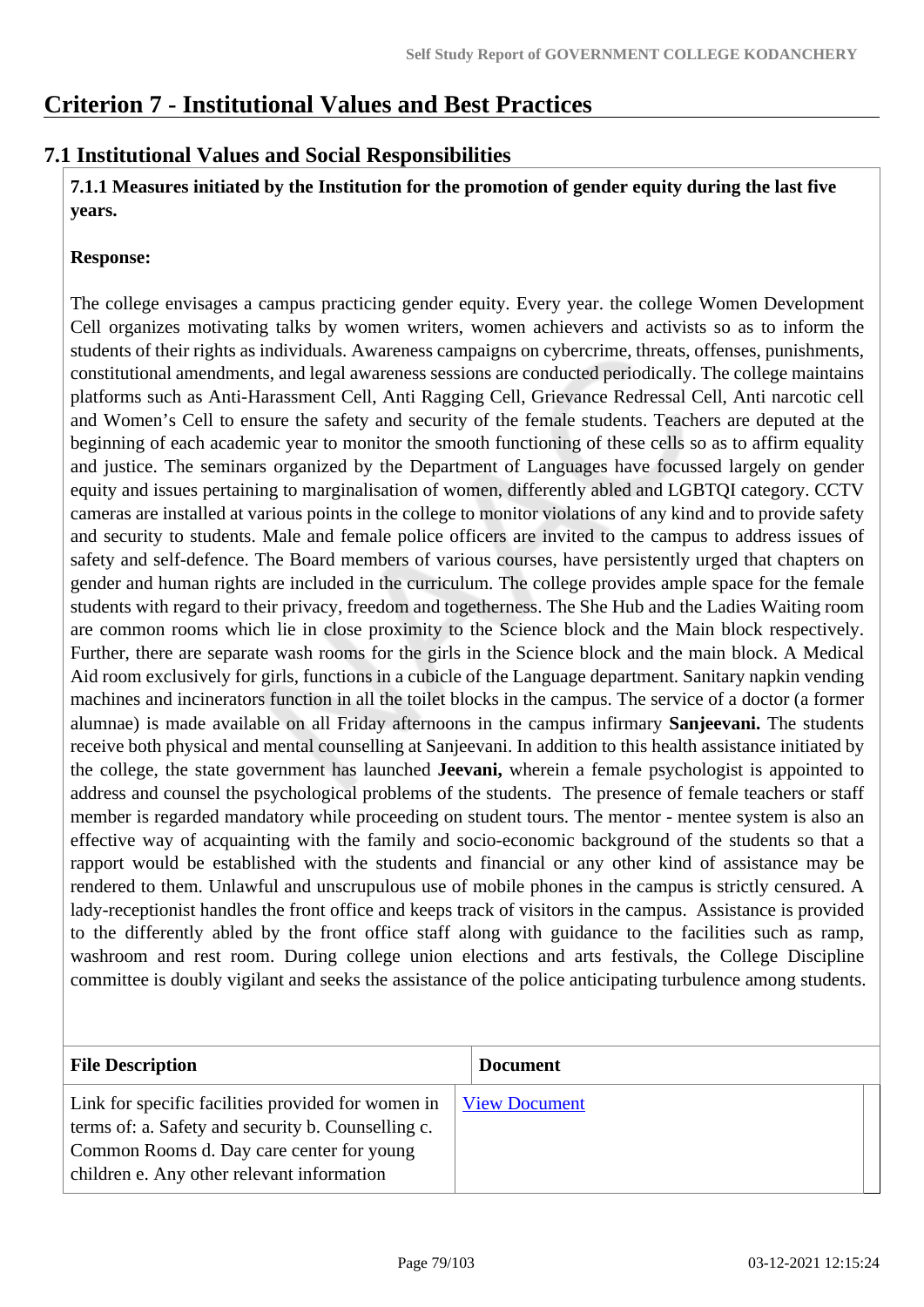## **7.1.2 The Institution has facilities for alternate sources of energy and energy conservation measures**

**1.Solar energy 2.Biogas plant 3.Wheeling to the Grid 4.Sensor-based energy conservation 5.Use of LED bulbs/ power efficient equipment Response:** B. 3 of the above

| R                              |                      |  |
|--------------------------------|----------------------|--|
| <b>File Description</b>        | <b>Document</b>      |  |
| Any other relevant information | <b>View Document</b> |  |
| Any other relevant information | <b>View Document</b> |  |

## **7.1.3 Describe the facilities in the Institution for the management of the following types of degradable and non-degradable waste (within 500 words)**

- **Solid waste management**
- **Liquid waste management**
- **Biomedical waste management**
- **E-waste management**
- **Waste recycling system**
- **Hazardous chemicals and radioactive waste management**

#### **Response:**

The institution has strived to inculcate an effective waste management system and to generate an in-depth awareness regarding the unscrupulous discarding and depositing of waste in nature. A dedicated, wellinformed team of women from the Kudumbasree (an organization of neighbourhood women in Kerala)workforce appointed by the college are directed to follow the principles of waste management, delineated by the college. The waste collected is segregated as biodegradable and non -biodegradable. Red and green bins, suitably labelled are placed at various points in the verandas of each floor, close to the washrooms, in the common rooms and canteen. Organic input materials such as foodstuff remnants are fed into the biogas plant functioning adjacent to the college canteen and used for cooking purposes. This has enabled self -sufficiency and reduced the dependency on LPG and fosters the cost-effective strategies of the canteen to provide food at a subsidized rate to the students. The biogas plant also provides fertilizer for the garden. Plastic and other nonbiodegradable waste are collected and handed over to the waste management agency of the panchayath. The classrooms and other areas of the college are regularly cleaned. Instead of disposable glasses and plates, the college uses steel glasses and plates to avoid the accumulation of waste. NSS has initiated the collection of used plastic pens so that they can be suitably disposed of. Incinerators are installed in all the ladies ' toilets to dispose of sanitary napkins. Students are requested to avoid plastic carry bags, containers, etc, and to carry their lunch in steel containers. Flux banners are totally replaced by cloth banners. The green audit is held regularly. The students are sensitized about green protocol and the need to maintain a plastic-free campus. The NSS Units of the college work hard to ensure that the campus is plastic-free and periodically undertakes campus cleaning as one of their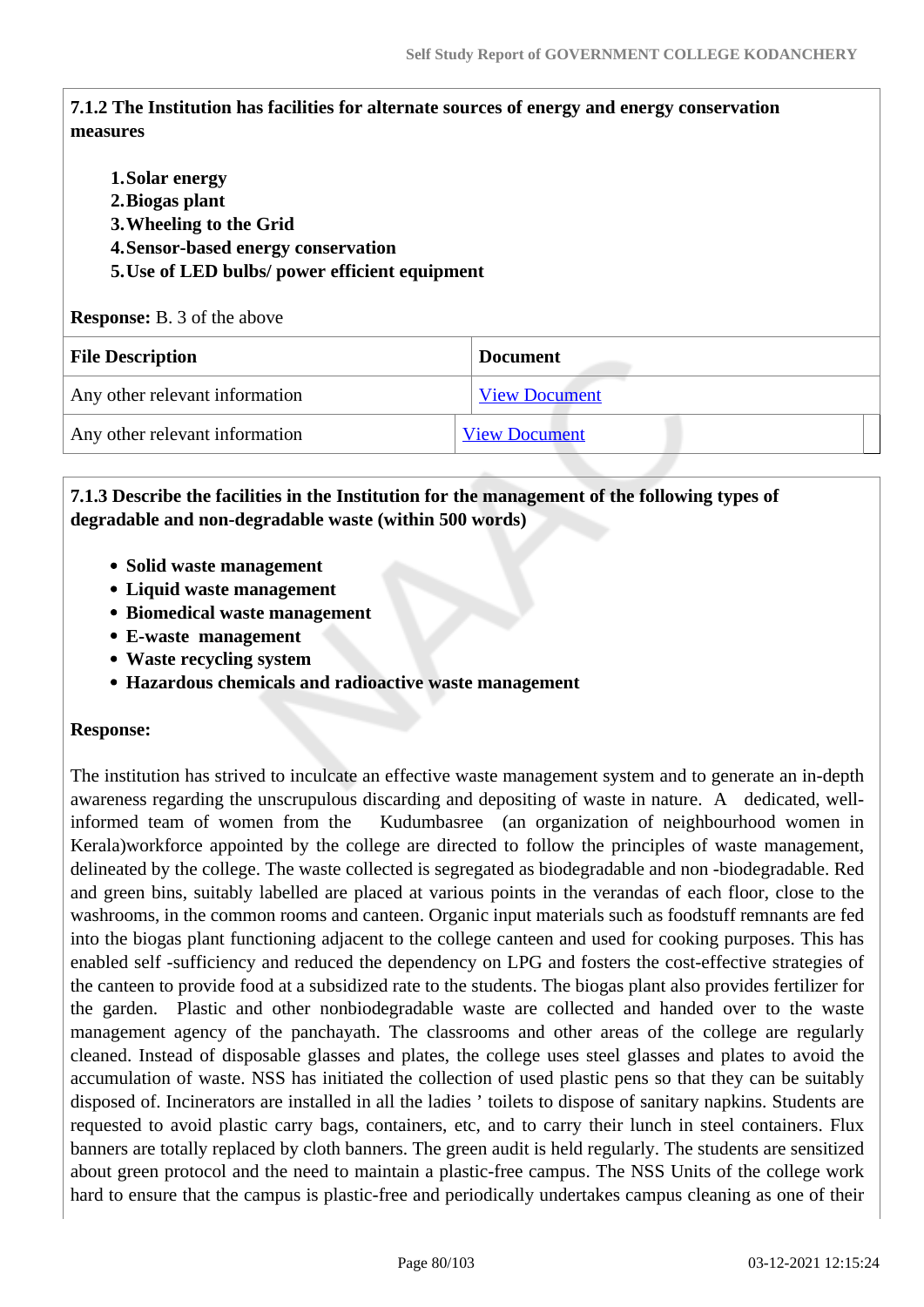prime concerns.

E-Waste Management

The quality of electronic goods is ensured while making the purchase. Repeated attempts are made to repair faulty electronic equipment. The staff and students are given the necessary direction about the proper use and maintenance of electronic gadgets so that they can last long. Very often reusable parts are swapped in other systems so as to minimize e-waste. Printer cartridges are refilled and used. Students are alerted about the dangers of e-waste accumulation along with food waste.

Liquid Waste Management

Major liquid waste on the campus includes effluents from the toilet, washbasin, and canteen. These are properly diverted into sewage pits which empty into the soil, maintaining ample distance from water bodies. Precautions are taken to avoid leakages in water pipes. Minimal use of chemicals is strictly ensured in the laboratory following the direction of the syllabus.

| <b>File Description</b>                          | <b>Document</b>      |
|--------------------------------------------------|----------------------|
| Link for Geotagged photographs of the facilities | <b>View Document</b> |

#### **7.1.4 Water conservation facilities available in the Institution:**

- **1.Rain water harvesting**
- **2.Borewell /Open well recharge**
- **3.Construction of tanks and bunds**
- **4.Waste water recycling**
- **5.Maintenance of water bodies and distribution system in the campus**

#### **Response:** D.1 of the above

| <b>File Description</b>                 | <b>Document</b>      |
|-----------------------------------------|----------------------|
| Any other relevant information          | <b>View Document</b> |
| Link for any other relevant information | <b>View Document</b> |

#### **7.1.5 Green campus initiatives include:**

- **1.Restricted entry of automobiles**
- **2.Use of Bicycles/ Battery powered vehicles**
- **3.Pedestrian Friendly pathways**
- **4.Ban on use of Plastic**
- **5.landscaping with trees and plants**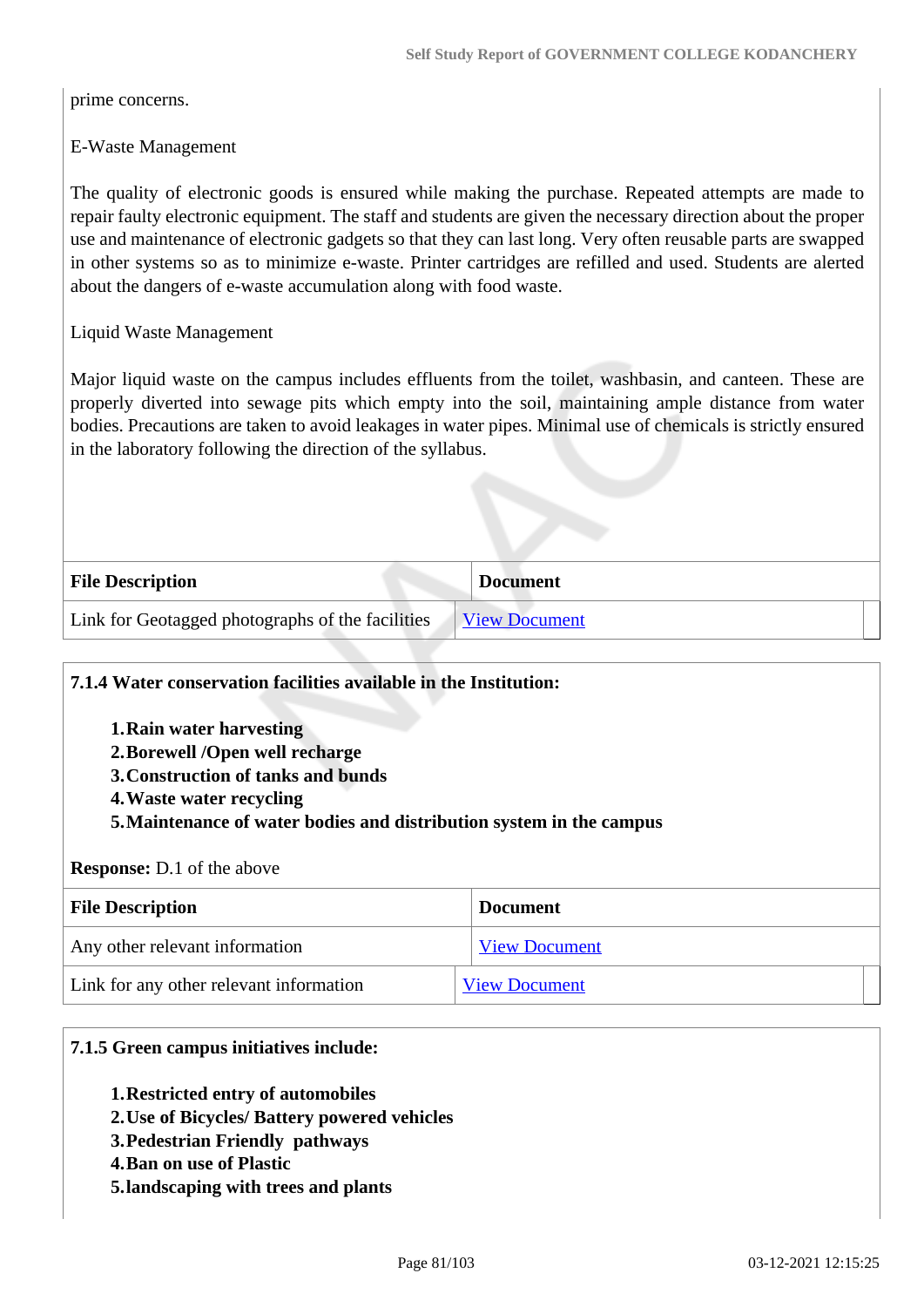| <b>Response:</b> B. 3 of the above      |                      |
|-----------------------------------------|----------------------|
| <b>File Description</b>                 | <b>Document</b>      |
| Link for any other relevant information | <b>View Document</b> |

 **7.1.6 Quality audits on environment and energy regularly undertaken by the Institution and any awards received for such green campus initiatives:**

- **1.Green audit**
- **2.Energy audit**
- **3.Environment audit**
- **4.Clean and green campus recognitions / awards**
- **5.Beyond the campus environmental promotion activities**

| <b>Response:</b> B. 3 of the above      |                      |  |
|-----------------------------------------|----------------------|--|
| <b>File Description</b>                 | <b>Document</b>      |  |
| Certification by the auditing agency    | <b>View Document</b> |  |
| Link for any other relevant information | <b>View Document</b> |  |

#### **7.1.7 The Institution has disabled-friendly, barrier free environment**

- **1.Built environment with ramps/lifts for easy access to classrooms.**
- **2.Divyangjan friendly washrooms**
- **3.Signage including tactile path, lights, display boards and signposts**
- **4.Assistive technology and facilities for Divyangjan accessible website, screen-reading software, mechanized equipment**
- **5.Provision for enquiry and information : Human assistance, reader, scribe, soft copies of reading material, screen reading**

#### **Response:** B. 3 of the above

| <b>File Description</b>                 | <b>Document</b>      |
|-----------------------------------------|----------------------|
| Any other relevant information          | <b>View Document</b> |
| Link for any other relevant information | <b>View Document</b> |

### **7.1.8 Describe the Institutional efforts/initiatives in providing an inclusive environment i.e., tolerance and harmony towards cultural, regional, linguistic, communal socioeconomic and other diversities (within 500 words).**

#### **Response:**

India is a land of socio-cultural diversities and assimilations. We admire our nation's uniqueness of 'Unity in Diversity'. Our college accommodates diversities in the social, cultural, religious, economic, and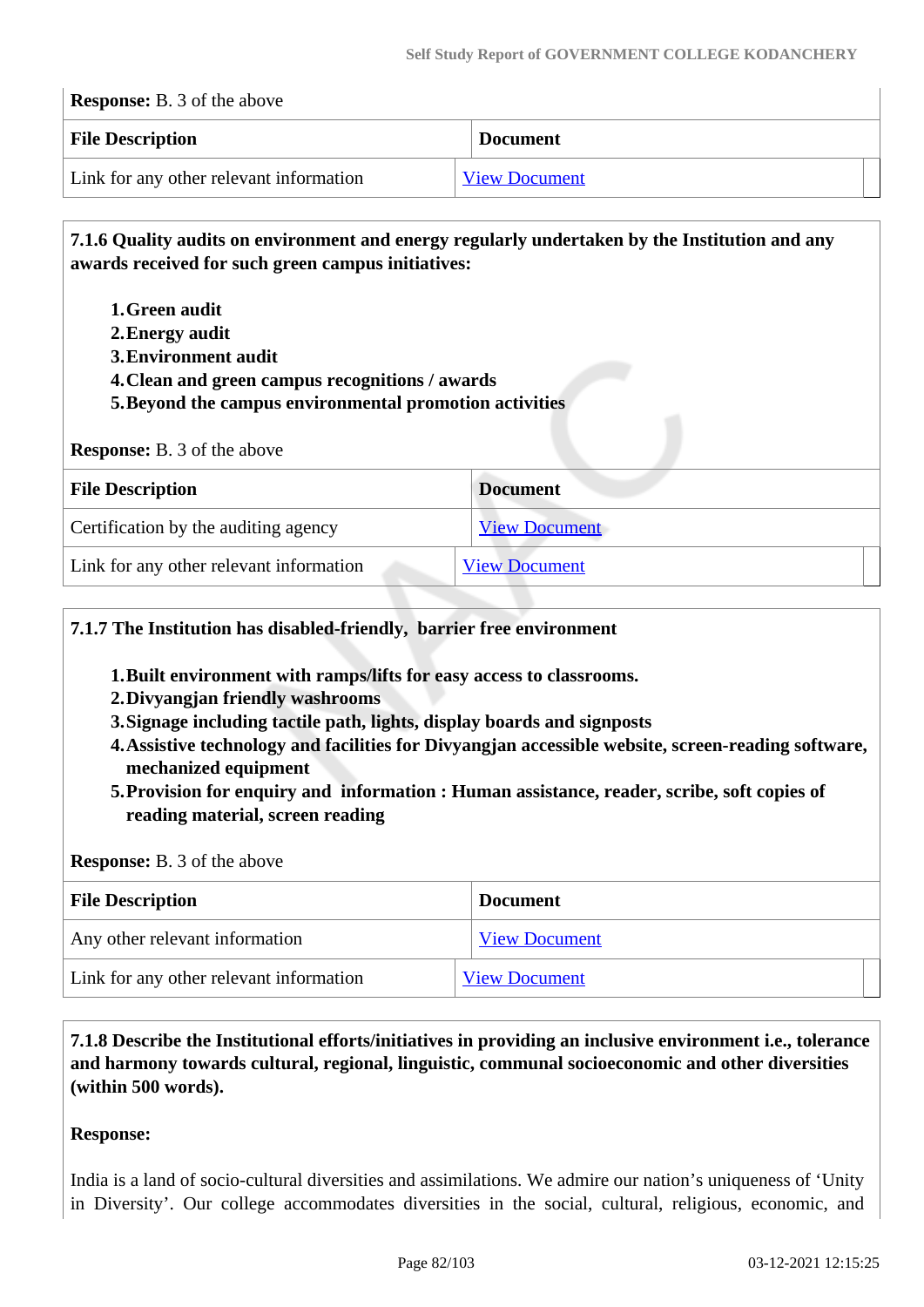linguistic status of both students and staff. Marginalized sections are treated with extreme care and strategies are devised by the teachers for the empowerment of socially and economically weaker sections of students. The NSS units (83 and 142) of our college has chosen Nirannappara colony as their adopted village. School kits, provisions and stationery items were distributed to the inhabitants of the colony by the NSS units. The college has joined hands with Parivar - a national organization of parents of children with intellectual and developmental disabilities like autism, cerebral palsy, mental retardation. The primary objective of this programme is to offer a space for the parents and differently abled to interact with our students and to be relieved of their stress and trauma.The classes arranged under the Student Support Programme (SSP) focus mainly on those students who are academically weak. The special atmosphere in college which is famous for its eco-friendly character provides a similar treatment. Teachers pay special attention to curricular, co-curricular, and extracurricular activities ensuring student participation in such programs. Being located in the most highly migrated areas in north Malabar, the college bridges the distant geographical locales among teachers and students. The peaceful and positive attitude towards various religions is manifested through the celebration of different religious festivals like Onam, Eid, Christmas on the campus. The reservation criteria for enrolling students is strictly followed. The College pays prime attention to fulfilling the needs of socially and economically backward students. There are many instances in which students, teachers, and administrative staff collectively took the responsibility of helping the economically backward students by collecting huge funds and by purchasing land for the homeless. To ensure social justice, a committee for the redressal of grievances among students is constituted. Remedial classes and job-oriented coaching are given to all the students, irrespective of their caste, community, or gender status. Anti-ragging cells are constituted to prevent undemocratic and anti-humanitarian tendencies among students. Days of national importance like Gandhi Jayanthi, Independence Day, Republic Day are celebrated in the college with great enthusiasm, creating a feeling of nationalism among students curbing communal feelings. Strict discipline is ensured. The annual college election, a replica of general elections, enhances a feeling of equality, inculcating values of democracy, citizenship, and leadership in the students.

| <b>File Description</b>                                                                                                                         | <b>Document</b>      |
|-------------------------------------------------------------------------------------------------------------------------------------------------|----------------------|
| Link for supporting documents on the information<br>provided (as reflected in the administrative and<br>academic activities of the Institution) | <b>View Document</b> |
| Link for any other relevant information                                                                                                         | <b>View Document</b> |

### **7.1.9 Sensitization of students and employees of the Institution to the constitutional obligations: values, rights, duties and responsibilities of citizens (within 500 words).**

#### **Response:**

Our college acts with the conviction that education will be complete only when students are sensitized to their constitutional rights and responsibilities. Every year the college celebrates national days and other festivals with due reverence and festivity. The two NSS and one NCC units of the College serve to groom the students as disciplined, responsible and nationalistic citizens. Our College promotes an academic culture, where students from different communities, cultural, regional and linguistic backgrounds, interact with each other on equal footing, thus upholding the Constitutional values of justice, equality and fraternity. Students are guided to build harmony and develop the spirit of brotherhood towards people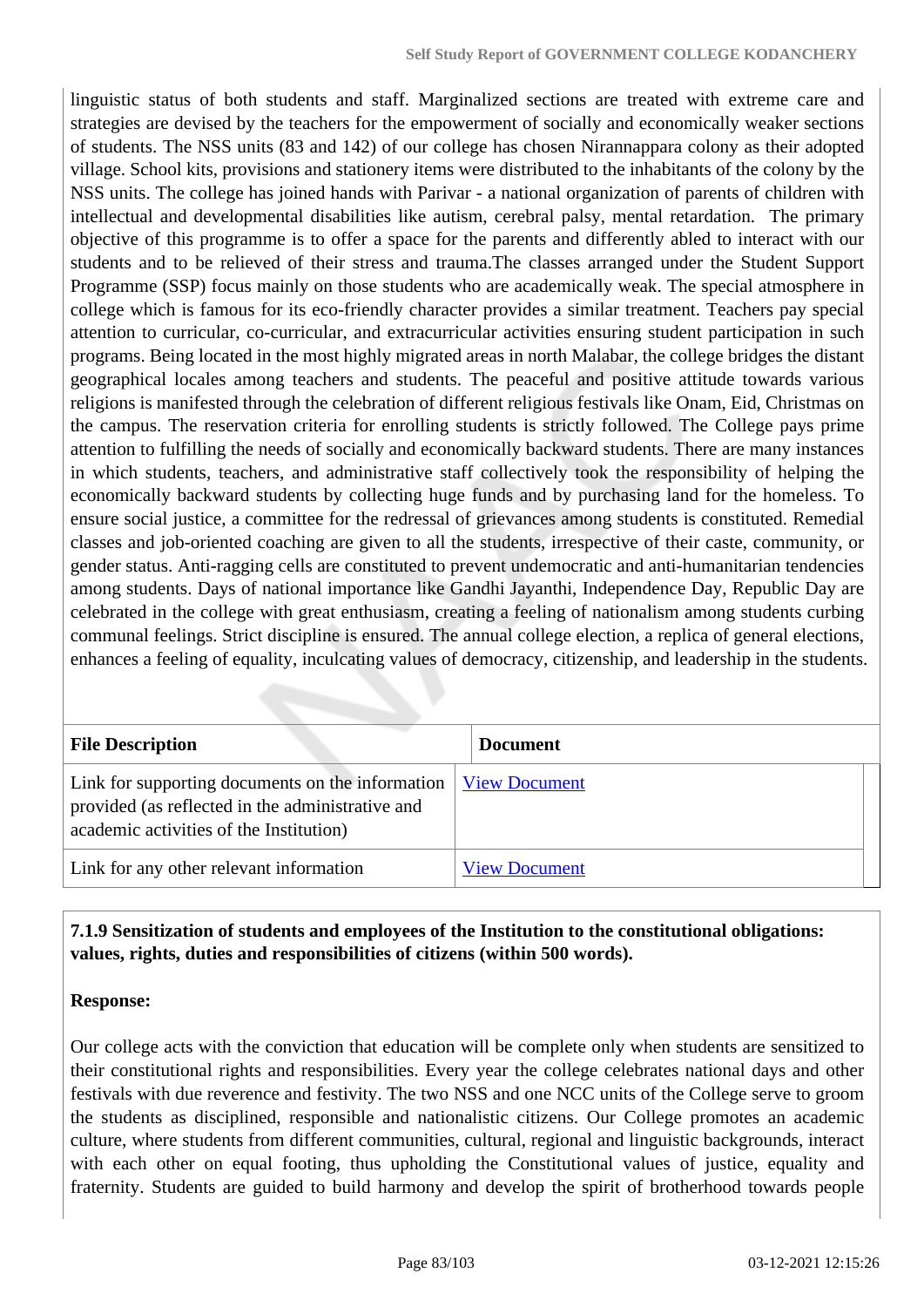belonging to different religions, castes and creed. The inclusive approach enables the students to develop a scientific temper, humanistic mentality and the spirit of inquiry and wisdom. Students are directed to safeguard public property and to keep away from violence. The Department of Languages in the college has regularly hosted seminars on the marginalized sections of society such as women, the LGBTQI, the differently abled, the Dalits, the Tribal etc which are of ethical, psychological and social concern. The college has also organized 'Shasthrayan-Open House' as per the directions of RUSA permitting access to the rural public and school students to acquaint themselves with the transaction of knowledge in the campus, by visiting the library, the laboratories, the bio diversity reserve etc. This exhibition had a large number of stalls such as CWRDM, ZSI, Medical College, Regional Science Centre, Forest Department, Palliative Care etc which were greatly appreciated by the public and our students. Our students experienced a great sense of responsibility and the opportunity to meet and quell the queries of the public regarding a higher education institution. When the pandemic struck the neighbourhood in March 2020, our faculty under the auspices of the Department of Chemistry prepared hand sanitizer and distributed it free of cost to the public, shops, churches, mosques, schools and neighbouring houses. The staff members also undertook a 'break the chain' campaign to educate the public on social distancing. The college has also wholeheartedly welcomed the Parivar - an organisation of the parents of mentally retarded children, to assemble in the college once every month providing them the necessary facilities, support and sponsorship and our students interact with them and entertain them. The college has distributed diapers for the needy and a wheelchair for a mentally challenged child whose movements were painfully restricted. Since Kodanchery and its premise is a disaster prone area with frequent land slide and floods, the Government of Kerala took initiative for starting a task force (SRRF-Student Rapid Response Force) at Government College Kodanchery to support the rescue operation during natural calamities. The official launching of the force was done by the Honorable Revenue minister Sri. E. Chandrasekharan at Kozhikode Collectorate Hall on 23rd December 2017. The project was headed by the Deputy Collector in a charge of Disaster Management, Kozhikode Sri. B. Abdul Nasir. The Commander in Chief of SRRF is Dr. C P Shaheed Ramzan.

| <b>File Description</b>                                                                                            | <b>Document</b>      |
|--------------------------------------------------------------------------------------------------------------------|----------------------|
| Link for details of activities that inculcate values<br>necessary to render students in to responsible<br>citizens | <b>View Document</b> |
| Link for any other relevant information                                                                            | <b>View Document</b> |

 **7.1.10 The Institution has a prescribed code of conduct for students, teachers, administrators and other staff and conducts periodic programmes in this regard.** 

- **1.The Code of Conduct is displayed on the website**
- **2.There is a committee to monitor adherence to the Code of Conduct**
- **3.Institution organizes professional ethics programmes for students, teachers, administrators and other staff**
- **4.Annual awareness programmes on Code of Conduct are organized**

**Response:** A. All of the above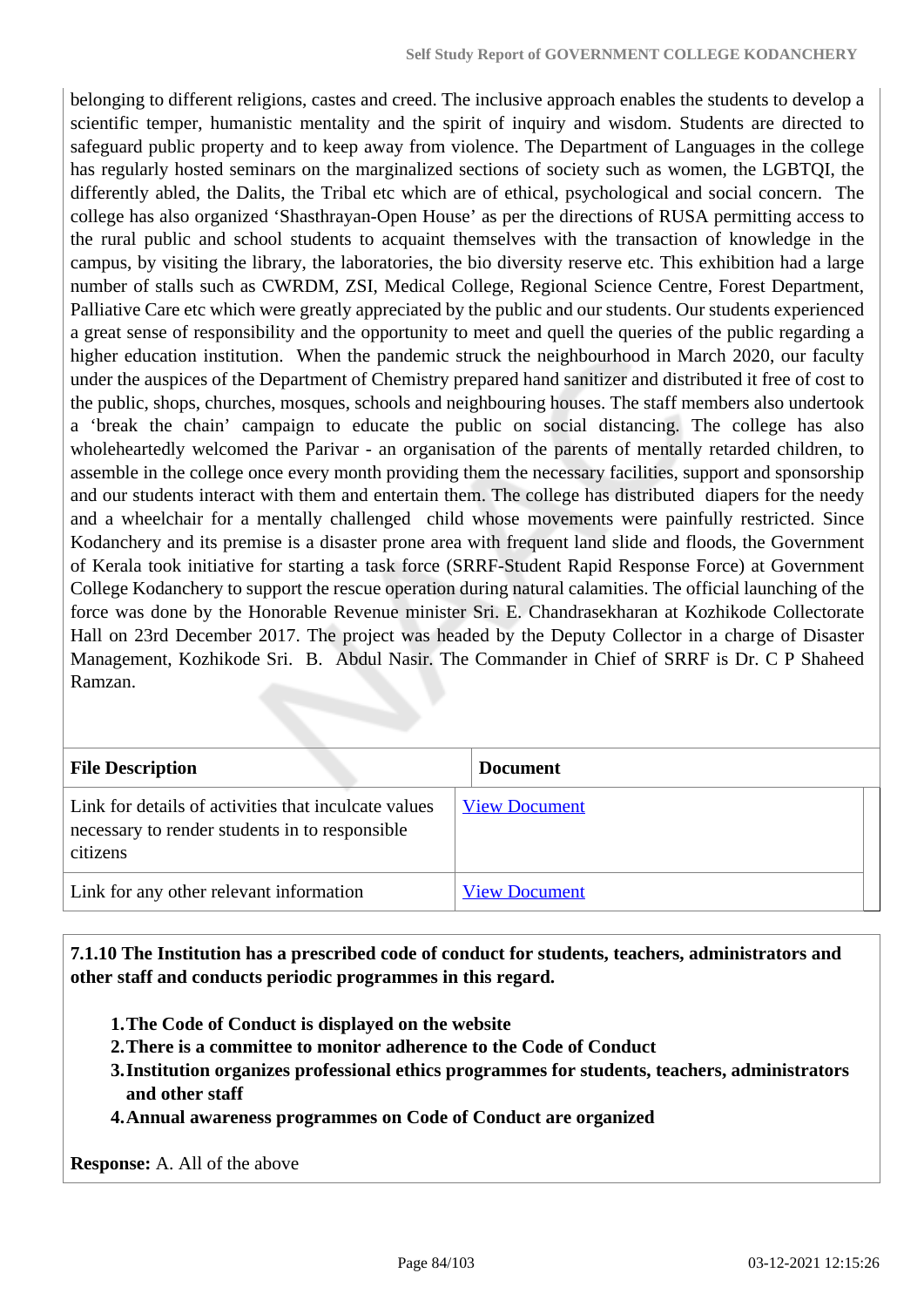| <b>File Description</b>                                                                                                                                                                   | <b>Document</b>      |
|-------------------------------------------------------------------------------------------------------------------------------------------------------------------------------------------|----------------------|
| Details of the monitoring committee composition<br>and minutes of the committee meeting number of<br>programmes organized reports on the various<br>programs etc in support of the claims | <b>View Document</b> |

## **7.1.11 Institution celebrates / organizes national and international commemorative days, events and festivals (within 500 words).**

## **Response:**

We have been conscientiously observing and celebrating commemorative days, events and festivals of national and international significance through which it has been trying to internalize and convey the messages that these occasions symbolize. The academic calendar of the institution is brimming with the important days and events which show enthusiasm of this institution in celebrating many national as well as international Days and commemorative events and festivals.

- **Independence Day and Republic Day**, we hoist national flag in the campus, and the national anthem is sung. Later, the students often engage in cleaning campus and participate in other activities like peace rallies, cultural programmes etc.
- **Vishu, Eid, Christmas Diwali, Onam** etc are some of the festivals that are generally celebrated every year in the campus with equal commitment across religious lines to inculcate religious harmony and secularism.
- **Constitution Day, Human Rights Day & Energy Conservation Day**:-All the three days are observed with Pledge & awareness campaigns on 26th November, 10th December & 14th December respectively of every year.
- Martyr's Day (30/January) : Martyr's day is observed in the college with a meeting, two minutes observance of silence and the exhibition of posters.
- **Pain and Palliative Day**:

(a) Collection of funds for palliative assistance, home visit

(b) 'I care, I support' programme to encourage volunteers to participate in pain & palliative work

- **International Women's Day** : was celebrated with programmes upholding the dignity of women
- **World Environment Day** (05/June): NSS volunteers and teachers of the college plant saplings in and around the campus. An environmental awareness campaign was conducted among the students
- **Anti-Drug campaign** (26/June): An anti-drug campaign is conducted in association with Anti-drug Cell of the college on the eve of International Day against Drug abuse and Illicit Trafficking.
- **World Population Day** (11/July): Posters exhibiting the message of day are displayed, An elocution competition on Population Explosion are also conducted.
- **Hiroshima Nagasaki Days** is observed with anti-war messages and peace symbols. Exhibition of charts and paper cuttings to create anti-war attitude among the students, Establishment of a tree with origami cranes, Anti-war rally are the important events organised as part of the day.
- **Sadbhavana Day** (20/August): Sadbhavana day is observed with Sadbhavana Day pledge,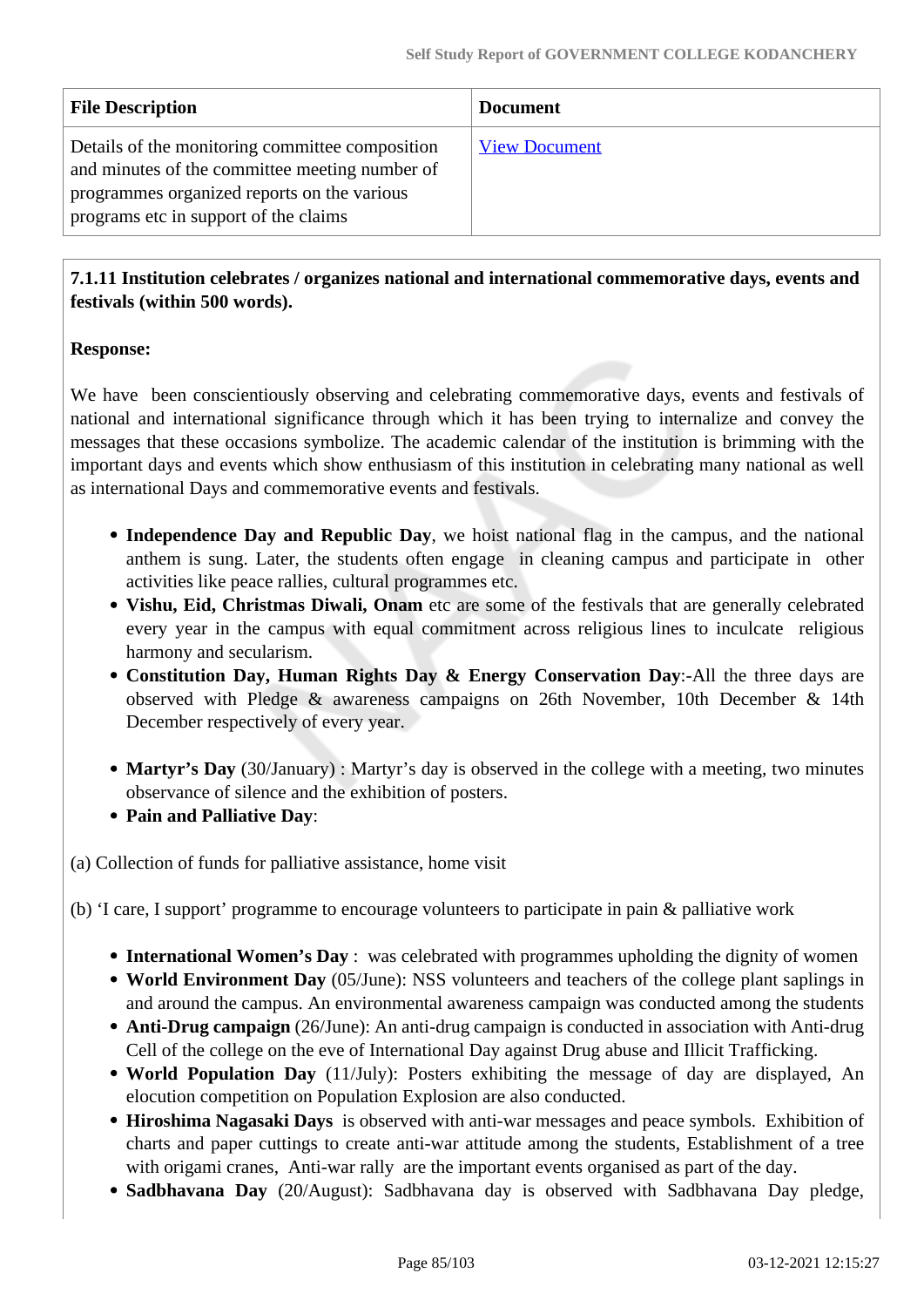exhibition of posters showing the message of the day etc.

- **NSS day Celebration**(24/September): Posters exhibiting the philosophy, role and importance of NSS were displayed. Public speaking training programme are organized for the second year volunteers. Students visit Zion Old age home, distributes sweets and spend time with the members.
- **Vayojana Dinam**(01/October): Vayojana Dinam is celebrated by meeting aged people such as the inhabitants of of Zion old age home. Students organized feast and cultural programmes for them and honoured them with a golden shawl.
- **Gandhi Jayanthi**: Extensive cleaning programmes in and around the campus. Cleaning and awareness programmes are also conducted in colonies like Pathippara Tribal colony, Nirannapara Colony etc.
- **World Cancer Day**: Posters exhibiting the causes of cancers and the precautions to be taken by the students to avoid such diseases.

| <b>File Description</b>                 | <b>Document</b>      |
|-----------------------------------------|----------------------|
| Link for any other relevant information | <b>View Document</b> |

## **7.2 Best Practices**

 **7.2.1 Describe two best practices successfully implemented by the Institution as per NAAC format provided in the Manual.**

**Response:** 

#### **BEST PRACTICES OF THE COLLEGE**

#### **1. COMPREHENSIVE HEALTH PROGRAMME**

Govt College kodanchery has always aspired for the physical and mental wellbeing not only of its staff and students but also of all the stake holders which includes the community as well. Specific health programmes are initiated under the auspices of the Department of Physical Education.

#### **Objectives:**

- To ensure adequate mental and physical health of the stakeholders.
- To develop self-hygiene and resist sexual abuse
- To enhance overall health of students and teachers for creating a sound lifestyle
- To provide counselling -educational, vocational and personal to the adolescent, differently abled, women and contribute to their personality development.
- To provide medical attention for socially and economically weaker section, free of cost.
- To refrain students from indulging in drug abuse and cyber crime.
- To promote research on health issues of the marginalized.

#### **Context:**

The college has a firm conviction that a sound mind exists in a sound body. The contemporary lifestyle of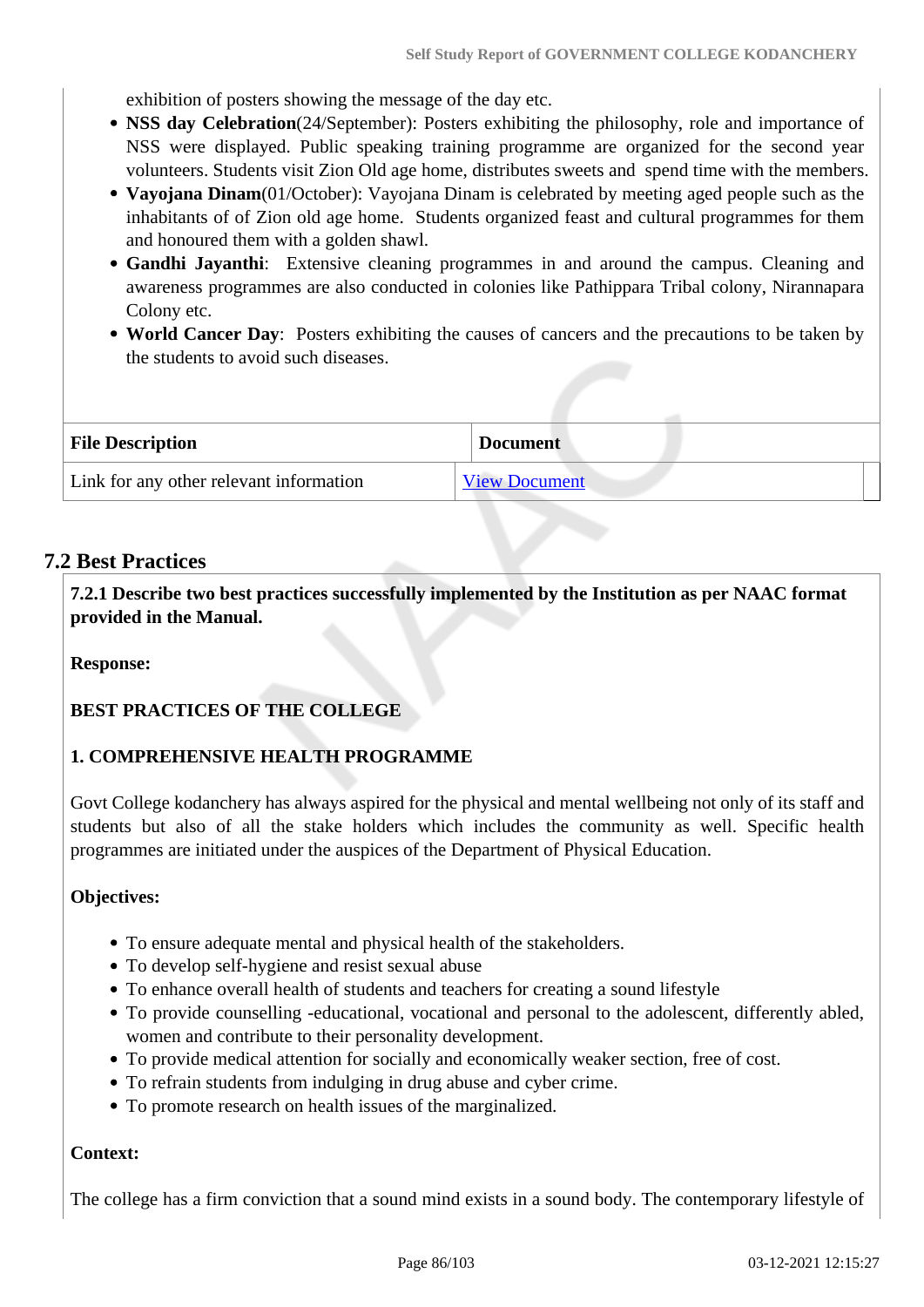the stakeholders is prone to health hazards, life style diseases, suicide tendencies, addiction to drugs and indulging in cyber crimes. This has become a matter of serious concern for the institution and we regard it as the need of the hour to boost the mental and physical health of all those who are involved in the teaching learning process. The recognition that adolescence is a period of identity crisis and the academic pressure in a competitive world would impose acute stress has led to the evolution of Sanjeevani – The college infirmary and Jeevani – Government counselling initiative run by the college. The increasing rate of sexual abuse and violence against women has necessitated seminars and classes directed for the empowerment of the female students.

#### **Practices**

- The **Gymnasium** is actively utilized by students after the regular classes. The Physical Education faculty monitors and grooms the students in their physical activities at Gymnasium.
- A fully mechanized **Health club** is being constructed to orient the students towards greater health awareness. The Health club under construction provides ample space for games like Chess, Caroms, Table tennis.
- The faculty members and staff are also provided **fitness programmes** in the evening which includes warming up, breathing exercises and brisk walking.
- **Sanjeevani: The college Infirmary** A doctor who is also our alumnus visits the college every Friday and on other days when need arises. Students are intimated of the doctor's assistance in advance. A consultation room is arranged for this purpose.
- **First -Aid Room:** Students are given primary attention and first-aid along with provision for rest under the supervision of the faculty of the Department of Languages**.**
- **Jeevani:** A personal counselling space with a counsellor appointed to provide mental health services functions in the college. Students seeking help for suicidal, depressive state of mind, learning disorders, examination phobia, time management and stress management are adequately counselled.
- **Music Therapy:** Recognising the curative and therapeutic power of music, the college attempts to soothe the stress and strain experienced by the students in their academic and personal life.
- **EQ Boosters:** Programmes to empower the EQ of students is organized as part of seminars organized by the Department of Languages. Seminars such as 'Interpersonal relationships' and 'Pshychological insights: A Prelude to Sociological and Academic Excellence' were organized for students in which clinical psychologist like Dr. Balakrishnan Nambiar and counsellors like Dr. Sivarajan, Dr. Hafiz Muhammed, Dr. T P Jawad and Mr. Nissar Patuvam provided training and valuable insights in life skills and developing problem solving skills.
- **Anti-narcotic awareness**: Sri Rishiraj Singh IPS, Hon. Commissioner of Excise, addressed the students on the hazards of consuming narcotics.
- **Awareness of Cyber crimes:** Mr. Prince Abraham, DYSP Vadakara, exhorted the students to be cautious of cyber crimes.
- **Sasthrayan Open House:** Kidney disease detection was organized for the parents and the public.
- **Blood group detection:** Blood group detection camp was arranged since the economically and socially backward people of the locale were ignorant of their blood groups.
- **Ph.D Thesis:** Dr. Shabeer K P, of the Research Department of Economics submitted Thesis on 'Financing of health care among the marginalized communities of Kerala'.
- **Induction Programme:** At the annual induction programme parents are provided awareness on mental and physical wellbeing of adolescents.
- **Women Development Cell:** Female faculty members addressed the girl students on issues related to the body, health and hygiene. Discussions were made on strategies to resist sexual abuse, and to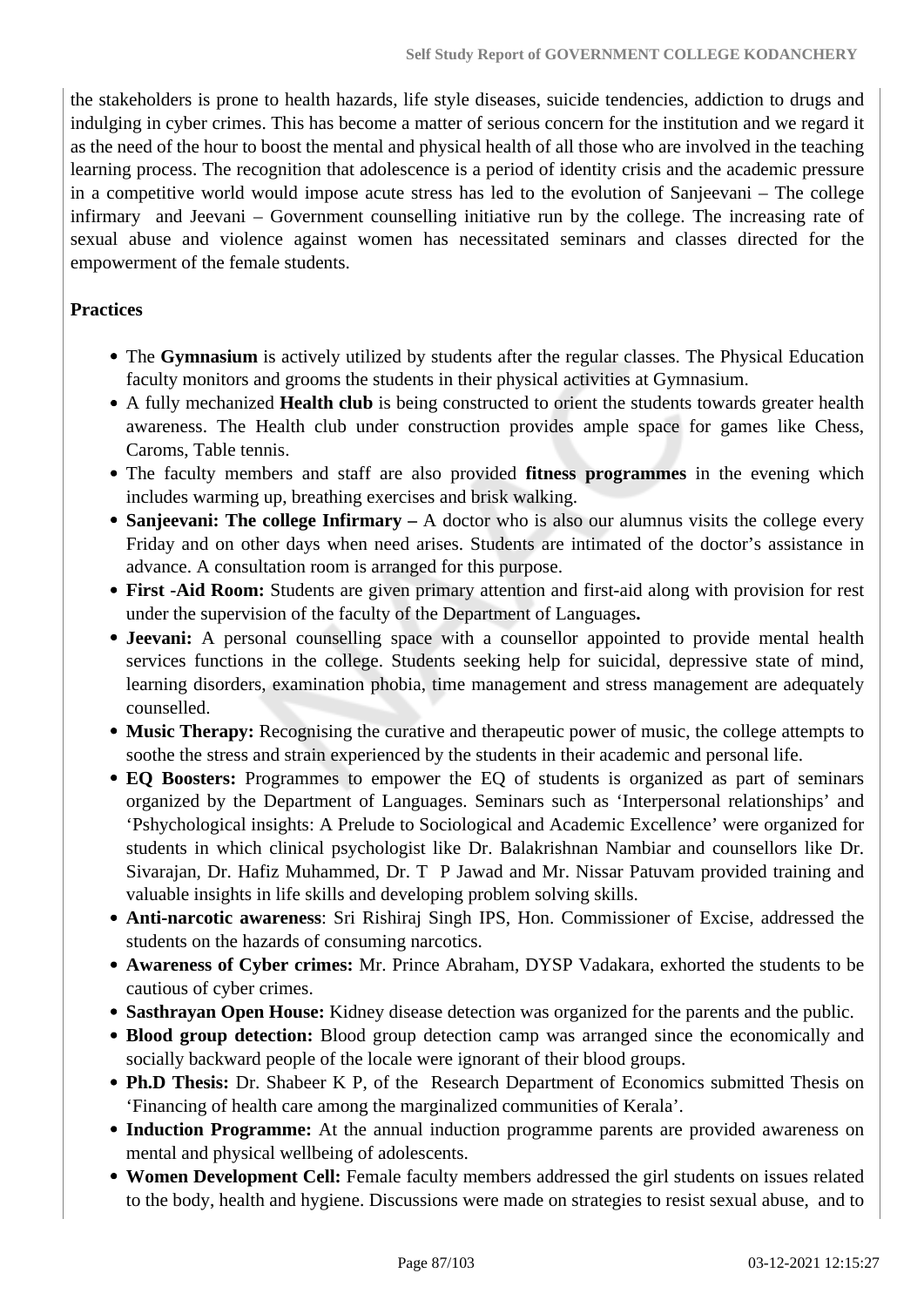create awareness on laws for the safety and security of women. Sanitary napkin vending machines and incinerators were installed to facilitate better hygiene. Gender equity seminars were also organized.

#### **Evidence of success:**

- Students are regularly visiting the gymnasium.
- Faculty members are undergoing fitness programmes regularly after class.
- No incident has been reported as of now on use of alcohol or narcotics.
- The Ph.D thesis undertook a study of the mechanisms of health care financing among the scheduled tribe communities, who are the most deprived among the marginalized communities in the state.
- Sanjeevani the college infirmary is being utilized by students and staff.
- Jeevani More students utilize the service of psychologist in solving their academic and personal problems.
- Induction programme No ragging and harassment case exists.
- Number of people participated in the blood group detection camp.
- 62 people registered for Kidney disease detection.
- Female students who had little knowledge of healthy practices began using the vending machines and incinerators which has made life easier and healthier for them.

### **Problems encountered and resources required**

- Due to the shortage of transportation facilities many students find it difficult to attend the gymnasium
- We were able to provide only one branch of medicine (Homeopathy)
- New Health club is under construction which can incorporate more students.

## **2. INCLUSIVE SOCIAL WELFARE PROGRAMME**

 Inclusiveness is a virtue that the college has upheld ever since its inception. Akin to the diverse socio, cultural, linguistic milieu that India represents, heterogeneity and inclusiveness are values that the college practices. Accordingly the college promotes and sustains students of differing potentials and background and strives to check all kinds of marginalization.

## **Objectives:**

- To reinforce the social commitment of the institution to the world outside.
- To bring the marginalised and the differently abled into the mainstream.
- To perceive the traumatic life led by the parents of the differently abled and to offer a space for such parents to assemble and share their experiences.
- To give an opportunity to the public to understand various research projects undertaken in the college, the great achievements of the college, facilities provided by various departments of the college, future activities of the college etc.
- To open doors to many scientific, educational, cultural and medical and health institutions available near by
- To have a "Public-Public Participation" by linking the public at large with the college
- To alert the rural public about the COVID pandemic
- To support the local governing body by catering to the request for sanitizers from neighbouring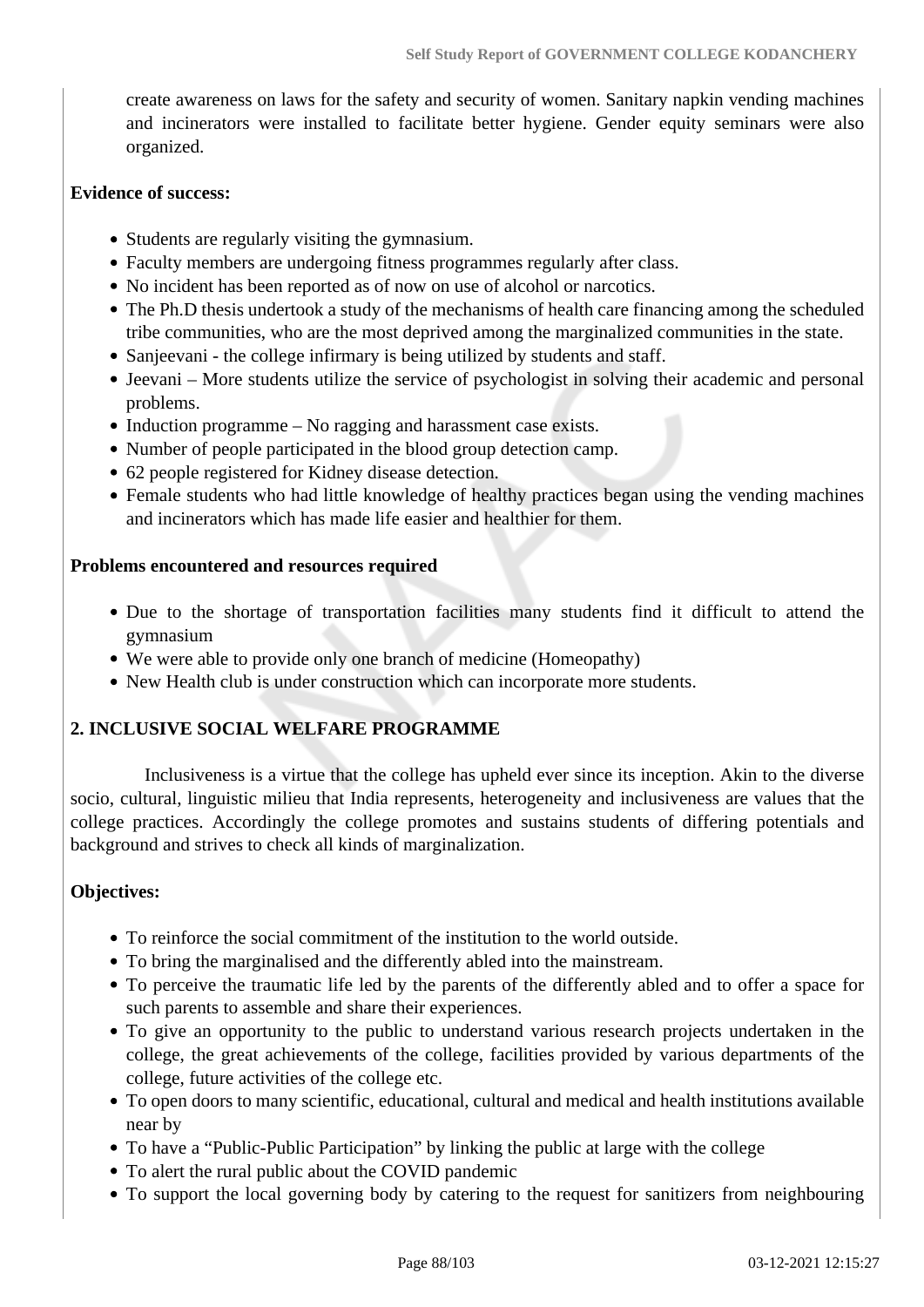colleges, Churches, mosques, offices etc

### **Context**

- As a part of preserving public education a new venture by the RashtriyaUchatarSiksha Abhiyan (RUSA) - National Higher Education Mission called Shasthrayan-2018 with slogan "Public Educational Institution to the Public" was launched in certain selected Government Colleges. The main aim of the project is to bring the community to the higher education institution.
- During the initial days of the COVID 19 Pandemic, there was a general uncertainty and insecurity regarding the contagion of the disease and the public was considerably alarmed. Kodanchery is a rural area, socially, economically backward and ecologically sensitive area. Hence it was very evident that the common people were not following the inevitable social distancing and precautionary measures.
- Kodanchery Parivar is an organisation of the parents of mentally challenged children. This organisation sought to alleviate the agony and trauma of the parents of such children, by giving them the opportunity to assemble with their kids on a common platform. The members of the Parivar were on the lookout for such a venue. Accordingly, they approached the principal of the college who discussed the matter with the college council, which quite magnanimously accepted the request and provided a space for the interaction of the members in the outdoor auditorium of the college, with whom an agreement was signed.
- The college had adopted Nirannappara a colony of socially and economically backward community which lies in close proximity to the college. NSS volunteers observed that, the inhabitants of the colony were leading a miserable life and wanted to improve their living conditions.

#### **Practices**

- The inauguration of the Kodanchery **'Parivar'** was done by the Kozhikode district collector Shri. Sambasiva Rao. A large number of social workers, NGO s and members of the local governing body had attended the function. The district collector had applauded the efforts of the college to join hands with Parivar. First Sunday of every month the parivar members assemble in the outdoor auditorium. They are provided the mike and sound system of the college. The NSS volunteers and other students of the college entertain the mentally challenged children by singing and dancing which is emulated by them. The parents delightedly persuade their kids to come to the forefront and dance . The parents are relieved of their stress and the children find an outlet for the penned up energy. The college also distributes diapers for the differently abled, which is too expensive for many parents to afford. The college has also distributed a recliner wheelchair with commode facility to a 15 year old child member of the parivar who is locked in a room by his parents because he is hyperactive. The child can now be moved around in and out of the house to the great relief of the parents. The college wishes to contribute extensively to this noble cause and be of service to the children and their parents.
- Initiated by the IQAC, the department of chemistry, assisted by the entire teaching and nonteaching staff prepared 70 litres of **sanitiser** and bottled them. As per WHO norms Isopropyl Alcohol, hydrogen peroxide, glycerol and distilled water were the ingredients of the sanitiser. Initially 25 litres of hand sanitiser were prepared. Later due to the growing demand owing to the intensely critically COVID scenario, the college prepared 55 litres more. The staff members of the college distributed it to all nearby offices such as KSEB, KSFE, Police station, Panchayath Office, Village Office, Registrar's office, churches, OISCA, four neighbouring colleges and a number of schools.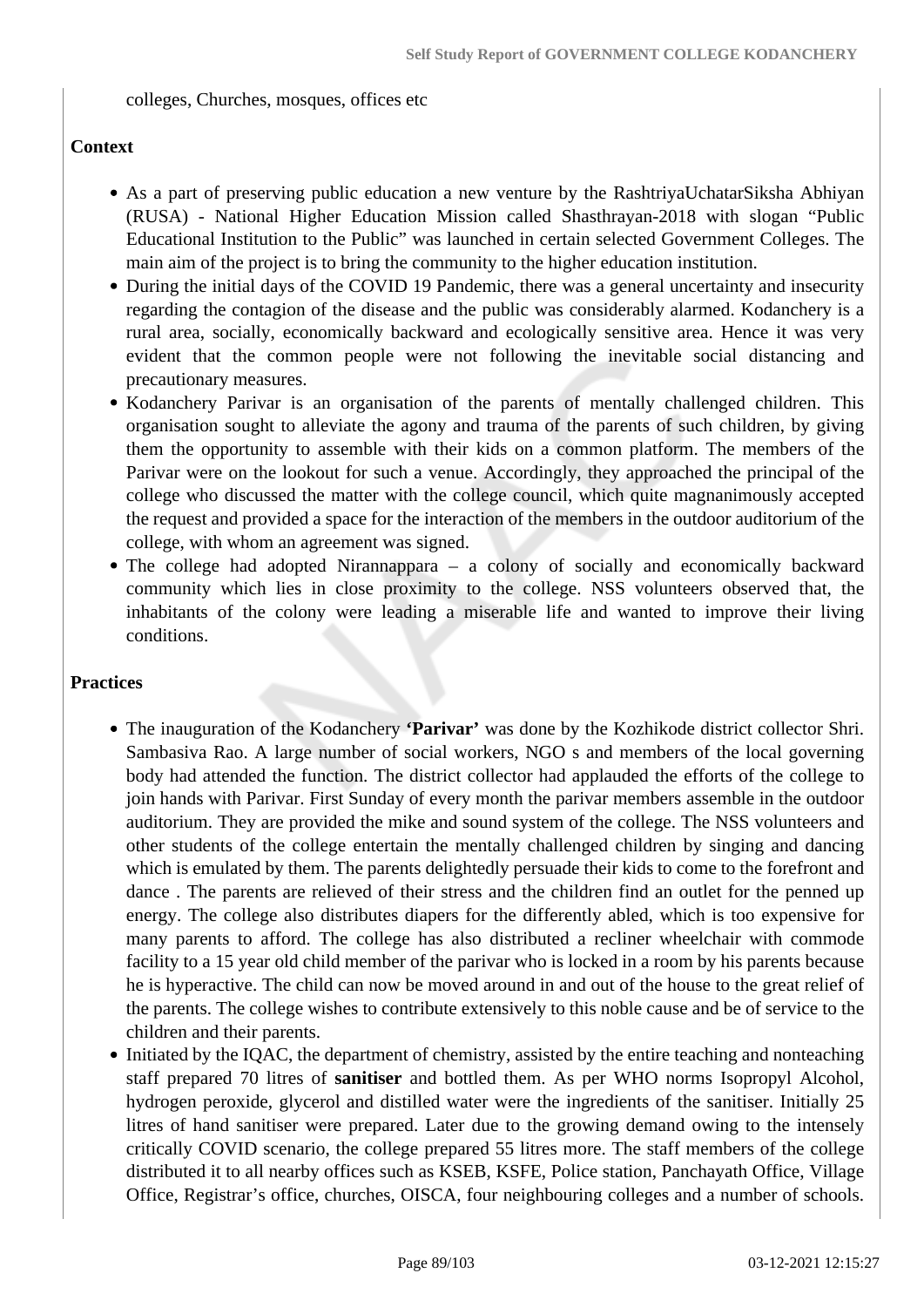Further it was distributed among 100 shops, labourers, bus conductors, drivers and passengers. The hand sanitiser was well appreciated. The college found it difficult to cater to the rising demand for hand sanitisers due to the lock down. While distributing the hand sanitiser, the staff members briefed the recipients on the method of using it and how to maintain social distance and the need to break the chain.

- **Sasthrayan festival** conducted on 26 27 February, 2018 was an excellent programme in our College. A wide variety of Governmental institutions as well as NGOs like Govt. Medical College Calicut, Agricultural department, Kerala Shasthra Sahithya Parishad, Zoological Survey of India, Department of Water Resources, Helping Hands Charitable Trust, KSEB etc. exhibited different stalls highlighting educational, scientific, economic and health aspects. People from different walks of life, students from nearby schools visited the exhibition. The students of various departments prepared their own stalls in which they showed highly useful projects. PhD theses by members of faculty, Commerce Museum, History Museum, Trainings on Soap making, LED bulb making, Biodiversity Park visit, Food Fest etc. were the leading programmes of the departments. Kidney checking and awareness class on Kidney diseases, water resources management and water quality checking, scientific and technological exhibition, Medical camps, career and educational expo on higher education, waste management and disposal of waste etc. were some of the leading items of the programme. The students of the college, their parents, Local Self Government Institutions and all other collaborative institutions extended their whole-hearted co-operation and support for the success of the programme.
- The college has been supporting the inhabitants of Nirannappara colony, ward 16 of Kodanchery panchayat by distributing grocery, study materials for students and providing awareness session on obtaining loans, sanitation and hygiene, necessity of education, legal awareness, medical assistance etc. The college NSS units and staff members have been supporting the residents of the colony for the last 6 years.
- The college hosted the programme 'Aaranyakam' for the selected gifted students of neighbourhood schools.

#### **Evidence of Success**

- At the meeting of the 'Parivar' held at Government College Kodanchery which the Kozhikode District Collector Sri Sambasiva Rao had inaugurated, the initiative of the college to support the differently abled was widely appreciated. The happiness of the differently abled children and their parents was evident in the songs and dances of the children. The Wheel chair donated by the college was a great help for the parents who could move the child around.
- The Parivar members expressed their gratitude to the staff members and the principal when they accepted the wheel chair. The President of the Panchayath, who was present during the function, observed that due to the pandemic, the members were missing the get together in the college auditorium and the happiness it bought to their children. The students of the college also had reported that the interaction with Parivar had been an eye opener and it was a rewarding experience in life.
- We received repeated requests from colleges and offices in the neighborhood to prepare more bottles of sanitizer. The requests from these institutions like OISCA testify the success. The letter of appreciation from the Kodanchery Panchayat Secretary amply illustrates the success of the venture.
- The excellent participation of the public and the students of the neighbourhood schools prove the success of Shasthrayan open house. The total number of educational institutions which attended was 37 and the number of students were 4322. The number of public participation was 2384. The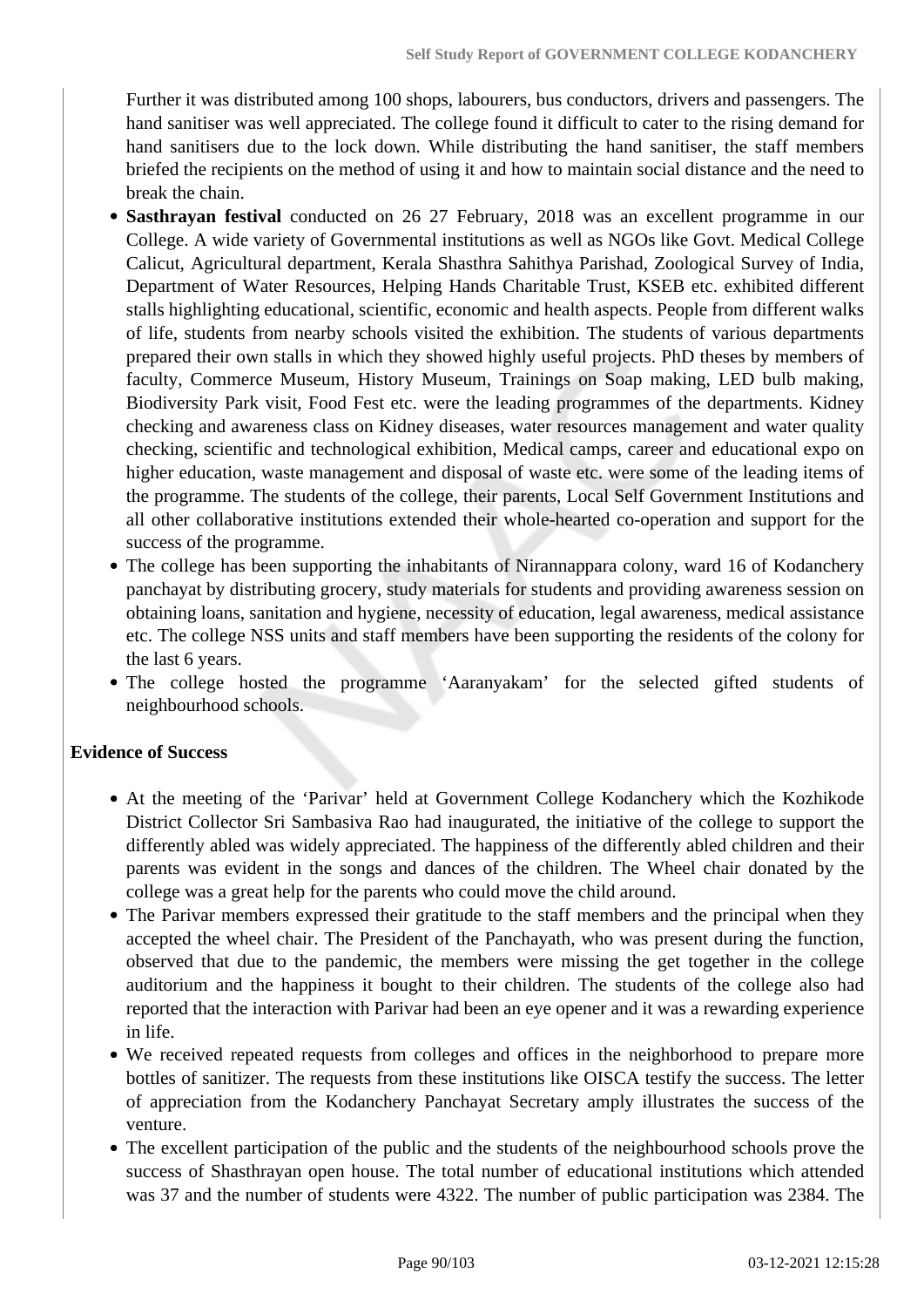feedback register of Shasthrayan is full of positive remarks.

The letter from Smt. Chinna Ashokan, ward member Kodanchery grama panchayat appreciates our humanism and fellow feeling.

#### **Problems encountered and resources required**

- The college amplifier, speaker, mixer etc are to be transported from the roof top auditorium to the outdoor auditorium, which is a tedious task. The college wishes to purchase one sound system for the sake of the Parivar. Since the Parivar members assemble in the college only on Sunday, only a limited number of students and faculty members are present. The experience of interaction is restricted to a few. The college finds it difficult to mobilise funds for the purchase of diapers for the kids on a regular basis.
- The college did not have the permit to prepare the hand sanitizers from the drug controller's office. Chemistry, being a complimentary subject of the departments of Physics and Zoology, could not stock Ethanol in large quantities.We proceeded with the preparation by informing the District Collector and obtaining his silent consent. The hand sanitizer proved extremely indispensable because the science block of the college served as quarantine building for the COVID-19 victims for a long period.

| <b>File Description</b>                                  | <b>Document</b>      |
|----------------------------------------------------------|----------------------|
| Link for any other relevant information                  | <b>View Document</b> |
| Link for Best practices in the Institutional web<br>site | <b>View Document</b> |

#### **7.3 Institutional Distinctiveness**

### **7.3.1 Portray the performance of the Institution in one area distinctive to its priority and thrust within 1000 words**

#### **Response:**

Government college Kodanchery is blessed with many peculiarities that distinguish the college from other institutions.

Situated in an ecologically fragile area on the eastern side, on the slopes of the Western Ghats, Government College Kodanchery lies in close proximity to Thusharagiri water falls and Geerakappara Reserve Forest. Of the total area of 20.1 acre, the college proudly flaunts 3 acres of biodiversity reserve, adjacent to the college main building. This extensive area rich in a diverse array of flaura and fauna is a regenerating mixed Deciduous Forest designated as the Bio-diversity park. Established in 1992-93, having sought the blessings of the eminent Malayalam poet and staunch environmentalist Smt. Sugathakumari, the college has taken the vow to preserve this Sanctum Sanctorum with utmost devotion.

At the induction programme organised annually for freshers, great care is taken to convey the gravity of nurturing the forest and the need to guard its pristine quality and to leave it unhampered, with least human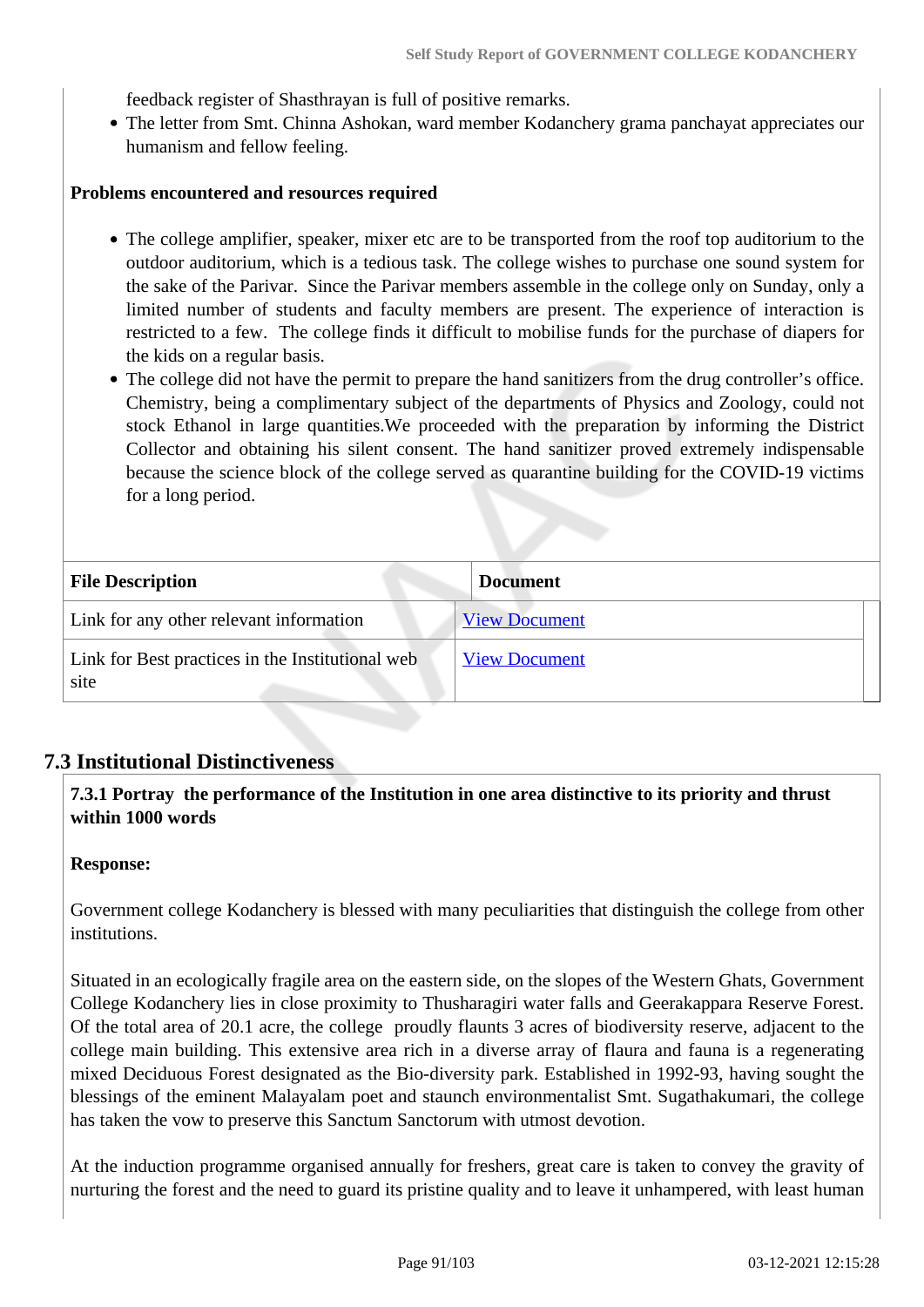intrusion. Accordingly no student or staff member is permitted entry into the park without prior permission from the Head of the Department of Zoology, who acts as the custodian of the reserve. Accompanied by a staff member of Department of Zoology, students are taken on a guided tour through the forest only once in their student period.

### **Green book:**

- The college diligently maintains a Green book which is a manifesto of our Bio-diversity reserve, record of wide variety of flora and fauna.
- This Bio-diversity reserve harbours many indigenous forest trees, shrubs, grasses and other exotic and endemic species. Assistance of professional Botanist have been sought to classify the tree species and to allure the students to assimilate the forest culture. Mass afforestation drives are initiated annually and new saplings are planted in the reserve to enrich the floral wealth.
- The faunal treasure has also been studied and classified which include ants, bees, centipedes, odonates, acquatic insects, butterflies, mantids, spiders, fishes, amphibians, reptiles, birds and mammals. Nine sub families of ants have been identified. Taxonomy of Apiformes have been studied and ten species of bees have been identified in the Bio-diversity reserve which have been listed in detail in the Green Book. Seven families of centipedes have been identified. Twenty four odonates were recorded. Fifteen species of acquatic insects and insect larvae were identified. Sixty two species of butterflies, seven species of mantids, thirty two species of spiders, twenty five species of fresh water fishes, twenty one species of amphibians , twenty seven species of reptiles, eighty seven species of birds and eighteen species of mammals were identified.

#### **Studies triggered by the Bio-diversity reserve**

#### **Dr. Jobiraj, Department of Zoology.**

- Co-investigator of AICOPTAX- MOEF project (Rs,47,23,980) on Pollination and Taxonomy of bees
- Participated as Resource person in the National seminar on Insects and Environment sponsored by directorate of collegiate education, Govt of Kerala held at the Department of Zoology, Government Brennen College Thalassery on 7th and 8th November, 2018.
- Delivered a lecture on Introduction to the World of BEES, their diversity and life on 10th January 2019 at Zamorin's Guruvayoorappan College, Kozhikode.
- Attended one day National seminar on right wing formulation of education sector organized in connection with 61st annual conference of AKGCTA at Maharajas College Ernakulum on 22nd March 2019.
- Participated and presented a paper on bee taxonomy in the day national seminar on modern practices in animal taxonomy organized by PG and research department of Zoology, Maharajas College Ernakulum under the sponsorship of DCE, Govt of Kerala on 25th and 26th November 2019.
- Delivered a lecture on Biodiversity. Climate change and sustainable development held at research department of Zoology, Government College Kasargod on 18th and 19th November 2019.
- Presented a paper on Introduction to the bees of the world of Bees on 12th November 2019 at Baithul Izza arts and Science College.
- Participated as a Recourse Person , the two day National Workshop on Taxonomic Identification of Bees, organized by ENVIS Centre on Biodiversity(Fauna), Zoological Survey of India with center for Pollination studies (University of Kolkata),University of Agricultural sciences (Bangalore )and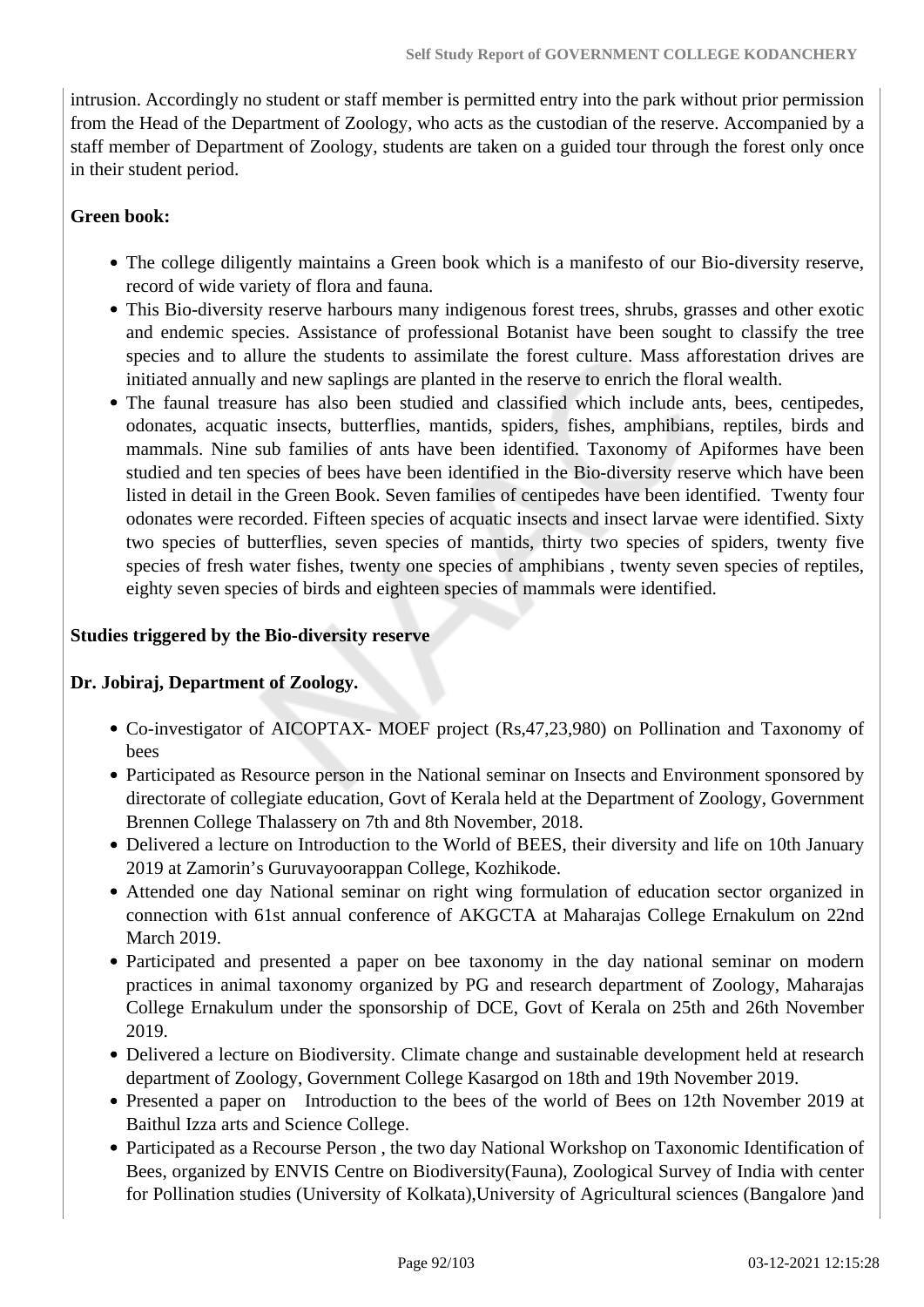National center for biological sciences (Bangalore) on 2nd and 3rd march 2020

Thesis submitted under the supervision of Dr. Jobiraj T based on the bees of bio-diversity

#### **Mrs. Manjusha K .T Dept of Zoology**

Was awarded Ph.D on Biosystematics of Bees (Apoidea: Halictidae: Nomiinae) of Kerala, India. -Bharathiar University Coimbatore under the supervision of Dr. Jobiraj T

#### **Seminars and Projects based on Bio-diversity reserve:**

- Three day national workshop on Pollination ecology Jan 14-16, 2016.
- Two day national workshop on butterflies and moths Jan 6-7, 2020.
- Almost all UG projects of Department of Zoology are based on the Bio-diversity reserve.

#### **Recent findings:**

Five new species of bees reported from Kodanchery college campus

- Halictus ramani sp.nov
- Halictus shona sp.nov
- Halictus zammorini sp.nov
- Leuconomia kodencheriensis sp,nov
- Leuconomia stellaesp.nov

#### **Extension activities:**

- 4322 students 2384 others visited the Bio-diversity reserve during the Shasthrayaan Open house
- Residential Camp for school students was organized based on the Bio-diversity was conducted by Department of Zoology.

| <b>File Description</b>                                  | <b>Document</b>      |
|----------------------------------------------------------|----------------------|
| Link for any other relevant information                  | <b>View Document</b> |
| Link for appropriate web in the Institutional<br>website | <b>View Document</b> |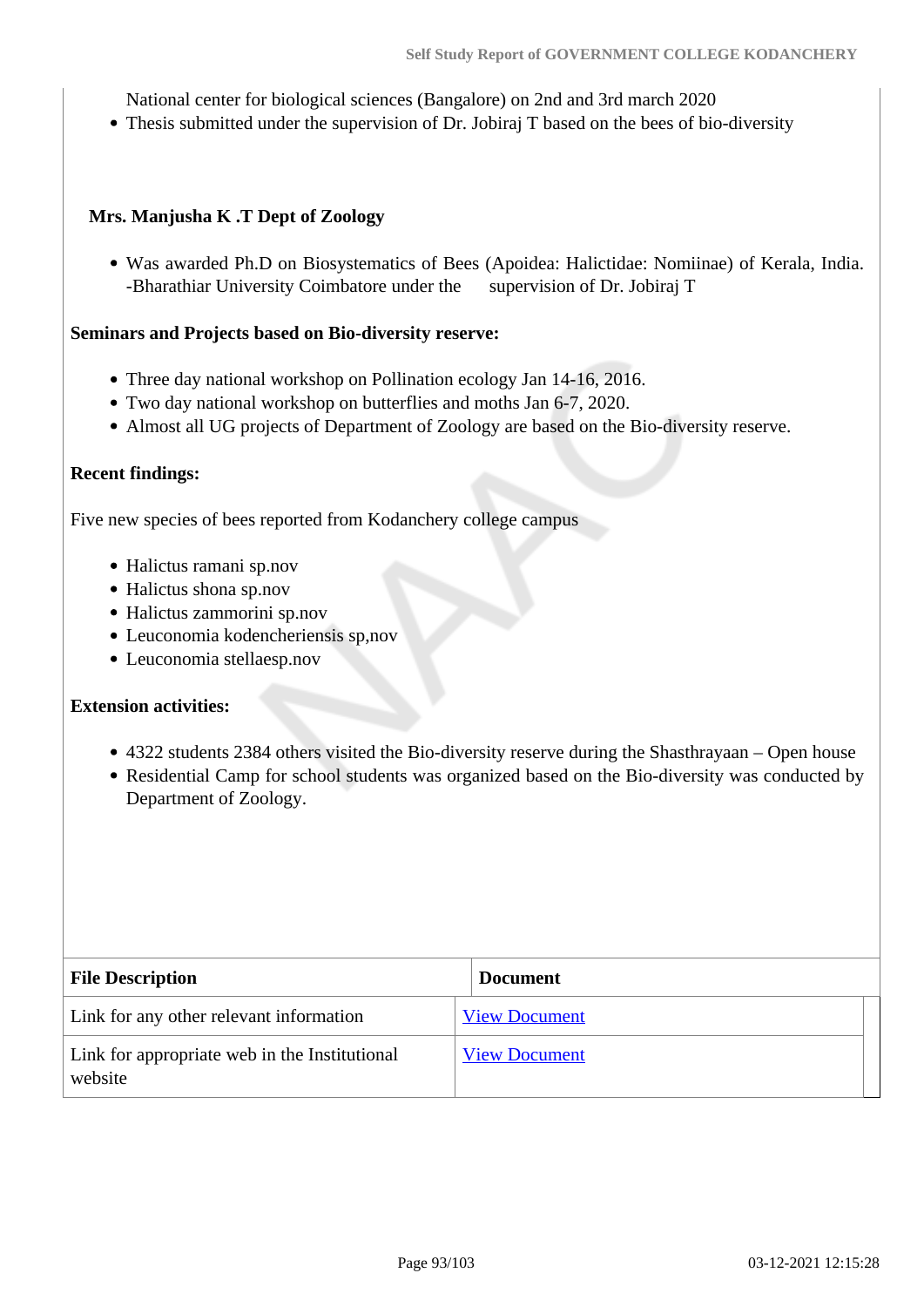# **5. CONCLUSION**

## **Additional Information :**

The logo of the college represents the geographical, economical, social and cultural context in which the college is situated and indicates the hopes of the people for whose social upliftment, the college is established. The upper part of the outer circle represents the importance of industrial development of the area and its lower part depicts the name of the college in full. Our motto 'Thejaswinavadee thamasthu' means 'Let the Almighty Enlighten Us.' In the middle of the emblem there is a spade on one side and a pen on the other, denoting the combination of agriculture and education.

We have never lost sight of our mission and vision and never sought to compromise quality in all our endeavours.We have strived hard to fulfill the directions of the NAAC peer team after the second cycle of accreditation. Located in an ecologically sensitive and under developed area with scanty transportation facilities, Kodanchery has a history of neglect when new courses are sanctioned by the government despite frequent entreaties from our side. This is the major weakness pointed out by the NAAC peer team members during our previous accreditation. We offer all possible assistance towards the public which is the reason why the college is held in wide acclaim. We practice gender equity and inclusiveness and have welcomed transgenders, Women, Differently- Abled, Dalits and other marginalized communities as resource persons and chief guests. Our college has been chosen as a Centre of Excellence by the government of Kerala.

## **Concluding Remarks :**

The evolution of the college over the past four decades has witnessed a strong blend of state-of-the-art infrastructure and intricately intertwined human resource, committed to provide superior quality education with its thrust on creativity and innovation. The tranquil, lush green ambience of the college is ideal for knowledge assimilation, generation, and dissemination with a sense of social responsibility, rooted in human values. The college has carved a niche for itself, despite the remoteness of the locale and the adverse climatic conditions characteristic of an ecologically fragile area. Our commitment is to endow the students with innovative, indepth learning, develop their moral values and empower them with skills and assist their evolution as ingenious problem solvers and critical thinkers. We prepare our students to confidently face the challenges of the highly competitive world and career progression, and also nurture them to effectively deliver the needs of a developing nation.

The best practices we have chosen- Comprehensive Health Programme and Inclusive Social Welfare Programme, are all encompassing and panoramic since they address and cater to the stake holders and the community. We wish to pursue these practices in future along with other novel initiatives.

The uniqueness of the college is reflected in the Bio-diversity reserve that we preserve and the research oriented efforts associated with it. This inheritance will not only be safeguarded and studied but also handed over to posterity as a legacy that binds us to nature. The institution strongly adheres to eco-friendly measures and aspires to follow green protocol in its future development projects.

 All along its journey, the college has striven towards excellence with the collaboration of all the stakeholders, to all of whom we have conveyed our profound appreciation while aspiring for their unflinching support. We are led by the guiding principle 'To get together is the beginning; to stay together is progress; to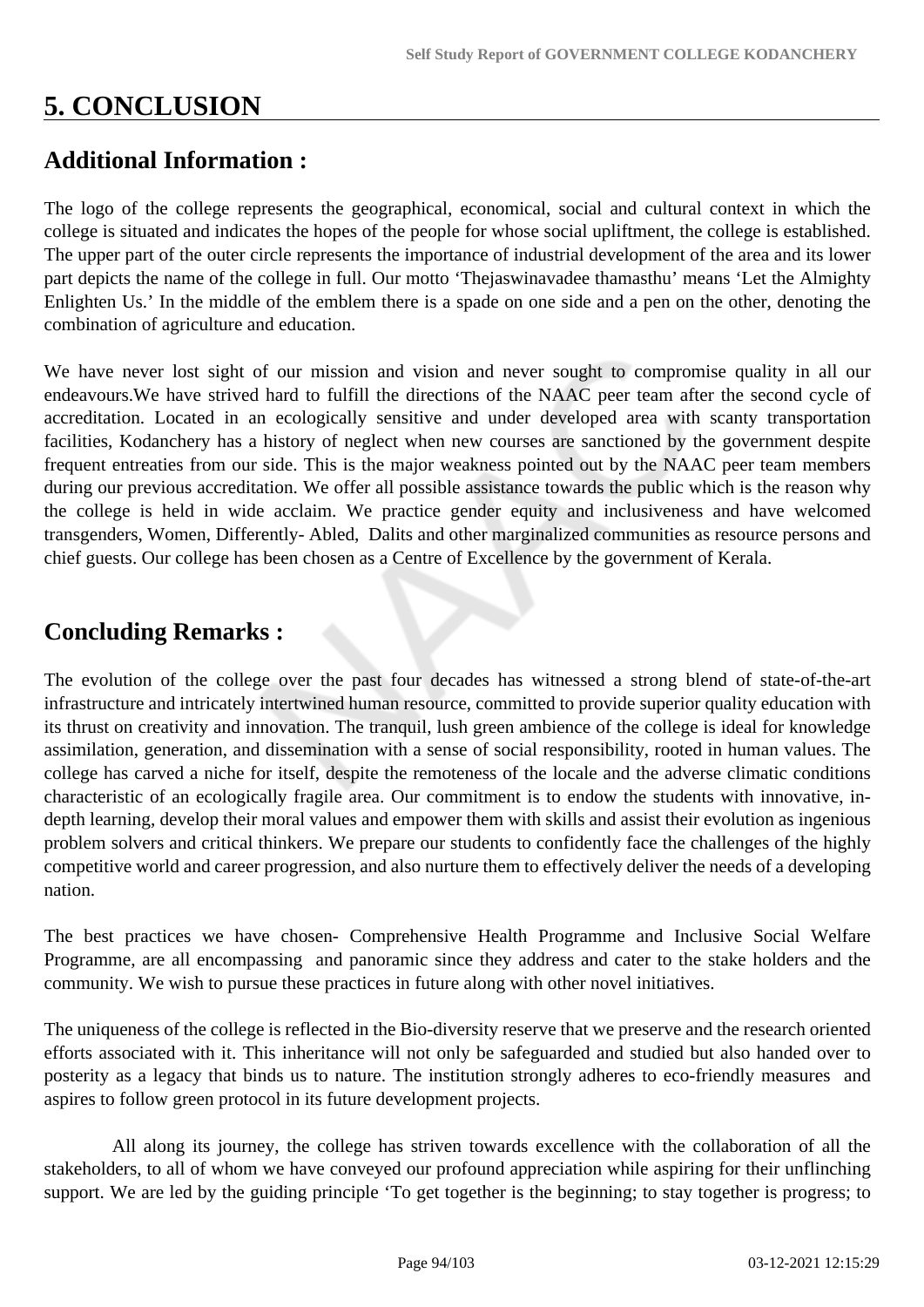work together is success'.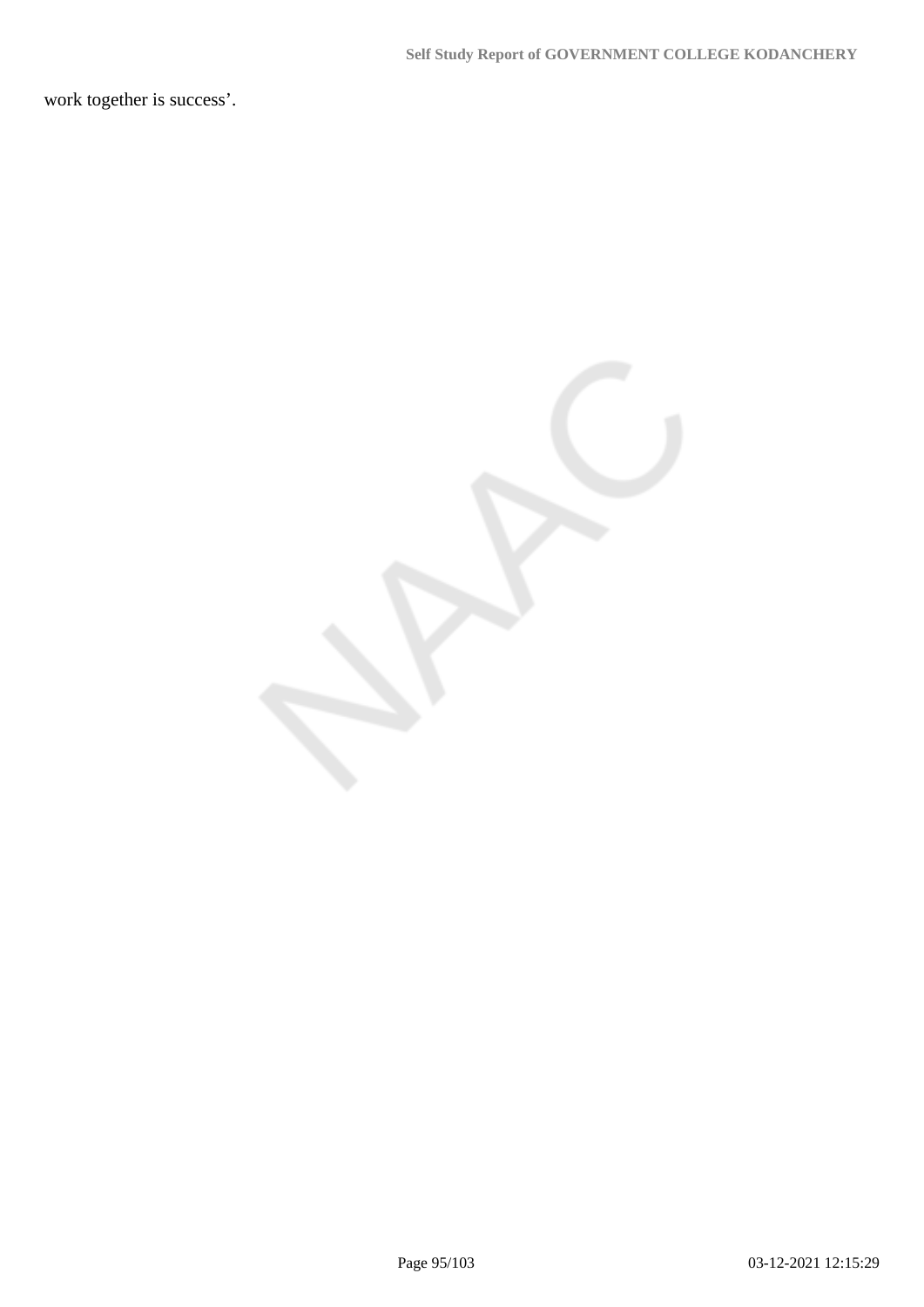# **6.ANNEXURE**

## **1.Metrics Level Deviations**

| Metric ID |                                                                                             | Sub Questions and Answers before and after DVV Verification       |         |         |         |         |                                                                                               |  |  |
|-----------|---------------------------------------------------------------------------------------------|-------------------------------------------------------------------|---------|---------|---------|---------|-----------------------------------------------------------------------------------------------|--|--|
| 1.3.2     | Average percentage of courses that include experiential learning through project work/field |                                                                   |         |         |         |         |                                                                                               |  |  |
|           | work/internship during last five years                                                      |                                                                   |         |         |         |         |                                                                                               |  |  |
|           |                                                                                             |                                                                   |         |         |         |         |                                                                                               |  |  |
|           |                                                                                             |                                                                   |         |         |         |         | 1.3.2.1. Number of courses that include experiential learning through project work/field      |  |  |
|           |                                                                                             | work/internship year-wise during last five years                  |         |         |         |         |                                                                                               |  |  |
|           |                                                                                             | Answer before DVV Verification:                                   |         |         |         |         |                                                                                               |  |  |
|           |                                                                                             | 2019-20                                                           | 2018-19 | 2017-18 | 2016-17 | 2015-16 |                                                                                               |  |  |
|           |                                                                                             | 6                                                                 | 6       | 6       | 6       | 6       |                                                                                               |  |  |
|           |                                                                                             | <b>Answer After DVV Verification:</b>                             |         |         |         |         |                                                                                               |  |  |
|           |                                                                                             | 2019-20                                                           | 2018-19 | 2017-18 | 2016-17 | 2015-16 |                                                                                               |  |  |
|           |                                                                                             | 6                                                                 | 6       | 6       | 6       | 6       |                                                                                               |  |  |
| 1.3.3     |                                                                                             |                                                                   |         |         |         |         | Percentage of students undertaking project work/field work/ internships (Data for the latest  |  |  |
|           |                                                                                             | completed academic year                                           |         |         |         |         |                                                                                               |  |  |
|           |                                                                                             |                                                                   |         |         |         |         |                                                                                               |  |  |
|           |                                                                                             |                                                                   |         |         |         |         | 1.3.3.1. Number of students undertaking project work/field work / internships                 |  |  |
|           |                                                                                             | <b>Answer before DVV Verification: 236</b>                        |         |         |         |         |                                                                                               |  |  |
|           |                                                                                             | Answer after DVV Verification: 231                                |         |         |         |         |                                                                                               |  |  |
|           |                                                                                             |                                                                   |         |         |         |         |                                                                                               |  |  |
| 1.4.2     |                                                                                             | Feedback process of the Institution may be classified as follows: |         |         |         |         |                                                                                               |  |  |
|           | <b>Options:</b>                                                                             |                                                                   |         |         |         |         |                                                                                               |  |  |
|           |                                                                                             |                                                                   |         |         |         |         | 1. Feedback collected, analysed and action taken and feedback available on website            |  |  |
|           |                                                                                             | 2. Feedback collected, analysed and action has been taken         |         |         |         |         |                                                                                               |  |  |
|           |                                                                                             | 3. Feedback collected and analysed                                |         |         |         |         |                                                                                               |  |  |
|           |                                                                                             | 4. Feedback collected                                             |         |         |         |         |                                                                                               |  |  |
|           |                                                                                             | 5. Feedback not collected                                         |         |         |         |         |                                                                                               |  |  |
|           |                                                                                             |                                                                   |         |         |         |         | Answer before DVV Verification : A. Feedback collected, analysed and action taken and         |  |  |
|           |                                                                                             | feedback available on website                                     |         |         |         |         |                                                                                               |  |  |
|           |                                                                                             |                                                                   |         |         |         |         | Answer After DVV Verification: B. Feedback collected, analysed and action has been taken      |  |  |
|           |                                                                                             |                                                                   |         |         |         |         | Remark : As per the HEI statement in the response dialogue box and the data provided with the |  |  |
|           |                                                                                             | Metric during clarification.                                      |         |         |         |         |                                                                                               |  |  |
|           |                                                                                             |                                                                   |         |         |         |         |                                                                                               |  |  |
| 2.1.1     |                                                                                             | <b>Average Enrolment percentage (Average of last five years)</b>  |         |         |         |         |                                                                                               |  |  |
|           |                                                                                             |                                                                   |         |         |         |         | 2.1.1.1. Number of students admitted year-wise during last five years                         |  |  |
|           |                                                                                             | Answer before DVV Verification:                                   |         |         |         |         |                                                                                               |  |  |
|           |                                                                                             |                                                                   |         |         |         |         |                                                                                               |  |  |
|           |                                                                                             |                                                                   |         |         |         |         |                                                                                               |  |  |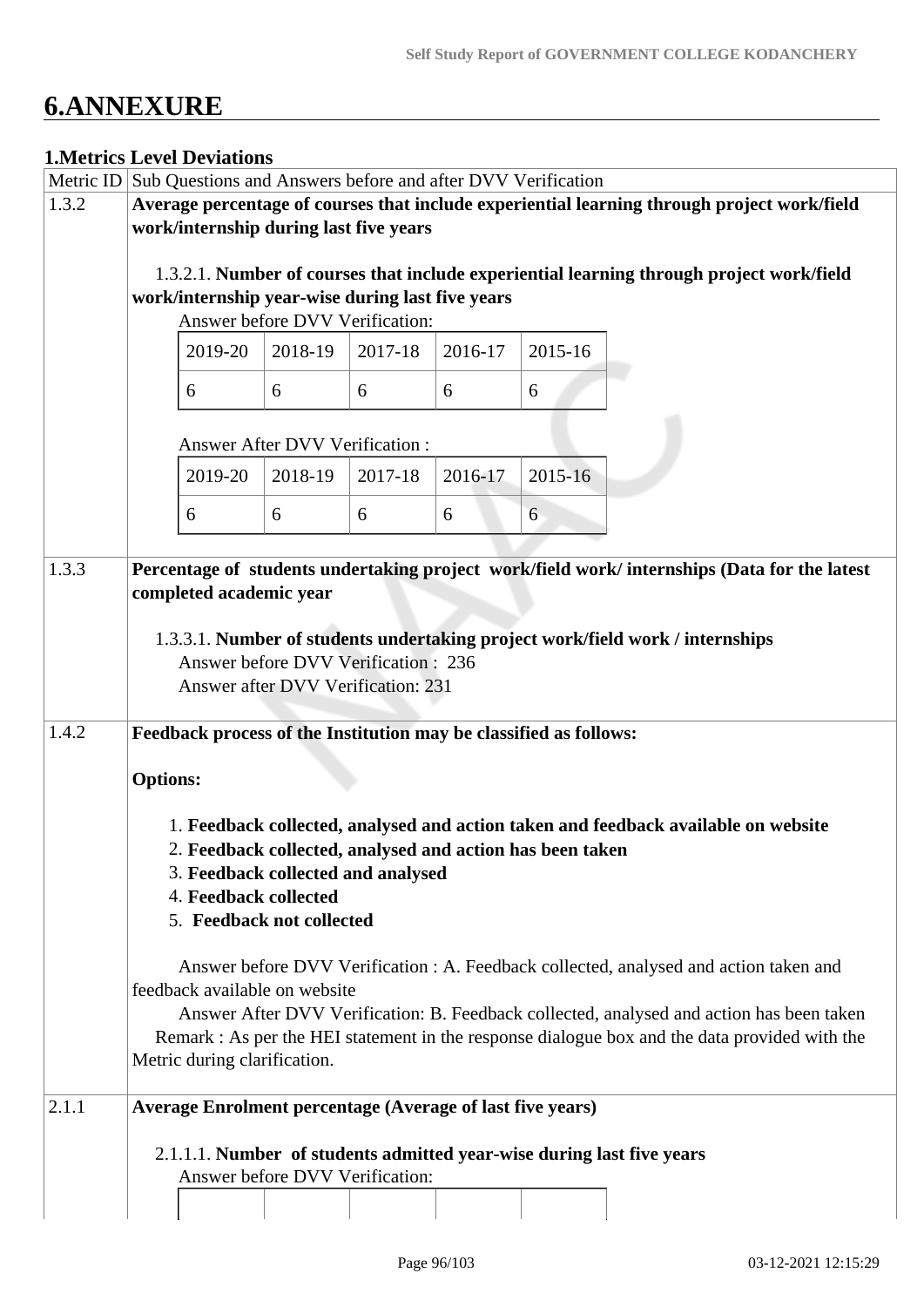| 2019-20                                                                                                                                                                                                                                                                                                                                                                                                                                            | 2018-19                               | 2017-18        | 2016-17        | 2015-16        |
|----------------------------------------------------------------------------------------------------------------------------------------------------------------------------------------------------------------------------------------------------------------------------------------------------------------------------------------------------------------------------------------------------------------------------------------------------|---------------------------------------|----------------|----------------|----------------|
| 234                                                                                                                                                                                                                                                                                                                                                                                                                                                | 220                                   | 239            | 230            | 198            |
|                                                                                                                                                                                                                                                                                                                                                                                                                                                    |                                       |                |                |                |
|                                                                                                                                                                                                                                                                                                                                                                                                                                                    | <b>Answer After DVV Verification:</b> |                |                |                |
| 2019-20                                                                                                                                                                                                                                                                                                                                                                                                                                            | 2018-19                               | 2017-18        | 2016-17        | 2015-16        |
| 234                                                                                                                                                                                                                                                                                                                                                                                                                                                | 220                                   | 239            | 230            | 198            |
| 2.1.1.2. Number of sanctioned seats year wise during last five years                                                                                                                                                                                                                                                                                                                                                                               | Answer before DVV Verification:       |                |                |                |
| 2019-20                                                                                                                                                                                                                                                                                                                                                                                                                                            | 2018-19                               | 2017-18        | 2016-17        | 2015-16        |
| 245                                                                                                                                                                                                                                                                                                                                                                                                                                                | 239                                   | 243            | 241            | 206            |
|                                                                                                                                                                                                                                                                                                                                                                                                                                                    |                                       |                |                |                |
|                                                                                                                                                                                                                                                                                                                                                                                                                                                    | <b>Answer After DVV Verification:</b> |                |                |                |
| 2019-20                                                                                                                                                                                                                                                                                                                                                                                                                                            | 2018-19                               | 2017-18        | 2016-17        | 2015-16        |
| 245                                                                                                                                                                                                                                                                                                                                                                                                                                                | 244                                   | 244            | 242            | 206            |
| Remark : As per the HEI statement in the response dialogue box and the data provided with the                                                                                                                                                                                                                                                                                                                                                      |                                       |                |                |                |
| Metric during clarification. There is no variation of the sanctioned intake from 2017-19 to 2018-19.<br>Average percentage of full time teachers with Ph. D. / D.M. / M.Ch. / D.N.B Superspeciality /<br>D.Sc. / D.Litt. during the last five years (consider only highest degree for count)<br>2.4.2.1. Number of full time teachers with Ph. D. / D.M. / M.Ch. / D.N.B Superspeciality /<br>D.Sc. / D.Litt. year wise during the last five years | Answer before DVV Verification:       |                |                |                |
| 2019-20                                                                                                                                                                                                                                                                                                                                                                                                                                            | 2018-19                               | 2017-18        | 2016-17        | 2015-16        |
| 12                                                                                                                                                                                                                                                                                                                                                                                                                                                 | 12                                    | 11             | 8              | 8              |
|                                                                                                                                                                                                                                                                                                                                                                                                                                                    | Answer After DVV Verification:        |                |                |                |
| 2019-20                                                                                                                                                                                                                                                                                                                                                                                                                                            | 2018-19                               | 2017-18        | 2016-17        | 2015-16        |
| 12                                                                                                                                                                                                                                                                                                                                                                                                                                                 | 11                                    | 11             | 8              | 8              |
|                                                                                                                                                                                                                                                                                                                                                                                                                                                    |                                       |                |                |                |
| Average pass percentage of Students during last five years                                                                                                                                                                                                                                                                                                                                                                                         |                                       |                |                |                |
| 2.6.3.1. Number of final year students who passed the university examination year-wise<br>during the last five years                                                                                                                                                                                                                                                                                                                               |                                       |                |                |                |
|                                                                                                                                                                                                                                                                                                                                                                                                                                                    | Answer before DVV Verification:       |                |                |                |
| 2019-20<br>174                                                                                                                                                                                                                                                                                                                                                                                                                                     | 2018-19<br>186                        | 2017-18<br>182 | 2016-17<br>151 | 2015-16<br>147 |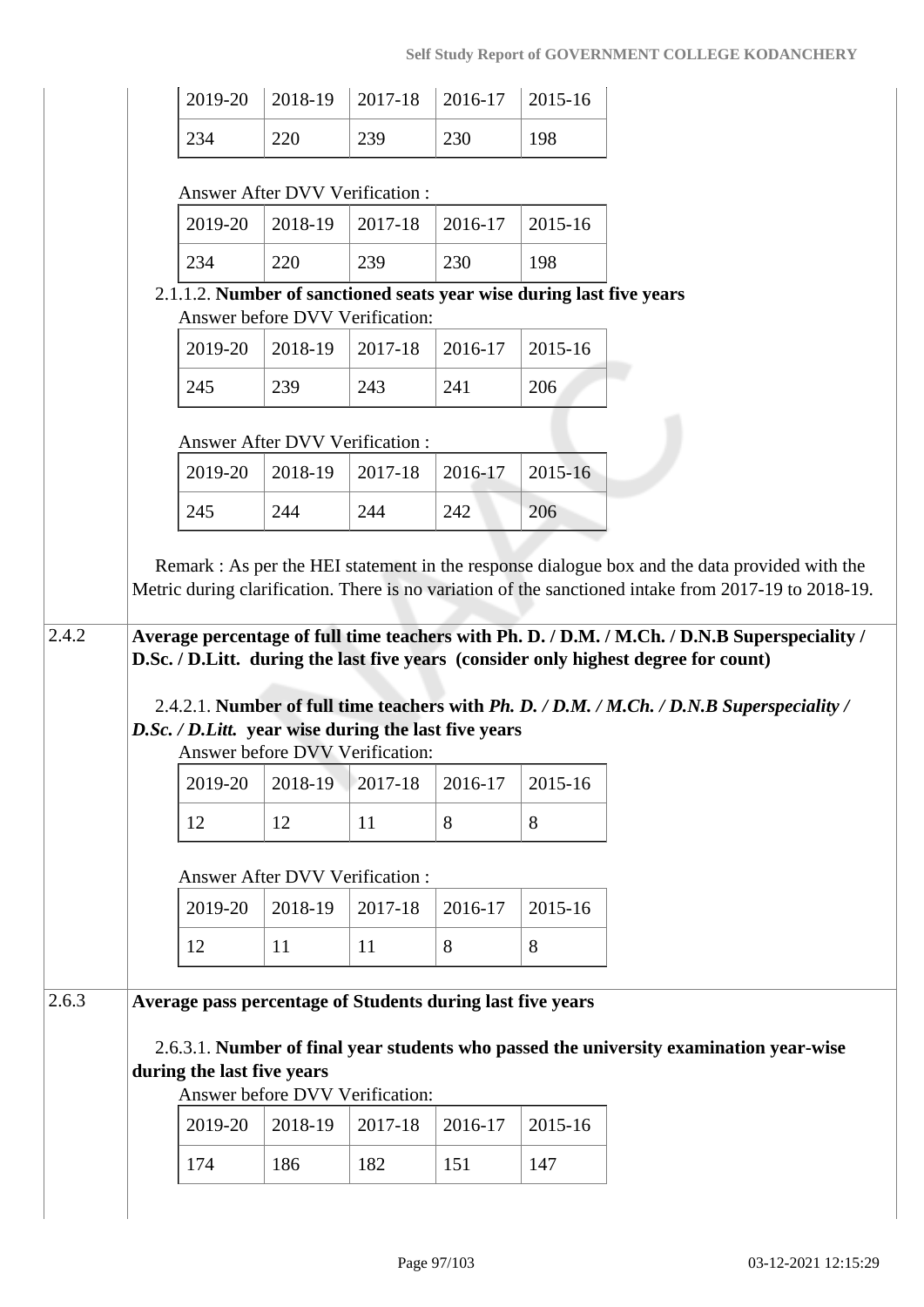|       |                                                                                                           | <b>Answer After DVV Verification:</b>                                  |              |                |                |
|-------|-----------------------------------------------------------------------------------------------------------|------------------------------------------------------------------------|--------------|----------------|----------------|
|       | 2019-20                                                                                                   | 2018-19                                                                | 2017-18      | 2016-17        | 2015-16        |
|       | 174                                                                                                       | 186                                                                    | 182          | 148            | 147            |
|       | 2.6.3.2. Number of final year students who appeared for the university examination year-                  |                                                                        |              |                |                |
|       | wise during the last five years                                                                           | Answer before DVV Verification:                                        |              |                |                |
|       | 2019-20                                                                                                   | 2018-19                                                                | 2017-18      | 2016-17        | 2015-16        |
|       |                                                                                                           |                                                                        |              |                |                |
| 3.1.2 | Percentage of teachers recognized as research guides (latest completed academic year)                     |                                                                        |              |                |                |
|       | 3.1.2.1. Number of teachers recognized as research guides                                                 | Answer before DVV Verification : 6<br>Answer after DVV Verification: 6 |              |                |                |
| 3.3.2 | Number of research papers per teachers in the Journals notified on UGC website during the                 |                                                                        |              |                |                |
|       | last five years                                                                                           |                                                                        |              |                |                |
|       |                                                                                                           |                                                                        |              |                |                |
|       |                                                                                                           |                                                                        |              |                |                |
|       | 3.3.2.1. Number of research papers in the Journals notified on UGC website during the last<br>five years. |                                                                        |              |                |                |
|       |                                                                                                           | Answer before DVV Verification:                                        |              |                |                |
|       | 2019-20                                                                                                   | 2018-19                                                                | 2017-18      | 2016-17        | 2015-16        |
|       | 14                                                                                                        | 8                                                                      | 12           | 6              | 5              |
|       |                                                                                                           |                                                                        |              |                |                |
|       | 2019-20                                                                                                   | Answer After DVV Verification :<br>2018-19                             | 2017-18      | 2016-17        | 2015-16        |
|       |                                                                                                           |                                                                        |              |                |                |
|       | 9                                                                                                         | 6                                                                      | 14           | 6              | $\overline{4}$ |
|       | Number of books and chapters in edited volumes/books published and papers published in                    |                                                                        |              |                |                |
|       | national/international conference proceedings per teacher during last five years                          |                                                                        |              |                |                |
|       | 3.3.3.1. Total number of books and chapters in edited volumes/books published and papers                  |                                                                        |              |                |                |
|       | in national/international conference proceedings year-wise during last five years                         |                                                                        |              |                |                |
| 3.3.3 |                                                                                                           | Answer before DVV Verification:                                        |              |                |                |
|       | 2019-20                                                                                                   | 2018-19                                                                | 2017-18      | 2016-17        | 2015-16        |
|       | 5                                                                                                         | $\mathbf{1}$                                                           | $\mathbf{1}$ | $\overline{2}$ | $\overline{2}$ |
|       |                                                                                                           | <b>Answer After DVV Verification:</b>                                  |              |                |                |
|       | 2019-20                                                                                                   | 2018-19                                                                | 2017-18      | 2016-17        | 2015-16        |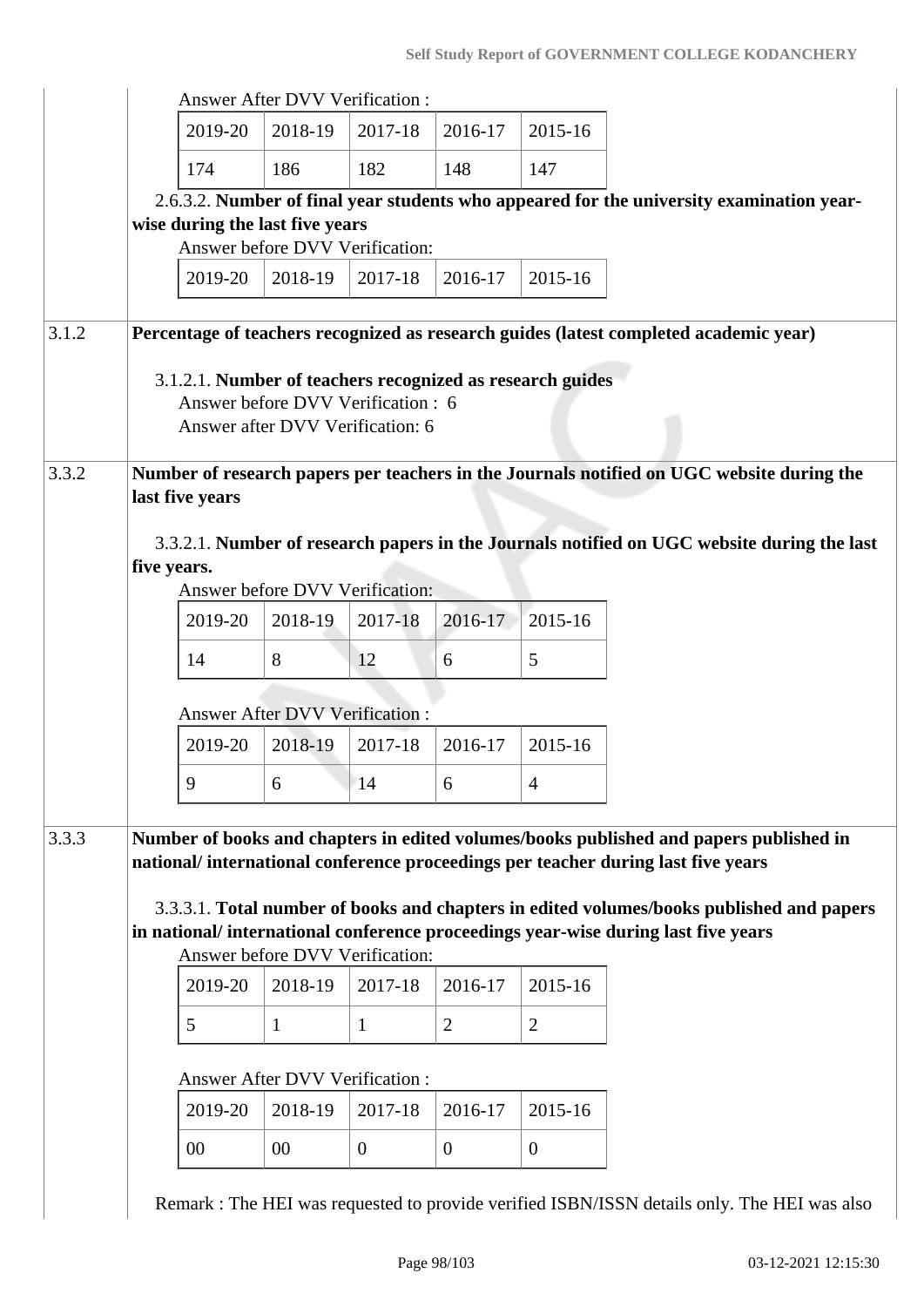|       |        |                                                            |                | any ISBN nor do the attached pdf in the link.           |                  |                | requested to furnish a certificate signed by the principal that all the ISBN/ISSN are verified and to<br>provide certified photocopy of the first page of the books. The HEI data provided does not contain                                                                                                                                                                       |
|-------|--------|------------------------------------------------------------|----------------|---------------------------------------------------------|------------------|----------------|-----------------------------------------------------------------------------------------------------------------------------------------------------------------------------------------------------------------------------------------------------------------------------------------------------------------------------------------------------------------------------------|
| 3.4.2 |        |                                                            |                | government recognised bodies during the last five years |                  |                | Number of awards and recognitions received for extension activities from government/                                                                                                                                                                                                                                                                                              |
|       |        |                                                            |                | Answer before DVV Verification:                         |                  |                | 3.4.2.1. Total number of awards and recognition received for extension activities from<br>Government/ Government recognised bodies year-wise during the last five years.                                                                                                                                                                                                          |
|       |        | 2019-20                                                    | 2018-19        | 2017-18                                                 | 2016-17          | 2015-16        |                                                                                                                                                                                                                                                                                                                                                                                   |
|       |        | $\boldsymbol{0}$                                           | $\overline{0}$ | $\mathbf{0}$                                            | $\boldsymbol{0}$ | $\mathbf{1}$   |                                                                                                                                                                                                                                                                                                                                                                                   |
|       |        |                                                            |                | Answer After DVV Verification:                          |                  |                |                                                                                                                                                                                                                                                                                                                                                                                   |
|       |        | 2019-20                                                    | 2018-19        | 2017-18                                                 | 2016-17          | 2015-16        |                                                                                                                                                                                                                                                                                                                                                                                   |
|       |        | $\overline{0}$                                             | $\mathbf{0}$   | $\mathbf{0}$                                            | $\mathbf{0}$     | $\overline{0}$ |                                                                                                                                                                                                                                                                                                                                                                                   |
|       |        | last five years(INR in Lakhs)<br>five years (INR in lakhs) |                | Answer before DVV Verification:                         |                  |                | Average percentage of expenditure, excluding salary for infrastructure augmentation during<br>4.1.4.1. Expenditure for infrastructure augmentation, excluding salary year-wise during last                                                                                                                                                                                        |
|       |        | 2019-20                                                    | 2018-19        | 2017-18                                                 | 2016-17          | 2015-16        |                                                                                                                                                                                                                                                                                                                                                                                   |
|       |        | $\boldsymbol{0}$                                           | $\mathbf{0}$   | 321.74                                                  | 144.37           | 87.99          |                                                                                                                                                                                                                                                                                                                                                                                   |
|       |        |                                                            |                | Answer After DVV Verification:                          |                  |                |                                                                                                                                                                                                                                                                                                                                                                                   |
|       |        | 2019-20                                                    | 2018-19        | 2017-18                                                 | 2016-17          | 2015-16        |                                                                                                                                                                                                                                                                                                                                                                                   |
|       |        | $\boldsymbol{0}$                                           | $\overline{0}$ | 321.74                                                  | 144.37           | 87.99          |                                                                                                                                                                                                                                                                                                                                                                                   |
| 4.4.1 | Lakhs) | (INR in lakhs)                                             |                |                                                         |                  |                | Average percentage of expenditure incurred on maintenance of infrastructure (physical and<br>academic support facilities) excluding salary component during the last five years(INR in<br>4.4.1.1. Expenditure incurred on maintenance of infrastructure (physical facilities and<br>academic support facilities) excluding salary component year-wise during the last five years |
|       |        |                                                            |                | Answer before DVV Verification:                         |                  |                |                                                                                                                                                                                                                                                                                                                                                                                   |
|       |        | 2019-20                                                    | 2018-19        | 2017-18                                                 | 2016-17          | 2015-16        |                                                                                                                                                                                                                                                                                                                                                                                   |
|       |        | 12.63                                                      | 29.52          | 38.78                                                   | 36.02            | 64.13          |                                                                                                                                                                                                                                                                                                                                                                                   |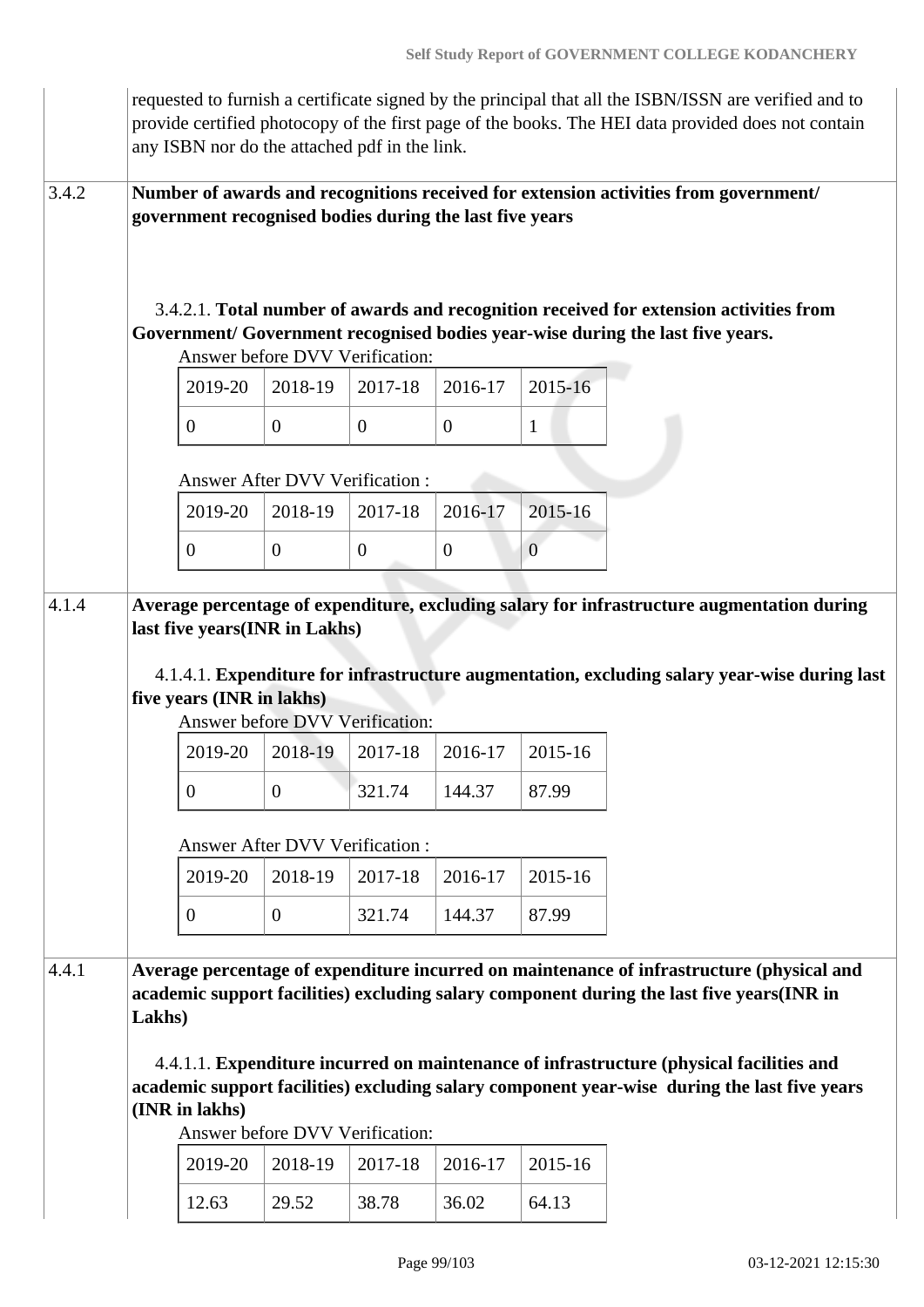|       |                              | <b>Answer After DVV Verification:</b>                                                                                                                                                                                                                                                                                                                                                                                                                                                                                                                                                                 |                         |                         |                          |
|-------|------------------------------|-------------------------------------------------------------------------------------------------------------------------------------------------------------------------------------------------------------------------------------------------------------------------------------------------------------------------------------------------------------------------------------------------------------------------------------------------------------------------------------------------------------------------------------------------------------------------------------------------------|-------------------------|-------------------------|--------------------------|
|       | 2019-20                      | 2018-19                                                                                                                                                                                                                                                                                                                                                                                                                                                                                                                                                                                               | 2017-18                 | 2016-17                 | 2015-16                  |
|       | 16.13                        | 29.52                                                                                                                                                                                                                                                                                                                                                                                                                                                                                                                                                                                                 | 40.31                   | 34.02                   | 64.13                    |
| 5.3.1 | 2019-20<br>9<br>2019-20      | Number of awards/medals won by students for outstanding performance in sports/cultural<br>activities at inter-university/state/national / international level (award for a team event should<br>be counted as one) during the last five years.<br>5.3.1.1. Number of awards/medals for outstanding performance in sports/cultural activities<br>at university/state/national / international level (award for a team event should be counted as<br>one) year-wise during the last five years.<br>Answer before DVV Verification:<br>2018-19<br>11<br><b>Answer After DVV Verification:</b><br>2018-19 | 2017-18<br>8<br>2017-18 | 2016-17<br>8<br>2016-17 | 2015-16<br>10<br>2015-16 |
|       | Metric during clarification. | Remark : As per the HEI statement in the response dialogue box and the data provided with the<br>Average number of sports and cultural events/competitions in which students of the Institution<br>participated during last five years (organised by the institution/other institutions)                                                                                                                                                                                                                                                                                                              |                         |                         |                          |
|       |                              | 5.3.3.1. Number of sports and cultural events/competitions in which students of the<br>Institution participated year-wise during last five years<br>Answer before DVV Verification:                                                                                                                                                                                                                                                                                                                                                                                                                   |                         |                         |                          |
|       | 2019-20                      | 2018-19                                                                                                                                                                                                                                                                                                                                                                                                                                                                                                                                                                                               | 2017-18                 | 2016-17                 | 2015-16                  |
|       | 49                           | 14                                                                                                                                                                                                                                                                                                                                                                                                                                                                                                                                                                                                    | 13                      | 11                      | 07                       |
|       |                              | <b>Answer After DVV Verification:</b>                                                                                                                                                                                                                                                                                                                                                                                                                                                                                                                                                                 |                         |                         |                          |
|       | 2019-20                      | 2018-19                                                                                                                                                                                                                                                                                                                                                                                                                                                                                                                                                                                               | 2017-18                 | 2016-17                 | 2015-16                  |
|       | 12                           | 13                                                                                                                                                                                                                                                                                                                                                                                                                                                                                                                                                                                                    | 10                      | 13                      | 8                        |
|       |                              |                                                                                                                                                                                                                                                                                                                                                                                                                                                                                                                                                                                                       |                         |                         |                          |
| 5.4.2 |                              | Alumni contribution during the last five years (INR in lakhs)<br>Answer before DVV Verification : B. 4 Lakhs - 5 Lakhs<br>Answer After DVV Verification: D. 1 Lakhs - 3 Lakhs                                                                                                                                                                                                                                                                                                                                                                                                                         |                         |                         |                          |
| 6.3.4 |                              | Average percentage of teachers undergoing online/face-to-face Faculty Development                                                                                                                                                                                                                                                                                                                                                                                                                                                                                                                     |                         |                         |                          |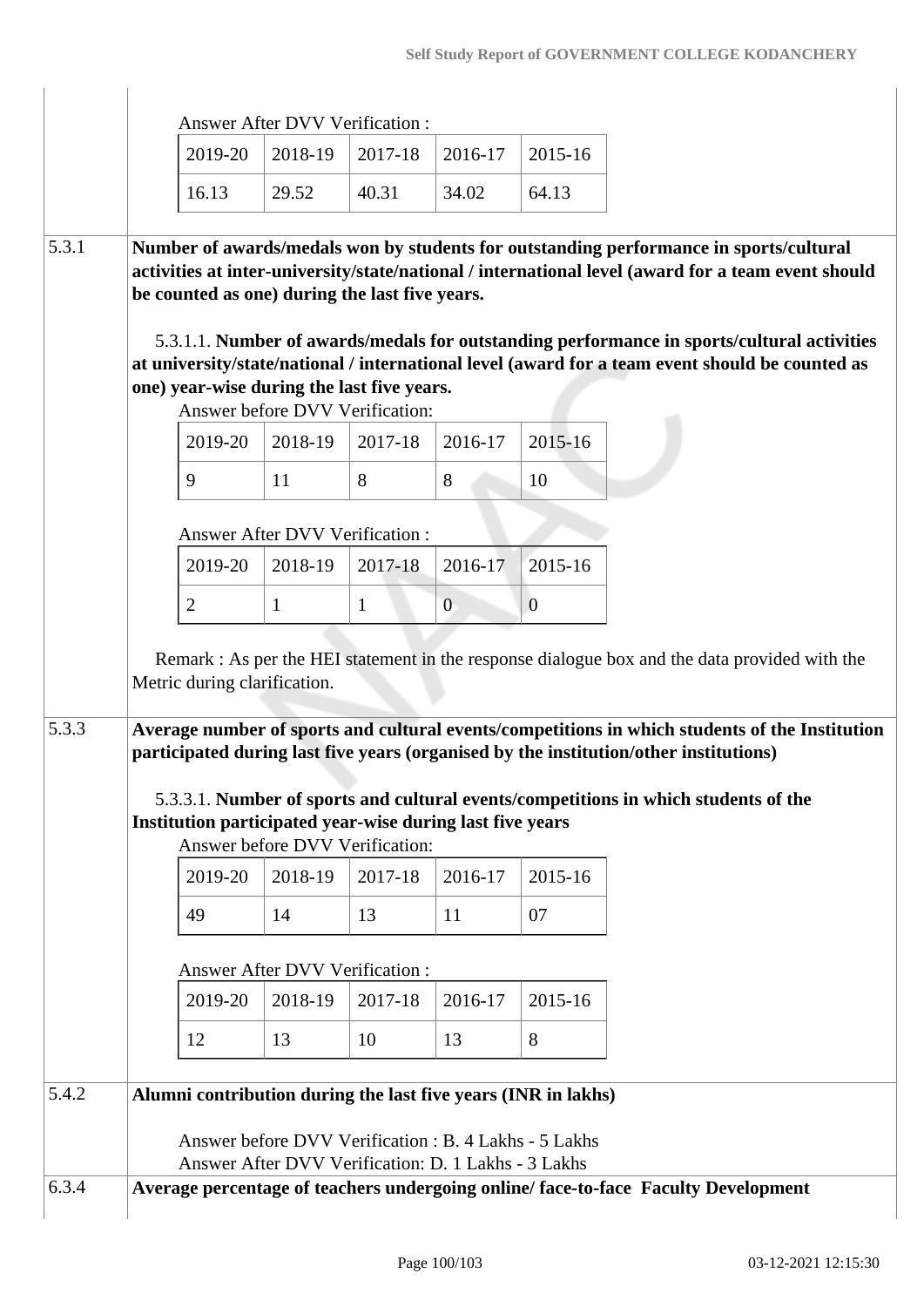**Programmes (FDP)during the last five years (Professional Development Programmes, Orientation / Induction Programmes, Refresher Course, Short Term Course ).**

 6.3.4.1. **Total number of teachers attending professional development Programmes viz., Orientation / Induction Programme, Refresher Course, Short Term Course year-wise during the last five years**

Answer before DVV Verification:

|  | $2019-20$   2018-19   2017-18   2016-17   2015-16 |  |
|--|---------------------------------------------------|--|
|  |                                                   |  |

Answer After DVV Verification :

|  |  | $\vert$ 2019-20 $\vert$ 2018-19 $\vert$ 2017-18 $\vert$ 2016-17 $\vert$ 2015-16 |  |  |
|--|--|---------------------------------------------------------------------------------|--|--|
|  |  |                                                                                 |  |  |

| 6.5.3 | Quality assurance initiatives of the institution include:                                                                                                                                                            |  |  |  |  |  |
|-------|----------------------------------------------------------------------------------------------------------------------------------------------------------------------------------------------------------------------|--|--|--|--|--|
|       | 1. Regular meeting of Internal Quality Assurance Cell (IQAC); Feedback collected,                                                                                                                                    |  |  |  |  |  |
|       | analysed and used for improvements                                                                                                                                                                                   |  |  |  |  |  |
|       | 2. Collaborative quality intitiatives with other institution(s)<br>3. Participation in NIRF<br>4. any other quality audit recognized by state, national or international agencies (ISO<br><b>Certification, NBA)</b> |  |  |  |  |  |
|       |                                                                                                                                                                                                                      |  |  |  |  |  |
|       |                                                                                                                                                                                                                      |  |  |  |  |  |
|       |                                                                                                                                                                                                                      |  |  |  |  |  |
|       | Answer before DVV Verification : C. 2 of the above                                                                                                                                                                   |  |  |  |  |  |
|       | Answer After DVV Verification: D. 1 of the above                                                                                                                                                                     |  |  |  |  |  |
| 7.1.2 | The Institution has facilities for alternate sources of energy and energy conservation                                                                                                                               |  |  |  |  |  |
|       | measures                                                                                                                                                                                                             |  |  |  |  |  |
|       | 1. Solar energy                                                                                                                                                                                                      |  |  |  |  |  |
|       | 2. Biogas plant                                                                                                                                                                                                      |  |  |  |  |  |
|       | 3. Wheeling to the Grid                                                                                                                                                                                              |  |  |  |  |  |
|       | 4. Sensor-based energy conservation                                                                                                                                                                                  |  |  |  |  |  |
|       | 5. Use of LED bulbs/ power efficient equipment                                                                                                                                                                       |  |  |  |  |  |
|       | Answer before DVV Verification : B. 3 of the above                                                                                                                                                                   |  |  |  |  |  |
|       | Answer After DVV Verification: B. 3 of the above                                                                                                                                                                     |  |  |  |  |  |
| 7.1.5 | Green campus initiatives include:                                                                                                                                                                                    |  |  |  |  |  |
|       | 1. Restricted entry of automobiles                                                                                                                                                                                   |  |  |  |  |  |
|       | 2. Use of Bicycles/ Battery powered vehicles                                                                                                                                                                         |  |  |  |  |  |
|       | 3. Pedestrian Friendly pathways                                                                                                                                                                                      |  |  |  |  |  |
|       | 4. Ban on use of Plastic                                                                                                                                                                                             |  |  |  |  |  |
|       | 5. landscaping with trees and plants                                                                                                                                                                                 |  |  |  |  |  |
|       | Answer before DVV Verification : B. 3 of the above                                                                                                                                                                   |  |  |  |  |  |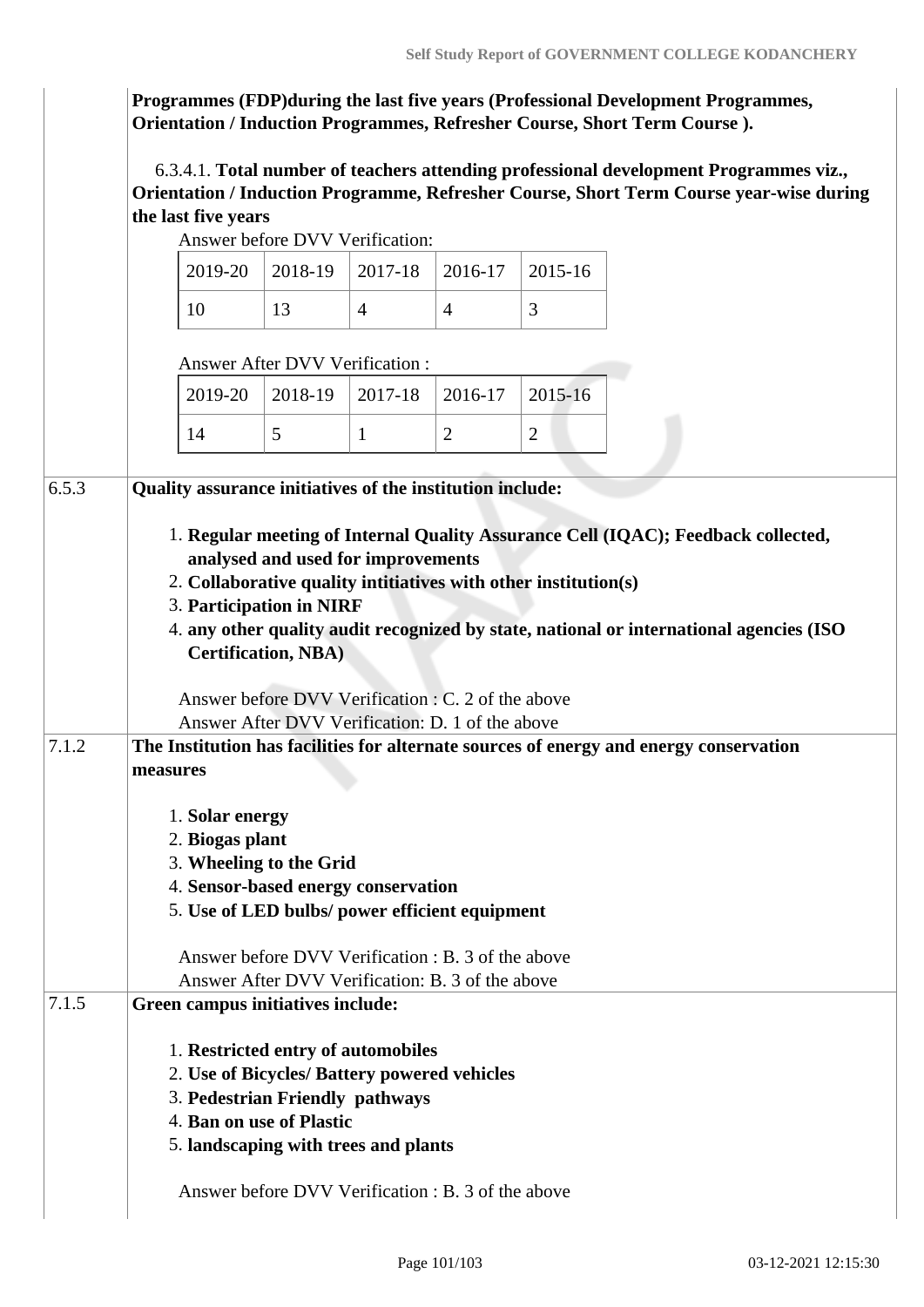|        | Answer After DVV Verification: B. 3 of the above                                                                           |  |  |  |  |  |  |  |
|--------|----------------------------------------------------------------------------------------------------------------------------|--|--|--|--|--|--|--|
| 7.1.6  | Quality audits on environment and energy regularly undertaken by the Institution and any                                   |  |  |  |  |  |  |  |
|        | awards received for such green campus initiatives:                                                                         |  |  |  |  |  |  |  |
|        | 1. Green audit                                                                                                             |  |  |  |  |  |  |  |
|        | 2. Energy audit                                                                                                            |  |  |  |  |  |  |  |
|        | 3. Environment audit                                                                                                       |  |  |  |  |  |  |  |
|        | 4. Clean and green campus recognitions / awards                                                                            |  |  |  |  |  |  |  |
|        | 5. Beyond the campus environmental promotion activities                                                                    |  |  |  |  |  |  |  |
|        | Answer before DVV Verification : B. 3 of the above                                                                         |  |  |  |  |  |  |  |
|        | Answer After DVV Verification: B. 3 of the above                                                                           |  |  |  |  |  |  |  |
| 7.1.7  | The Institution has disabled-friendly, barrier free environment                                                            |  |  |  |  |  |  |  |
|        |                                                                                                                            |  |  |  |  |  |  |  |
|        | 1. Built environment with ramps/lifts for easy access to classrooms.                                                       |  |  |  |  |  |  |  |
|        | 2. Divyangjan friendly washrooms                                                                                           |  |  |  |  |  |  |  |
|        | 3. Signage including tactile path, lights, display boards and signposts                                                    |  |  |  |  |  |  |  |
|        | 4. Assistive technology and facilities for Divyangjan accessible website, screen-reading<br>software, mechanized equipment |  |  |  |  |  |  |  |
|        | 5. Provision for enquiry and information : Human assistance, reader, scribe, soft copies of                                |  |  |  |  |  |  |  |
|        | reading material, screen reading                                                                                           |  |  |  |  |  |  |  |
|        | Answer before DVV Verification : B. 3 of the above                                                                         |  |  |  |  |  |  |  |
|        | Answer After DVV Verification: B. 3 of the above                                                                           |  |  |  |  |  |  |  |
| 7.1.10 | The Institution has a prescribed code of conduct for students, teachers, administrators and                                |  |  |  |  |  |  |  |
|        | other staff and conducts periodic programmes in this regard.                                                               |  |  |  |  |  |  |  |
|        |                                                                                                                            |  |  |  |  |  |  |  |
|        | 1. The Code of Conduct is displayed on the website                                                                         |  |  |  |  |  |  |  |
|        | 2. There is a committee to monitor adherence to the Code of Conduct                                                        |  |  |  |  |  |  |  |
|        | 3. Institution organizes professional ethics programmes for students, teachers,<br>administrators and other staff          |  |  |  |  |  |  |  |
|        |                                                                                                                            |  |  |  |  |  |  |  |
|        | 4. Annual awareness programmes on Code of Conduct are organized                                                            |  |  |  |  |  |  |  |
|        | Answer before DVV Verification : A. All of the above                                                                       |  |  |  |  |  |  |  |
|        | Answer After DVV Verification: A. All of the above                                                                         |  |  |  |  |  |  |  |

## **2.Extended Profile Deviations**

|  | <b>Extended Questions</b>                                                                   |                                |         |         |             |  |  |  |  |
|--|---------------------------------------------------------------------------------------------|--------------------------------|---------|---------|-------------|--|--|--|--|
|  | Number of courses offered by the Institution across all programs during the last five years |                                |         |         |             |  |  |  |  |
|  | Answer before DVV Verification:                                                             |                                |         |         |             |  |  |  |  |
|  | 2019-20                                                                                     | 2018-19                        | 2017-18 | 2016-17 | 2015-16     |  |  |  |  |
|  | 142                                                                                         | 144                            | 144     | 144     | 144         |  |  |  |  |
|  |                                                                                             | Answer After DVV Verification: |         |         |             |  |  |  |  |
|  | 2019-20                                                                                     | 2018-19                        | 2017-18 | 2016-17 | $2015 - 16$ |  |  |  |  |
|  |                                                                                             |                                |         |         |             |  |  |  |  |